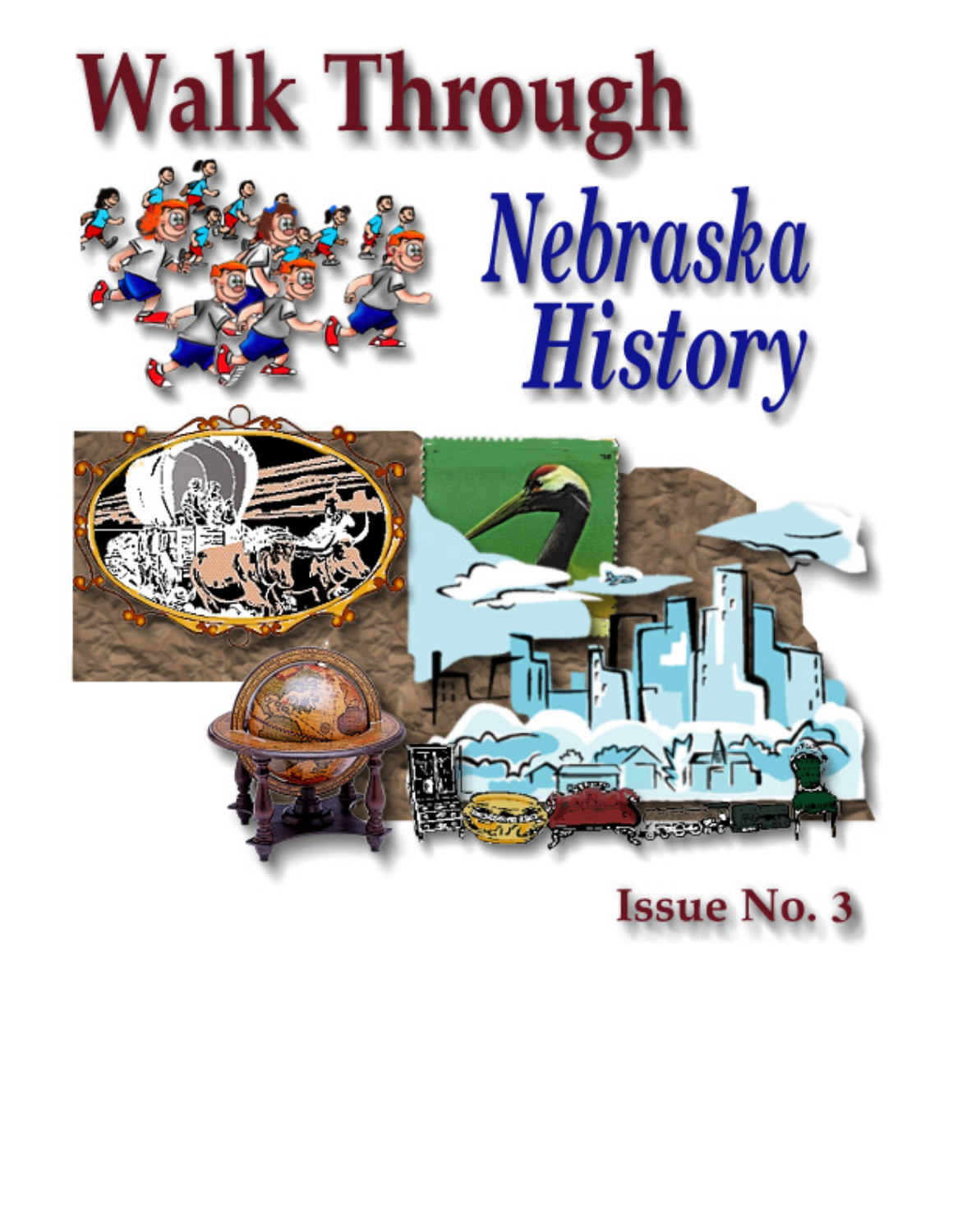The following are quotes from Nebraska teachers who have taken the opportunity to implement the *Walk Through Nebraska History* program in the classroom:

**"Walk Through Nebraska History is a great resource for PE Teachers when planning an interdisciplinary unit."** 

> Becky Martin Park Middle School

**"Walk Through Nebraska History is a brilliantly appropriate and useful resource for incorporating interdisciplinary curriculum in the middle level classes. It is easily implemented and "kid-proofed" so that more kids are having relevant, fun learning."** 

> Mary Claire May Horizon Middle School

"**The thing that has been most exciting to me is the integration of all subject areas! This document lends itself beautifully to teaming. I believe that students' learning greatly increases when they have opportunities to explore one topic in several different classes."**

> Sue Munn Hamlow Elementary School

**"These manuals have been particularly useful in viewing Nebraska studies from an integrated-across the disciplines-approach."** 

> Susan J. Weber Milford Elementary School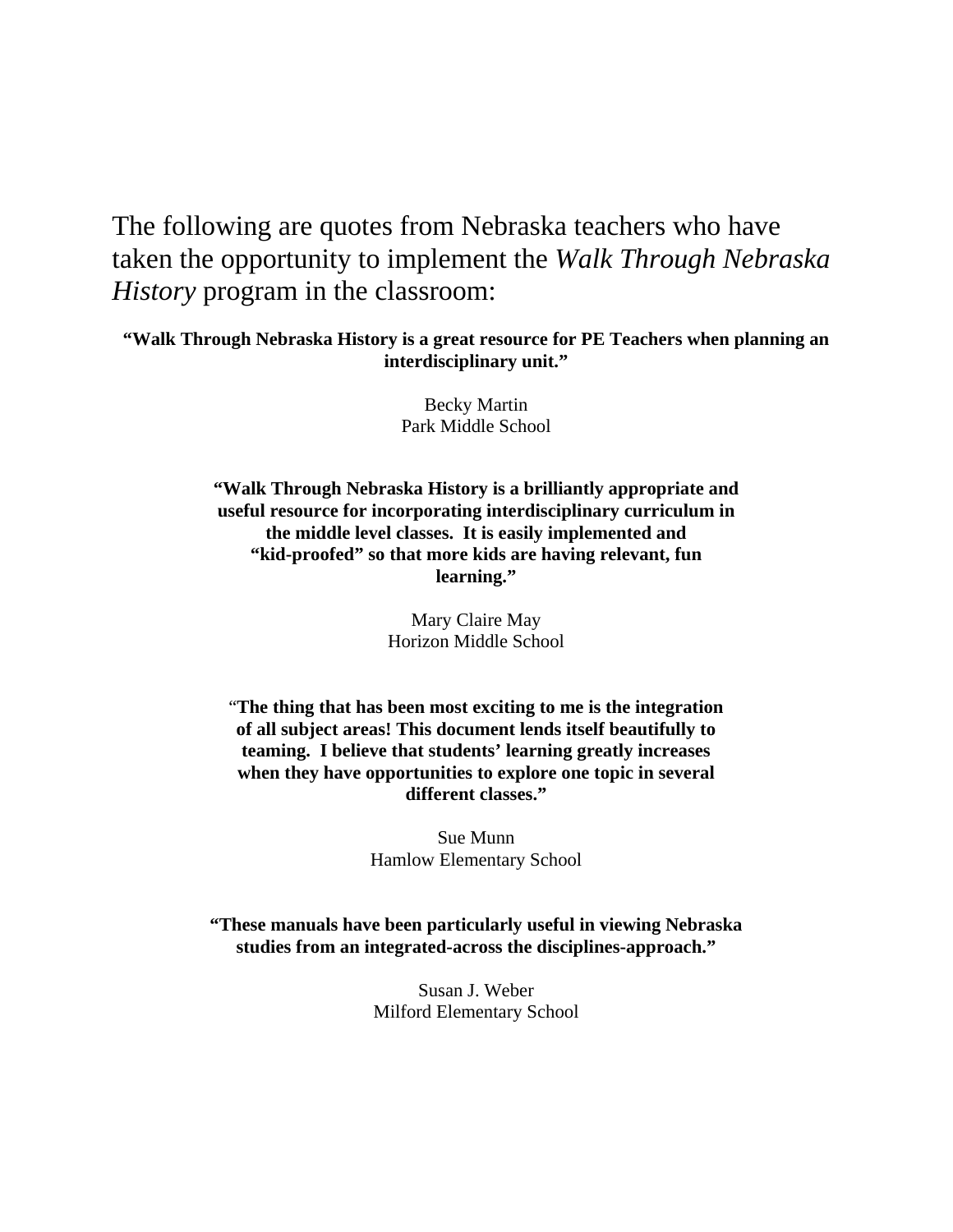# *Walk Through Nebraska History, Issue No. 3 1998*

An integrated curriculum program with tools for introducing materials within the classroom.

# **Developed by:**

John LeFeber, Director of Social Sciences Curriculum/Instruction Section Nebraska Department of Education

Barbara Scudder-Soucie, Physical Activity Coordinator Health Promotion & Education Division Nebraska Department of Health and Human Services

# **Supported by:**

Nebraska Department of Education Nebraska Department of Health and Human Services, Health Promotion & Education Division Nebraska's Governor's Council on Health Promotion & Physical Fitness Nebraska State Council for the Social Studies

# **Resources provided by:**

Department of Economic Development, Travel & Tourism Division Nebraska Game and Parks Commission Nebraska State Historical Society

# **Art work designed by:**

Sandy Peters Public Information & Publications Section Nebraska Department of Education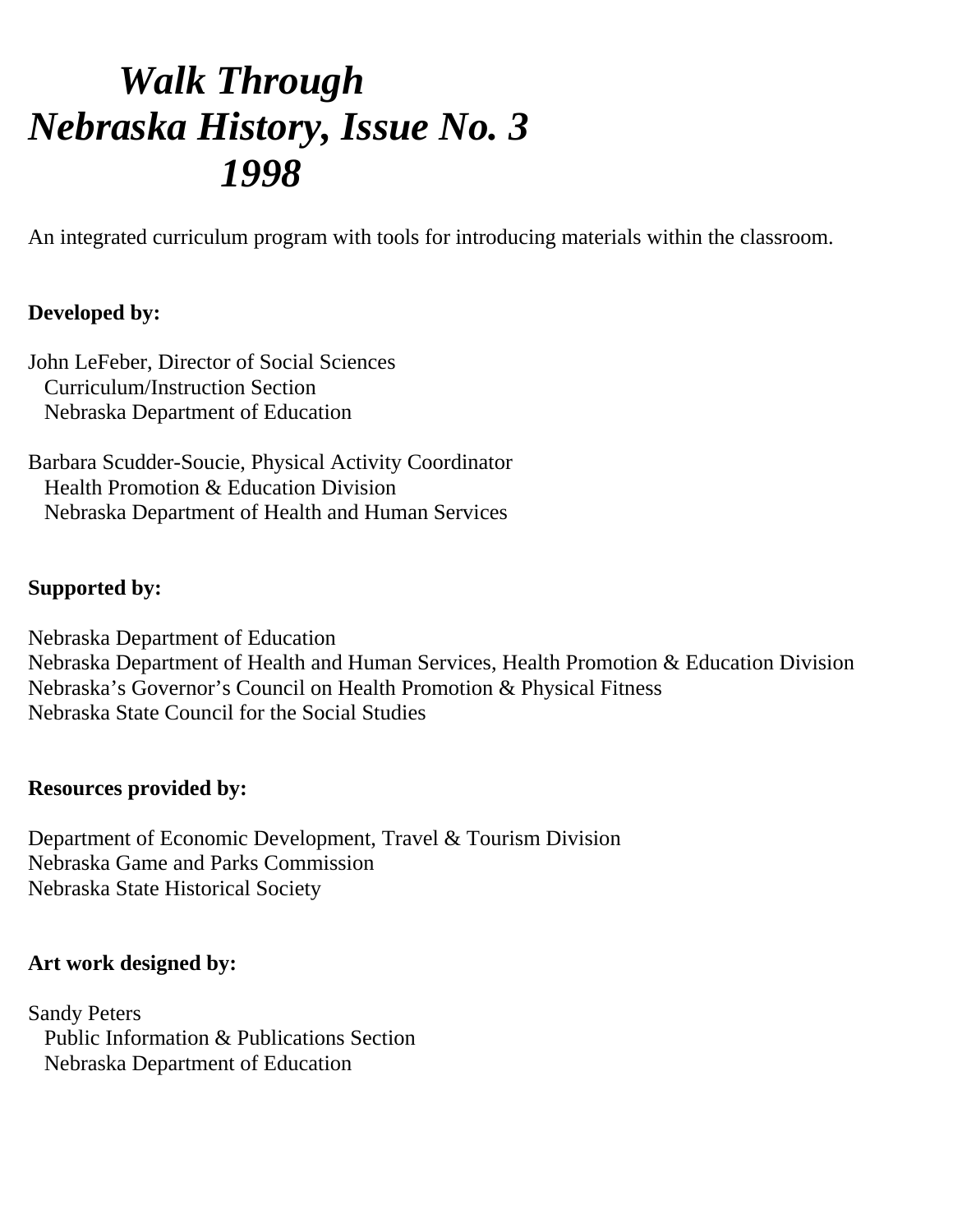### **WALK THROUGH NEBRASKA HISTORY, ISSUE NO. 3 EVALUATION FORM**

Thank you for your interest in this program. To receive a copy of next year's publication, please complete and return this form to Barbara Scudder-Soucie by mail **(NHHS, 301 Centennial Mall South, Lincoln, NE 68509-5044),** or fax **(402/471-6446)**. This evaluation form may also be completed via the Internet at our website **(http://www.nde.state.ne.us/SS/walk\_survey.html).**

| Circle:                                                             | 1. Was the Walk Through Nebraska History, Issue No. 3 program a valuable teaching tool for you?<br>Yes<br>N <sub>0</sub>                                                                                                             |  |  |  |  |  |  |  |
|---------------------------------------------------------------------|--------------------------------------------------------------------------------------------------------------------------------------------------------------------------------------------------------------------------------------|--|--|--|--|--|--|--|
| 2. Was it relevant to your grade level?<br>Circle:                  | Yes<br>No                                                                                                                                                                                                                            |  |  |  |  |  |  |  |
| 3. Did you utilize the resources listed in this edition?<br>Circle: | <u> 1989 - Johann John Stone, markin film ar yn y brenin y brenin y brenin y brenin y brenin y brenin y brenin y</u><br>If yes, for which curricular areas?<br>No<br>Yes                                                             |  |  |  |  |  |  |  |
| Art<br>Mathematics<br><b>General Activities</b>                     | Language Arts<br>__ Physical Education/Health<br>Science                                                                                                                                                                             |  |  |  |  |  |  |  |
|                                                                     | 4. How could these resources be improved?                                                                                                                                                                                            |  |  |  |  |  |  |  |
| $1 =$ Easily Integrated<br>$\rightharpoonup$ Art                    | 5. Overall, categorize curriculum areas by difficulty level of integration into your classroom activities. (Answer all that apply.)<br>$2=$ Medium<br>3=Difficult to Integrate<br>______ Language Arts                               |  |  |  |  |  |  |  |
| ___ Mathematics<br><b>Ceneral Activities</b>                        | __ Physical Education/Health<br>Science                                                                                                                                                                                              |  |  |  |  |  |  |  |
|                                                                     |                                                                                                                                                                                                                                      |  |  |  |  |  |  |  |
| information below:                                                  | 7. Would you be willing to help us with next year's publication? If so, please specify which section(s) and provide the                                                                                                              |  |  |  |  |  |  |  |
|                                                                     |                                                                                                                                                                                                                                      |  |  |  |  |  |  |  |
|                                                                     | School <u>and the second second second second second second second second second second second second second second second second second second second second second second second second second second second second second sec</u> |  |  |  |  |  |  |  |
|                                                                     |                                                                                                                                                                                                                                      |  |  |  |  |  |  |  |
|                                                                     | $City$ $City$ $Zip$ $Line$ $Zip$                                                                                                                                                                                                     |  |  |  |  |  |  |  |
| area code                                                           | area code                                                                                                                                                                                                                            |  |  |  |  |  |  |  |
|                                                                     | Please circle one of the following to indicate how you would like to be involved in development of the next issue:                                                                                                                   |  |  |  |  |  |  |  |

Resource Person Writer Reviewer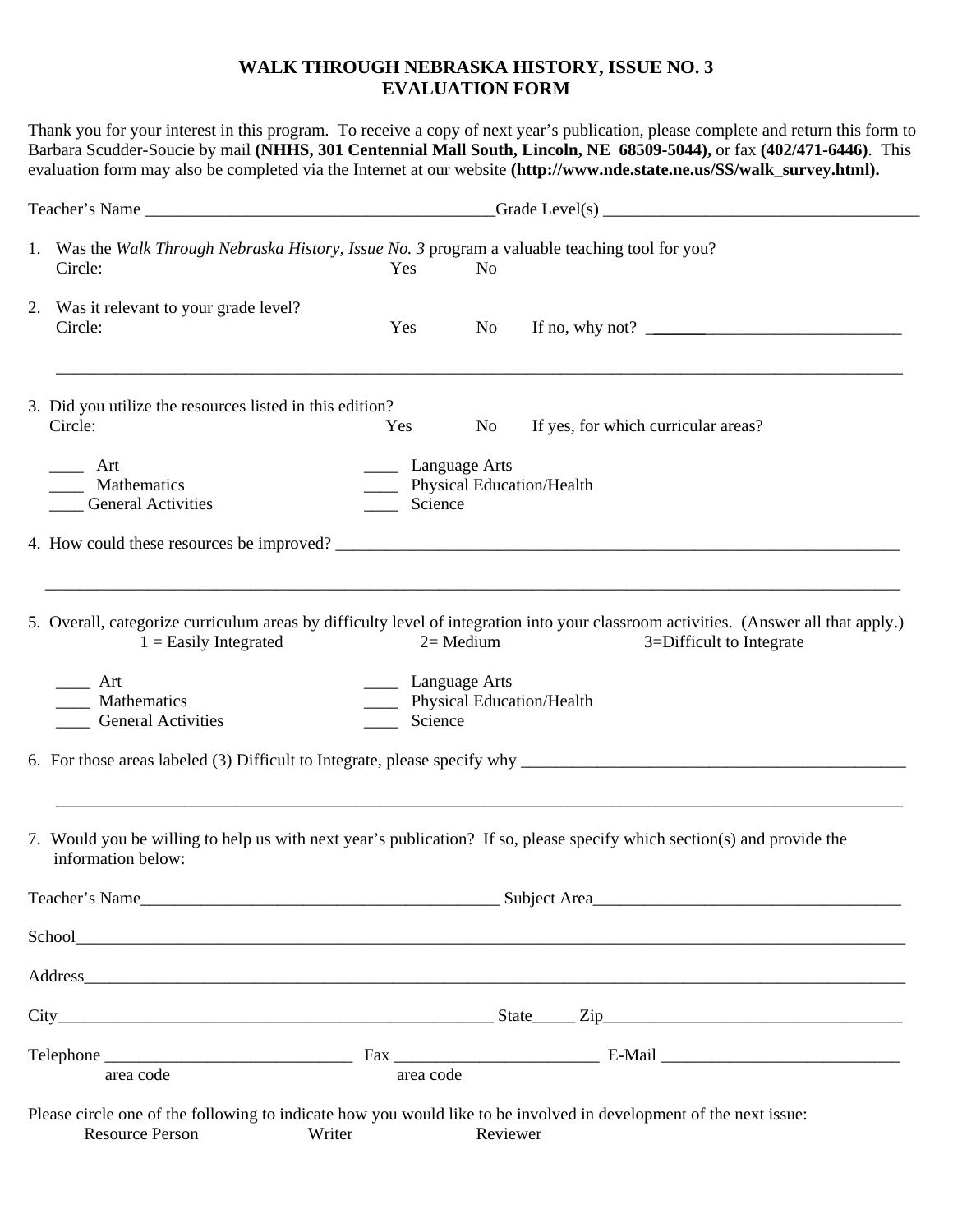# Walk Through Nebraska History **Issue No. 3**

# **Table of Contents**

|                           | <b>Page</b>             |
|---------------------------|-------------------------|
|                           | $\overline{\mathbf{u}}$ |
|                           | iii                     |
|                           | iv                      |
|                           | iv                      |
|                           | V                       |
|                           | V1                      |
| <b>Historical Markers</b> |                         |
|                           | 1                       |
|                           | 5                       |
|                           | 9                       |
|                           | 13                      |
|                           | 17                      |
|                           | 22                      |
|                           | 25                      |
|                           | 29                      |
|                           | 33                      |
|                           | 37                      |
|                           | 41                      |
|                           | 45                      |
|                           | 49                      |
|                           | 52                      |
|                           | 56                      |
|                           | 59                      |
|                           | 63                      |
|                           | 67                      |
|                           | 71                      |
|                           | 75                      |
|                           |                         |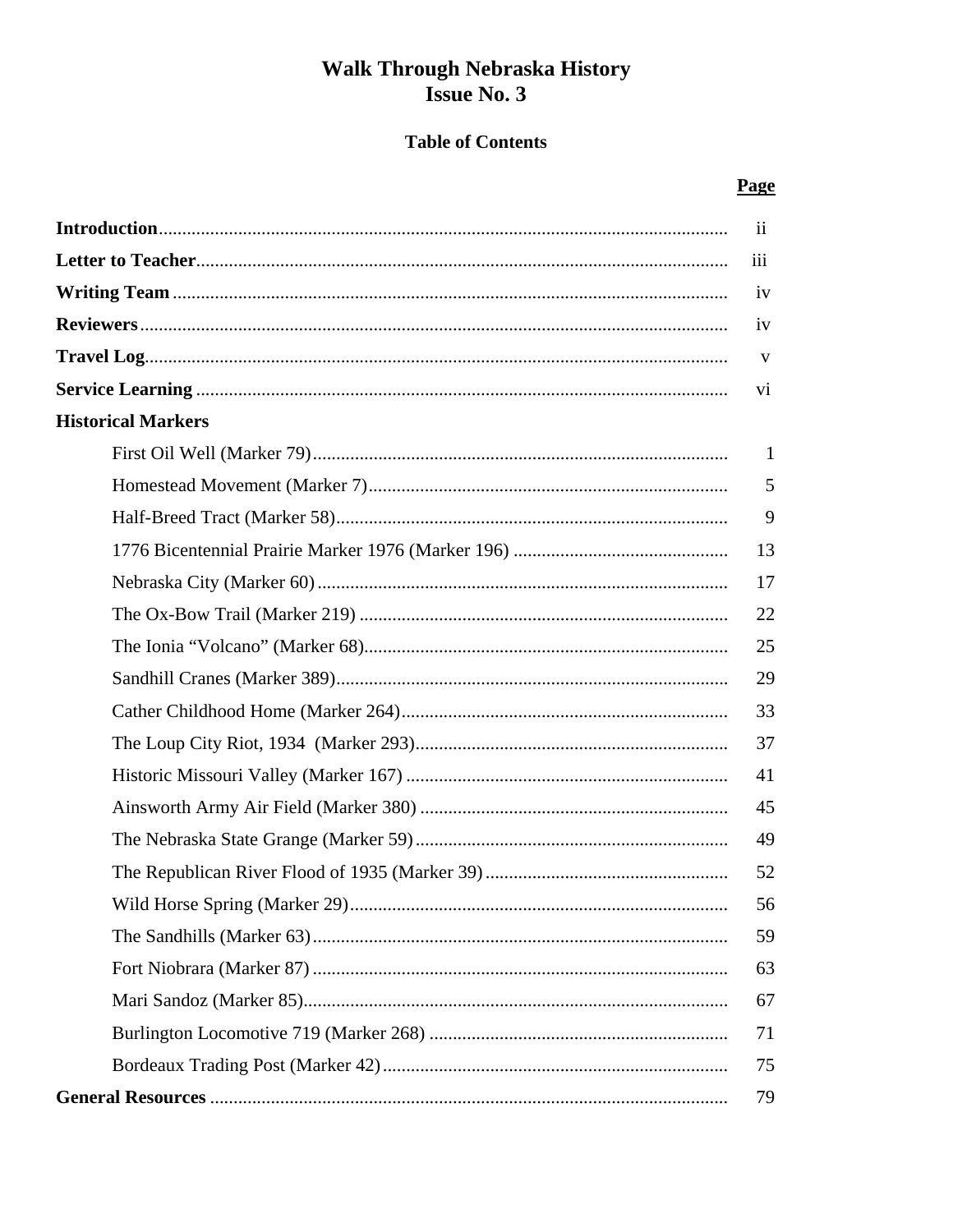### **INTRODUCTION**

#### *Background:*

The *Walk Through Nebraska History* program was written over a one-day period to serve as an "idea-starter" for teachers. This is the third issue to be printed. Please call/email Barbara Scudder-Soucie (402/471-2101), email: doh512k @ vmhost.cdp.state.ne.us or contact John LeFeber via website (http://www.nde.state.ne.us/SS/nehist.html) for further explanation and/or additional copies.

#### *Goal:*

The *Walk Through Nebraska History* program provides the possibility for integration of all curriculum areas from the fourth through eighth grade levels. A section on Service Learning is also included (See page vi for description of Service Learning).

#### *Rationale:*

Creativity is a necessity when working in the classroom and this program provides exactly that. With the *Walk Through Nebraska History* program, the opportunity exists for expanded use of materials in multiple curricular areas.

#### *Summary:*

The *Walk Through Nebraska History* program provides information on 20 Nebraska historical markers. Integrated curricular ideas are included to be used as "tools" for learning both in the classroom and at home. The program was written by Nebraska teachers with the understanding that this is a starting point and expanded ideas are encouraged! The following is an example of how to use this program:

 Start by having students exercise as a class from one historical marker to the next. Miles are earned by actually walking a mile or equating a mile with a certain amount of time spent engaging in activities such as jumping rope or playing softball (for example, 5 minutes could equal one mile). Physical activities with families may be included as well. As students are accruing mileage from one marker to the next, math instructors may create story problems to accompany the program (i.e., if Johnnie bikes and Susie walks between historical markers, who will get there first?). At the same time, language arts instructors may have students keep a log of their "travels" from one historical maker to the next, perhaps from the perspective of the pioneer. The science instructor may decide to teach about the different weather patterns experienced across the state as the students are "traveling" from one end to the other. The art instructor may have students paint, design, or mold different historical markers as they "come upon them."

As you can see, students are not actually physically traveling to the different historical markers, but they are learning about them in different classrooms simultaneously as if they were actually making the trek like the pioneers did. It is up to the school to decide if an historical site is close enough for them to take a field trip and visit. Families may also decide to tour Nebraska with an educational incentive such as the *Walk Through Nebraska History* program in mind.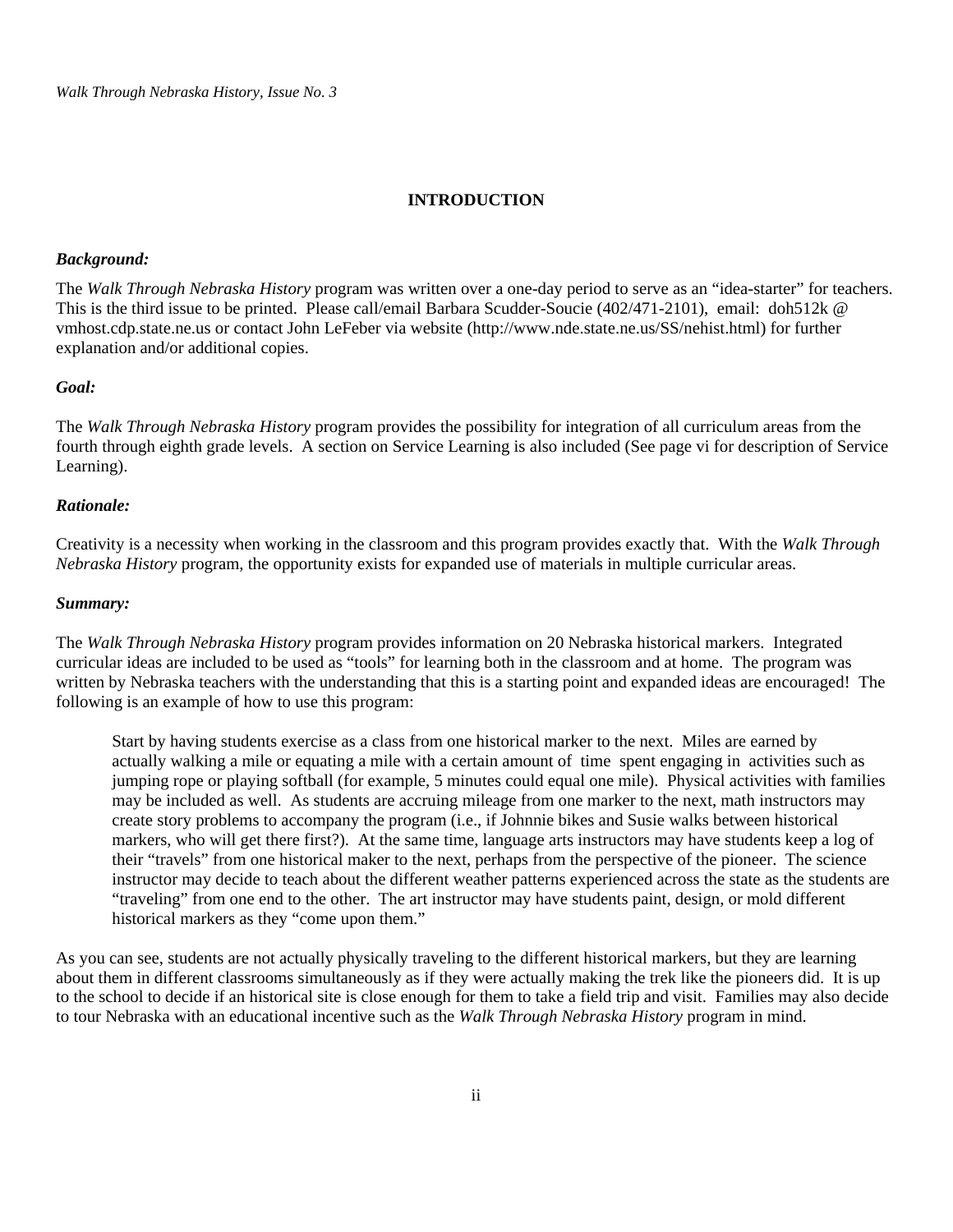TO: Teachers

FROM: John LeFeber Barbara Scudder-Soucie

 Director of Social Science Education Health Promotion & Education Division Nebraska Department of Education Nebraska Department of Health and Human Services

DATE: 1998

RE: *Walk Through Nebraska History, Issue No. 3*

We are pleased to provide you with a copy of the *Walk Through Nebraska History, Issue No. 3*. This program was developed by teachers from across the state of Nebraska. It is designed to integrate the different curricula areas.

The *Walk Through Nebraska History* program includes "idea-starters" for introducing materials within the classroom. This program was developed to help fill a void in the area of available materials. Some of the materials are designed to encourage family participation as well.

We are excited about this program and hope that you will be too. To improve the program, it is our plan to have Issue No. 4 available for 1999. Please assist us in improving this program for the anticipated Issue No. 4 by simply completing the brief evaluation included as the first page of this program booklet. Thank you in advance for your interest in and support of the *Walk Through Nebraska History* program!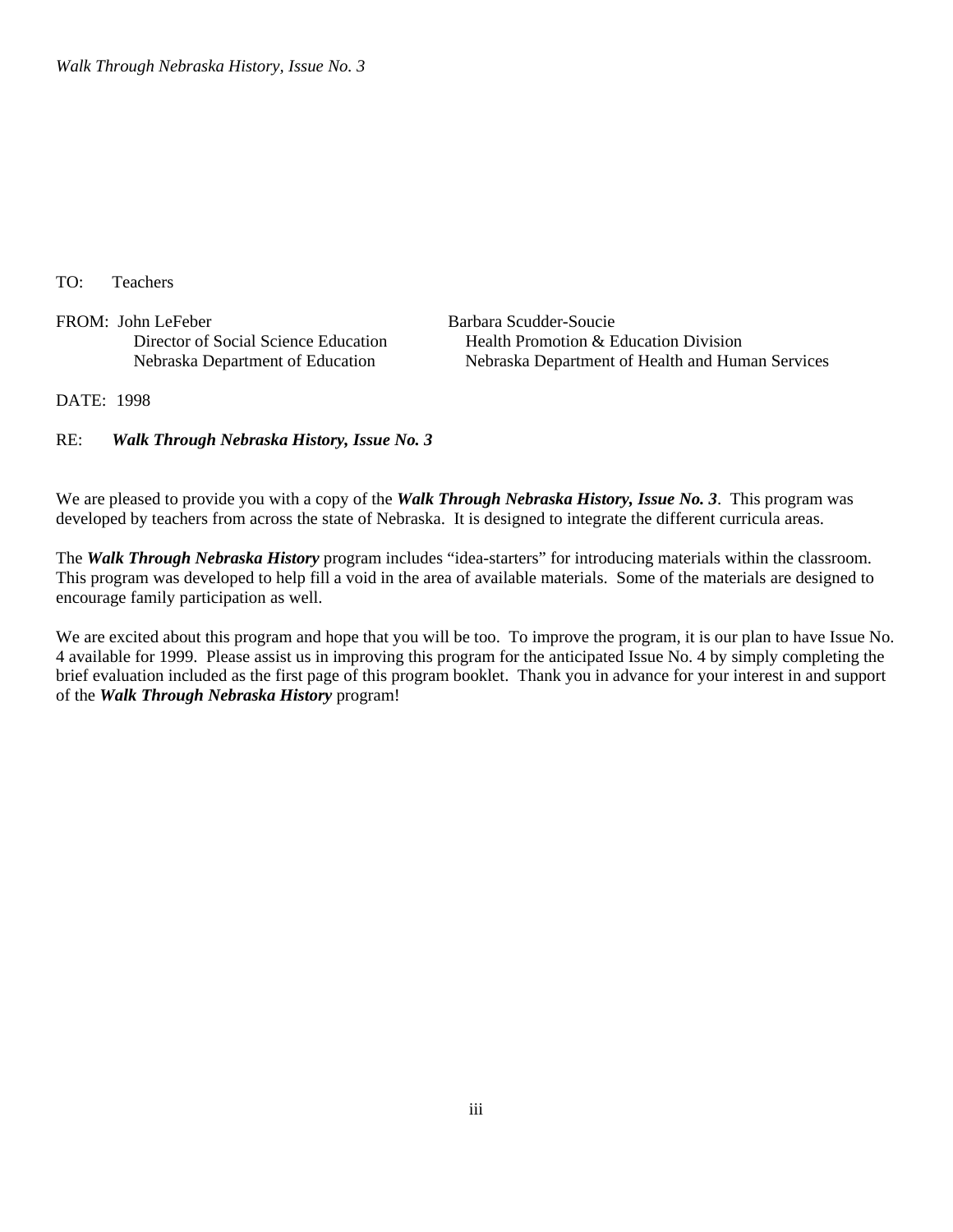### *Writing Team*

Julie Goertzen Lonnie Moore

Sandy Jefferies Laura Parson Cardinal Elementary School/South Sioux City Conestoga Elementary School/Nehawka

Becky Martin Bob Rung

Mary Clair May Susan Weber Horizon Middle School/Kearney Milford Elementary School

Celeste Merchant LaVonne Uffelman Cardinal Elementary School/South Sioux City Nebraska Department of Education

Henderson High School South Valley Elementary School at Oxford

Park Middle School/Lincoln McPhee Elementary School/Lincoln

#### *Reviewers*

Marybell Avery **Richard Spencer** Richard Spencer

Barbara Fraser LaVonne Uffelman Nebraska Department of Health and Human Services Nebraska Department of Education

Sally Husen Sue Munn Nebraska Governor's Council on Health Promotion Hamlow Elementary School/Waverly & Physical Fitness

Lincoln Public Schools Nebraska State Historical Society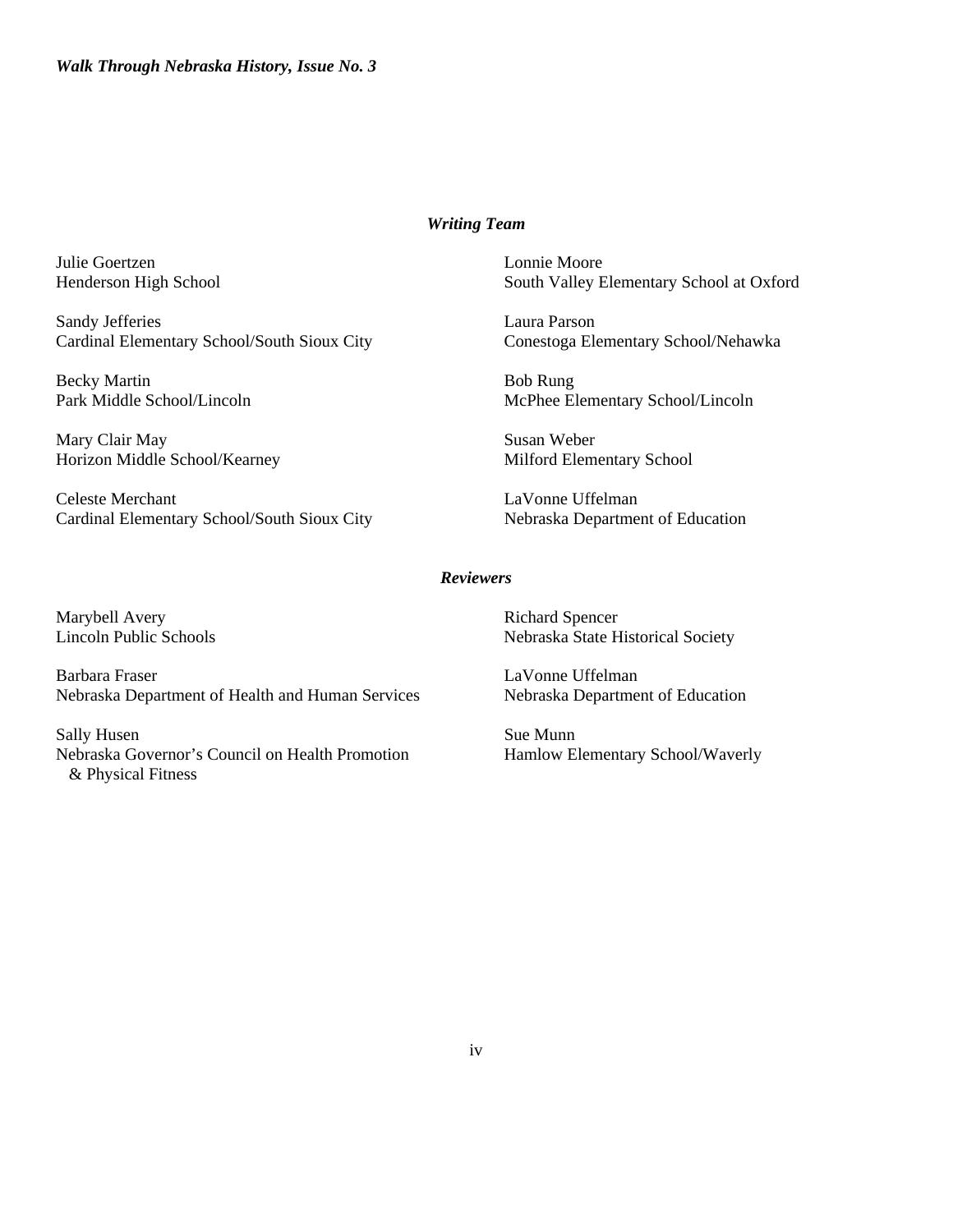# **WALK THROUGH NEBRASKA HISTORY, Issue No. 3**

# **Travel Log**

|                                            | <b>Monday</b> | <b>Tuesday</b> | Wednesday | <b>Thursday</b> | Friday | <b>Saturday</b> | <b>Sunday</b> |                              |
|--------------------------------------------|---------------|----------------|-----------|-----------------|--------|-----------------|---------------|------------------------------|
| Date                                       |               |                |           |                 |        |                 |               |                              |
| Activity                                   |               |                |           |                 |        |                 |               | <b>TOTAL</b><br><b>MILES</b> |
| Time/Distance                              |               |                |           |                 |        |                 |               |                              |
| How Do you<br>Feel About<br>This Activity? |               |                |           |                 |        |                 |               |                              |
| Adult<br>Signature                         |               |                |           |                 |        |                 |               |                              |

\_\_\_\_\_\_\_\_\_\_\_\_\_\_\_\_\_\_\_\_\_\_\_\_\_\_\_\_\_\_\_\_\_\_\_\_\_\_\_\_\_\_\_\_\_\_\_\_\_\_\_\_\_ \_\_\_\_\_\_\_\_\_\_\_\_\_\_\_\_\_\_\_\_\_\_\_\_\_ \_\_\_\_\_\_\_\_\_\_\_\_\_\_\_\_\_\_\_\_\_\_\_\_\_

Student Signature Date Completed Total Miles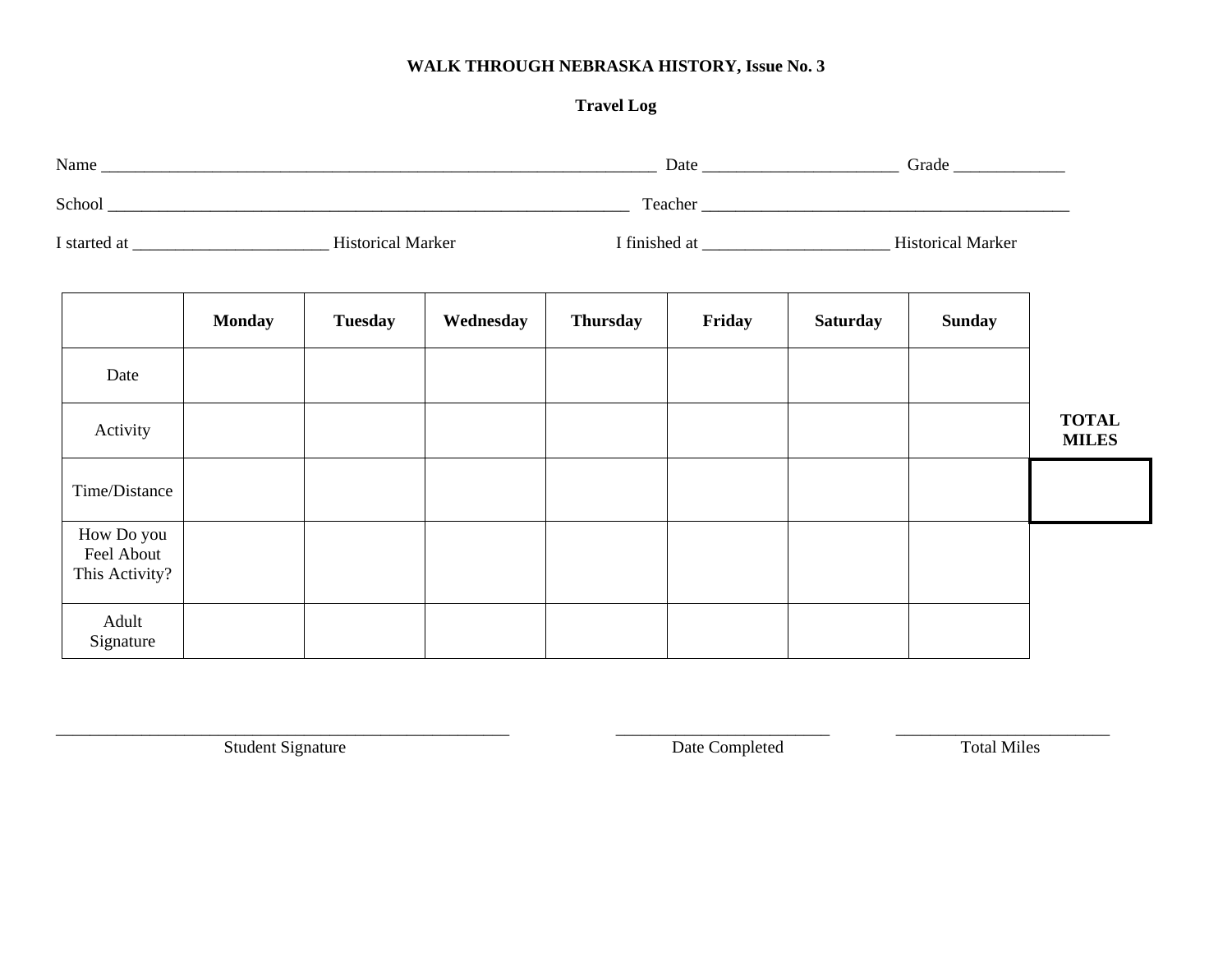# **What is Service Learning?**

Service Learning is a method under which students learn and develop through active participation in thoughtfully organized service experiences that meet actual community needs. These service experiences are coordinated in collaboration with the school and community, and are integrated into the student's academic curriculum. The process provides structured time for students to think, talk, or write about what they did and saw during the actual service activity. This provides students with opportunities to use newly acquired skills and knowledge in real-life situations in their own communities. Service Learning enhances what is taught in school by extending student learning beyond the classroom and into the community and helps to foster the development of a sense of caring for others.

*Walk Through Nebraska History* provides students opportunities to combine many different academic skills in providing a service to the community. Defining the community to be served is one of the many activities students engage in before starting a project. The community could be a town, city, village, school, school district, county or state. The element that is central to Service Learning is a project. The project provides students the opportunity to utilize higher order thinking skills and to apply learned cognitive and psychomotor skills.

Community Service and Service Learning are concepts which differ in their intent, but contain some common activity and results. A community service project may not result in a learning activity for the student. Service Learning on the other hand is directly linked to learning.

Service Learning has three components. They are: Preparation, Activity, and Reflection. The preparation phase of the activity is the most important, in order to involve students in the learning activity. *Walk Through Nebraska History* suggests many opportunities to involve students in the learning process. The activity in many cases will be determined by the students as a result of being introduced to the topic. The reflection phase should be planned so that as students are involved in the activity, they are directed to be thinking about the benefits of the activity to the community and to direct their thoughts to what they are learning about the topic. This can be conducted through writing a journal or making reports, both written or verbal. Also, results of their activity should be shared with adults in the community, through articles written to newspapers or reports to clubs or boards. Where possible, the projects should involve adults in the community such as senior citizens.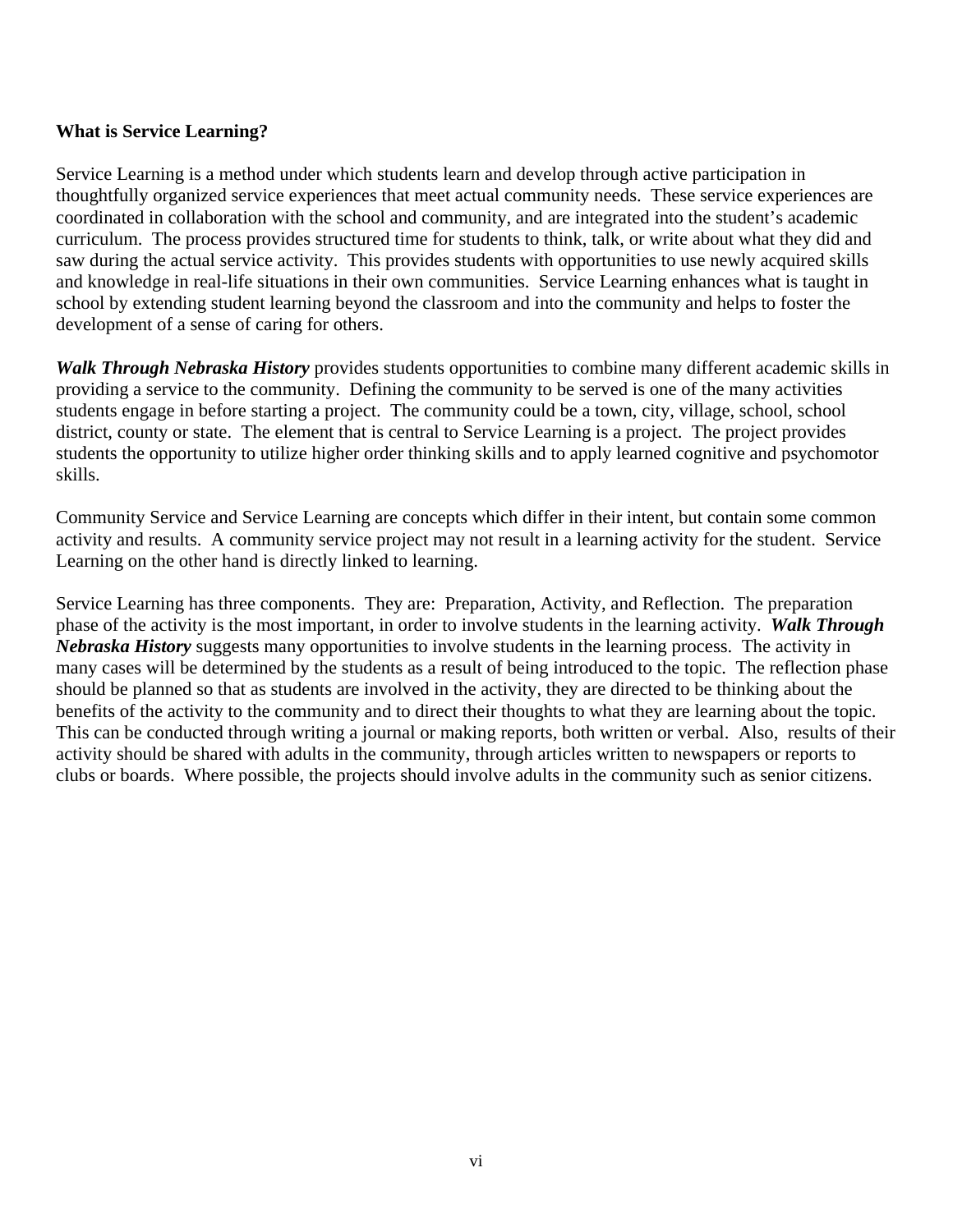#### **FIRST OIL WELL**

**\_\_\_\_\_\_\_\_\_\_\_\_\_\_\_\_\_\_\_\_\_\_\_\_\_\_\_\_\_\_\_\_\_\_\_\_\_\_\_\_\_\_\_\_\_\_\_\_\_\_\_\_\_\_\_\_\_\_\_\_\_\_\_\_\_\_\_\_\_\_\_\_\_\_\_\_\_\_\_\_\_\_\_\_\_\_\_\_\_\_\_\_\_\_\_\_\_\_\_\_\_\_\_\_\_\_\_\_**

The first publicized report of oil in Nebraska was an 1883 newspaper account of a "vein of petroleum" discovered in Richardson County. Over the next 57 years, the search for oil consumed thousands of dollars, and hundreds of wells were drilled throughout Nebraska. Traces of oil were reported at various locations across the state, but Nebraska did not have a producing well until 1940.

In 1939 and 1940, the Pawnee Royalty Company had two encouraging but unsuccessful drillings near Falls City. A third well, known as Bucholz No. 1, was begun near here on April 22, 1940. On May 29, 1940, the well began producing and averaged 169-1/2 barrels daily for the first 60 days.

Bucholz Well No. 1 thus easily qualified for a \$15,000 bonus offered by the Nebraska Legislature for the first oil well in the state to produce at least 50 barrels daily for 60 consecutive days. Interestingly, Bucholz No. 1 was located about five miles east of the "vein of petroleum" reported in 1883.

Although today Nebraska's oil production is largely centered in the southwestern panhandle, the pioneer efforts in this area have resulted in a major contribution to the economy of the state.

> Nebraska Petroleum Council Historical Land Mark Council Nebraska 4, west of Falls City Richardson County Marker 79 (Distance between Marker 42 and Marker 79 is 561.7 miles.)

#### **Health and Physical Education**

- · Walk the distance of the height of an oil rig.
- · What health products and medicines are dependent upon oil?
- · What are the health risks associated with petroleum products and their production? For animals?
- · What are the occupational risks involved in working on an oil rig?

#### **Math**

- · How many gallons of gasoline can be produced from a barrel of oil?
- · What would this first well be worth with today's price of oil?
- · Graph the production output of the major oil areas of the world.

### **Reading and Writing**

- · Research and write about the history of oil in Nebraska.
- · Interview a manager of a local gasoline station or Co-op to find out where their supply of oil/gasoline comes from.
- · Write about one day in the life of an oil rig worker.
- · Write a report about a major oil spill and its effect on the environment.
- · Journal on fighting an out of control fire in or near an oil refinery.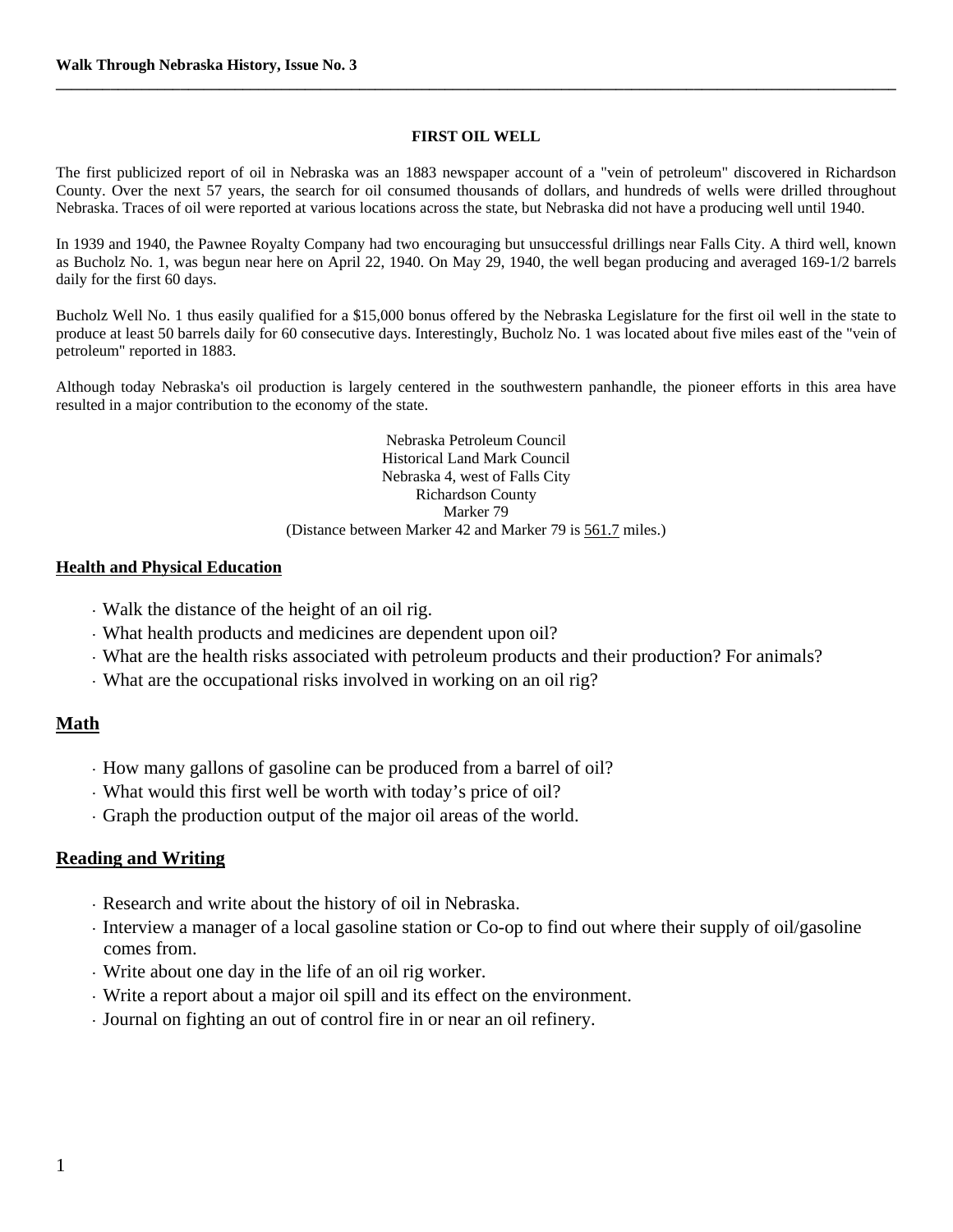### **Science**

- · Compare and contrast the geographical make-up of the oil sites in Nebraska.
- · What were the natural resources present which formed oil?
- · Compare and contrast Nebraska and Texas oil supplies and geographical differences.
- · Diagram or make a flow chart of the oil refinery process.
- · What are the ecological implications of oil spills?
- · Develop a list of all the positive benefits from oil and its production.

# **Social Studies**

- · Locate the major oil fields of the world on a map.
- · Compare the oil production of Nebraska with the United States and Iraq.
- · Research who qualified for the \$15,000 bonus offered by the Nebraska Legislature in 1940. Find out if bonuses or incentives are still being offered today.

**\_\_\_\_\_\_\_\_\_\_\_\_\_\_\_\_\_\_\_\_\_\_\_\_\_\_\_\_\_\_\_\_\_\_\_\_\_\_\_\_\_\_\_\_\_\_\_\_\_\_\_\_\_\_\_\_\_\_\_\_\_\_\_\_\_\_\_\_\_\_\_\_\_\_\_\_\_\_\_\_\_\_\_\_\_\_\_\_\_\_\_\_\_\_\_\_\_\_\_\_\_\_\_\_\_\_\_\_**

- · Write a letter and find out what is left of the oil vein reported in 1883.
- · Find out what percent of Nebraska's current economy is based on the petroleum industry.

# **Visual and Performing Arts**

- · Create a model of an oil rig.
- · Make a diorama of an oil refinery.
- · View Fires of Kuwait video (available at Hastings IMAX Museum).
- · Compare oil and acrylic paints.
- · Create a painting using half oil and half acrylic paints.
- · Write an art museum to find out what percent of the museum printings are done with oils, acrylics, or other paints.

# **Service Learning**

- · Develop a plan for recycling oil in your community and establish that plan.
- · Find a place where one can recycle plastics.
- · Find out what your school does with the used oil products from the school vehicles.

# **General Activities**

- · Discover other oil field sites in Nebraska.
- · Discover businesses in Nebraska that service the oil business.
- · Discover other natural resources that are mined (uranium, gravel) in Nebraska.
- · Discover environmental impact of oil production in Nebraska.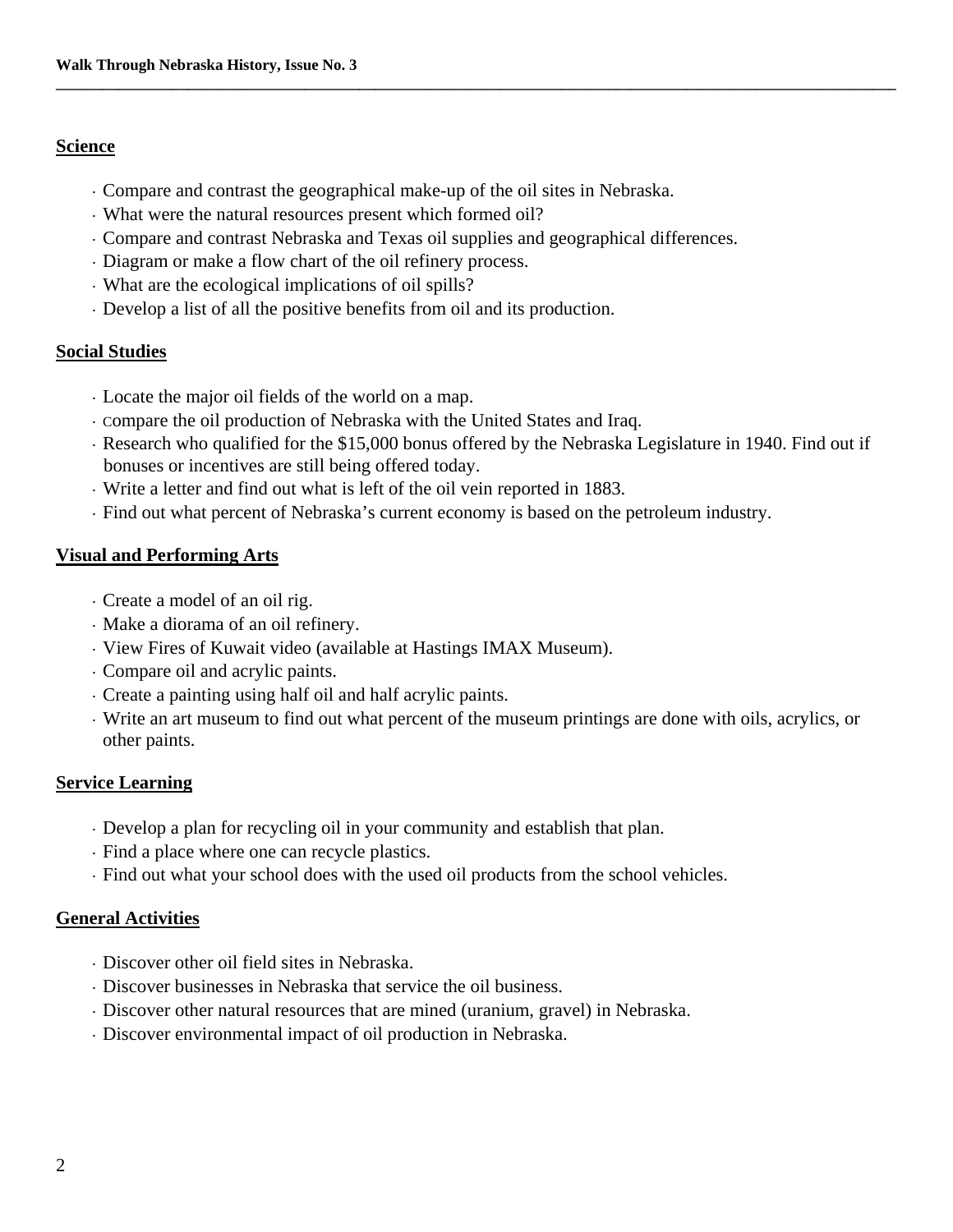### **Resources**

· Nebraska Our Towns...East Southeast, 1992, pg. 181 (picture of first well to come to Nebraska in November 2, 1939), Taylor Publishing Co., Dallas, Texas

**\_\_\_\_\_\_\_\_\_\_\_\_\_\_\_\_\_\_\_\_\_\_\_\_\_\_\_\_\_\_\_\_\_\_\_\_\_\_\_\_\_\_\_\_\_\_\_\_\_\_\_\_\_\_\_\_\_\_\_\_\_\_\_\_\_\_\_\_\_\_\_\_\_\_\_\_\_\_\_\_\_\_\_\_\_\_\_\_\_\_\_\_\_\_\_\_\_\_\_\_\_\_\_\_\_\_\_\_**

- · Fires of Kuwait, a video, Hastings Museum
- · Mining in Nebraska, published by Conservation and Survey Division, Institute of Agriculture and Natural Resources in Nebraska. It is a source for discovering what other natural resources are mined in Nebraska.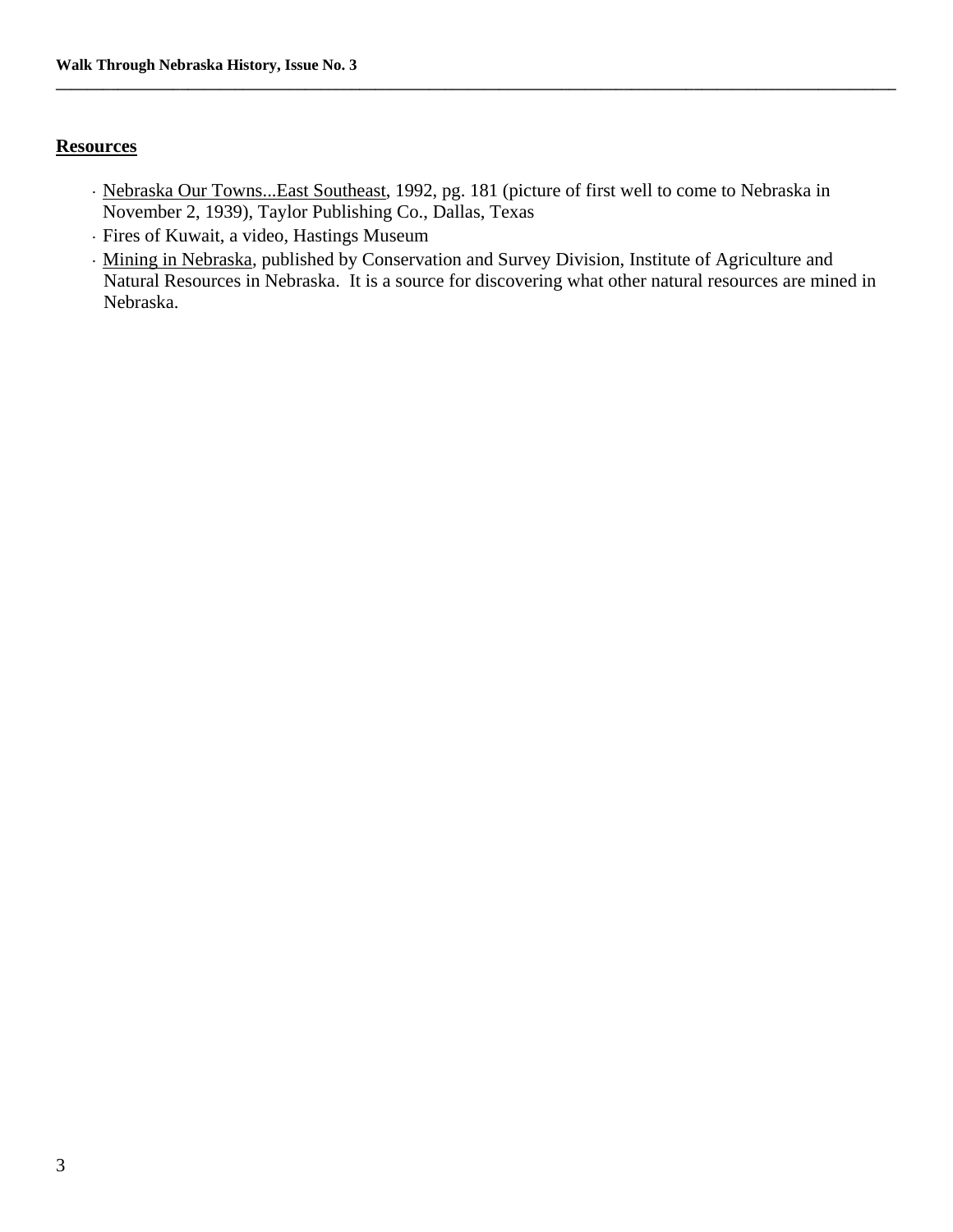Oil fields in Richardson County Courtesy of Nebraska State Historical Society

### **Marker 42 to Marker 79** Distance 561.7 miles From: Chadron, NE To: Falls City, NE Beginning at Chadron, NE Go West on U.S. I 20 for 0.9 miles Go South on U.S. 385 for 93.0 miles Go Southeast on HWY 26 for 87.2 miles Go East on U.S. 80 for 271.0 miles Go East on HWY 2 for 3.2 miles Go East on HWY 34 for 41.5 miles Go South on U.S. 75 for 49.4 miles Go East on HWY 73 for 15.5 miles To Falls City, NE

**\_\_\_\_\_\_\_\_\_\_\_\_\_\_\_\_\_\_\_\_\_\_\_\_\_\_\_\_\_\_\_\_\_\_\_\_\_\_\_\_\_\_\_\_\_\_\_\_\_\_\_\_\_\_\_\_\_\_\_\_\_\_\_\_\_\_\_\_\_\_\_\_\_\_\_\_\_\_\_\_\_\_\_\_\_\_\_\_\_\_\_\_\_\_\_\_\_\_\_\_\_\_\_\_\_\_\_\_**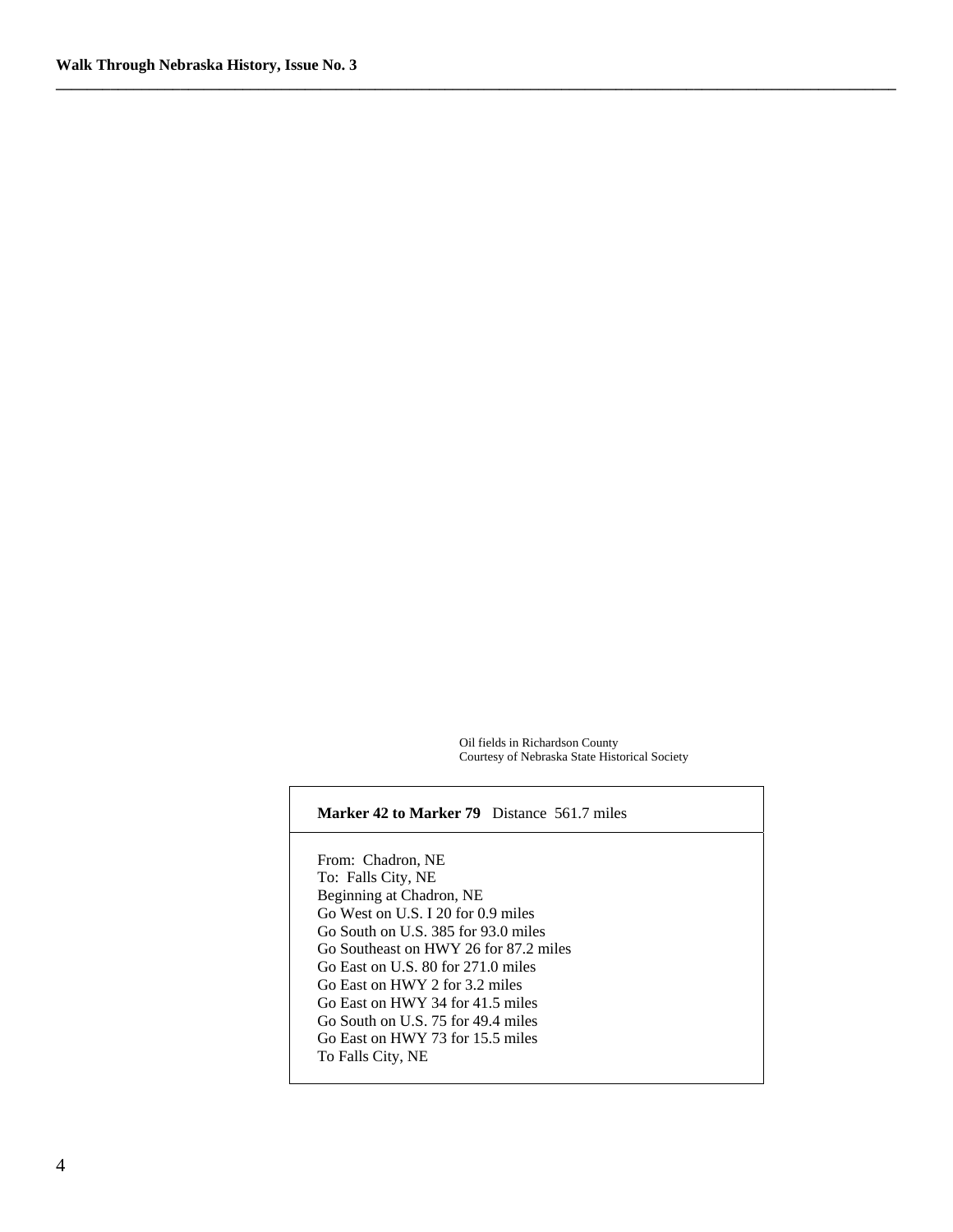#### **HOMESTEAD MOVEMENT**

**\_\_\_\_\_\_\_\_\_\_\_\_\_\_\_\_\_\_\_\_\_\_\_\_\_\_\_\_\_\_\_\_\_\_\_\_\_\_\_\_\_\_\_\_\_\_\_\_\_\_\_\_\_\_\_\_\_\_\_\_\_\_\_\_\_\_\_\_\_\_\_\_\_\_\_\_\_\_\_\_\_\_\_\_\_\_\_\_\_\_\_\_\_\_\_\_\_\_\_\_\_\_\_\_\_\_\_\_**

Abraham Lincoln was called the Great Emancipator because his proclamation of 1862 gave freedom to the slaves. In that same year, he signed another extremely important document that gave land to free men. No single act had more effect on the Middle West and Great Plains than the Homestead Act of May 20, 1862. It brought tens of thousands of land-hungry settlers to the region that was to become the nation's breadbasket.

Millions of acres from the public domain became available. Under this law, heads of families had only to pay a small filing fee and live upon and cultivate their 160 acres for five years. For some, the rigors of frontier life were too great, but many others replaced the prairie grasses with grain and built homes, often of sod, on land of their own.

The Homestead National Movement of America, a part of our National Park System, is located on the Daniel Freeman homestead seven miles west of this site. It commemorates this act and the policies of government that played a major role in the settlement of the West.

> Historical Land Mark Council North of Beatrice at airport on U.S. 77 Gage County Marker 7 (Distance between Marker 79 and Marker 7 is 72.1 miles.)

### **Health and Physical Education**

- · Learn about frostbite-what it is, what are its symptoms, how can you prevent and treat it?
- · Plan a menu for a typical settler family and compare it to a typical menu from today.
- · Have a plow relay (a cultivator may be used instead of a plow). See which team can plow the straightest, fastest, etc.
- $\cdot$  Have students record the amount of time it takes to walk from X to Y. This would represent the distance from the claims office to Daniel Freeman's homestead. Calculate the time to walk this distance based on the students' times.

### **Math**

- · Compare and contrast costs of filing fees in 1862 to filing fees of 1998.
- · What percentage of the average income was the \$10 filing fee?
- · What percentage of a section of land is one hundred and sixty acres?
- · Use graph paper as a visual aid to understand how large an area 160 acres covers.
- · Compare the horse vs. the tractor by discovering how many horses were in an average team. Then compare the size of the machinery in 1862 with the sizes of machinery today. An implement dealer could be an excellent source for this discovery activity.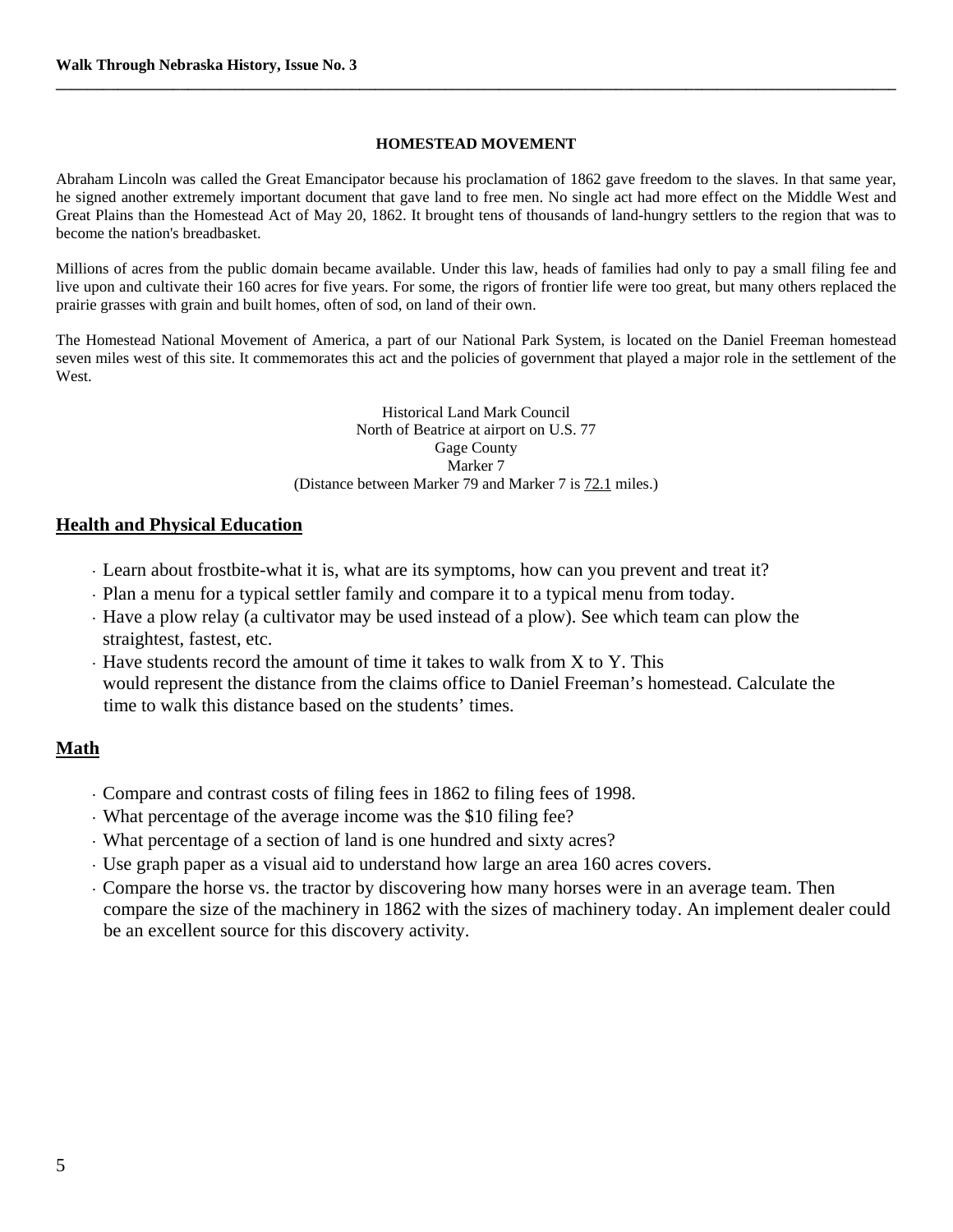# **Reading and Writing**

- · Create an ad for free land.
- · Debate the issue of "Why Free Land?" Focus on why 160 acres, why the improvements were required (e.g. buildings), and compare the improvements to land in 1862 to those in the 1990's.

**\_\_\_\_\_\_\_\_\_\_\_\_\_\_\_\_\_\_\_\_\_\_\_\_\_\_\_\_\_\_\_\_\_\_\_\_\_\_\_\_\_\_\_\_\_\_\_\_\_\_\_\_\_\_\_\_\_\_\_\_\_\_\_\_\_\_\_\_\_\_\_\_\_\_\_\_\_\_\_\_\_\_\_\_\_\_\_\_\_\_\_\_\_\_\_\_\_\_\_\_\_\_\_\_\_\_\_\_**

- · Write a letter to your family telling about what is now happening in your life.
- · Explore readings from Nebraska Voices, Telling the Stories of Our State, Pioneering on the Prairie by Henry Lambrecht, Pound on Rain by Clay Capek.
- · Have students write a letter to Homestead National Monument requesting information about the monument. (Include information the Freeman School.)
- · Read Clara Colby's description of Beatrice in 1872, nine years after the first homestead (pp 7-10, 125 Nebraska Voices).

# **Science**

- · Compare the annual rainfall at Homestead Monument to other locations in Nebraska.
- · What differences does the rainfall have on the type of plants found native to the region, particularly trees and grasses?
- · Discuss natural disasters.
- · Using a current Nebraska highway map, discover what topographical regions the Homestead Monument is in.
- · Conduct an experiment with native prairie seeds to observe the growth of root systems.

# **Social Studies**

- · Visit a natural prairie area and observe the flora and fauna.
- · Investigate and list the steps necessary to stake a claim.
- · Do a "Stake your Claim" activity from the Homestead Activity Guide.
- · Compare the 160 acre homestead farm today in terms of productivity, size, income, to that of the 1800's.
- · Interview a Cooperative Extension Agent about farm families in the county whose farms date back to the original Homestead Act.

# **Visual and Performing Arts**

- · Collect and display native flowers and grasses by creating a booklet of these.
- · Make models of various pioneer homes and include a list of their advantages and disadvantages.
- · Write and perform a play based on one of the readings listed in Resources section.
- · Develop a floor plan for the Freeman home. Include household furniture.
- · Compare the square footage per person of the Freeman home to your home.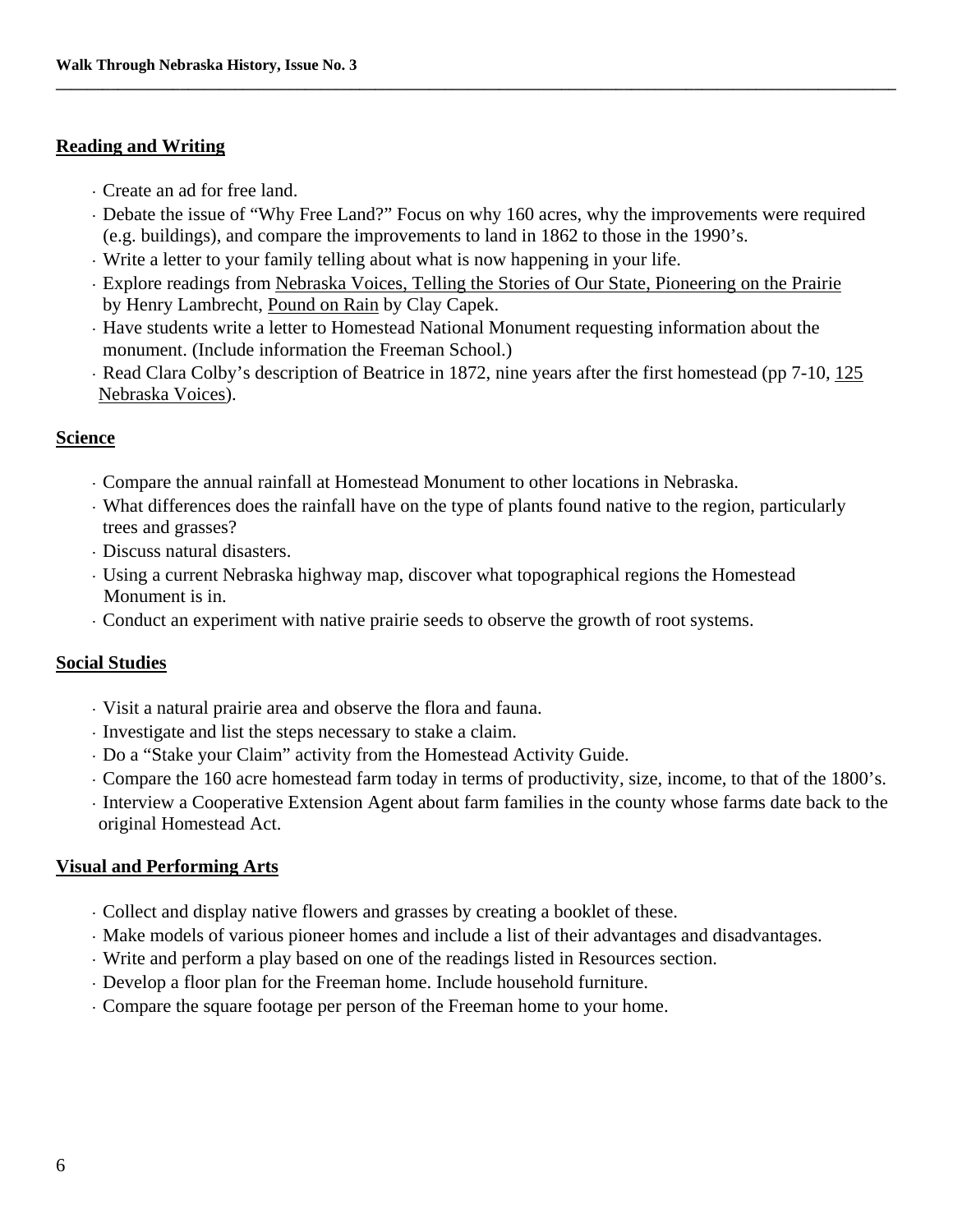# **Service Learning**

- · Volunteer to clean local parks and points of interest.
- · Adopt a corner and plant trees or natural grasses. Maintain for the school year.

# **General Activities**

· Find out how many students attended the Freeman School in 1870. What people from homesteads in the surrounding areas attended the school?

**\_\_\_\_\_\_\_\_\_\_\_\_\_\_\_\_\_\_\_\_\_\_\_\_\_\_\_\_\_\_\_\_\_\_\_\_\_\_\_\_\_\_\_\_\_\_\_\_\_\_\_\_\_\_\_\_\_\_\_\_\_\_\_\_\_\_\_\_\_\_\_\_\_\_\_\_\_\_\_\_\_\_\_\_\_\_\_\_\_\_\_\_\_\_\_\_\_\_\_\_\_\_\_\_\_\_\_\_**

- · Discover if there are any sections of native prairie/grasses in your community or county.
- · Find out if there are original homestead buildings still standing in your area.

# **Resources**

- · Homesteading: The Free Land Idea: An Activity Guide for Teachers Grades 4 through 6, produced by Homestead National Monument of America, National Park Service, U.S. Department of Interior, 1996, \$10 plus shipping & handling
- · Twyla Hansen, Wesleyan University-Lincoln, Nebraska, Grounds Keeper
- · County Extension Office
- · Homestead National Monument, RFD, Beatrice, NE
- · Nebraska Voices Telling the Stories of Our State, Nebraska Humanities Council, Nebraska Q125, 1993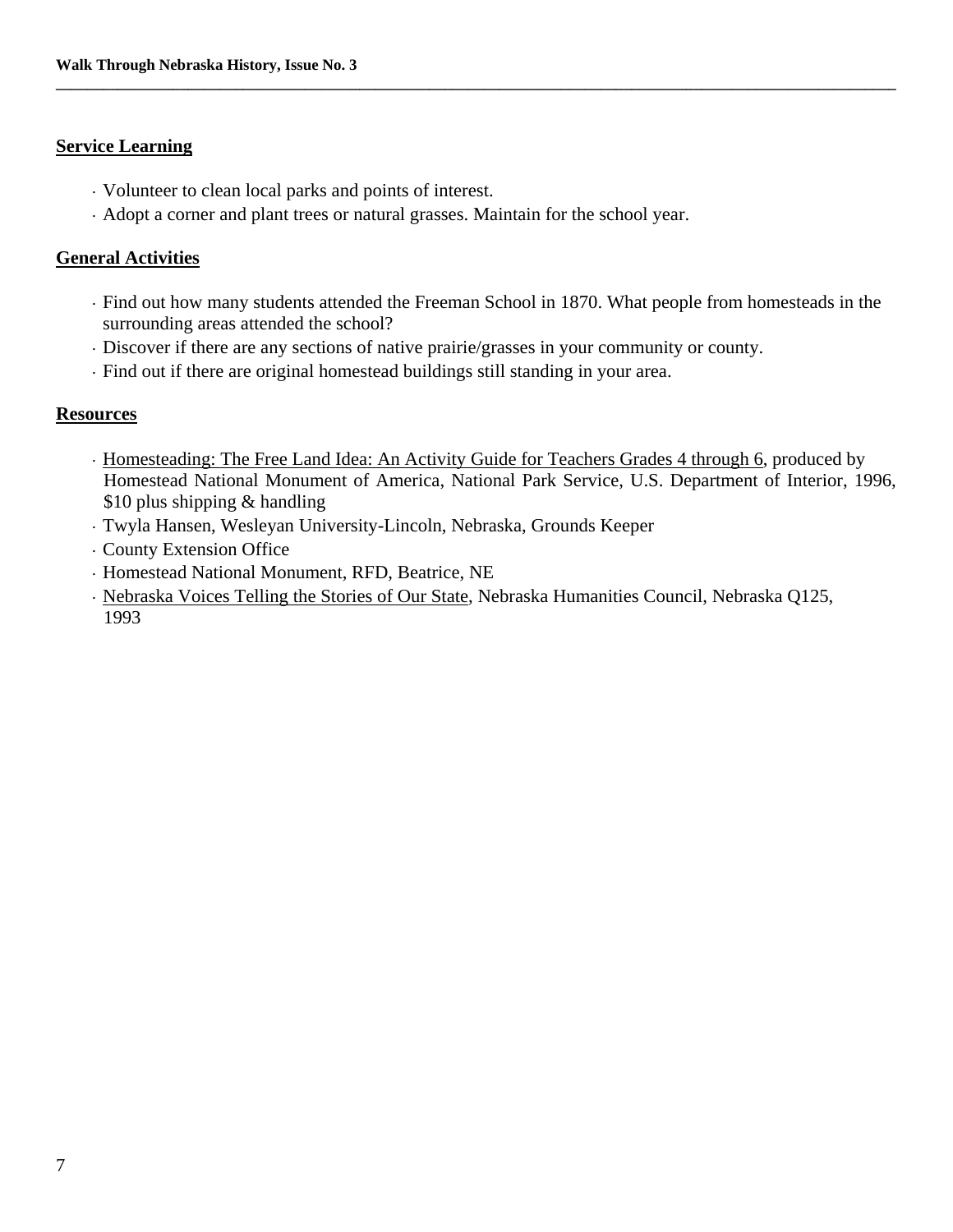Homestead Movement Courtesy of Nebraska State Historical Society

#### **Marker 79 to Marker 7** Distance: 72.1 miles

**\_\_\_\_\_\_\_\_\_\_\_\_\_\_\_\_\_\_\_\_\_\_\_\_\_\_\_\_\_\_\_\_\_\_\_\_\_\_\_\_\_\_\_\_\_\_\_\_\_\_\_\_\_\_\_\_\_\_\_\_\_\_\_\_\_\_\_\_\_\_\_\_\_\_\_\_\_\_\_\_\_\_\_\_\_\_\_\_\_\_\_\_\_\_\_\_\_\_\_\_\_\_\_\_\_\_\_\_**

 From: Falls City, NE To: Beatrice, NE Beginning at Falls City, NE Go Northwest on US 73, U.S. 159 for 19.6 miles Go West on HWY 4 for 16.8 miles Go West on HWY 50 1.4 miles Go West on HWY 4 for 34.3 miles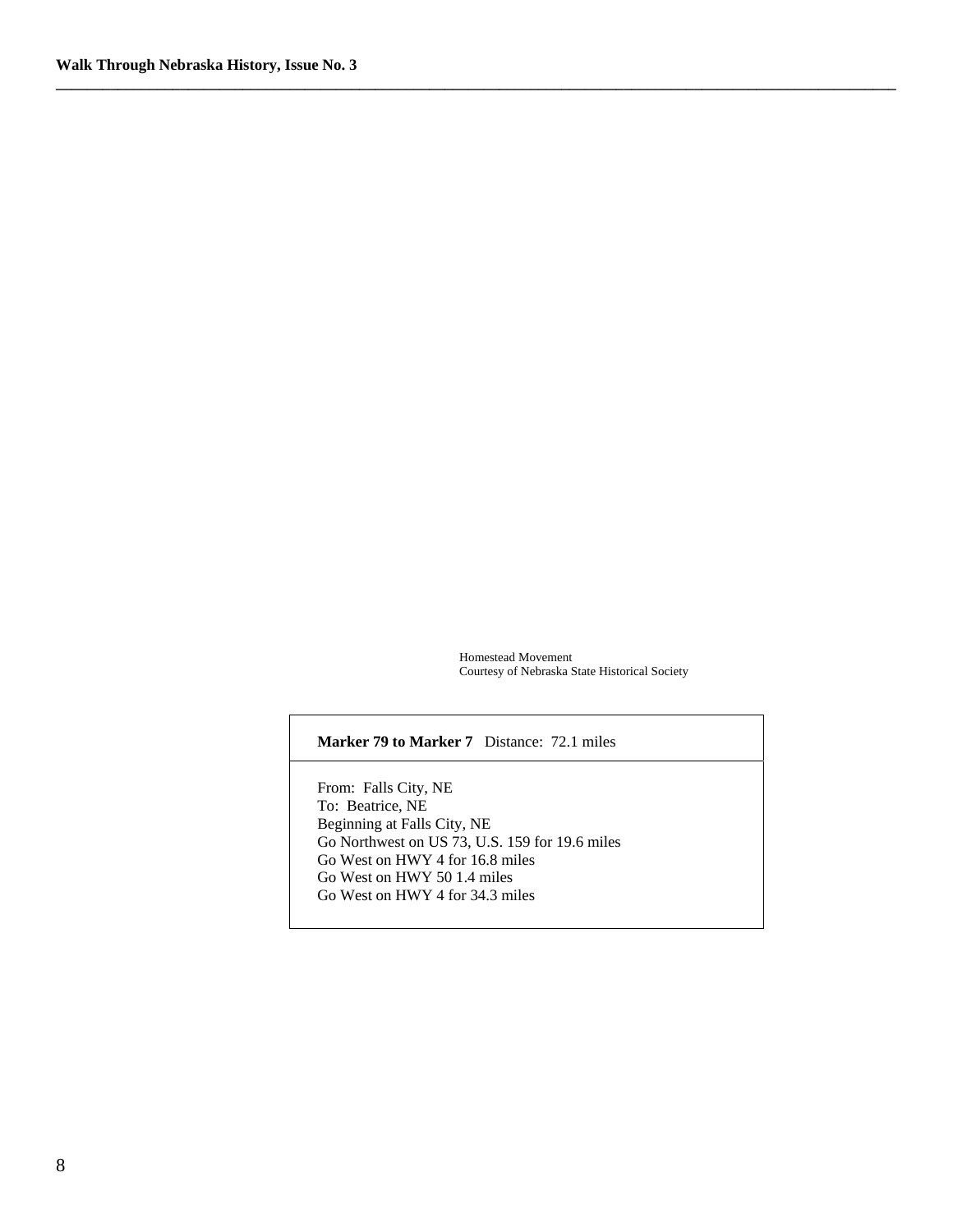#### **HALF-BREED TRACT**

**\_\_\_\_\_\_\_\_\_\_\_\_\_\_\_\_\_\_\_\_\_\_\_\_\_\_\_\_\_\_\_\_\_\_\_\_\_\_\_\_\_\_\_\_\_\_\_\_\_\_\_\_\_\_\_\_\_\_\_\_\_\_\_\_\_\_\_\_\_\_\_\_\_\_\_\_\_\_\_\_\_\_\_\_\_\_\_\_\_\_\_\_\_\_\_\_\_\_\_\_\_\_\_\_\_\_\_\_**

It was an accepted custom for many early fur traders to marry into Indian tribes. As the Indians ceded their lands, the rights of the half-breed descendants were not always identified. This situation was recognized by the government in 1830, by the Prairie Du Chien Treaty which set aside a tract of land for the half-breeds of the Oto, Iowa, Omaha, and Santee Sioux tribes.

This tract was located between the Great and Little Nemaha Rivers. In 1838, the land was surveyed by John C. McCoy, who placed the western boundary eight miles west of the river instead of ten miles as specified. This caused problems, as later white settlers were to settle on Indian lands west of McCoy's line. Congress ordered the land resurveyed, and in 1858 the McCoy line was made official. On September 10, 1860, Louis Neal received the first patent.

The owners were never required to live on their property and many eventually sold their lands to whites. One of the original survey lines is now partly identified by the Half-Breed Road which runs in a southeast direction from here. The descendants of some pioneer fur traders still live in the area.

> Auburn Community Betterment Council Historical Land Mark Council U.S. 136, east of Auburn Nemaha County Marker 58 (Distance between Marker 7 and Marker 58 is 51.9 miles.)

### **Health and Physical Education**

- · List at least five ways of handling disputes.
- · Make a list of diseases brought to the Nebraska Territory and describe how they affected the Native American population.
- · Determine the physical fitness characteristics needed to be a fur trader. Include survival skills.
- · Discuss challenges which couples from different racial or ethnic backgrounds face today.
- · Compare/contrast dress of a fur trapper traveling in the wilderness with a winter sports long distance runner.

### **Math**

- · Research the type of goods used for bartering in trade between the Native Americans and the fur traders. Make a graph or chart to show the barter system.
- · Compute the square miles of the Half Breed Tract. Convert it to metrics.
- · How many marriages in Nebraska are considered mixed marriages (Bureau of Vital Statistics)?
- · How many beaver pelts did it take to make a top hat, a coat, etc.?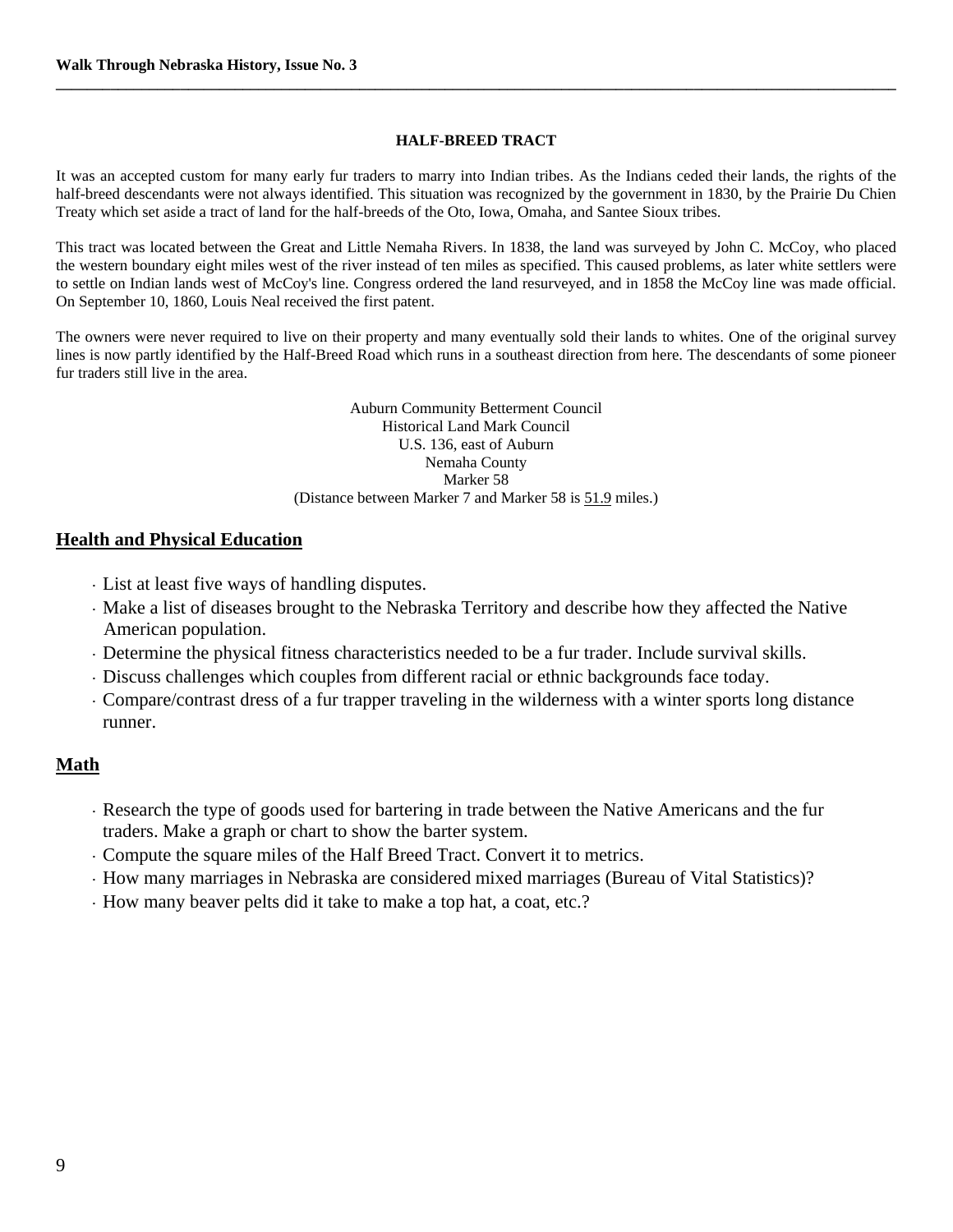# **Reading and Writing**

· Write to the Auburn Chamber of Commerce to find out more information or specific stories about the Half-Breed Road.

**\_\_\_\_\_\_\_\_\_\_\_\_\_\_\_\_\_\_\_\_\_\_\_\_\_\_\_\_\_\_\_\_\_\_\_\_\_\_\_\_\_\_\_\_\_\_\_\_\_\_\_\_\_\_\_\_\_\_\_\_\_\_\_\_\_\_\_\_\_\_\_\_\_\_\_\_\_\_\_\_\_\_\_\_\_\_\_\_\_\_\_\_\_\_\_\_\_\_\_\_\_\_\_\_\_\_\_\_**

- · Research Logan Fontenelle, an Omaha Chief, who was half French and half Omaha.
- · Compare trapping then and now in terms of methods and equipment.
- · Journal your experience as a person of a mixed race.
- · Compare and contrast the philosophy of education between the Fur Trading French (Jesuit) and the Native American groups.

### **Science**

- · Invite a professional surveyor to visit the classroom to demonstrate and have students practice with equipment. Compare and contrast equipment of the 1800s with current surveying equipment.
- · Compare and contrast tanning of hides then and now.
- · Invite a local Muzzleloader to demonstrate tanning of hides, and to show a variety of hides.
- · Invite a representative from the Tandy Leather Company to speak.

### **Social Studies**

- · Identify and mark McCoy's line on a Nebraska map.
- · List, research, and discuss some other mixed ancestry groups in Nebraska, the United States, or the world (e.g. Mestizo).
- · Discuss what prejudices exist for mixed marriages and mixed ancestries.
- · What are the opportunities available for people of Native American ancestry?
- · Write the Bureau of Indian Affairs to inquire about statistics about fur trader/Indian marriages.

### **Visual and Performing Arts**

- · Compare French art of the mid-1800s with Native American art.
- · View a video of a Powwow or visit a Powwow.
- · Invite a Native American speaker.
- · Invite a group of Native American dancers.
- · Research the art produced by the traveling artists of the day (Catlin, Bodmer, etc.).

### **Service Learning**

· Get current calendar information concerning local ethnic events and then create a local calendar. Participate in an event (ex. help with planning, contacting participants, and with publicity of event).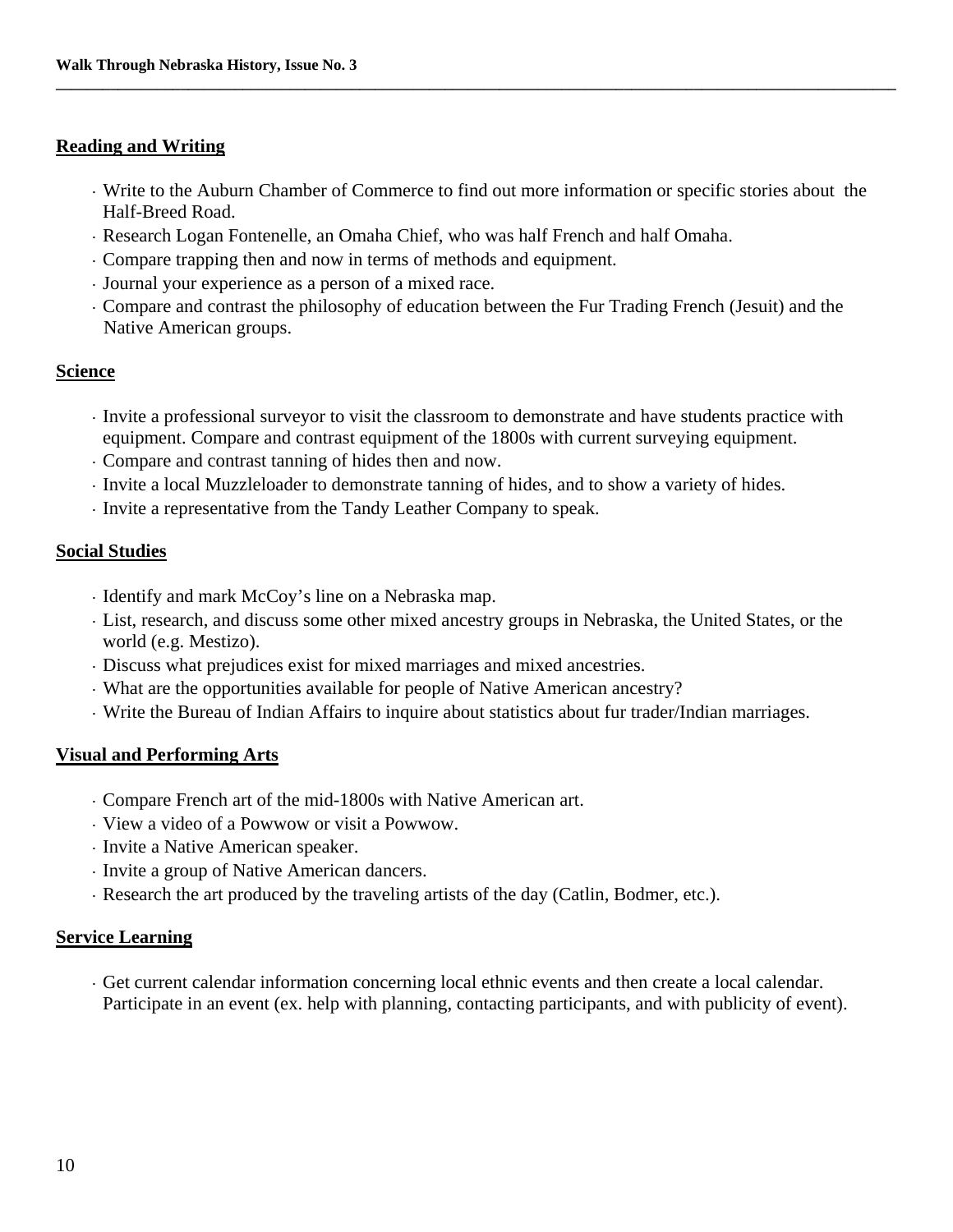# **General Activities**

· What were the pelts gathered by the fur traders used for (beaver pelt top hats, clothing) and how did this affect the economy in the eastern United States and Europe?

**\_\_\_\_\_\_\_\_\_\_\_\_\_\_\_\_\_\_\_\_\_\_\_\_\_\_\_\_\_\_\_\_\_\_\_\_\_\_\_\_\_\_\_\_\_\_\_\_\_\_\_\_\_\_\_\_\_\_\_\_\_\_\_\_\_\_\_\_\_\_\_\_\_\_\_\_\_\_\_\_\_\_\_\_\_\_\_\_\_\_\_\_\_\_\_\_\_\_\_\_\_\_\_\_\_\_\_\_**

· Get to know or visit the local ethnic community groups and centers in your area.

# **Resources**

- · The Mongrel by Anthony J. Barak, South Platte Press, David City, NE. A story of Logan Fontenelle of the Omaha Indians.
- · The House at Seven Oaks (out of print but available from inter-library loan), a novel which deals with the Sarpy Trading Post.
- · Nebraska Our Towns...East Southeast, by Jane Graff, Route #3 · Box 137A, Seward, NE 68343, 1992, Taylor Publishing Co., Dallas, Texas, pp. 131, 179, 182, 189, 194
- · Tandy Leather Company
- · Lease-a-Lodge at Milford, NE (tee-pees), contact Don Strinz Tipi, Inc., Route #1, Milford, NE 68405
- · Muzzle Loaders and Mountain Men
- · Native American Centers in Nebraska
- · Great Plains Art Collection at Love Library, University of Nebraska-Lincoln
- · Sharing the Past with the Future, Educator Resource Catalog, Nebraska State Historical Society
- · Bureau of Indian Affairs
- · Museum of The Fur Trade, Chadron, NE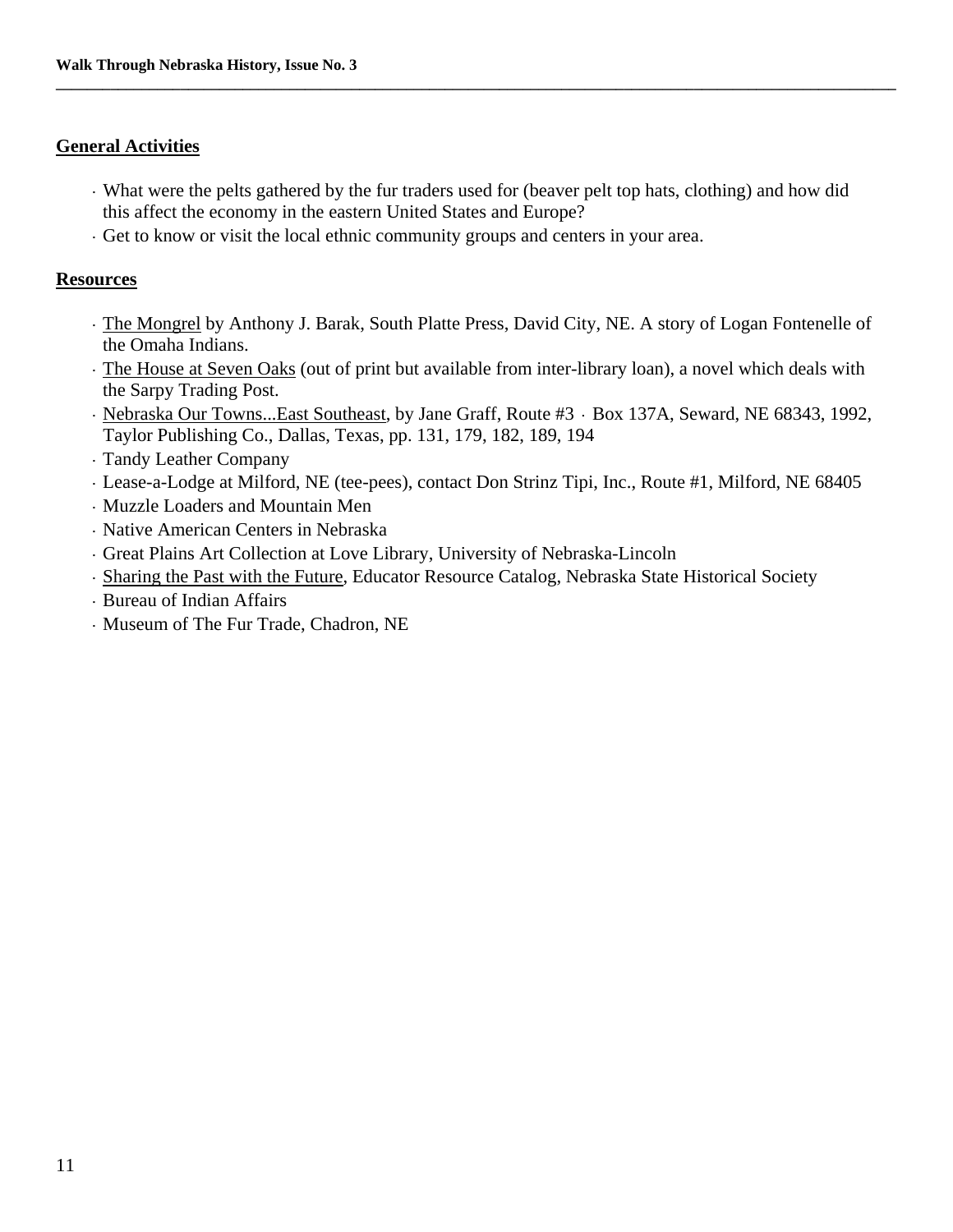Powwow Courtesy of NEBRASKALAND Magazine Nebraska Game and Parks Commission

#### **Marker 7 to Marker 58** Distance: 51.9 miles

**\_\_\_\_\_\_\_\_\_\_\_\_\_\_\_\_\_\_\_\_\_\_\_\_\_\_\_\_\_\_\_\_\_\_\_\_\_\_\_\_\_\_\_\_\_\_\_\_\_\_\_\_\_\_\_\_\_\_\_\_\_\_\_\_\_\_\_\_\_\_\_\_\_\_\_\_\_\_\_\_\_\_\_\_\_\_\_\_\_\_\_\_\_\_\_\_\_\_\_\_\_\_\_\_\_\_\_\_**

 From: Beatrice, NE To: Auburn, NE Beginning at Beatrice, NE Go East on U.S. 136, HWY 4 for 51.9 miles To Auburn, NE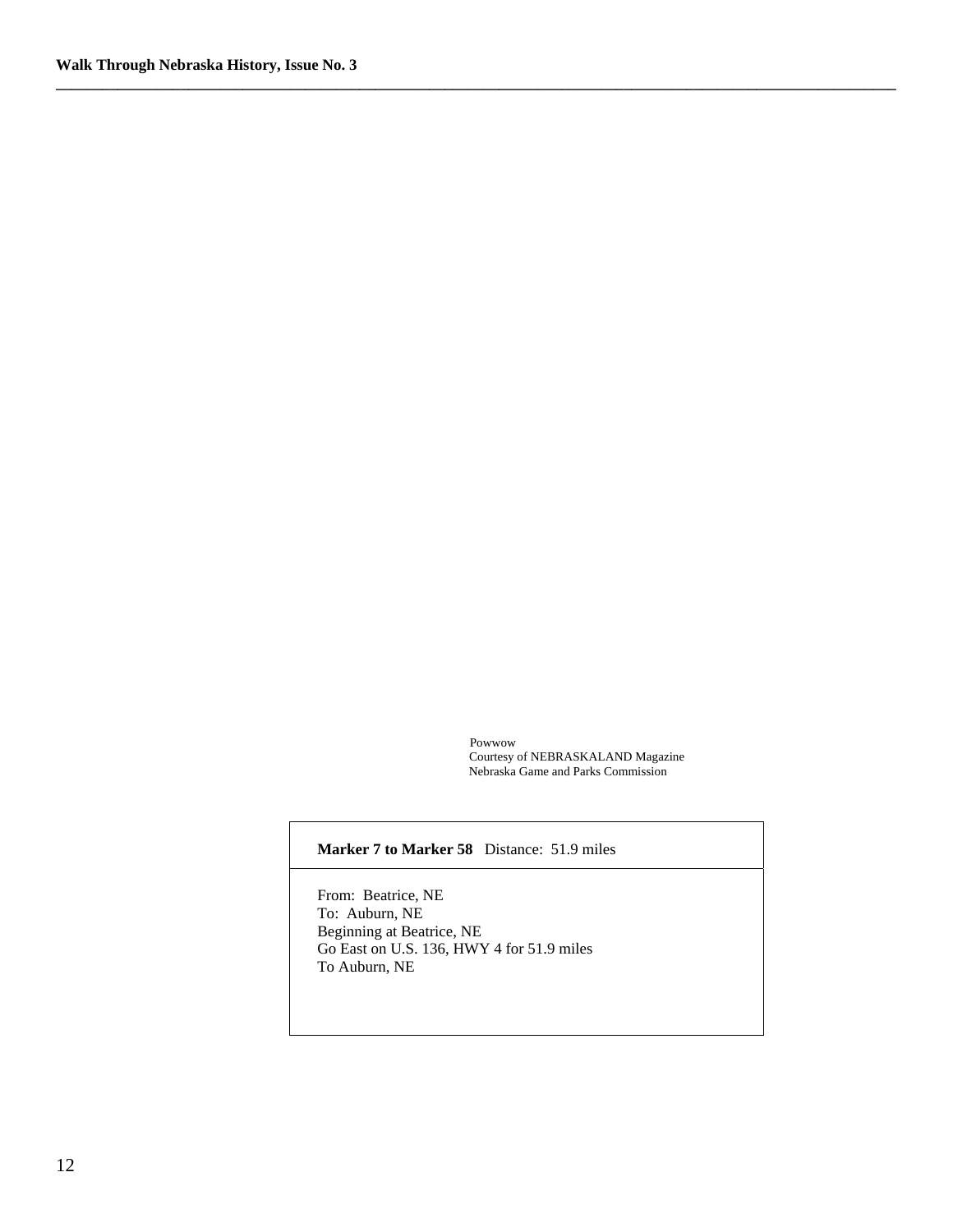#### **1776 BICENTENNIAL PRAIRIE MARKER 1976**

**\_\_\_\_\_\_\_\_\_\_\_\_\_\_\_\_\_\_\_\_\_\_\_\_\_\_\_\_\_\_\_\_\_\_\_\_\_\_\_\_\_\_\_\_\_\_\_\_\_\_\_\_\_\_\_\_\_\_\_\_\_\_\_\_\_\_\_\_\_\_\_\_\_\_\_\_\_\_\_\_\_\_\_\_\_\_\_\_\_\_\_\_\_\_\_\_\_\_\_\_\_\_\_\_\_\_\_\_**

You are overlooking original prairie never broken by a plow. Nebraska looked much like this 200 years ago before the white men came: Grasses on which buffalo, elk, deer, and antelope fed; ground cover for homes for quail, grouse, and prairie chickens; pure spring-fed streams where thirsty animals and birds could drink and where fish spawned; areas where wild strawberries, grapes, plum, and chokecherry bushes bore fruit; walnut, cottonwood, and willow trees provided shade; where colorful flowers bloomedÐwild indigo, purple coneflower, goldenrod, daisy fleabane, ground plum, dogtooth, and crowsfoot violets. A trail once used by the Pawnee Indians is now U.S. Highway 77. The area was shared with the Oto tribe. To the east in 1856, John Prey, A. J. and Richard Wallingford, and others became some of Lancaster County's first settlers. A few miles to the north, the Fort Kearny Cut-off carried wagon trains westward during the 1850's and 1860's. Sod like you see was cut and used by settlers to build homes. This marker rests on railroad land purchased by William Mitchell in the early 1880's and has been preserved by his descendants including his grandson, Charlton Mitchell.

> Elinor L. Brown Nebraska State Historical Society Rest Area south of Crete Corner, Hwy 77 Lancaster County Marker 196 (Distance between Marker 58 and Marker 196 is 77.1 miles.) \*Note: This rest stop was closed at time of printing this document.

### **Health and Physical Education**

- · What vital vitamins and minerals would the homesteader get from plants and animals native to the area?
- · Investigate natural homeopathic, alternative medicines, and home remedies.
- · Compare and contrast the nutritional value of elk, buffalo, deer, and antelope meat to more traditional meats such as beef and pork.
- · Take a hike through a native grass or prairie area.

### **Math**

- · Graph the sizes and numbers of several prairie areas in Nebraska.
- · Discover the length of Highway 77 in Lancaster County. Then calculate how long it would take to walk that distance at a rate of one mile per 20 minutes.
- · Discover the following number combinations whose sum is 200: (1) five consecutive numbers, (2) five consecutive even numbers, and (3) five consecutive multiples of 10.
- · Determine the prime factors for 200.
- · While on a walk, count the different types of plants/vegetation found in a square yard area.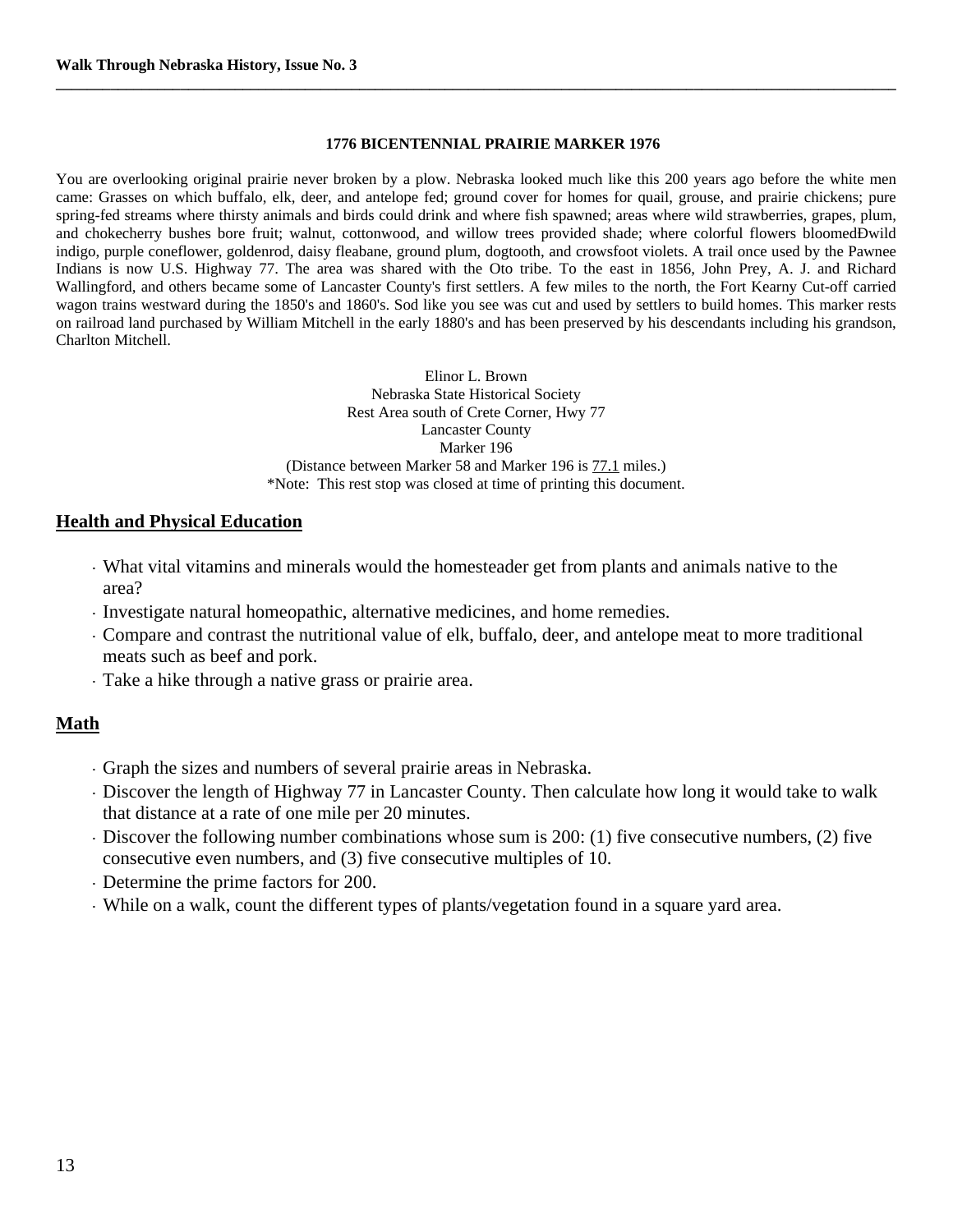### **Reading and Writing**

- · Write an essay about how things have changed in two hundred years.
- · Write a Nebraska Birthday commemorative in the style of Paul Johnsgard as found in Nebraska Voices (pg 160).

**\_\_\_\_\_\_\_\_\_\_\_\_\_\_\_\_\_\_\_\_\_\_\_\_\_\_\_\_\_\_\_\_\_\_\_\_\_\_\_\_\_\_\_\_\_\_\_\_\_\_\_\_\_\_\_\_\_\_\_\_\_\_\_\_\_\_\_\_\_\_\_\_\_\_\_\_\_\_\_\_\_\_\_\_\_\_\_\_\_\_\_\_\_\_\_\_\_\_\_\_\_\_\_\_\_\_\_\_**

- · Write an original poem about the Nebraska prairie.
- · Write a descriptive paragraph about the original prairie.
- · Read Willa Cather's description of seeing the prairie for the very first time. Journal your thoughts and feelings of being alone on the prairie for an afternoon.
- · Find and read three poems by Nebraska authors about the prairie.
- · Create an ABC of Prairie booklet or poster.

# **Science**

- · Which of the animals named on the marker are no longer living in the wild in this area?
- · Investigate why these animals have disappeared.
- · Determine the impact on the environment and on human activity if each of these species were to be reintroduced.
- · Design a species that would exist in your local environment.
- · Compare/contrast native prairie areas of Nebraska (e.g. 9 Mile Prairie, Lincoln; Kasl Tall Grass Prairie, Wilber; Willa Cather Prairie, Red Cloud).
- · Create a booklet or poster identifying prairie plants or animals.

# **Social Studies**

- · Compare life of Oto and Pawnee Native Americans.
- · Explore the Native American heritage of students in your class.
- · Find out how pioneers utilized prairie areas (e.g. sod for houses, grass/hay for animals).

### **Visual and Performing Arts**

- · Create a pictorial glossary of the flora and fauna of the area.
- · Share Native American music while class proceeds with assignments.
- · Use Oto and Pawnee art designs to create drawings.
- · Explore Native American hairstyles.
- · Compare and contrast cultivated land and its vegetation with prairie land and its vegetation.
- · Create a design for a card or button to commemorate bicentennial and/or prairie.

# **Service Learning**

- ·Campaign for accessible hiker/biker trails.
- · Help with trail improvement. Volunteer to help maintain, expand, and renovate local hiker/biker trails.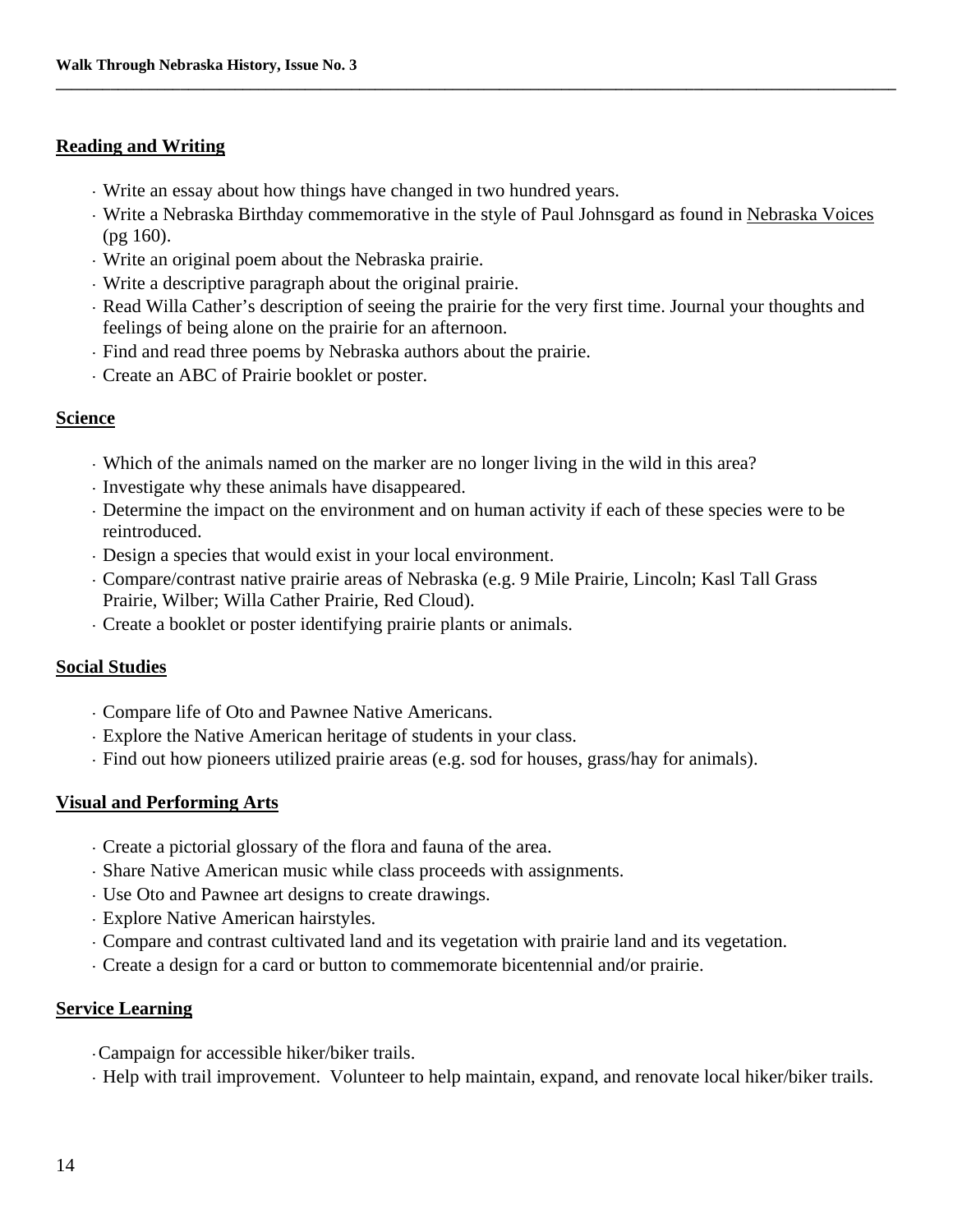# **General Activities**

· Create miniature soddie structures.

### **Resources**

· The Pawnee Indians by George E. Hyde, University of Oklahoma Press. A resource for teachers. Undoubtedly one of the best works on the Pawnee.

**\_\_\_\_\_\_\_\_\_\_\_\_\_\_\_\_\_\_\_\_\_\_\_\_\_\_\_\_\_\_\_\_\_\_\_\_\_\_\_\_\_\_\_\_\_\_\_\_\_\_\_\_\_\_\_\_\_\_\_\_\_\_\_\_\_\_\_\_\_\_\_\_\_\_\_\_\_\_\_\_\_\_\_\_\_\_\_\_\_\_\_\_\_\_\_\_\_\_\_\_\_\_\_\_\_\_\_\_**

- · The First Voices, *Nebraskaland Magazine*, January-February 1984. A good work to understand the life and lifestyles of the nations of Native Americans that made their homes in Nebraska.
- · "Pioneering on the Prairie" by Henry W. Lambrecht, pp 109-111 of Nebraska Voices Telling the Stories of Our State, a Q125 publication of the Nebraska Humanities Council, 1993
- · Contact county agents or soil conservation districts: Kasl Prairie, Wilber, NE (Saline County); Willa Cather Memorial Prairie, Red Cloud, NE (Webster County); 9 Mile Prairie, Lincoln, NE (Lancaster County).
- · Nebraska authors/poets.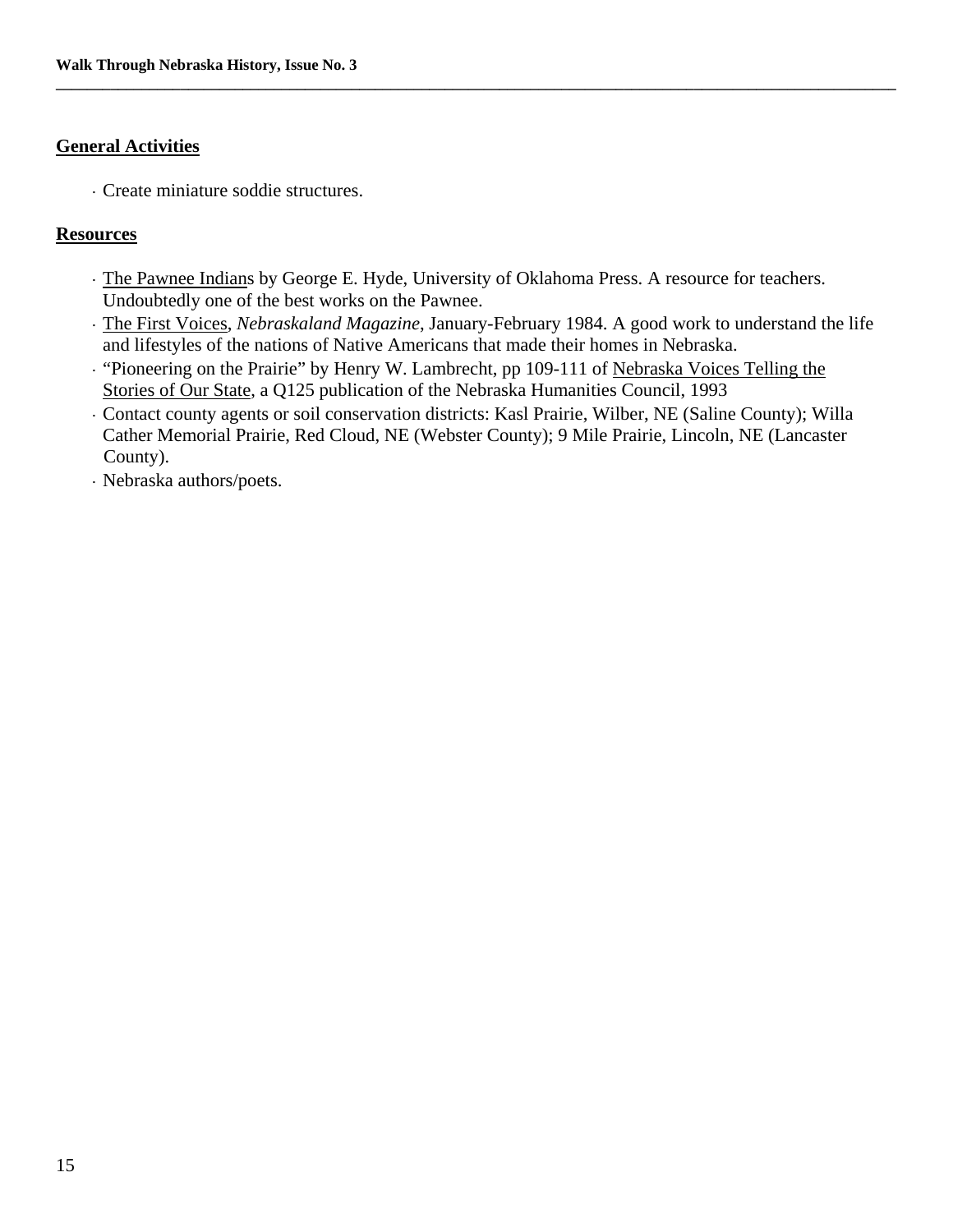Buffalo Courtesy of Nebraska Department of Economic Development

#### **Marker 58 to Marker 196** Distance: 77.1 miles

**\_\_\_\_\_\_\_\_\_\_\_\_\_\_\_\_\_\_\_\_\_\_\_\_\_\_\_\_\_\_\_\_\_\_\_\_\_\_\_\_\_\_\_\_\_\_\_\_\_\_\_\_\_\_\_\_\_\_\_\_\_\_\_\_\_\_\_\_\_\_\_\_\_\_\_\_\_\_\_\_\_\_\_\_\_\_\_\_\_\_\_\_\_\_\_\_\_\_\_\_\_\_\_\_\_\_\_\_**

 From: Auburn, NE To: Crete, NE Beginning at Auburn, NE Go West on U.S. 136 for 18.5 miles Go North on HWY 50 for 3.0 miles Go West on HWY 41 for 28.8 miles Go North on US 77 for 13.1 miles Go West on HWY 33 or Roca Rd for 13.7 miles To Crete, NE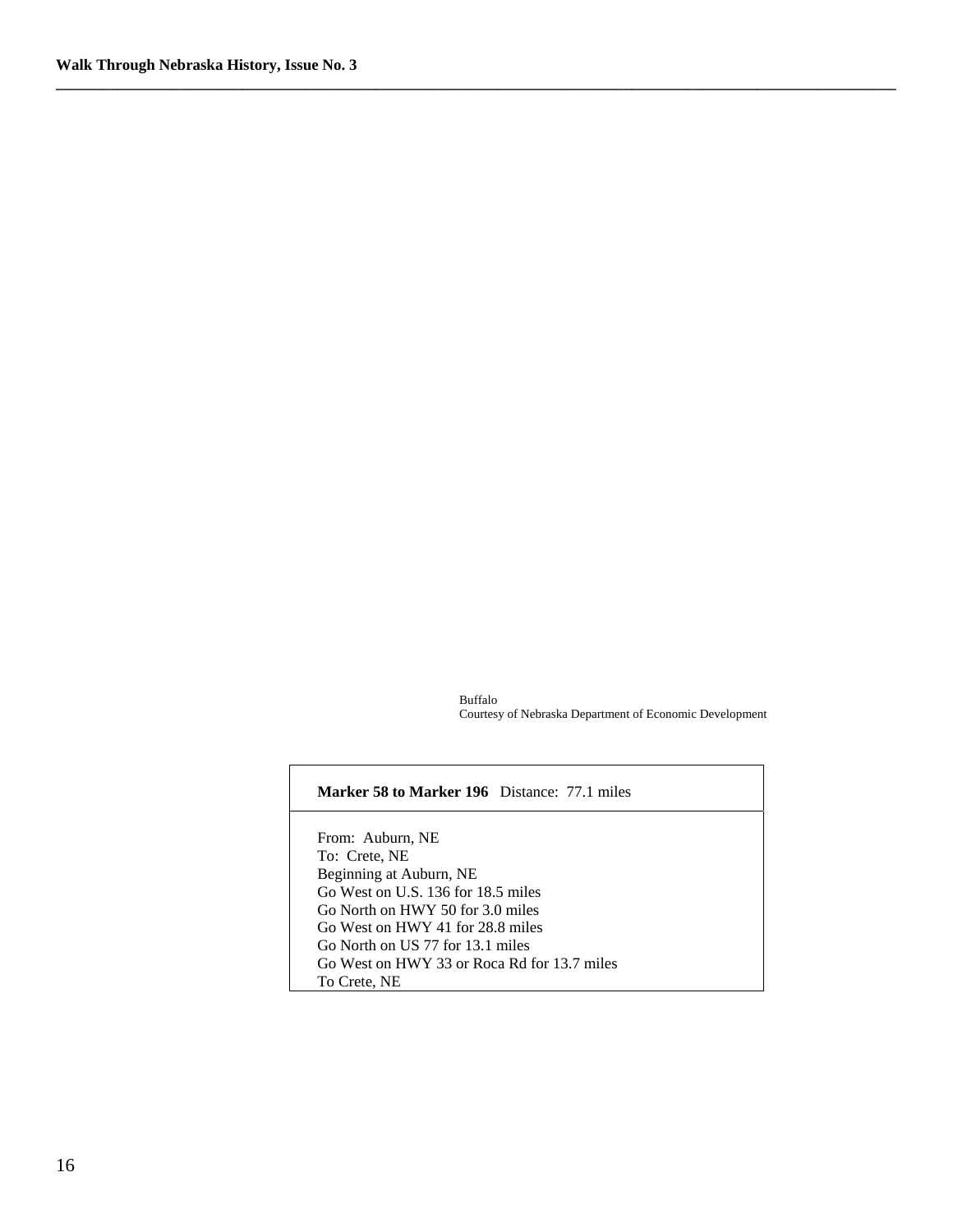#### **NEBRASKA CITY**

**\_\_\_\_\_\_\_\_\_\_\_\_\_\_\_\_\_\_\_\_\_\_\_\_\_\_\_\_\_\_\_\_\_\_\_\_\_\_\_\_\_\_\_\_\_\_\_\_\_\_\_\_\_\_\_\_\_\_\_\_\_\_\_\_\_\_\_\_\_\_\_\_\_\_\_\_\_\_\_\_\_\_\_\_\_\_\_\_\_\_\_\_\_\_\_\_\_\_\_\_\_\_\_\_\_\_\_\_**

Permanent settlement in this area dates from 1846, with the establishment of old Fort Kearny on Table Creek. Nebraska City, founded in 1854, became an important depot for military and commercial freighting. Pioneer businessmen, such as S. F. Nuckolls, sought to attract freighting interests. In 1858, Alexander Majors, of Russell, Majors, and Waddell, decided to use Nebraska City as the point of departure for shipping military supplies west.

Steamboats brought rapidly growing volumes of goods and numbers of people heading west. In 1865, it was reported that up to 40 million pounds of freight were shipped west from Nebraska City.

In 1860, a direct road to the new Fort Kearny on the Platte was completed, shortening that journey by forty miles. Known as the Nebraska City-Fort Kearny Cut-off and also as the Great Central Route, the trail was originally marked by a furrow ploughed in the sod. Another name for this trail, the Steam Wagon Road, resulted from an 1862 experiment. That summer, a locomotive-like "Steam Wagon" attempted to haul cargo to Denver, but soon broke down and was abandoned.

With the building of the Union Pacific Railroad, overland freighting from Nebraska City soon gave way to railroad shipment.

Otoe County Historical Society Historical Land Mark Council Near Arbor Lodge, Nebraska City Otoe County Marker 60 (Distance between Marker 196 and Marker 60 is 69.3 miles.)

### **Health and Physical Education**

- · Walk the tree trail at Morton Orchard across the street from Arbor Lodge.
- · Determine the nutritional value of an apple.
- · List uses for apples in foods (vinegar, jelly, etc.).
- · Take a walk in your community and identify the trees along the way.
- · Develop a walk with markers of all the Nebraska City trolley stops (map available from Chamber of Commerce). At each station, stop and include a physical fitness activity.

### **Math**

- · How many miles are there from Nebraska City to Fort Kearny on the shortest highway route today?
- · How much tonnage weight will a barge carry on the Missouri River?
- · Determine the square footage of Arbor Lodge and compare it to the house where you live.
- · Determine how many trees Joy and J. Sterling Morton planted at Arbor Lodge.
- · Graph the trees and foliage found in Arbor Lodge.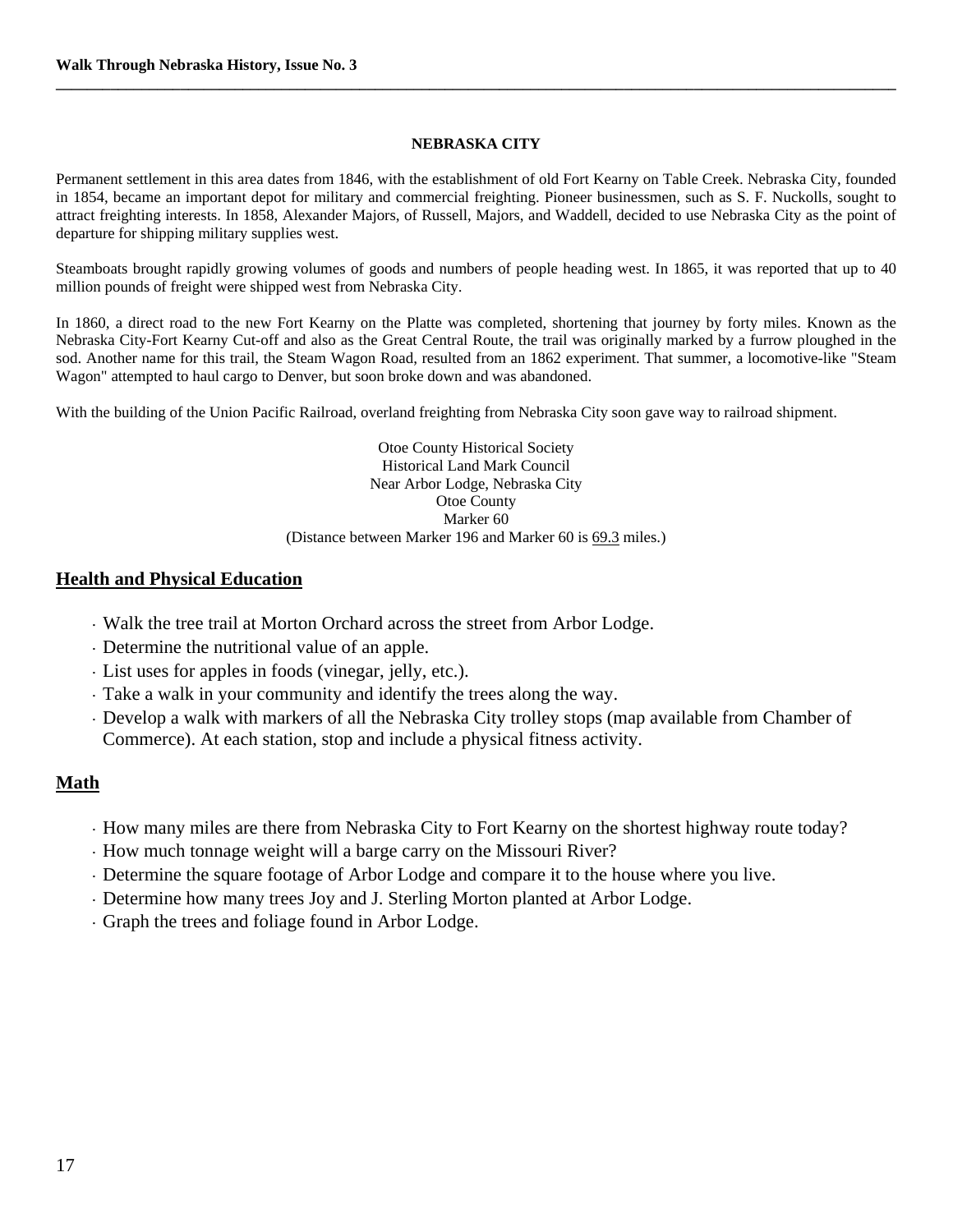# **Reading and Writing**

· Develop descriptive paragraphs of trolley stops/points of interest to be used with the above health and physical education activity.

**\_\_\_\_\_\_\_\_\_\_\_\_\_\_\_\_\_\_\_\_\_\_\_\_\_\_\_\_\_\_\_\_\_\_\_\_\_\_\_\_\_\_\_\_\_\_\_\_\_\_\_\_\_\_\_\_\_\_\_\_\_\_\_\_\_\_\_\_\_\_\_\_\_\_\_\_\_\_\_\_\_\_\_\_\_\_\_\_\_\_\_\_\_\_\_\_\_\_\_\_\_\_\_\_\_\_\_\_**

- · Write a biography or report about Julius Sterling Morton and/or his descendants. (There is a Morton Salt connection.)
- · Investigate the spelling rules for "ie" and "ei" such as in frontier and freighter.
- · Write a commentary for the trolley ride in Nebraska City.
- · Journal a "play day" in the life of the Morton children living at Arbor Lodge.

### **Science**

- · Research the make-up of a steamboat. How was it built in the 1800's? Why did its size vary?
- · What problems did the steamboats face as they traversed the Missouri River?
- · Write the Lied Conference Center in Nebraska City to find out how the building is heated and cooled and about their philosophy on recycling.
- · Explore the trees at Arbor Lodge Historical Parks in terms of type of tree, shape of tree, leaf arrangement, uses of trees, leaf edges, and bark and leaf rubbings.
- · Find out how many animal specimens are housed at the River Country Nature Center (a natural history museum).

### **Social Studies**

- · Research how many Nebraskans besides J. Sterling Morton have served as United States Secretary of Agriculture.
- · Compare the economy and businesses of 1850 with the economy of today in Nebraska City.
- · Make a list of how many "firsts" there are in Nebraska's history found in Nebraska City (e.g. first newspaper, first Fort Kearny).
- · Determine the reason for Nebraska City being an important steamboat port.
- · Discover the organization of Russell, Majors, and Wadell's freight Trains (The Expressmen).
- · What freight comes into your community?
- · What freight is sent out of your city?
- · Tour the Old Freighters' Museum at Nebraska City (Russell, Majors, and Waddell)
- · List J. Sterling Morton's business, political and philanthropic accomplishments including Morton Salt Company.
- · Determine the names and how many buildings appear on the National Register of Historic Places.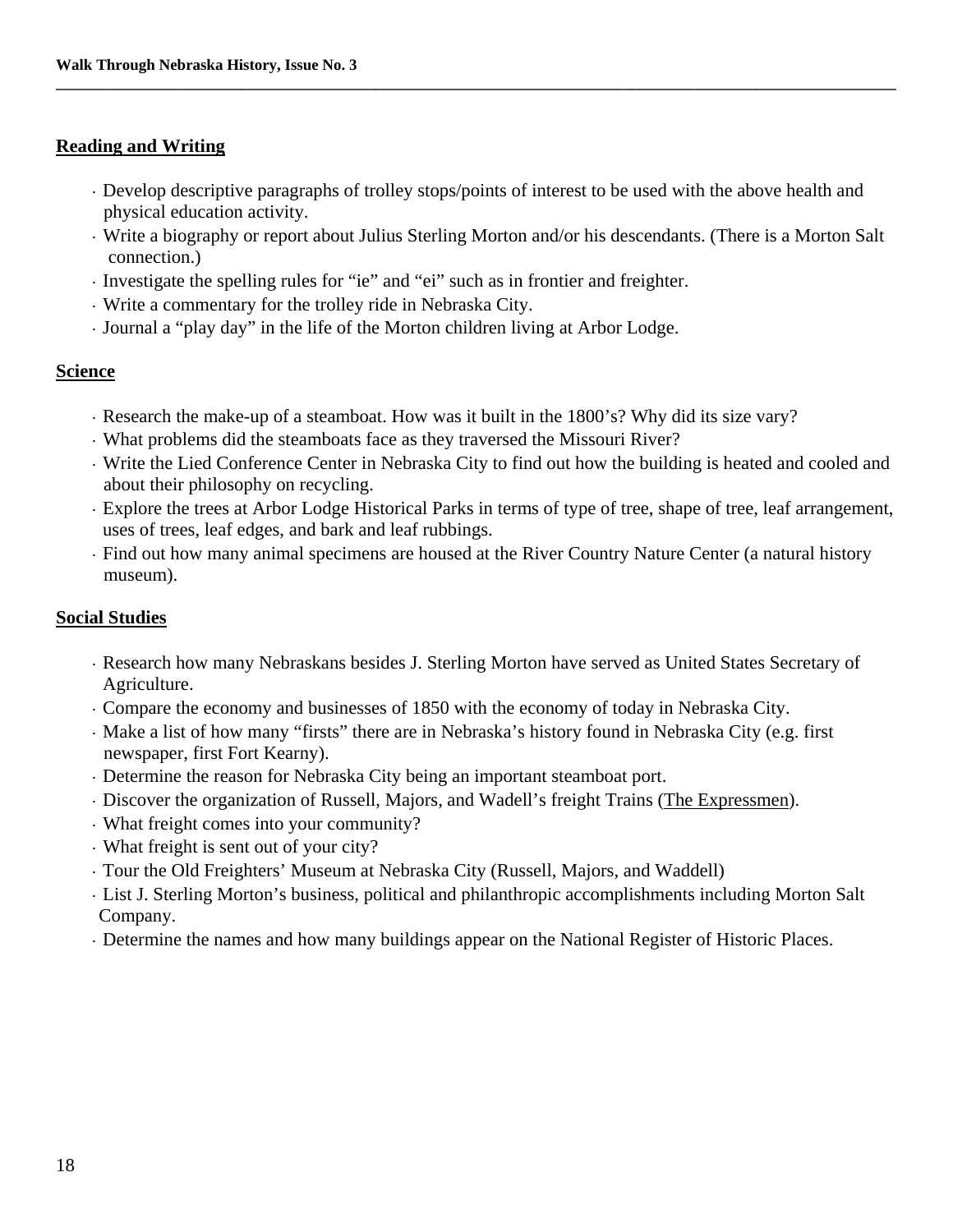# **Visual and Performing Arts**

- · Compare photographs of early Nebraska City and Arbor Lodge with photographs of today.
- · Choose an architectural style found in an historical building at Nebraska City and make a model of it. (Chamber of Commerce could sent photos or postcards.)

**\_\_\_\_\_\_\_\_\_\_\_\_\_\_\_\_\_\_\_\_\_\_\_\_\_\_\_\_\_\_\_\_\_\_\_\_\_\_\_\_\_\_\_\_\_\_\_\_\_\_\_\_\_\_\_\_\_\_\_\_\_\_\_\_\_\_\_\_\_\_\_\_\_\_\_\_\_\_\_\_\_\_\_\_\_\_\_\_\_\_\_\_\_\_\_\_\_\_\_\_\_\_\_\_\_\_\_\_**

- · List the yearly festivals and activities in association with Nebraska City.
- · Trace and picture the development of Arbor Lodge.
- · Make a diorama/picture of an early Missouri River scene.

# **Service Learning**

- · Plan an Arbor Day Celebration for your community.
- · Plant a tree.

# **General Activities**

- · Write the Nebraska City Chamber of Commerce for a yearly calendar of events, maps, etc.
- · Make apple butter. Have an apple party at school serving food made from apples.
- · Use any apple activities from other units.
- · Attend the Apple Jack Festival in Nebraska City.
- · Compare the age of your town and its buildings with those of Nebraska City.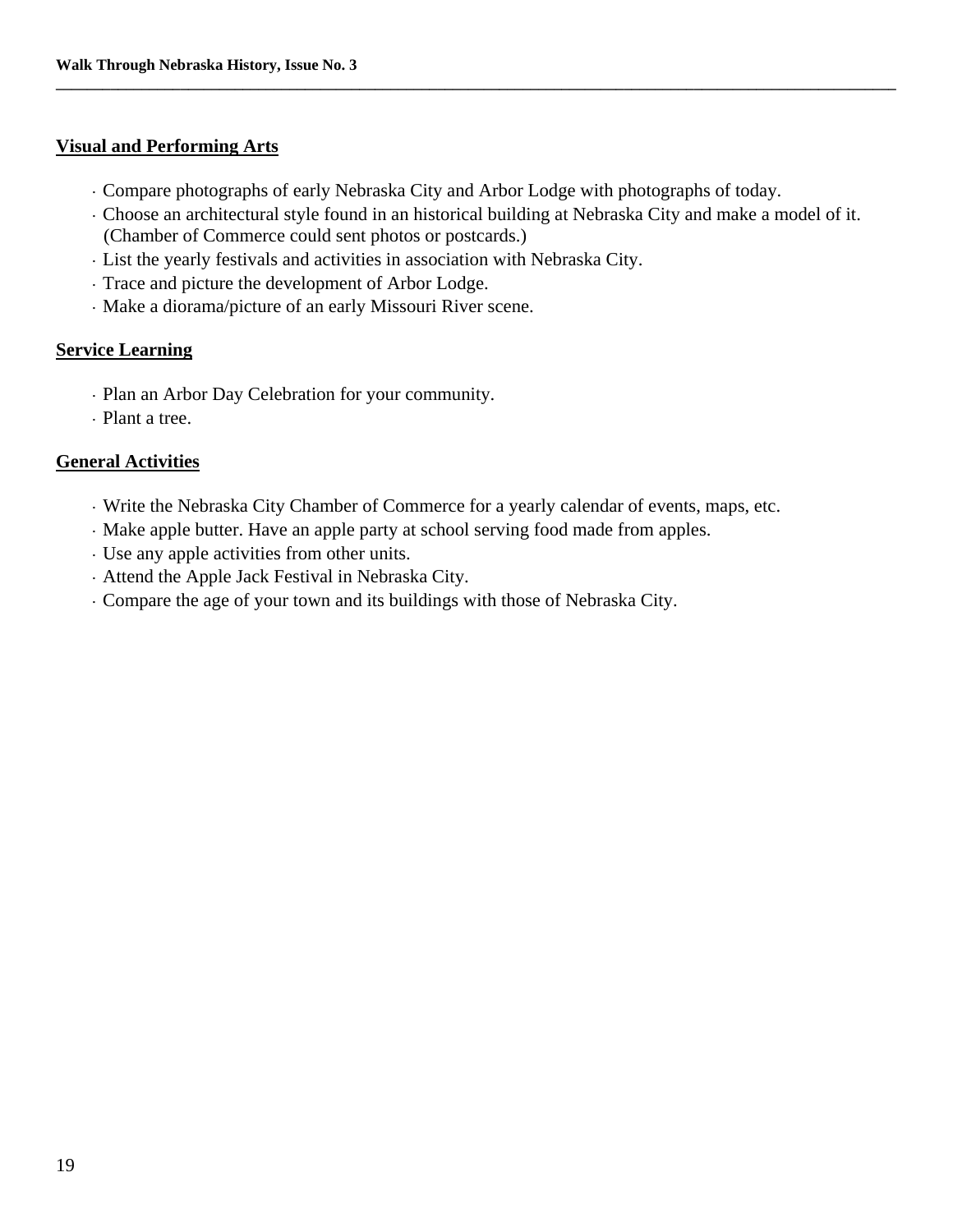### **Resources**

- · From the Missouri to the Great Salt Lake: An Account of Overland Freighting, William E. Lass, Nebraska State Historical Society Publication, Volume XXVI, 1972.
- · Frontier Steamboat Town, Glenn Noble, Midgard Press, Lincoln, NE. A history of the early days of Nebraska City.

**\_\_\_\_\_\_\_\_\_\_\_\_\_\_\_\_\_\_\_\_\_\_\_\_\_\_\_\_\_\_\_\_\_\_\_\_\_\_\_\_\_\_\_\_\_\_\_\_\_\_\_\_\_\_\_\_\_\_\_\_\_\_\_\_\_\_\_\_\_\_\_\_\_\_\_\_\_\_\_\_\_\_\_\_\_\_\_\_\_\_\_\_\_\_\_\_\_\_\_\_\_\_\_\_\_\_\_\_**

- · America Special Days video series (Arbor Day and accompanying teacher manual), Great Plains National, Lincoln, NE 402-472-2007.
- · Nebraskaland Magazine on Architecture.
- · Arbor Lodge State Historical Park, Nebraska City.
- · Lied Foundation and Lied Conference Center, Nebraska City.
- · Arbor Day Foundation and Arbor Farms, Nebraska City.
- · Seventy Years on the Frontier by Alexander Majors (part autobiography, part stories of the West, an outstanding resource for understanding the frontier from 1830 to 1900).
- · The Bullwacker Adventures of a Frontier Freighter, written by a man who worked as a bullwhacker, William Hooker. A good resource for the teacher. It can give valuable insight into the life and problems of the bullwhacker.
- · The Expressmen, Old West Series by Time Life. This book will give lots of detail and illustrations about the workings of the freight trains.
- · Nebraska Our Town...East Southeast, by Jane Graff ( Route #3 Box 137A, Seward, NE 68343, 1992, Taylor Publishing Co. Dallas, Texas.
- · Nebraska Trailblazer, Notable Nebraskans, #5 and #17 *Settler's Homes*, and #20 *Town Builders*, Nebraska State Historical Society.
- · Roadside History of Nebraska, Candy Moulton, Mountain Press Publishing Company, Missoula, Montana, 1997.
- · Nebraska City Chamber of Commerce.
- · River Country Nature Center (private), a natural history museum of taxidermy animals, birds, reptiles, etc.
- · J. Sterling Morton, Founder of Arbor Day by James C. Olson.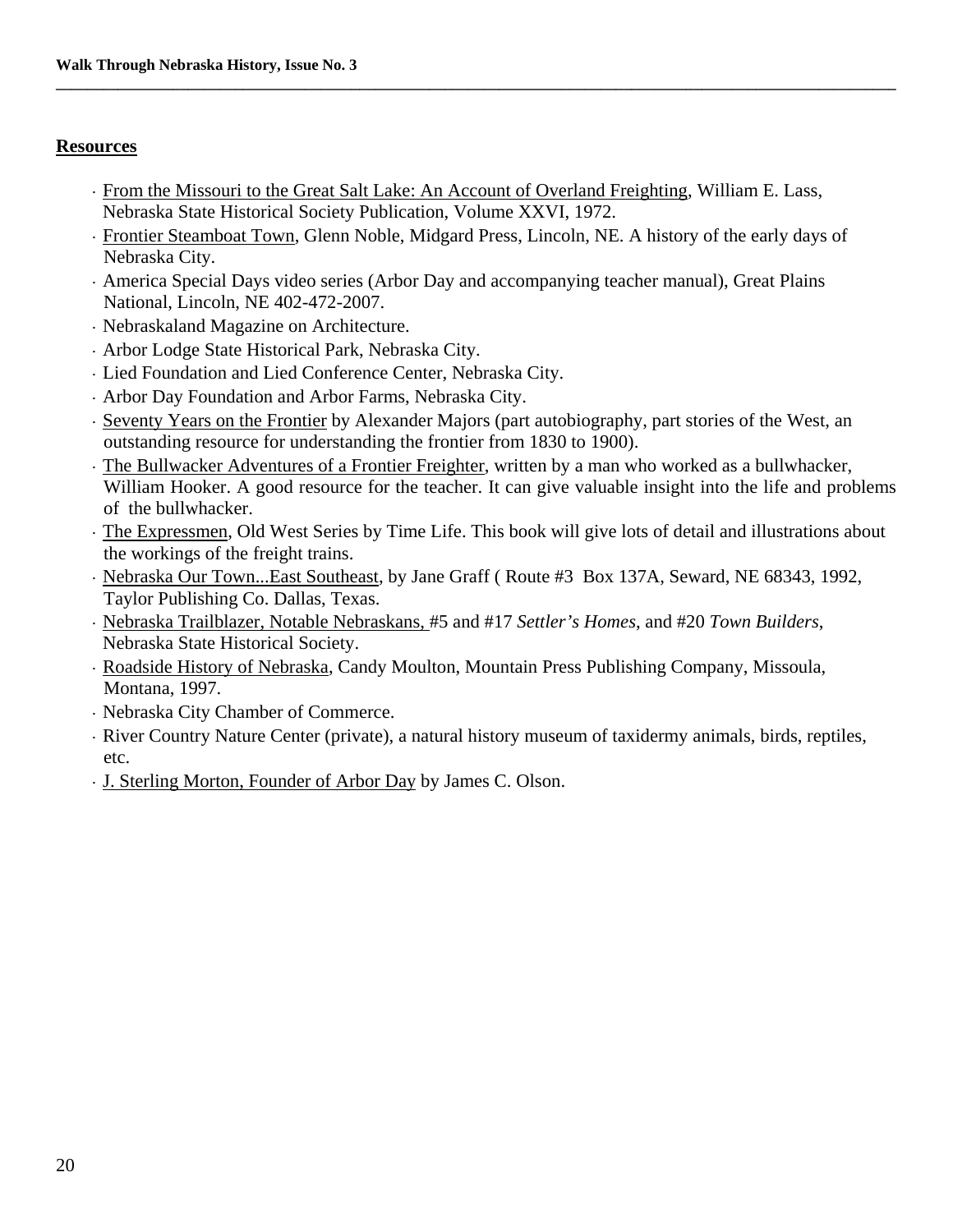Nebraska City Courtesy of Nebraska State Historical Society

#### **Marker 196 to Marker 60** Distance: 69.3 miles

**\_\_\_\_\_\_\_\_\_\_\_\_\_\_\_\_\_\_\_\_\_\_\_\_\_\_\_\_\_\_\_\_\_\_\_\_\_\_\_\_\_\_\_\_\_\_\_\_\_\_\_\_\_\_\_\_\_\_\_\_\_\_\_\_\_\_\_\_\_\_\_\_\_\_\_\_\_\_\_\_\_\_\_\_\_\_\_\_\_\_\_\_\_\_\_\_\_\_\_\_\_\_\_\_\_\_\_\_**

 From: Crete, NE To: Nebraska City, NE Beginning at Crete, NE Go East on HWY 33, HWY 103 for 13.9 miles Go North on US 77 for 8.6 miles Go East on Unnamed Street for 3.4 miles Go East on HWY 2 for 43.4 miles To Auburn, NE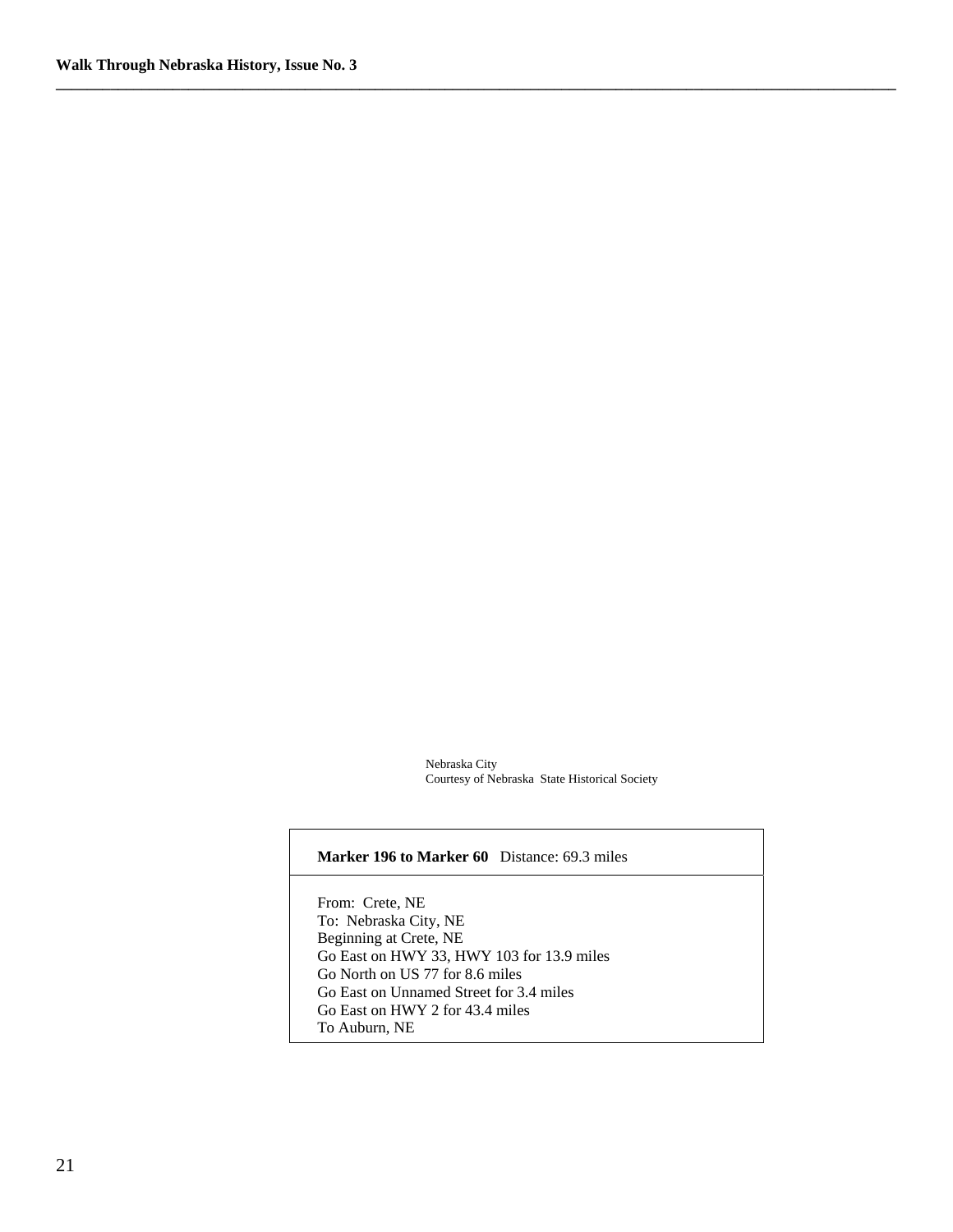#### **THE OX-BOW TRAIL**

This marker sits astride the Ox-Bow Trail, also known as the Old Fort Kearny or Nebraska City Road. Beginning in the 1840's, this route carried thousands of emigrants and millions of pounds of freight destined for the settlements, mining camps, or military posts of the West. Many travelers were Mormons bound for the Great Salt Lake Valley. The trail, looping north to the Platte from such Missouri River towns as Plattsmouth and Nebraska City, resembled an Ox-Bow, after which it was named. Just west of here was an important ford across Salt Creek, where limestone ledges form a natural low-water bridge. Travel over the trail declined in the mid-1860's with the development of more direct routes from the Missouri to the Central Platte Valley.

**\_\_\_\_\_\_\_\_\_\_\_\_\_\_\_\_\_\_\_\_\_\_\_\_\_\_\_\_\_\_\_\_\_\_\_\_\_\_\_\_\_\_\_\_\_\_\_\_\_\_\_\_\_\_\_\_\_\_\_\_\_\_\_\_\_\_\_\_\_\_\_\_\_\_\_\_\_\_\_\_\_\_\_\_\_\_\_\_\_\_\_\_\_\_\_\_\_\_\_\_\_\_\_\_\_\_\_\_**

The water supply for the City of Lincoln comes from wells in the Platte Valley near here. In 1932, this pumping station was built and a 36-inch water main laid to Lincoln. A treatment plant and an additional 48-inch main were added in the 1950's.

> Saunders County Historical Society Ashland Chamber of Commerce Nebraska State Historical Society Ashland City Water Treatment Plant Saunders County Marker 219 (Distance between Marker 60 and Marker 219 is 53.2 miles.)

### **Health and Physical Education**

- · Identify the benefits of water to the body while exercising, or during an illness, etc.
- · List symptoms of dehydration and how to avoid these.
- · Play water games.

### **Math**

- · Calculate the distance from the water wells in Ashland to the Capitol in Lincoln.
- · Figure the age of the roads and the pumping station.
- · Explore the various well depths and graph them.
- · Calculate the volume of water carried through a 36 inch water main 10 feet long in three minutes.
- · How many pounds of weight does the average oxen pull (see The Expressmen) when yoked to a freight wagon?
- · Calculate the amount of water in gallons and/or weight held in your town's water tower.

### **Reading and Writing**

- · Consult the Roadside Guide to Nebraska, pages 226 to 229, for a verbal description of the Ox-Bow area and a UFO incident. Discuss the fantasy, fact, and fiction of the explorers to this area then and now.
- · Pretend you are a traveler on the Ox-Bow trail and communicate with your family about sights, sounds, and people encountered on your trip.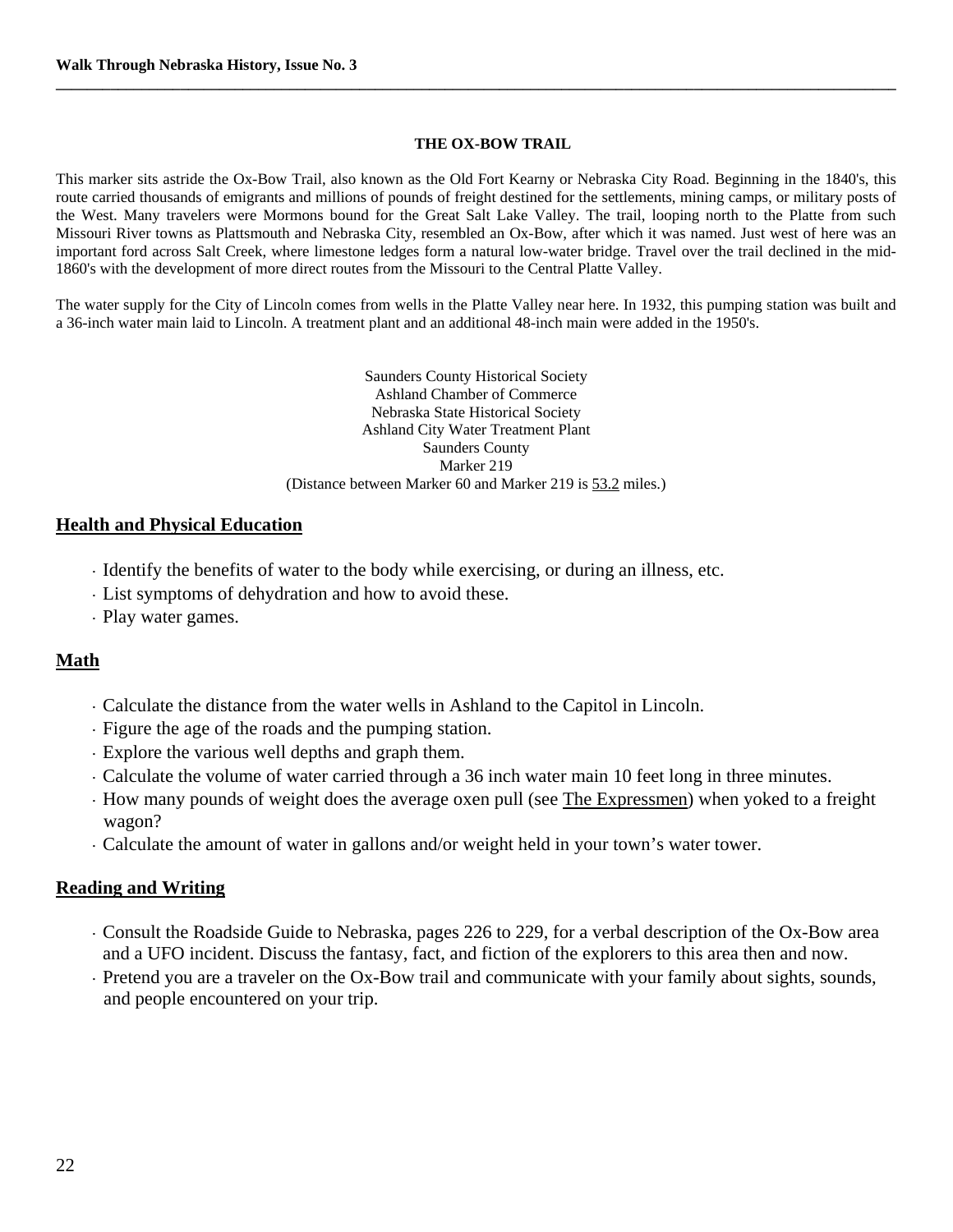### **Science**

- · Analyze the components of water, good and bad.
- · Construct a bridge that would support a designated amount of weight. Have competition for strongest bridge. Representative of freight?

**\_\_\_\_\_\_\_\_\_\_\_\_\_\_\_\_\_\_\_\_\_\_\_\_\_\_\_\_\_\_\_\_\_\_\_\_\_\_\_\_\_\_\_\_\_\_\_\_\_\_\_\_\_\_\_\_\_\_\_\_\_\_\_\_\_\_\_\_\_\_\_\_\_\_\_\_\_\_\_\_\_\_\_\_\_\_\_\_\_\_\_\_\_\_\_\_\_\_\_\_\_\_\_\_\_\_\_\_**

- · Compare/contrast the water supply and well system of Lincoln with that of your town.
- · Invite a local city/village employee to come and describe the water treatment and storage facilities in your community.
- · Create a display/report on limestone-formation, location, uses, etc.

# **Social Studies**

- · Make a map of the Ox-Bow trail. Place current day towns and road marks on it.
- · Discover the reasons why people traveled this trail to Utah, California, Oregon, and Colorado.
- · Where are migrations occurring in the world today for the same reasons?
- · Create a river model in the classroom that contains an ox-bow.

# **Visual and Performing Arts**

- · Create Nebraska's version of riverdance.
- · Using the ox-bow, shape create an art work piece using this design several times throughout the work.
- · Create a visual show (panorama, slides, computer generated, paintings, etc.) showing the clothing and accessories worn by the travelers.

# **Service Learning**

- · Volunteer to help improve or maintain a locate recreation spot.
- · Volunteer to take a differently-abled individual to a local park or recreation area.

# **General Activities**

- · Located at this site was Linoma Beach, a favorite spot of recreation in the Omaha and Lincoln area. Research the activities-years it was open, why it closed, and history in general.
- · Write about your favorite recreation area.
- · Research various "ox-bows" in Nebraska. Include information from Walter Van Tilburg Clark's The Ox-Bow Incident.

# **Resources**

- · Complete Roadside Guide to Nebraska by Alan Boye.
- · The Expressmen from Time Life's Old West series. Good information and illustrations to understand freighting, pony express, and stage coach business.
- · Nebraska Game and Parks Commission, Box 30370, Lincoln, NE 68503, 402/464-0641.
- · Natural Resource District.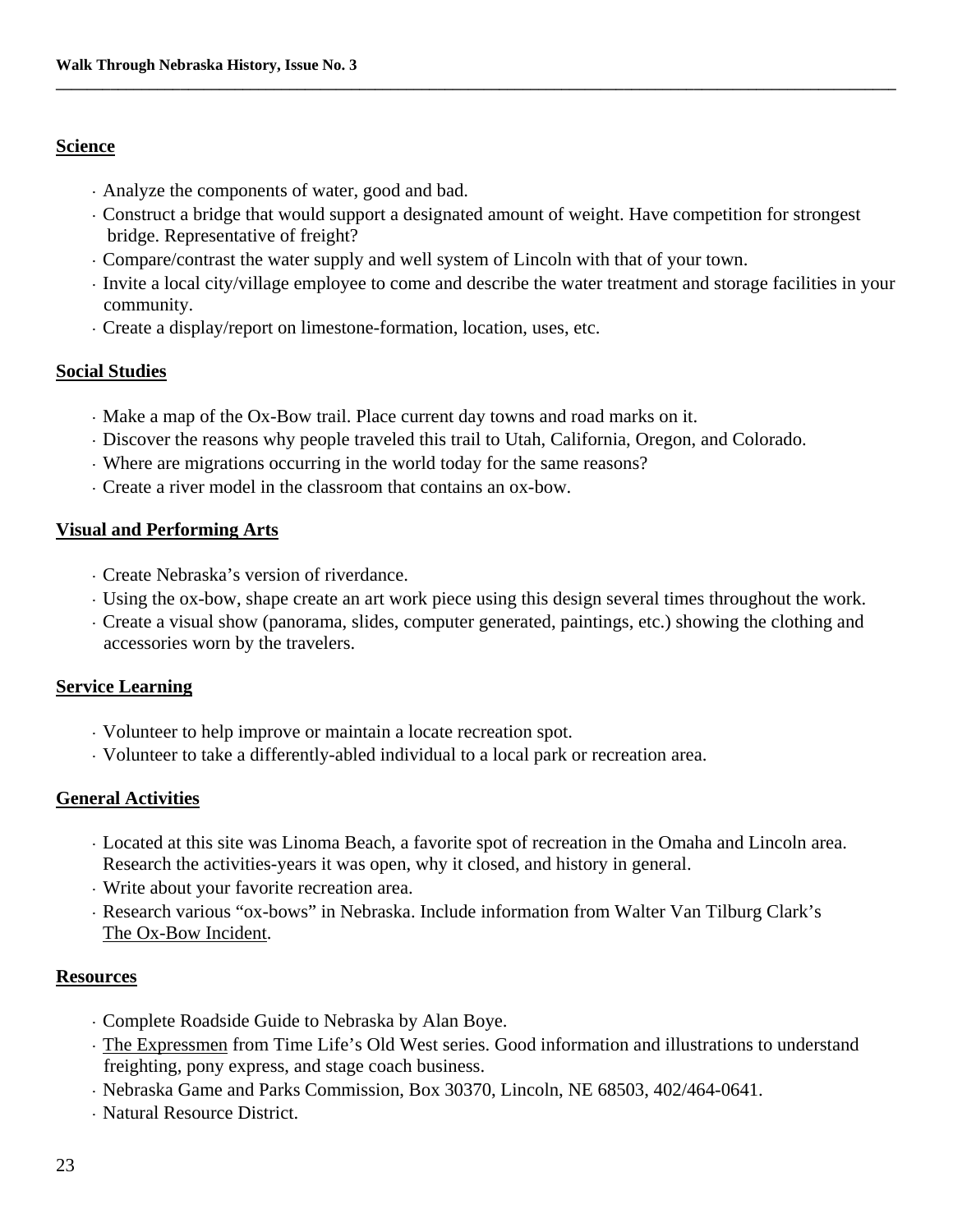Ox teams hauling wood to Fort Niobrara Courtesy of Nebraska State Historical Society

#### **Marker 60 to Marker 219** Distance: 53.2 miles

**\_\_\_\_\_\_\_\_\_\_\_\_\_\_\_\_\_\_\_\_\_\_\_\_\_\_\_\_\_\_\_\_\_\_\_\_\_\_\_\_\_\_\_\_\_\_\_\_\_\_\_\_\_\_\_\_\_\_\_\_\_\_\_\_\_\_\_\_\_\_\_\_\_\_\_\_\_\_\_\_\_\_\_\_\_\_\_\_\_\_\_\_\_\_\_\_\_\_\_\_\_\_\_\_\_\_\_\_**

 From: Nebraska City, NE To: Ashland, NE Beginning at Nebraska City, NE Go North on U.S. 75 for 11.7 miles Go West HWY 34 for 25.0 miles Go North on HWY 63 for 16.5 miles To Ashland, NE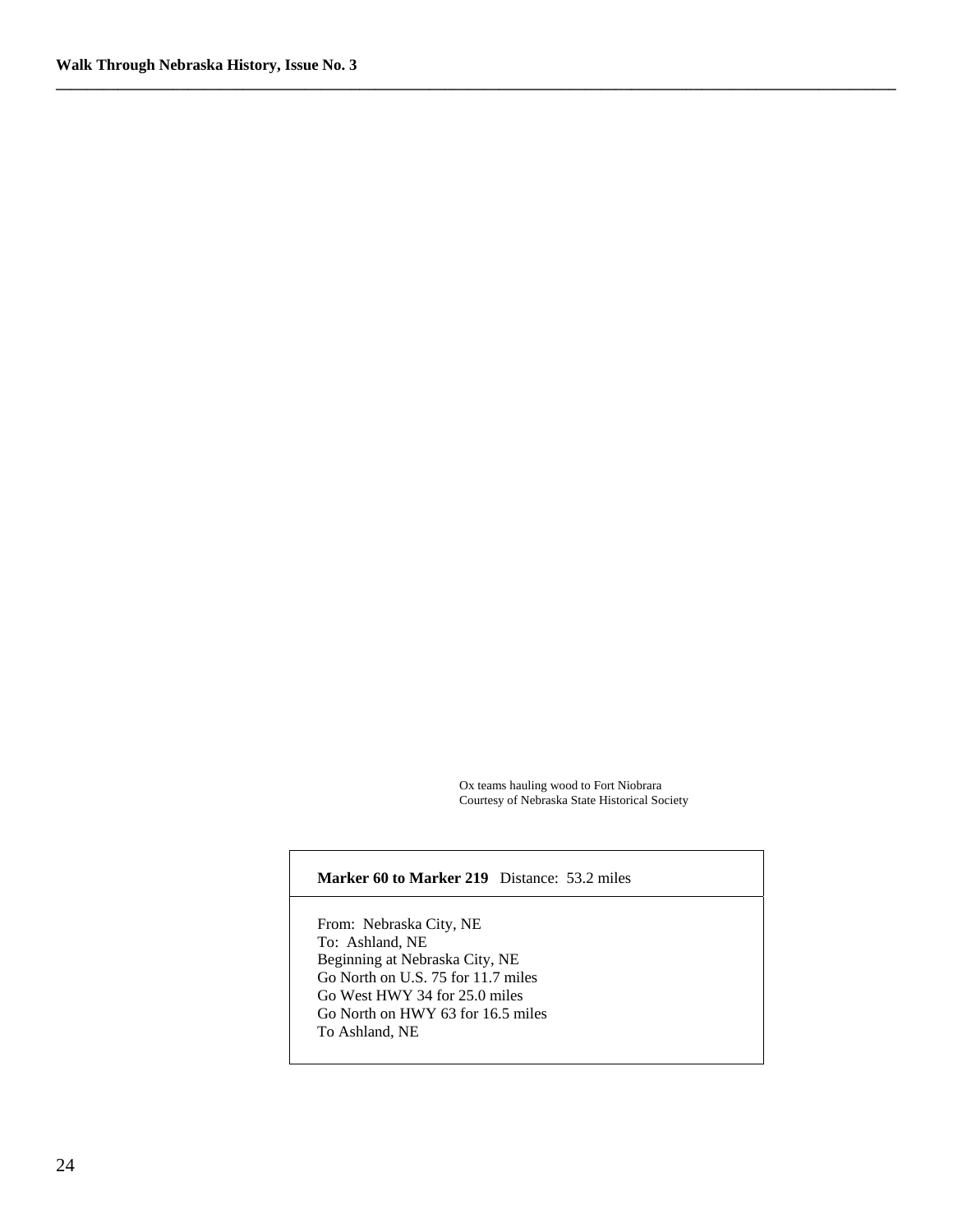#### **THE IONIA "VOLCANO"**

On August 24, 1804, the Lewis and Clark Expedition, traveling up the Missouri River, passed a bluff about 180 to 190 feet high. Clark wrote that it appeared to have been on fire and was still very hot. He also detected signs of coal and what looked like cobalt. Later, fur traders frequently noticed dense smoke and fire in this region. In 1839, J. N. Nicollet attempted to prove that these phenomena were not of volcanic origin. Nicollet theorized that the decomposition of beds of iron pyrites in contact with water resulted in a heat capable of igniting other combustible materials.

**\_\_\_\_\_\_\_\_\_\_\_\_\_\_\_\_\_\_\_\_\_\_\_\_\_\_\_\_\_\_\_\_\_\_\_\_\_\_\_\_\_\_\_\_\_\_\_\_\_\_\_\_\_\_\_\_\_\_\_\_\_\_\_\_\_\_\_\_\_\_\_\_\_\_\_\_\_\_\_\_\_\_\_\_\_\_\_\_\_\_\_\_\_\_\_\_\_\_\_\_\_\_\_\_\_\_\_\_**

Unaware of this explanation, early settlers continued to fear the "Ionia volcano," which took its name from the once flourishing town of Ionia, located northeast of present-day Newcastle. An earthquake in 1877 aroused new fears of an impending volcanic eruption. In 1878, the Missouri River undermined the bluffs and a large section of the "volcano" fell into the river. The same flood nearly destroyed the town of Ionia. "Volcano" stories died out soon after the Ionia post office was discontinued in 1907.

> Newcastle Community Betterment Committee Historical Land Mark Council Nebraska 12 in Newcastle Dixon County Marker 68 (Distance between Marker 219 and Marker 68 is 155.2 miles.)

### **Health and Physical Education**

- · Research and play games which originated in Ionia, Greece and which could have been played in Ionia along the Missouri River.
- · Determine the health hazards of iron pyrites coming in contact with water.
- · Find out composition of volcanic ash and decide if it is safe for handling.

### **Math**

- · What was the population of Ionia at its height? What was it when the post office discontinued service in 1907?
- · What would be the closest town to the Ionia "Volcano" site?
- · Compare the height of the bluff with a football field.
- · How many miles had Lewis and Clark traveled on their historic expedition when they noticed the bluff?

### **Reading and Writing**

- · Research the origin of the town's name, "Newcastle."
- · Research the past names of your town and neighboring towns.
- · Find out how names of towns originate.
- · Research and write a report about Newcastle and how it is connected to Ionia.
- · Explain the myth of Ionia.
- · Create a myth to explain a natural disaster of Nebraska.
- · Read Lewis' and/or Clark's journals or diary entries for this part of the trip.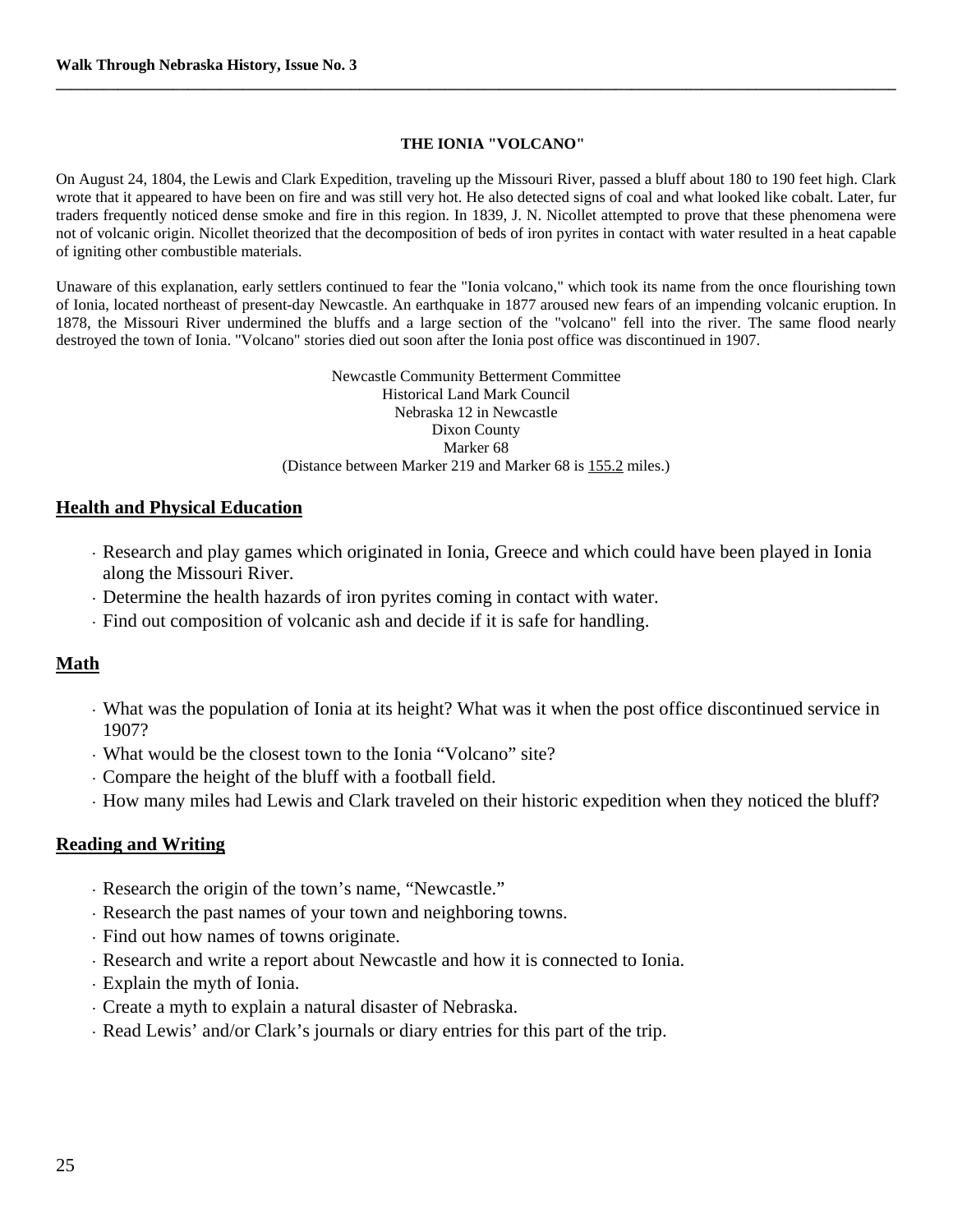### **Science**

- · Research the fault line which runs through Missouri and Nebraska. Map it.
- · Have a teacher demonstration (outdoors) of iron pyrites in contact with water to produce heat. CAUTION: Research whether the fumes are harmful.
- · Make a list of Nebraska's real natural disasters.
- · Compare and contrast Nebraska with other states' natural disasters.
- · What natural resources were present to create this phenomenon?
- · Invite a guest speaker (soil conservationist, county extension specialist, or geologist) to compare and contrast the geology of the area then and now. Why isn't that phenomenon present now?

**\_\_\_\_\_\_\_\_\_\_\_\_\_\_\_\_\_\_\_\_\_\_\_\_\_\_\_\_\_\_\_\_\_\_\_\_\_\_\_\_\_\_\_\_\_\_\_\_\_\_\_\_\_\_\_\_\_\_\_\_\_\_\_\_\_\_\_\_\_\_\_\_\_\_\_\_\_\_\_\_\_\_\_\_\_\_\_\_\_\_\_\_\_\_\_\_\_\_\_\_\_\_\_\_\_\_\_\_**

# **Social Studies**

- · Use satellite photographs of Nebraska to compare the topography of northeast Nebraska with the rest of the state.
- · What is the origin of the name Ionia? Does it relate to Ionia, Michigan or Ionia, Greece?
- · Are there towns in your county that no longer exist or are unincorporated? Discover the reasons for their demise.
- · Compare and contrast the Missouri River before and after the Bureau of Reclamation damming projects.

# **Visual and Performing Arts**

- · Illustrate "A View of Nebraska" as seen by Lewis and Clark in 1804.
- · Draw how you envision the smoking area to look.
- · Collect geological samples or rocks of the area and create a display.

# **Service Learning**

· Devise a plan to save a "dying" town.

# **General Activities**

- · Research your community disaster plan.
- · What is the purpose of the Red Cross and what does it do in your community?
- · Organize a fund raiser to benefit the Red Cross.
- · Determine what other post offices have closed in Nebraska since 1907 and why.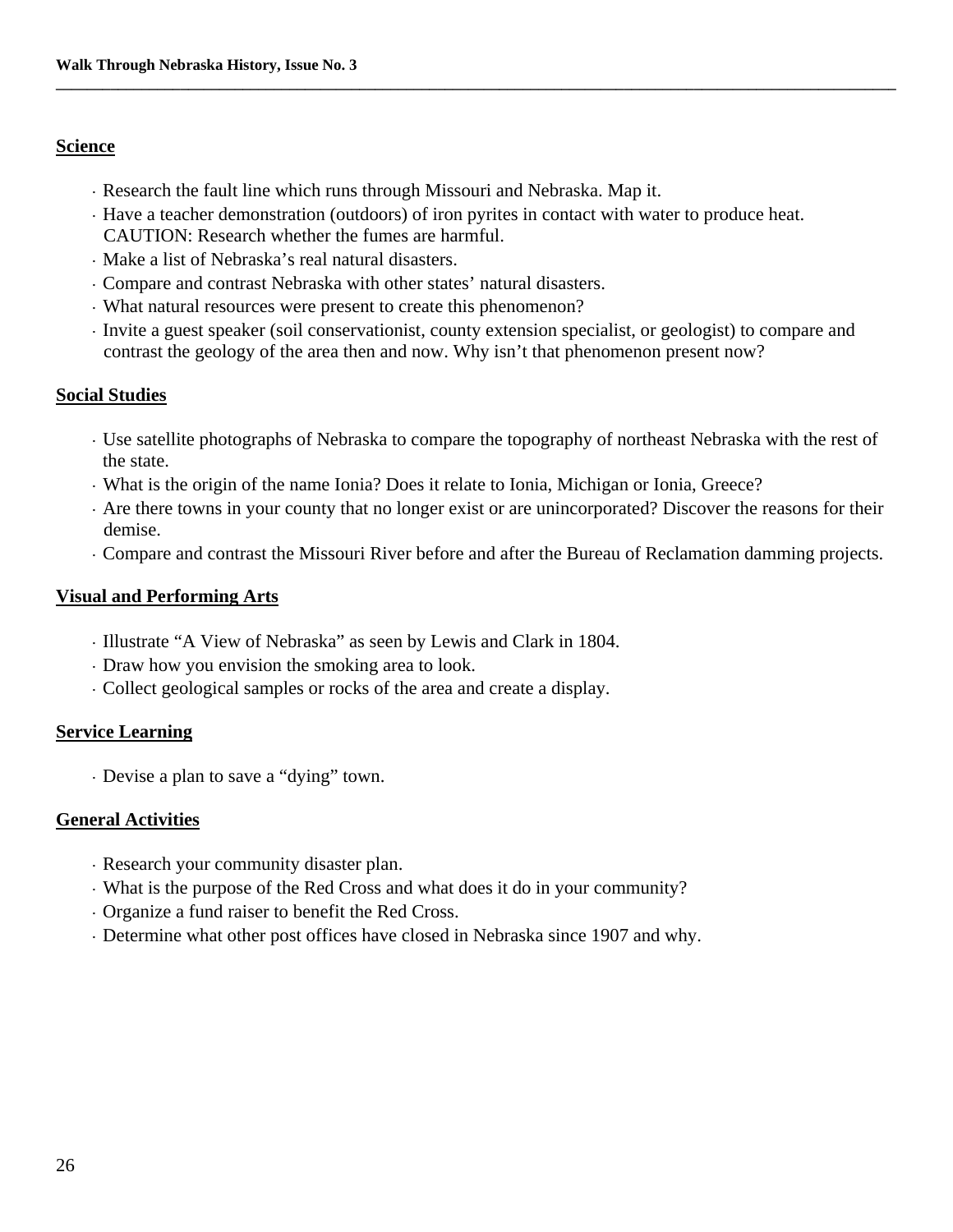### **Resources**

- · USGS-United State Geological Survey maps
- · Earthquakes in Nebraska, R.R. Burchett, printed by Conservation and Survey Division, Institute of Agriculture and Natural Resources. Illustrations about earthquakes in general. Charts and maps on earthquakes in Nebraska.

**\_\_\_\_\_\_\_\_\_\_\_\_\_\_\_\_\_\_\_\_\_\_\_\_\_\_\_\_\_\_\_\_\_\_\_\_\_\_\_\_\_\_\_\_\_\_\_\_\_\_\_\_\_\_\_\_\_\_\_\_\_\_\_\_\_\_\_\_\_\_\_\_\_\_\_\_\_\_\_\_\_\_\_\_\_\_\_\_\_\_\_\_\_\_\_\_\_\_\_\_\_\_\_\_\_\_\_\_**

- · The Incredible Journey of Lewis and Clark by Rhoda Blumburg. An outstanding source for student and teacher alike on the training and journey of these two explorers.
- · Volcanoes, geoguide by national Geographic Society. Lesson plans to understand volcanoes.
- · Bureau of Reclamation
- · Nebraska Our Towns...North Northeast by Jane Graff, pp. 114-117
- · Perkey's Nebraska Place Names by Elton A. Perkey, 1995, Nebraska State Historical Society
- · CD ROM Virtual Nebraska on CASDE (Consortium for the Application of Space Data to Education) for Macintosh or IBM (Edu content support, 402/472-0310, University of Nebraska-Lincoln, rperk@tan.unl.edu)
- · The Journals of Lewis and Clark with an introduction by John Bakeless, 1964, pp 38-51 (paperback), from the Platte to the Vermilion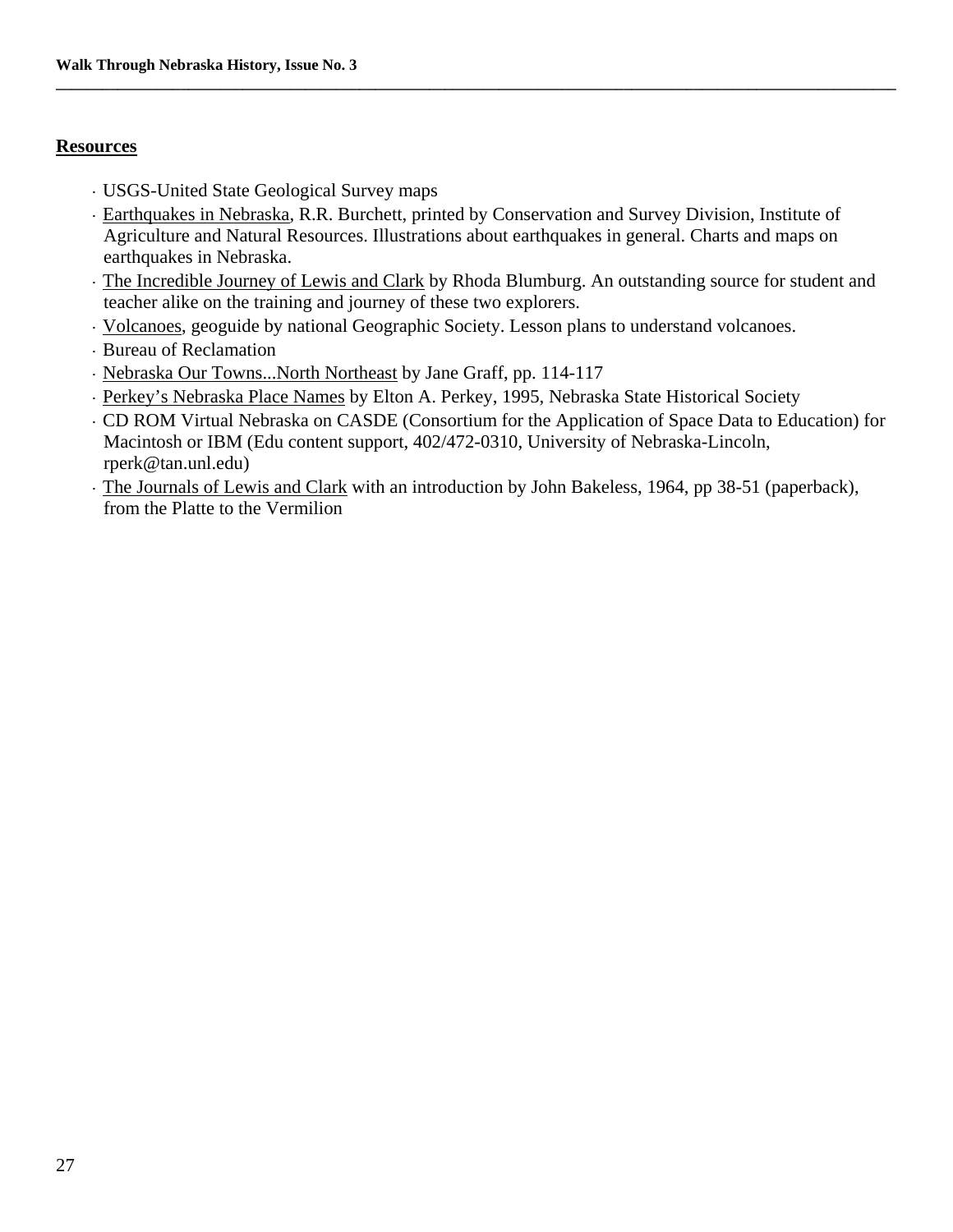Ionia Volcano Courtesy of U.N.L. Conservation and Survey Division

# **Marker 219 to Marker 68** Distance: 155.2 miles

**\_\_\_\_\_\_\_\_\_\_\_\_\_\_\_\_\_\_\_\_\_\_\_\_\_\_\_\_\_\_\_\_\_\_\_\_\_\_\_\_\_\_\_\_\_\_\_\_\_\_\_\_\_\_\_\_\_\_\_\_\_\_\_\_\_\_\_\_\_\_\_\_\_\_\_\_\_\_\_\_\_\_\_\_\_\_\_\_\_\_\_\_\_\_\_\_\_\_\_\_\_\_\_\_\_\_\_\_**

 From: Ashland, NE To: Newcastle, NE Beginning at Ashland, NE Go Southeast on HWY 63 for 1.0 miles Go Northeast on HWY 6 for 8.2 miles Go South on HWY 31 for 1.0 miles Go Northeast on U.S. 80 for 12.6 miles Go North on I 680 for 99.5 miles Go West on I 129 for 14.2 miles Go Northwest on HWY 12 for 18.7 miles To Newcastle, NE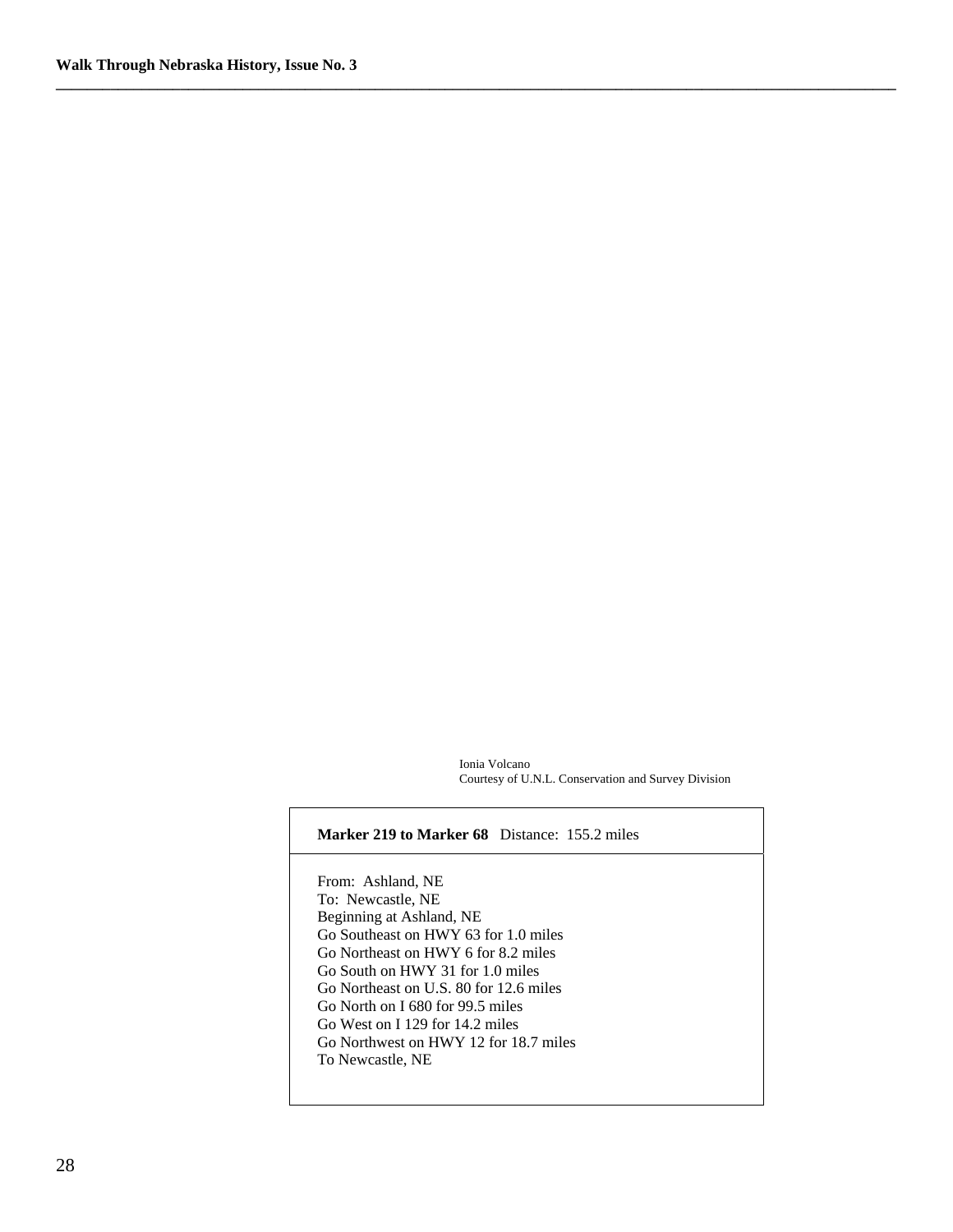#### **SANDHILL CRANES**

The Big Bend of the Platte River in central Nebraska is one of the most important staging areas for the spring migration of the world's largest population of sandhill cranes. Throughout history, the Platte has also been a corridor of migration for native peoples and Euroamericans. For both cranes and humans, the river has provided water, food, and shelter in a sometimes harsh environment.

**\_\_\_\_\_\_\_\_\_\_\_\_\_\_\_\_\_\_\_\_\_\_\_\_\_\_\_\_\_\_\_\_\_\_\_\_\_\_\_\_\_\_\_\_\_\_\_\_\_\_\_\_\_\_\_\_\_\_\_\_\_\_\_\_\_\_\_\_\_\_\_\_\_\_\_\_\_\_\_\_\_\_\_\_\_\_\_\_\_\_\_\_\_\_\_\_\_\_\_\_\_\_\_\_\_\_\_\_**

No one knows when sandhill cranes appeared on the Nebraska landscape. Their remains have been found in nine-million-year-old deposits in western Nebraska and in prehistoric and historic Native American sites throughout the central plains. The journals of explorers and fur traders such as Edwin James (1820), John Townsend (1834), Rufus Sage (1841), and John J. Audubon (1843) mention sandhill cranes they observed while traveling up the Missouri River or along the Platte. Settlement of the Great Plains brought many changes to the Platte. Irrigation reduced its volume, and its shorelines and islands became overgrown when prairie fires and floods were controlled. Only the Big Bend region still provides prime habitat to sustain the annual migration of sandhill cranes.

> Hall County Historical Society Nebraska State Historical Society Platte River Trust Nebraska Department of Roads U.S. 34/U.S. 281 and Platte River Road, between Grand Island and Doniphan Hall County Marker 389 (Distance between Marker 68 and Marker 389 is 192.6 miles.)

#### **Health and Physical Education**

- · Develop a crane dance or walk after viewing the movements of the crane.
- · Research and report on human diseases that are associated with fowl.
- · Investigate the nutritional values of grains eaten by the cranes.

### **Math**

- · Discover the following: numbers of sandhill cranes that traveled through Nebraska for the 1970's, 1980's, 1990's, and project for 2000. Graph for those years.
- · Discover the amount of grain consumed per crane per day.
- · Calculate the amount of grain that is eaten per day while cranes are in Nebraska .
- · Make a model of the actual wing span of a sandhills crane.
- · Calculate the distance of the cranes migratory route.
- · Find the ratio in miles of the portion of the Platte River that the cranes use each spring. Show on map.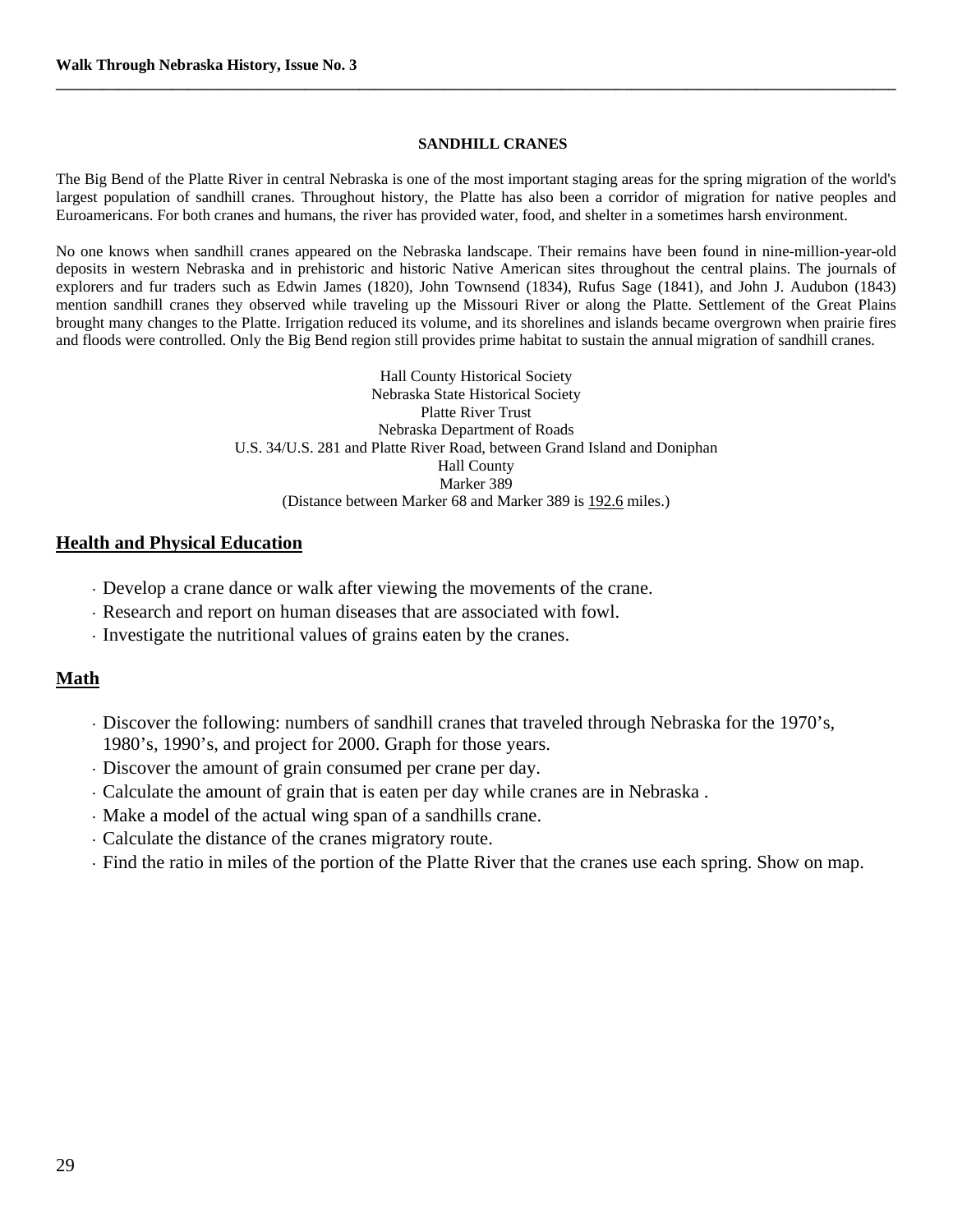# **Reading and Writing**

- · Write a letter to the Crane Meadows Nature Center in Grand Island.
- · Report on the Sandhill Cranes.
- · While listening to habitat music, write a poem, letter, or essay to promote crane habitat preservation.

**\_\_\_\_\_\_\_\_\_\_\_\_\_\_\_\_\_\_\_\_\_\_\_\_\_\_\_\_\_\_\_\_\_\_\_\_\_\_\_\_\_\_\_\_\_\_\_\_\_\_\_\_\_\_\_\_\_\_\_\_\_\_\_\_\_\_\_\_\_\_\_\_\_\_\_\_\_\_\_\_\_\_\_\_\_\_\_\_\_\_\_\_\_\_\_\_\_\_\_\_\_\_\_\_\_\_\_\_**

- · Write a story from the crane's perspective.
- · Assume the persona of an explorer or fur trader as they traveled the Platte and first observed the cranes. Describe them for those who have not seen them.
- · Read "Eeny, Meeny, Miney, and...Moe" about sandhill cranes.
- · Write a farmer along the Platte River to get their perspective on cranes feeding in their fields and tourists traveling in the area to see the cranes each spring.

### **Science**

- · Compare/contrast the sandhill crane with the whooping crane.
- · Create a flip chart showing the life cycle of a sandhill crane.
- · Have students develop a hypothesis as to why sandhill cranes spend more spring time in Nebraska than fall.
- · Create a real (or model of the) crane's habitat.
- · Make models of the footprints of the sandhill cranes and other migratory birds.
- · Determine the ecological and environmental reasons for clearing the sandbar islands in the Platte River for crane use.

# **Social Studies**

- · Map the migratory route of the sandhill crane.
- · Debate habitat use-urban expansion versus habitat maintenance.
- · Research and report on John Audubon. What impact on environmental awareness has he had on the United States today?
- · What impact does the crane have on tourism in Nebraska today?
- · List the advantages and disadvantages of the sandhill crane on agriculture.
- · Compare and contrast the migration of cranes and humans.

### **Visual and Performing Arts**

- · Listen to tapes of sandhill crane "music."
- · Create and display origami cranes.
- · Develop a crane dance.
- · Create a paper or clay sculpture involving cranes.
- · Paint or draw landscapes using cranes.
- · Draw a picture of the Platte River sandbar islands before and after they have been cleared for the cranes.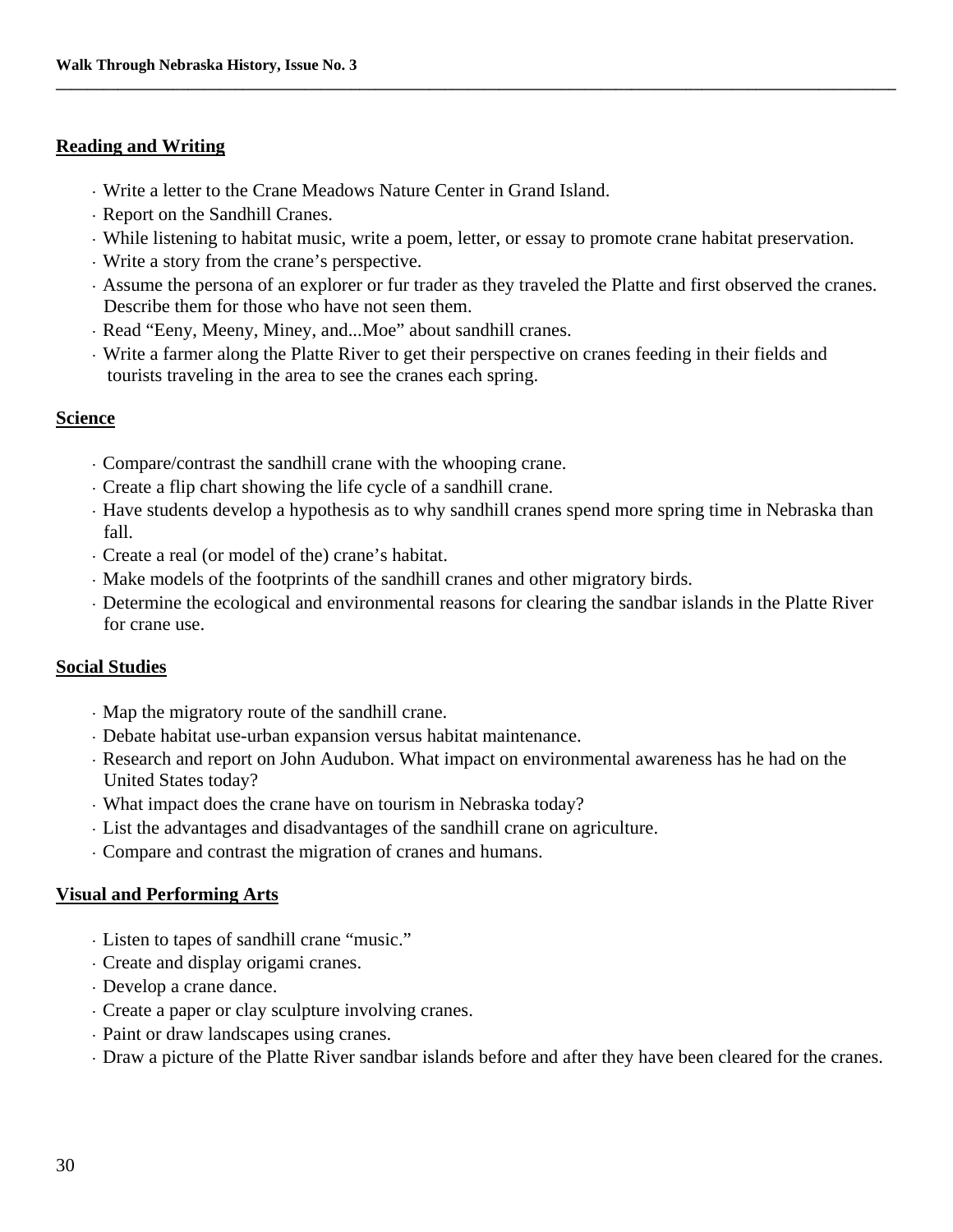# **Service Learning**

- · Help create visuals in the observatory areas for proper crane viewing etiquette.
- · Volunteer at your local chamber of commerce to promote crane awareness.

# **General Activities**

- · Take a field trip to Crane Meadows.
- · Improve or develop an indigenous bird habitat.
- · Design a new crane T-shirt.
- · Write the Grand Island Chamber of Commerce for areas the public is encouraged to view the cranes.

**\_\_\_\_\_\_\_\_\_\_\_\_\_\_\_\_\_\_\_\_\_\_\_\_\_\_\_\_\_\_\_\_\_\_\_\_\_\_\_\_\_\_\_\_\_\_\_\_\_\_\_\_\_\_\_\_\_\_\_\_\_\_\_\_\_\_\_\_\_\_\_\_\_\_\_\_\_\_\_\_\_\_\_\_\_\_\_\_\_\_\_\_\_\_\_\_\_\_\_\_\_\_\_\_\_\_\_\_**

· Collect newspaper articles on cranes from February through April.

# **Resources**

- · The Cry of the Sandhill Crane, by Steven Groonis, North Word Press, Inc., Box 1360, Minocqua, WI, ISBN 1-55971-142-6. Filled with great colored photos. Everything you wanted to know about this bird but didn't know what to ask.
- · The Platte River: An Atlas of the Big Bend Region, Allen Jenkins, Ed., University of Nebraska at Kearney , 1993
- · "Eeny, Meeny, Miney, and...Moe" from Cranes in My Corral by Dayton O. Hyde. The story is available in the book or in Heath Publishing fifth grade reading series called Rare as Hen's Teeth.
- · Crane Meadows Nature Center
- · Crane Meadows Trust
- · Grand Island Chamber of Commerce
- · Fort Kearny State Historical Park Nature Center/Gift Shop/Museum
- · Stewards of the Platte (newsletter), Box 2201, Grand Island, NE 68802
- · *Nebraskaland Magazine* (spring issue)
- · Platte River Whooping Crane Trust, 2550 Diers Avenue, Grand Island, NE 68803, 308/384-4633
- · *Audubon* magazine, May, 1989
- · Those of the Grey Wind by Paul Johngard
- · Sandy by Dayton O. Hyde (cranes as pets)
- · "Migration Music," North Wind Press, audiotape of bird sounds including cranes, 800/336-5666
- · Crane Train (out of Kearney) Annual Gathering
- · Wings Over the Platte (three day annual gathering of tours, seminars, wildlife art, banquet), 800/658-3178
- · Lillian Annette Rowe Sanctuary, 308/468-5282
- · Nebraska Game and Parks Commission, P. O. Box 30370, Lincoln NE 68503, 402/464-0641 (brochure: "Sandhill Cranes: Wings Over the Platte"
- · Kearney Chamber of Commerce, 308/237-3101
- · Audubon Society
- · VHS videotape, "A Place for Whooping Cranes," produced by Dave Erickson (order through ICF Bookstore)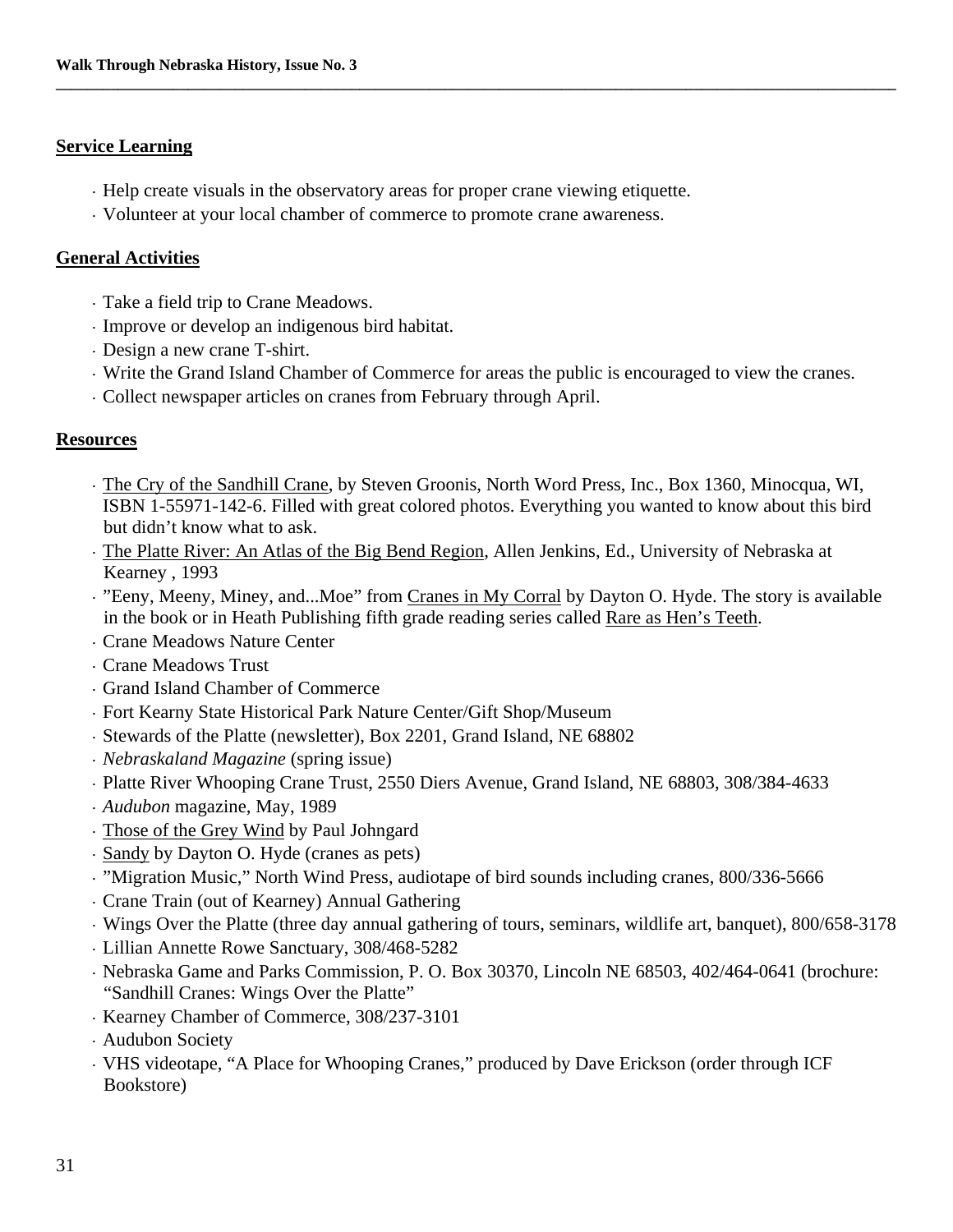Sandhill Cranes Courtesy of Nebraska Department of Economic Development

#### **Marker 68 to Marker 389** Distance: 192.6 miles

**\_\_\_\_\_\_\_\_\_\_\_\_\_\_\_\_\_\_\_\_\_\_\_\_\_\_\_\_\_\_\_\_\_\_\_\_\_\_\_\_\_\_\_\_\_\_\_\_\_\_\_\_\_\_\_\_\_\_\_\_\_\_\_\_\_\_\_\_\_\_\_\_\_\_\_\_\_\_\_\_\_\_\_\_\_\_\_\_\_\_\_\_\_\_\_\_\_\_\_\_\_\_\_\_\_\_\_\_**

 From: Newcastle, NE To: Doniphan, NE Beginning at Newcastle, NE Go West on HWY 12 for 12.3 miles Go South on HWY 57 for 16.1 miles Go West on U.S. 20 for 20.5 miles Go Southwest on HWY 81 for 134.4 miles Go South on HWY 281 for 9.3 miles To Doniphan, NE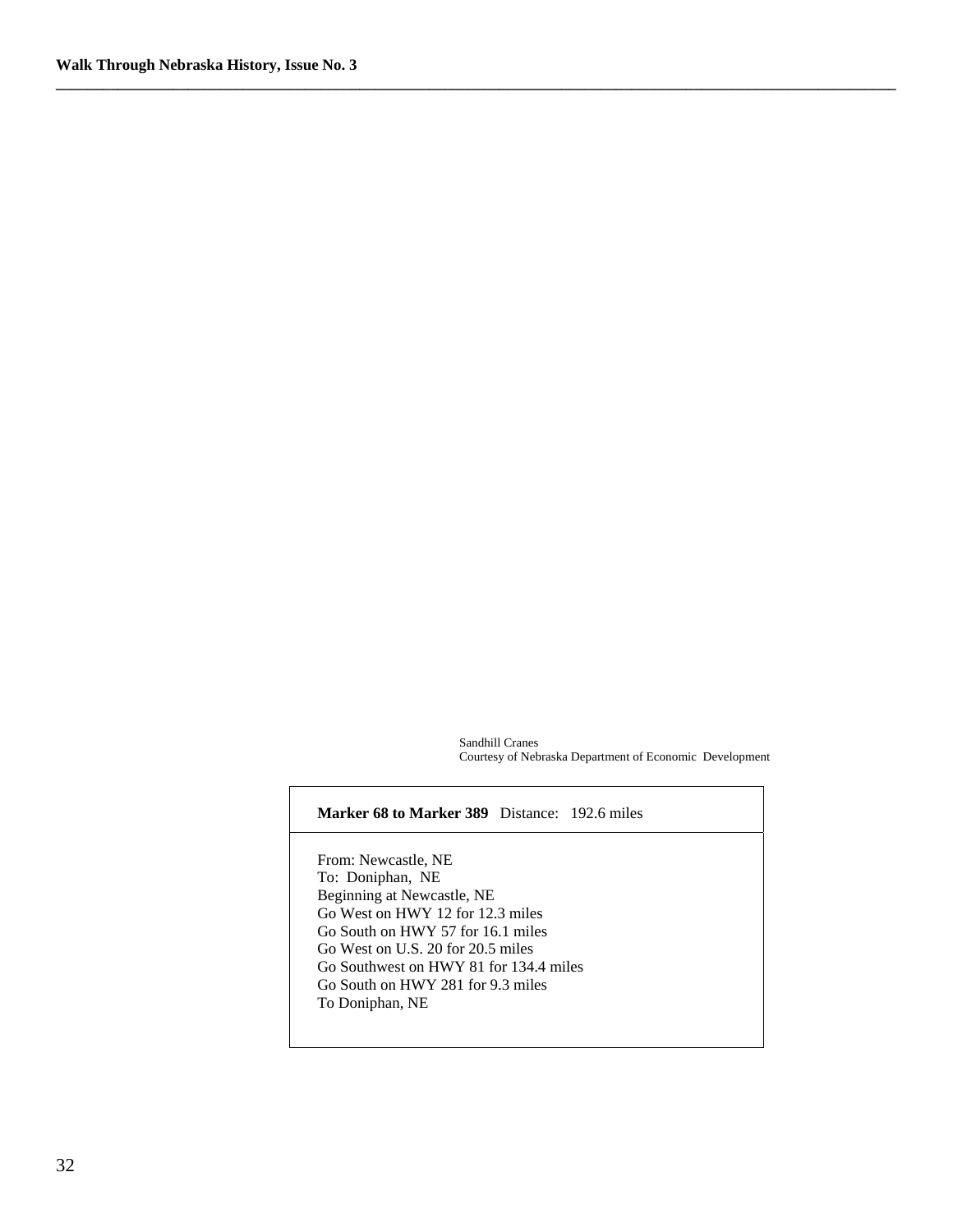#### **CATHER CHILDHOOD HOME**

**\_\_\_\_\_\_\_\_\_\_\_\_\_\_\_\_\_\_\_\_\_\_\_\_\_\_\_\_\_\_\_\_\_\_\_\_\_\_\_\_\_\_\_\_\_\_\_\_\_\_\_\_\_\_\_\_\_\_\_\_\_\_\_\_\_\_\_\_\_\_\_\_\_\_\_\_\_\_\_\_\_\_\_\_\_\_\_\_\_\_\_\_\_\_\_\_\_\_\_\_\_\_\_\_\_\_\_\_**

Built circa, 1876, this is the house in which Willa Cather lived from 1884 to 1890. She describes it in "Old Mrs. Harris," in "The Best Years," and in this quotation from Song of the Lark: "They turned into another street and saw before them lighted windows; a low story-and-a-half house, with wing built on at the right and a kitchen addition at the back, everything a little on the slant-roofs, windows, and doors." Restored and donated by the Willa Cather Pioneer Memorial and Educational Foundation.

> Administered by the Nebraska State Historical Society Willa Cather Historical Center property, Red Cloud Webster County Marker 264 (Distance between Marker 389 and Marker 264 is 53.5 miles.)

## **Health and Physical Education**

- · Research recreational activities in which the Cather children and family participated.
- · Identify common hygiene practices during late 1880's (sanitation and plumbing).
- · Research comments made about Nebraska football when Cather was a student at the University of Nebraska in Lincoln.
- · Identify a fire exit on a floor plan of the childhood home. Determine where family members would meet on the lawn.

# **Math**

· Estimate the square footage of the Cather childhood home with your home. What is the ratio of people per

square foot?

- · Compare the monetary award value of the Pulitzer Prize in 1923 with today.
- · Compare the number of books Cather wrote with the number of short stories and essays.
- · Calculate the size of the Willa Cather Pioneer Memorial Prairie.
- · Compare the population of Red Cloud during the 1880's and today.

# **Reading and Writing**

- · Research the Pulitzer Prize which Cather won in 1923. Find a copy of the book for which she won the award. List other Pulitzer Prize winning authors.
- · Research and describe, through several paragraphs, Willa's bedroom in the attic as well as the attic playroom and bedroom for her siblings.
- · Read aloud to students "Old Mrs. Harris," a short story which describes Willa's grandmother.
- · Compare Cather to other Nebraska authors.
- · Describe your classroom or bedroom in the same literary style as Cather describes her room.
- · Cather has 12 entries in Bartlett's Familiar Quotations. Find some of them and share with the class.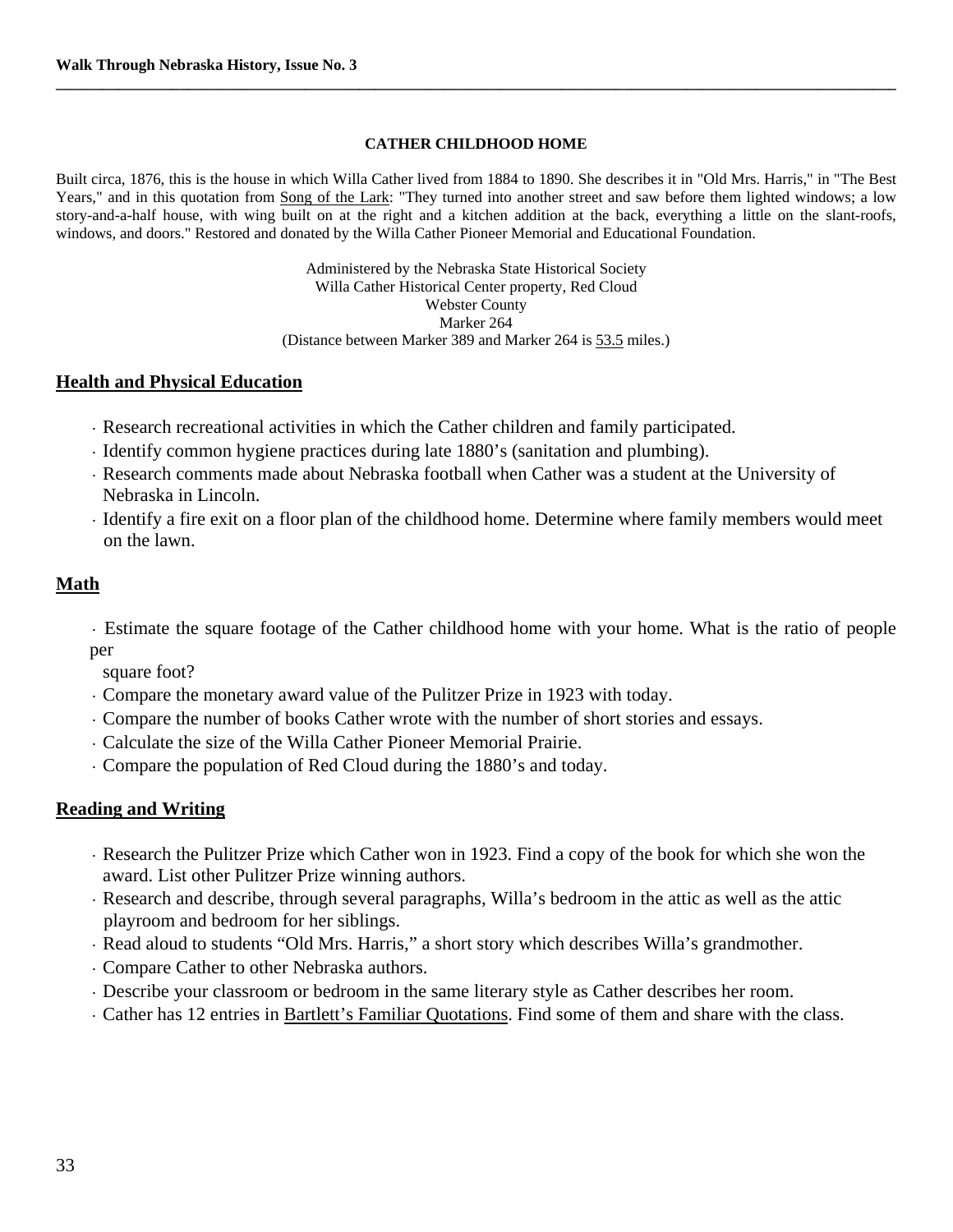## **Science**

- · Research or draw the original prairie grasses that Willa Cather would have seen on the prairie.
- · Describe "The Divide" area and Republican River Valley.
- · List the watershed areas included in "The Divide" area. Find out how many miles "The Divide" encompasses. (Contact a Webster County Agent, Soil Conservation, or Natural Resource District.)

**\_\_\_\_\_\_\_\_\_\_\_\_\_\_\_\_\_\_\_\_\_\_\_\_\_\_\_\_\_\_\_\_\_\_\_\_\_\_\_\_\_\_\_\_\_\_\_\_\_\_\_\_\_\_\_\_\_\_\_\_\_\_\_\_\_\_\_\_\_\_\_\_\_\_\_\_\_\_\_\_\_\_\_\_\_\_\_\_\_\_\_\_\_\_\_\_\_\_\_\_\_\_\_\_\_\_\_\_**

- · Compare the heating, cooking, laundry, sanitation, etc. systems of the Cather childhood home to your own.
- · Describe controlled prairie fires and how they enhance and revitalize ecology.

# **Social Studies**

- · Find how many people lived in Cather's childhood home and where she fit in the family. What was her relationship to all of these people?
- · Research the immigrant groups that settled in Red Cloud. Where did the Cather family come from? Compare these groups to your town and family.
- · List the Catherland sites.
- · What are some events that occurred between 1884-1890 in Red Cloud, Nebraska, and the United States?

# **Visual and Performing Arts**

- · Locate a picture of the childhood home. Sketch and discuss the architectural elements of the home.
- · View Hallmark Hall of Fame depictions of O'Pioneers and My Antonia (portions filmed in Nebraska).
- · Take an organized tour of Catherland (country and town tours are available).
- · Find and listen to music mentioned in Cather works or from this time period.

# **Service Learning**

· Plant plots of native prairie grasses as described and named in Cather's novels.

# **General Activities**

- · Research how the Willa Cather Pioneer Memorial Foundation gets its financial support.
- · Research what buildings in Cather's novels are owned by the Foundation and which ones need restoration.
- · Make a list of the different buildings owned and maintained by the Foundation.
- · Write Kent Pavelka (c/o KFAB Radio Station in Omaha, NE) and find out his relationship to Cather's My Antonia.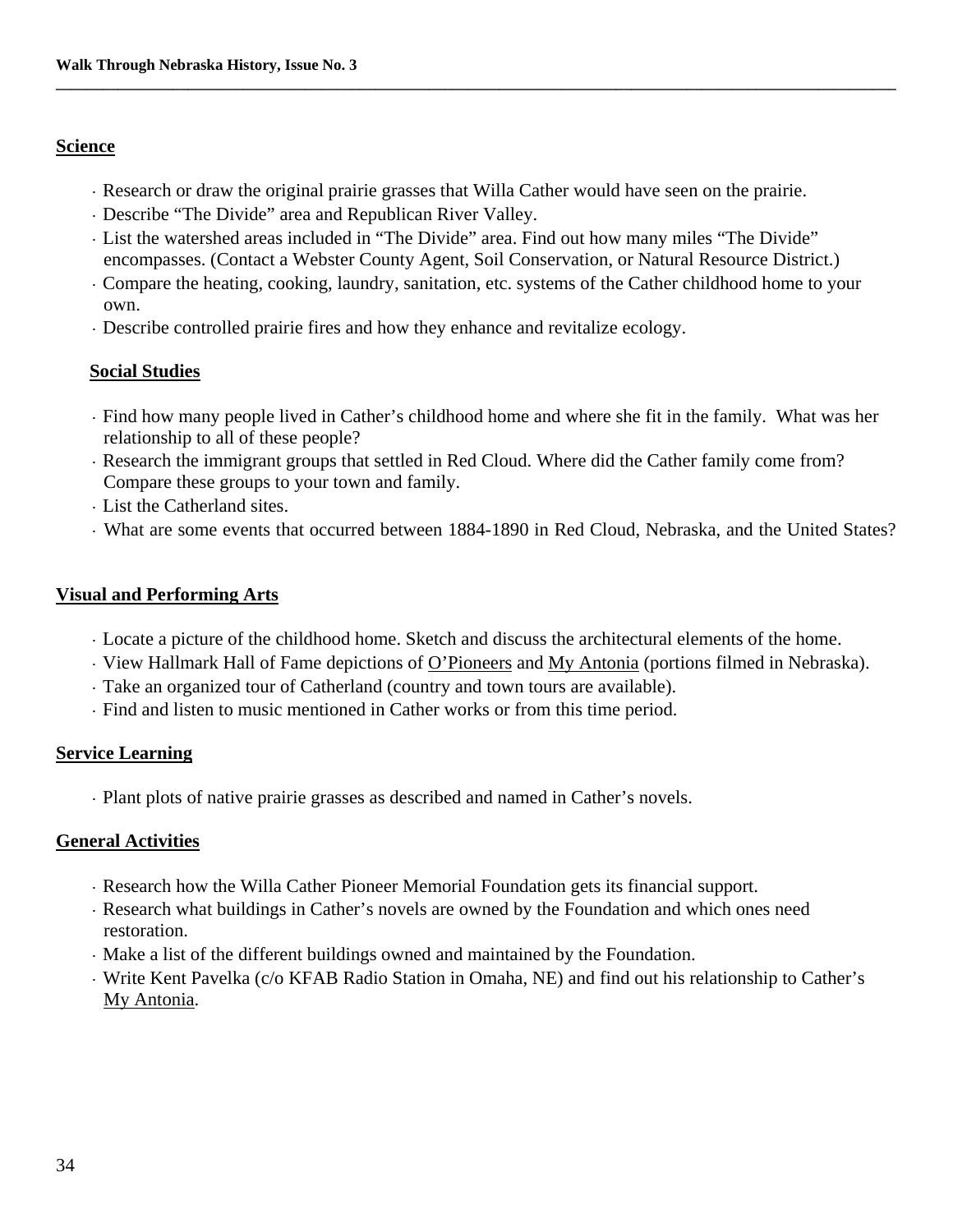### **Resources**

· "Willa Cather Pioneer Memorial Newsletter and Review," 326 North Webster Street, Red Cloud, NE 68970, 402-746-2653

**\_\_\_\_\_\_\_\_\_\_\_\_\_\_\_\_\_\_\_\_\_\_\_\_\_\_\_\_\_\_\_\_\_\_\_\_\_\_\_\_\_\_\_\_\_\_\_\_\_\_\_\_\_\_\_\_\_\_\_\_\_\_\_\_\_\_\_\_\_\_\_\_\_\_\_\_\_\_\_\_\_\_\_\_\_\_\_\_\_\_\_\_\_\_\_\_\_\_\_\_\_\_\_\_\_\_\_\_**

- · Willa Cather Pioneer Memorial and Educational Foundation, 326 North Webster, Red Cloud, NE 56970, Pat Phillips, Director, Web Site: www.willacather.org, fax 402-746-2652
- · Nebraska State Historical Society
- · Cobblestone Magazine (children's history magazine), December 1980, special Cather issue
- · Note Cards by Linda Stych: Five Different Scenes from the Childhood Home, contact Pioneer Memorial in Red Cloud
- · Willa Cather, A Pictorial Memoir, photographs by Lucia Woods and others, text by Bernice Slote, University of Nebraska Press, Lincoln
- · "Nebraska Trailblazer-Notable Nebraskans," #17, Nebraska State Historical Society
- · Stuhr Museum, Grand Island, NE
- · Willa Cather Pioneer Memorial Prairie, south of Red Cloud, Nebraska
- · "Nebraska Trailblazer-Early Settlers," #17, Nebraska State Historical Society
- · Bartlett's Familiar Quotations
- · "My Grandmother, Antonia," by Antonette Turner (pp 116-119) of Nebraska Voices Telling the Stories of Our State, a publication of the Nebraska Humanities Council, 1993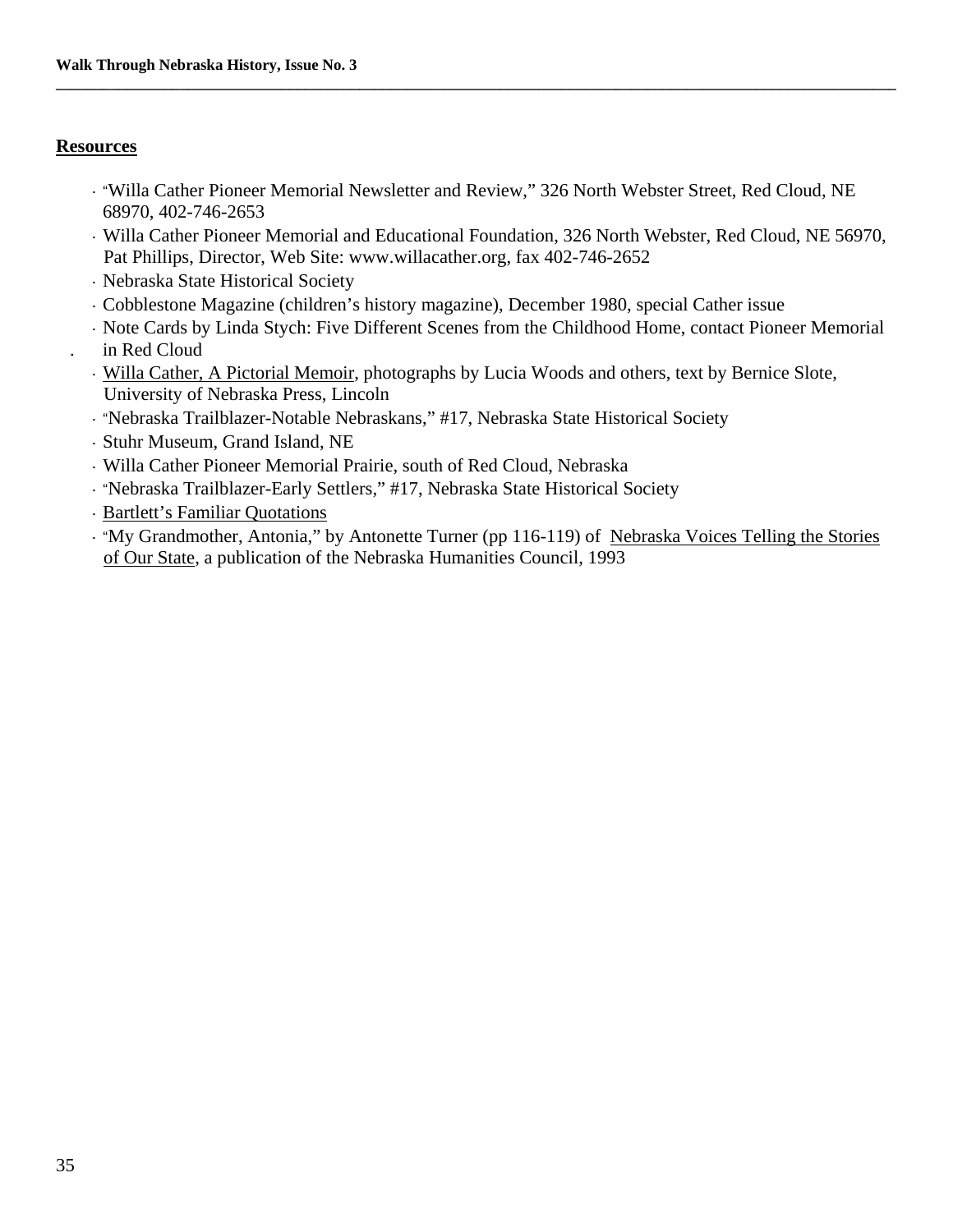Girlhood home of Willa Cather in Red Cloud, Nebraska Courtesy of Nebraska State Historical Society

#### **Marker 389 to Marker 264** Distance: 53.5 miles

**\_\_\_\_\_\_\_\_\_\_\_\_\_\_\_\_\_\_\_\_\_\_\_\_\_\_\_\_\_\_\_\_\_\_\_\_\_\_\_\_\_\_\_\_\_\_\_\_\_\_\_\_\_\_\_\_\_\_\_\_\_\_\_\_\_\_\_\_\_\_\_\_\_\_\_\_\_\_\_\_\_\_\_\_\_\_\_\_\_\_\_\_\_\_\_\_\_\_\_\_\_\_\_\_\_\_\_\_**

 From: Doniphan, NE To: Red Cloud, NE Beginning at Doniphan, NE Go South on 34 and 281 for 5.0 miles Go South on U.S. 34 for 9.7 miles Go South on U.S. 281 for 18.8 miles Go South on St. Link 91D for 1.0 miles Go South U.S. 281 for 0.9 miles Go Southwest on St. Link 91D for 0.2 miles Go South on U.S. 281 for 17.9 miles To Red Cloud, NE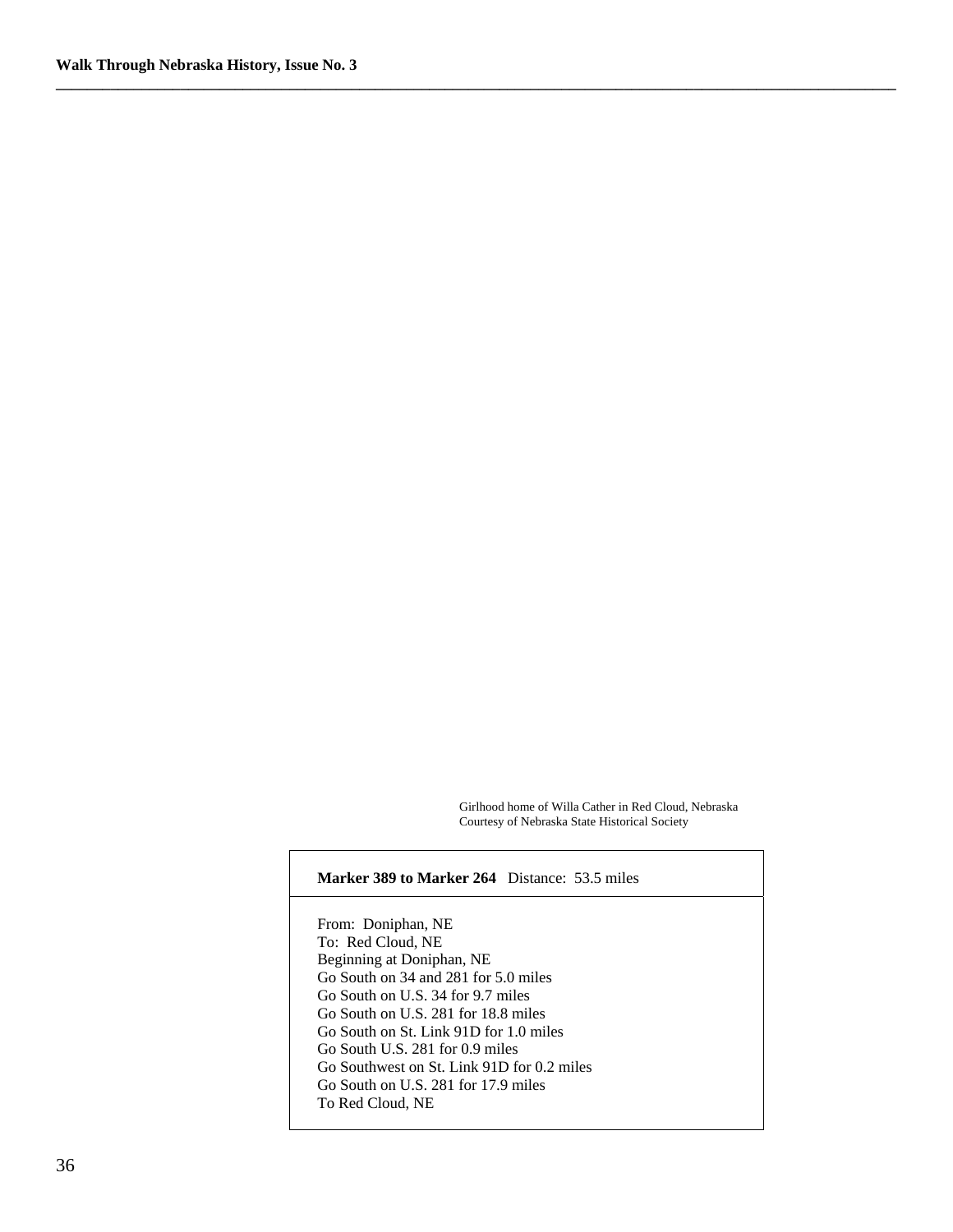#### **THE LOUP CITY RIOT, 1934**

During the Depression, low farm prices, accompanied by dust storms and drought, created unrest among farmers and workers in Sherman County and across Nebraska. The Farm Holiday movement, which encouraged farmers to withhold agricultural products from the market, was active. Representatives of left-wing political groups arrived to promote their own programs for economic recovery. In Loup City, the People's Standard, edited by A. E. Brunsdon, endorsed local farmer and worker complaints.

**\_\_\_\_\_\_\_\_\_\_\_\_\_\_\_\_\_\_\_\_\_\_\_\_\_\_\_\_\_\_\_\_\_\_\_\_\_\_\_\_\_\_\_\_\_\_\_\_\_\_\_\_\_\_\_\_\_\_\_\_\_\_\_\_\_\_\_\_\_\_\_\_\_\_\_\_\_\_\_\_\_\_\_\_\_\_\_\_\_\_\_\_\_\_\_\_\_\_\_\_\_\_\_\_\_\_\_\_**

Violence erupted in Loup City on June 14, 1934, after rumors spread that women poultry workers at the Fairmont Creamery plant might strike for higher wages. Ella Reeve "Mother" Bloor of the American Communist Party, and a group of associates then in Nebraska, organized a demonstration of support on the courthouse lawn. A march from there to the creamery and back culminated in a clash with local residents. The resulting jail sentences and fines levied upon Mother Bloor and others in her group marked the end of the attempt by the far left to organize farmers and workers in Nebraska.

> Sherman County Historical Society Nebraska State Historical Society Marker 393 (Distance between Marker 264 and Marker 393 is 116.9 miles.)

### **Health and Physical Education**

- · Explore conflict resolution, peer mediation, and anger control as methods of solving problems.
- · Have a mental health worker discuss stress management and blood pressure issues.
- · Investigate health and safety hazards associated with field and factory work (e.g., repetitive motion, etc.).
- · Identify appropriate physical exercises to strengthen muscles for job related activities by creating a poster highlighting some of these.

# **Math**

- · Compare wages of 1934, to modern day wages and benefits.
- · Access the internet for daily stock or commodities quotes.
- · Set-up a game giving the students a set amount of hypothetical money to invest for a period of time. Create a visual of the gains and losses for that time frame.
- · Graph the prices of farm commodities from 1934, in ten year increments.
- · Graph the population growth/decline from 1873, to the present.

### **Reading and Writing**

- · Write a persuasive speech on reasons for appropriate physical conditioning.
- · Listen to an old radio show (e.g. Gang Busters) and create a radio drama.
- · Discover the names of local newspapers and investigate their origins.
- · Develop a classroom edition of a newspaper that deals with issues important to the class.
- · Write a report from the information you gain about the Depression from the senior citizens in your community.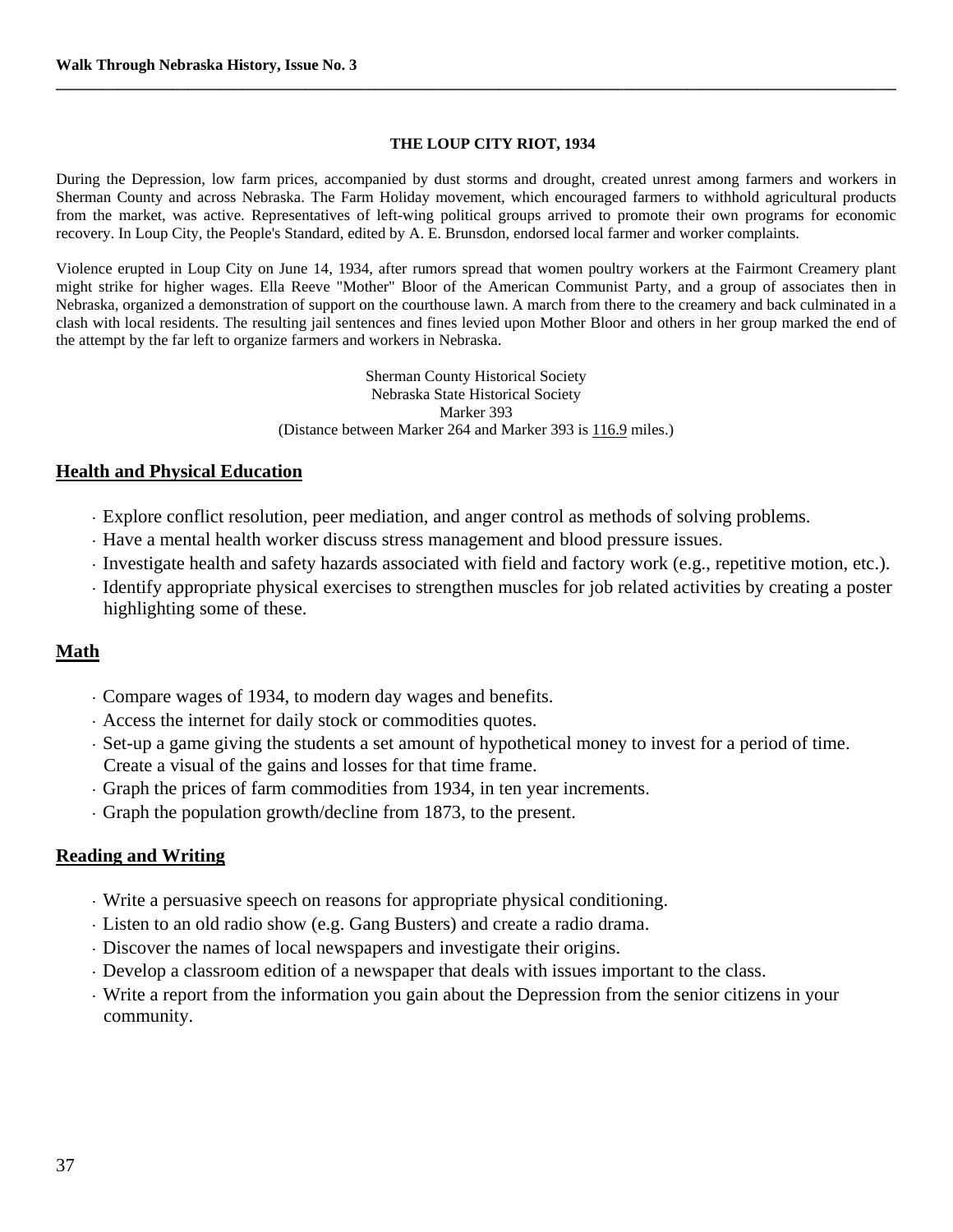## **Science**

- · Investigate what conditions contributed to the great dust bowl.
- ·Create an experiment showing how drought affects plant growth (explore using various soils, light, temperatures, and moisture).

**\_\_\_\_\_\_\_\_\_\_\_\_\_\_\_\_\_\_\_\_\_\_\_\_\_\_\_\_\_\_\_\_\_\_\_\_\_\_\_\_\_\_\_\_\_\_\_\_\_\_\_\_\_\_\_\_\_\_\_\_\_\_\_\_\_\_\_\_\_\_\_\_\_\_\_\_\_\_\_\_\_\_\_\_\_\_\_\_\_\_\_\_\_\_\_\_\_\_\_\_\_\_\_\_\_\_\_\_**

# **Social Studies**

- · Loup City was populated by Polish immigrants. Investigate the ethnicity of your family or community.
- · Study derivations of family name, first names, city names, etc. (including the name Loup).
- · Investigate the origin and definition of communism.
- · Discuss why communism would be attractive to farmers and workers in Nebraska in 1934.
- · Determine what countries were communistic in 1934, and those that are communistic today. Create a map demonstrating the findings.
- · Speculate as a group why communism has failed or has been replaced in several countries.
- · Compare and contrast communism with cooperatives today.
- · Investigate the origin of the terms "right wing" and "left wing" as reference to political philosophy.
- · Research the effects the dust storms and drought had on local farming conditions and production and income in your community. (Interview senior citizens in their homes or care homes.)

# **Visual and Performing Arts**

- · Access your local library for references or sources on depression photography. Create a visual exhibit of this photography.
- · Have someone demonstrate the polka, learn basic steps, and listen to music.
- · Create wolf masks out of paper mache (loup is a French word for wolf).

# **Service Learning**

- · Start a peer mediation group for the community.
- · Write a letter to the editor expressing concern about a local issue.
- · Student groups form partnerships with community businesses and provide moral boosters to them in the form of cookies, balloons, and attention.

# **General Activities**

- · Explore newspapers of the period. Was there other unrest? What was the price of foods?
- · Access a 1934, June issue of a newspaper and report the findings.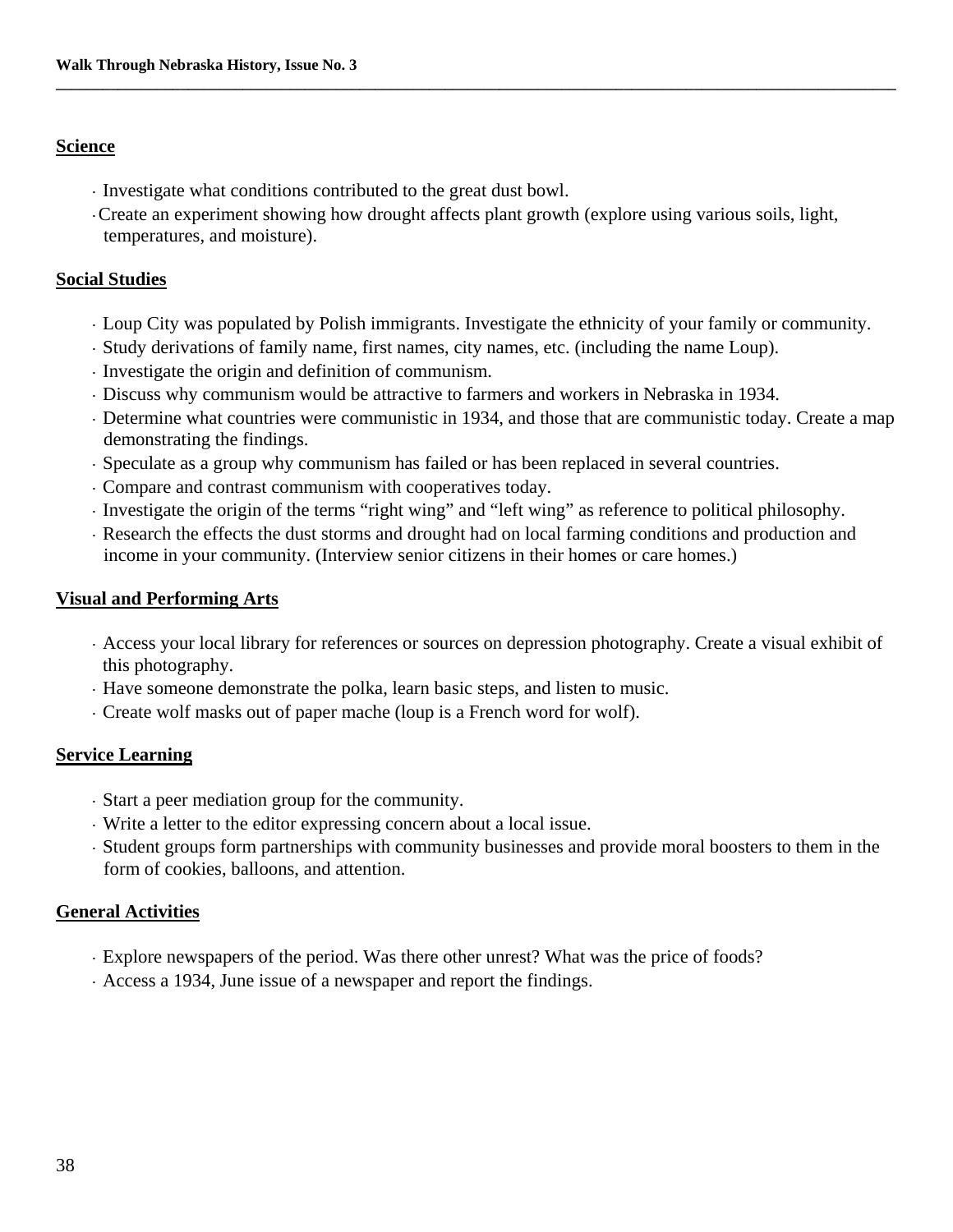### **Resources**

· The Russian Revolution, Robert Goldston, Bobbs-Merrill, 1966. A short history of how communism grew

**\_\_\_\_\_\_\_\_\_\_\_\_\_\_\_\_\_\_\_\_\_\_\_\_\_\_\_\_\_\_\_\_\_\_\_\_\_\_\_\_\_\_\_\_\_\_\_\_\_\_\_\_\_\_\_\_\_\_\_\_\_\_\_\_\_\_\_\_\_\_\_\_\_\_\_\_\_\_\_\_\_\_\_\_\_\_\_\_\_\_\_\_\_\_\_\_\_\_\_\_\_\_\_\_\_\_\_\_**

 and took root in Russia. It can give a good understanding of why people would want to turn to communism.

- · Senior citizens of the community
- · The Great Dust Bowl
- · Local museums
- · Newspapers from the 1930's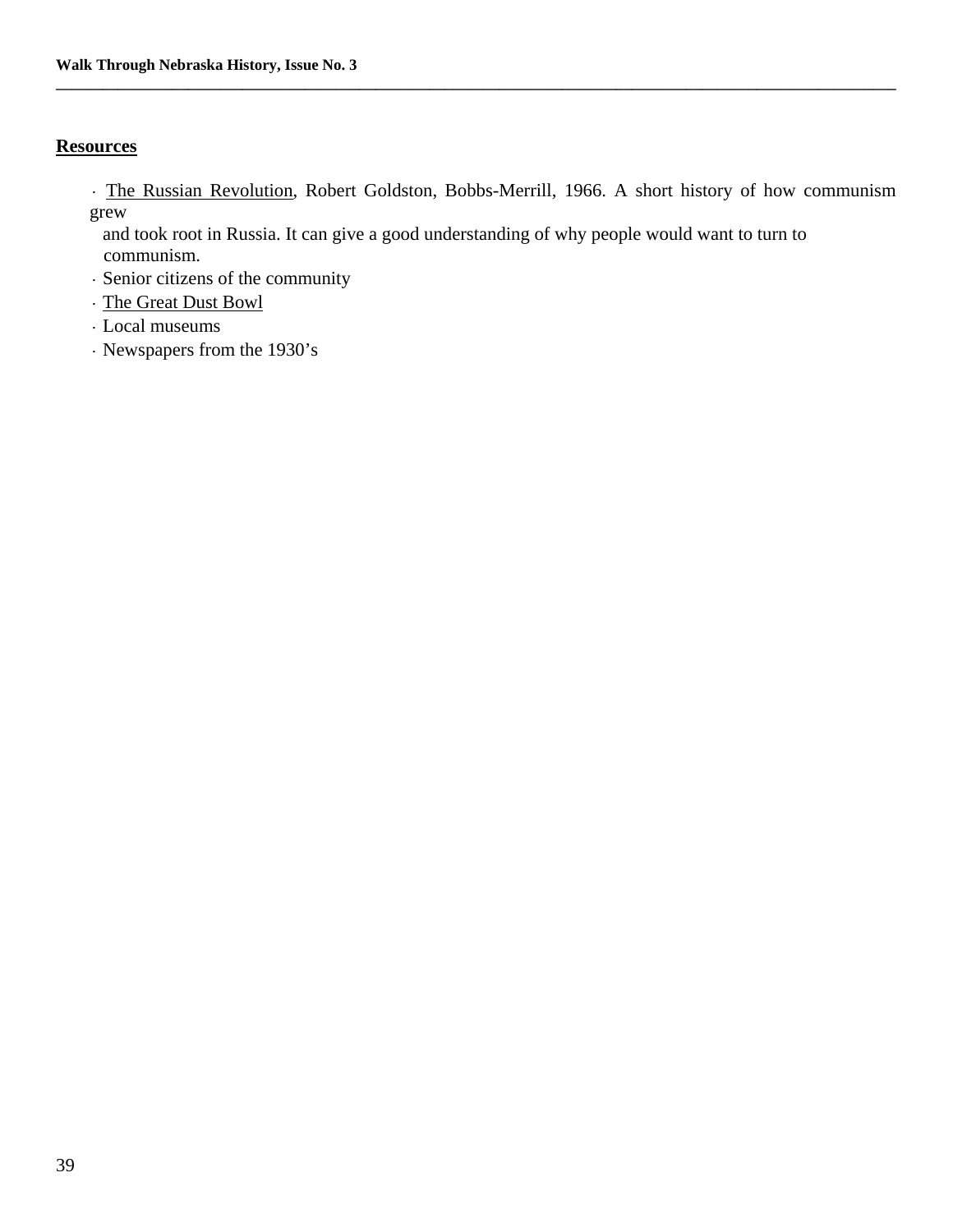Loup City Courtesy of Nebraska State Historical Society

#### **Marker 264 to Marker 393** Distance: 116.9 miles

**\_\_\_\_\_\_\_\_\_\_\_\_\_\_\_\_\_\_\_\_\_\_\_\_\_\_\_\_\_\_\_\_\_\_\_\_\_\_\_\_\_\_\_\_\_\_\_\_\_\_\_\_\_\_\_\_\_\_\_\_\_\_\_\_\_\_\_\_\_\_\_\_\_\_\_\_\_\_\_\_\_\_\_\_\_\_\_\_\_\_\_\_\_\_\_\_\_\_\_\_\_\_\_\_\_\_\_\_**

 From: Red Cloud, NE To: Loup City, NE Beginning at Red Cloud, NE Go West on U.S. 136 for 22.0 miles Go North on HWY 10 for 28.1 miles Go West on HWY 6 and 34 for 7.1 miles Go North on HWY 44 for 59.7 miles To Loup City, NE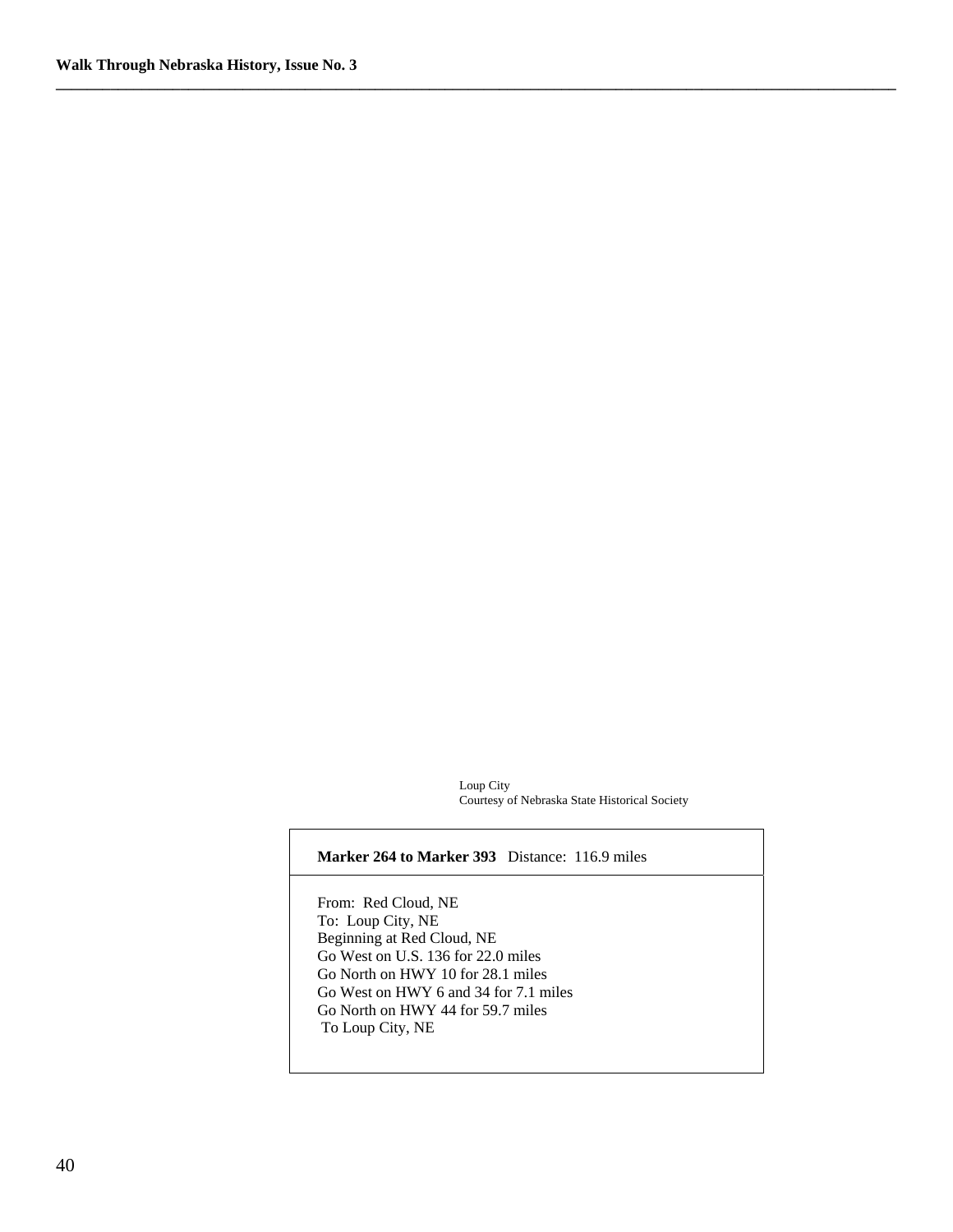#### **HISTORIC MISSOURI VALLEY**

**\_\_\_\_\_\_\_\_\_\_\_\_\_\_\_\_\_\_\_\_\_\_\_\_\_\_\_\_\_\_\_\_\_\_\_\_\_\_\_\_\_\_\_\_\_\_\_\_\_\_\_\_\_\_\_\_\_\_\_\_\_\_\_\_\_\_\_\_\_\_\_\_\_\_\_\_\_\_\_\_\_\_\_\_\_\_\_\_\_\_\_\_\_\_\_\_\_\_\_\_\_\_\_\_\_\_\_\_**

During their exploration of the Missouri and Columbia Rivers, Lewis and Clark held councils with the Ponca, Omaha, and Sioux Indians inhabiting this region. The council with the Sioux occurred August 28-31, 1804, at Calumet Bluff, now the southern abutment of Gavins Point Dam. By 1857, the Ponca and Omaha tribes had signed peace treaties and had been removed to reservations, but peaceful relations with the Sioux were still some years distant. In 1862-1863, General Alfred Sully, provisioned by steamboat, campaigned against the Sioux in Dakota Territory. Many local inhabitants took part in the expedition as members of the Second Regiment, Nebraska Volunteer Cavalry, leaving the Northern Nebraska settlements unprotected. On July 23, 1863, Indians, alleged to be Sioux, invaded the area, killing the children of Henson Wiseman who lived near present-day Wynot, Nebraska.

Steamboats, which first ascended the Missouri in 1819, carried military personnel, provisions, miners to the Montana gold fields, and settlers to their new homes. Today the churning steamboat has given way to pleasure boats as the Missouri yields her power to floodcontrol reservoirs.

> Nebraska Department of Roads Nebraska State Historical Society U.S. 81, about three miles south of Yankton Cedar County Marker 167 (Distance between Marker 393 and Mark 167 is 198.8 miles.)

### **Health and Physical Education**

- · Describe the feelings a mother might have experienced following the killing of her children.
- · Why was travel during these times such a safety issue?
- · What safety issues do children who are left alone face today? (The children had been left at home when the incident occurred).

### **Math**

- · Figure the cost of a steamboat trip up the Missouri?
- · How big was the Historic Missouri Valley in acres?
- · How much weight could the steamboat carry?
- · Calculate the length of the Missouri River in miles. Plot the dams on a map. Calculate the miles between each dam.

### **Reading and Writing**

- · Read aloud the narrative account of the Wiseman massacre as told in Teaching About Nebraska by Betty Karle.
- · Write an account of the Wiseman massacre from the Native American perspective.
- · Describe your journey up the Missouri River on a steamboat during the 1860's. Take the perspective of the steamboat.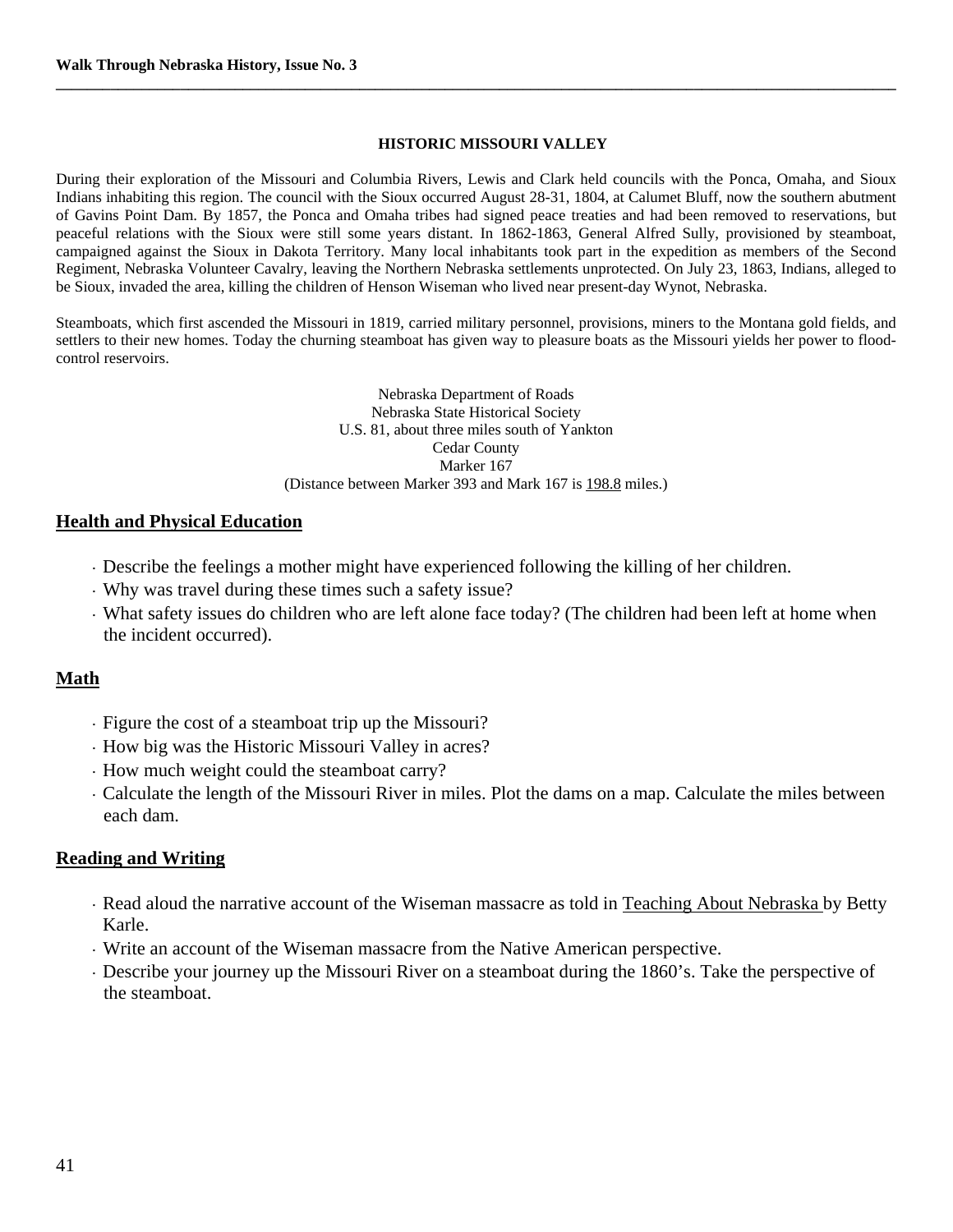## **Science**

- · Debate the benefits of flood-control reservoirs.
- · Describe the differences in the Missouri River before and after the flood control projects of the Bureau of Reclamation.

**\_\_\_\_\_\_\_\_\_\_\_\_\_\_\_\_\_\_\_\_\_\_\_\_\_\_\_\_\_\_\_\_\_\_\_\_\_\_\_\_\_\_\_\_\_\_\_\_\_\_\_\_\_\_\_\_\_\_\_\_\_\_\_\_\_\_\_\_\_\_\_\_\_\_\_\_\_\_\_\_\_\_\_\_\_\_\_\_\_\_\_\_\_\_\_\_\_\_\_\_\_\_\_\_\_\_\_\_**

- · How has the channel of the Missouri River changed from then to now?
- · Make a list of the dangers in Missouri River travel.

# **Social Studies**

- · Compare and contrast transportation of goods and people on the Missouri River then and now.
- · Compare and contrast the Ponca, Omaha, and Sioux Indians inhabiting this region.
- · What took the place of the steamboat as a mode of transportation on the river?
- · Why was the steamboat not more widely used? What were the pros and cons of steamboat use and travel on the Missouri River?

# **Visual and Performing Arts**

- · Draw pictures of travel on the Missouri River before and after the flood control projects.
- · Find pictures of military dress in 1804 and now.
- · Find photographs or artists' depictions of steamboats and the Missouri River.

# **Service Learning**

- · Have students pick a topic mentioned in the marker description. Develop a multi-media presentation which could be presented to various civic groups.
- · Write thank you notes to various volunteer groups in your community.

# **General Activities**

- · Research current day use of the Missouri River for transportation.
- · Make a list of volunteer groups in your area who deal with weather watching, civil defense, fire fighters, and EMT personnel, etc.
- · Take a field trip to DeSoto Bend Wildlife (in Iowa east of Blair, NE) to see the contents of the Steamboat Bertrand.
- · Determine the difference between the steamboat of yesterday and the pleasure boat of today.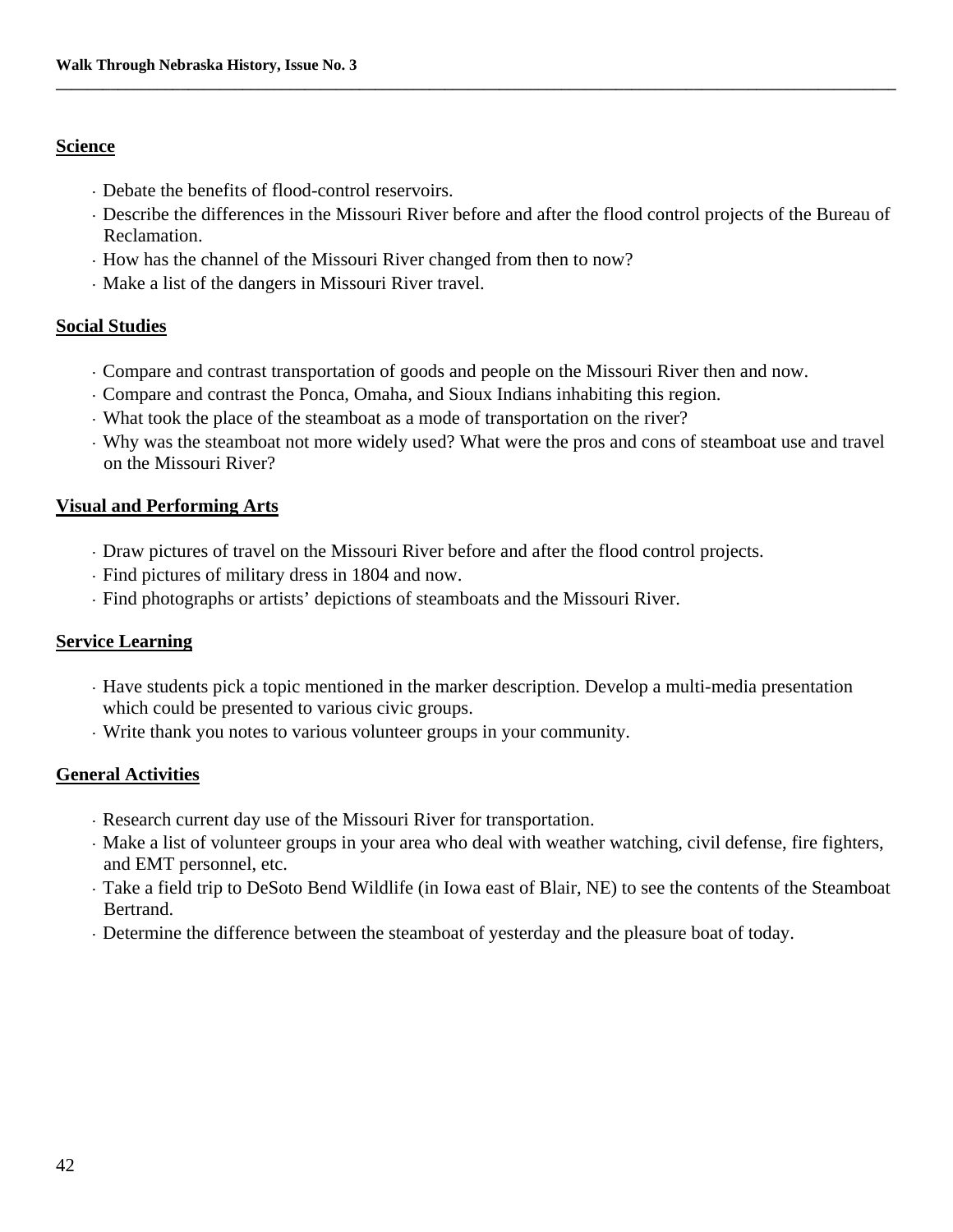### **Resources**

- · Robert Manley filmstrip mentions the story of the Wiseman family being killed
- · U.S. Department of Interior, Bureau of Reclamation
- · Nebraska Our Towns...North Northeast, by Jane Graff, pg. 87 Taylor Publishing, Dallas, Texas, 1988

**\_\_\_\_\_\_\_\_\_\_\_\_\_\_\_\_\_\_\_\_\_\_\_\_\_\_\_\_\_\_\_\_\_\_\_\_\_\_\_\_\_\_\_\_\_\_\_\_\_\_\_\_\_\_\_\_\_\_\_\_\_\_\_\_\_\_\_\_\_\_\_\_\_\_\_\_\_\_\_\_\_\_\_\_\_\_\_\_\_\_\_\_\_\_\_\_\_\_\_\_\_\_\_\_\_\_\_\_**

- · Teaching About Nebraska, Notebook by Betty Karle, 14912 Lafayette Plaza, Omaha, NE 68154
- · Yankton, South Dakota Chamber of Commerce
- · Belle of Brownville pleasure boat, Brownville, NE
- · "Nebraska Trailblazer-Native Americans," Nebraska State Historical Society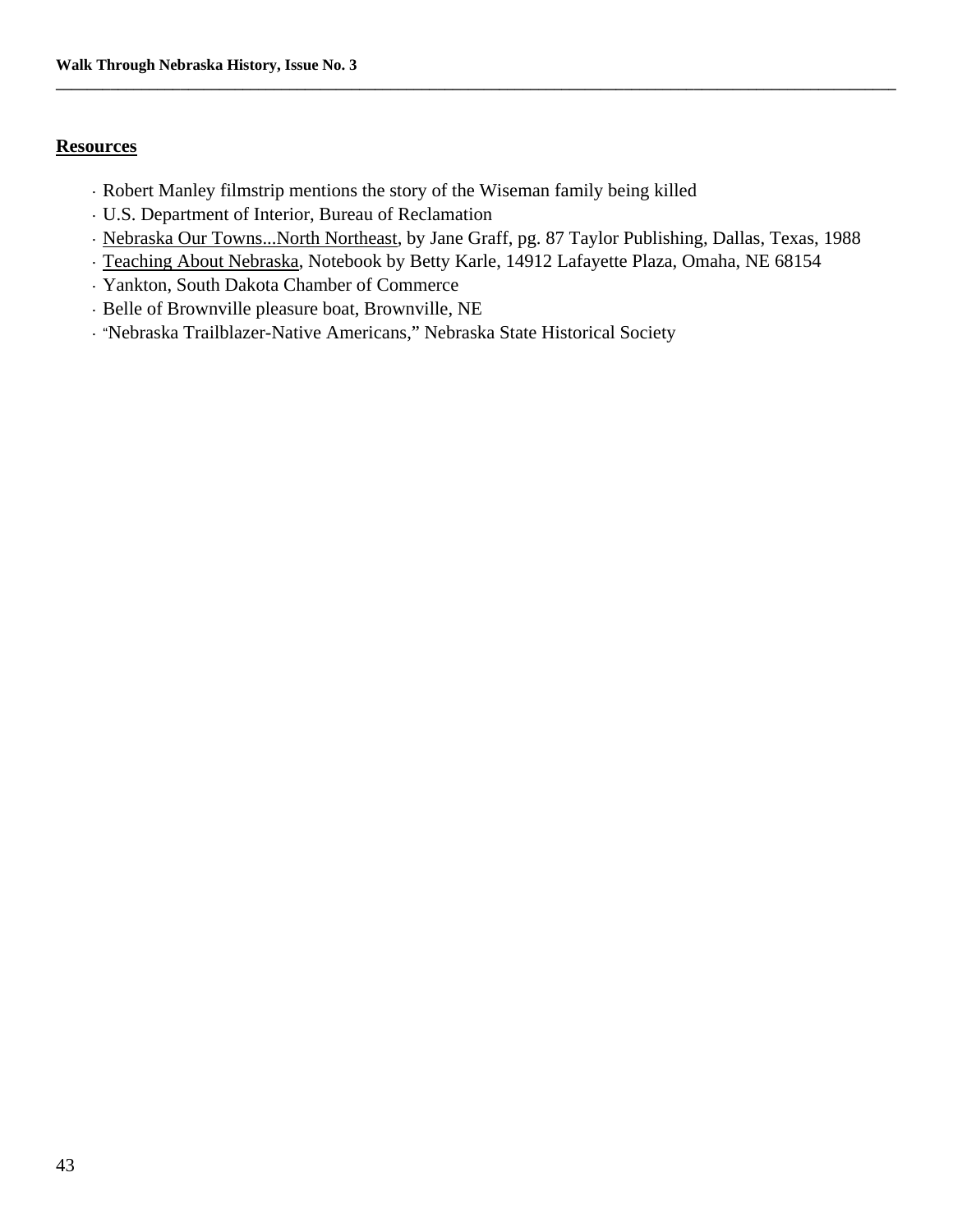Steamboats Courtesy of Nebraska State Historical Society

#### **Marker 393 to Marker 167** Distance: 198.8 miles

**\_\_\_\_\_\_\_\_\_\_\_\_\_\_\_\_\_\_\_\_\_\_\_\_\_\_\_\_\_\_\_\_\_\_\_\_\_\_\_\_\_\_\_\_\_\_\_\_\_\_\_\_\_\_\_\_\_\_\_\_\_\_\_\_\_\_\_\_\_\_\_\_\_\_\_\_\_\_\_\_\_\_\_\_\_\_\_\_\_\_\_\_\_\_\_\_\_\_\_\_\_\_\_\_\_\_\_\_**

 From: Loup City, NE To: Wynot, NE Beginning at Loup City, NE Go East on HWY 58 for 60.0 miles Go North on HWY 30 for 126.6 miles Go East on HWY 12 for 12.2 miles To Wynot, NE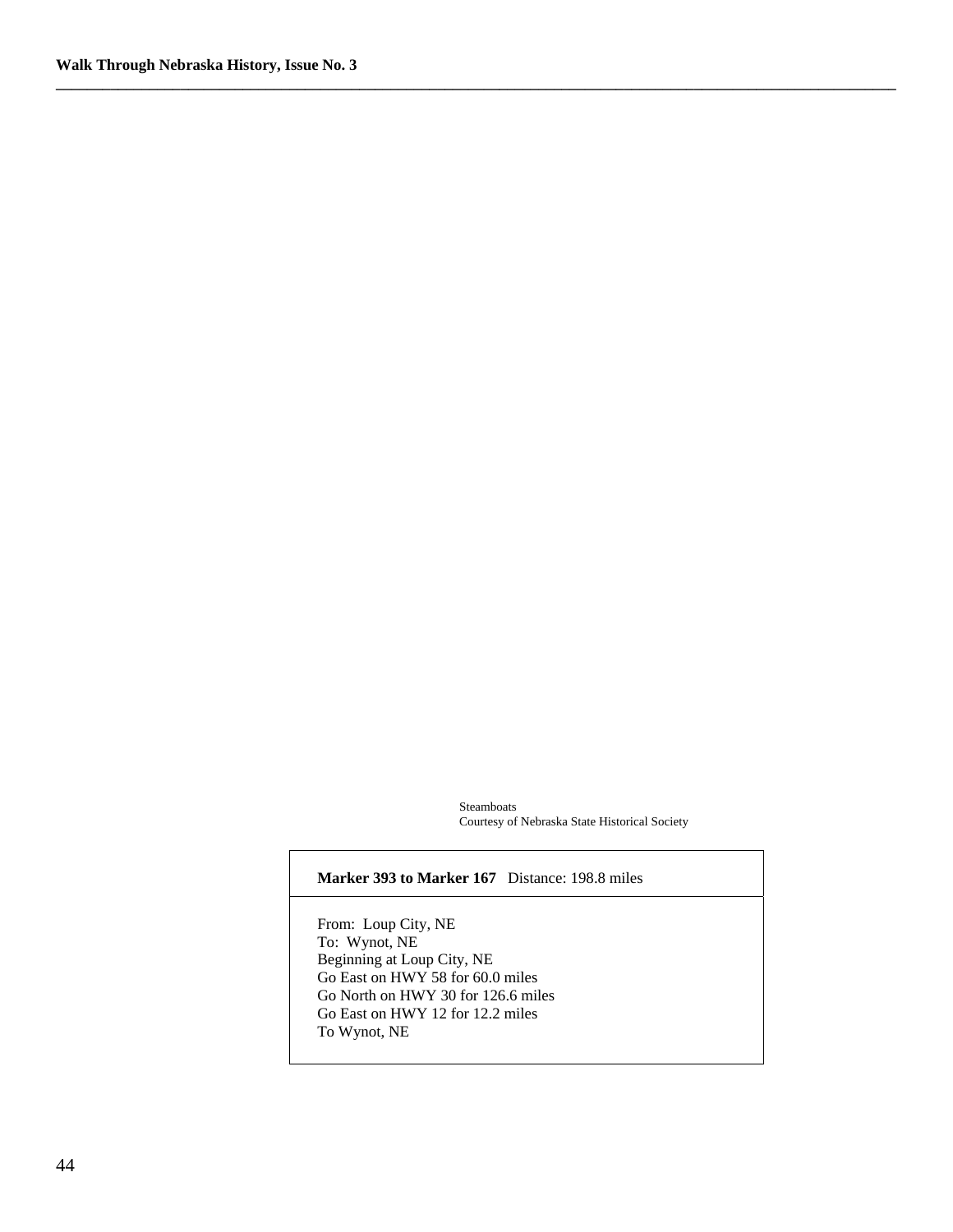#### **AINSWORTH ARMY AIR FIELD**

Ainsworth Army Air Field, completed on November 30, 1942, was a satellite of Rapid City Army Air Field and under the command of the Second Air Force. The field was one of eleven Army Air Force training bases built in Nebraska during World War II.

**\_\_\_\_\_\_\_\_\_\_\_\_\_\_\_\_\_\_\_\_\_\_\_\_\_\_\_\_\_\_\_\_\_\_\_\_\_\_\_\_\_\_\_\_\_\_\_\_\_\_\_\_\_\_\_\_\_\_\_\_\_\_\_\_\_\_\_\_\_\_\_\_\_\_\_\_\_\_\_\_\_\_\_\_\_\_\_\_\_\_\_\_\_\_\_\_\_\_\_\_\_\_\_\_\_\_\_\_**

The 2,496-acre field included three 7,300 x 150 foot concrete runways, a hanger, warehouse, repair and machine shops, link and bomb trainers, Nordan bombsight vaults, and barracks for over 600 officers and enlisted men. The base's primary mission was to provide proficiency training for P-39 and P-47 pilots of the 364<sup>th</sup> and 53<sup>rd</sup> fighter squadrons, and for B-17 crews of the 540<sup>th</sup> and 543<sup>rd</sup> bombardment squadrons before deployment to the European Theater of Operations. Aircraft camouflage experiments were also conducted on the site.

The air field closed in 1945 and the following year the city of Ainsworth received a U.S. Government Revokable license for commercial aircraft operations on the field. In 1948 the War Assets Administration declared the property surplus, and the city of Ainsworth received title to the air field for use as a municipal airport.

> Ainsworth Airport Authority Nebraska State Historical Society U.S. 20, west of Ainsworth, Ainsworth Municipality Brown County Marker 380 (Distance between Marker 167 and Marker 380 is 167.9 miles.)

### **Health and Physical Education**

- · Create an army/air force calisthenic course.
- · Exercise by running or walking the distance of the perimeter of the 7,300 foot by 150 foot runway.
- · Play with a parachute. Create a game.

### **Math**

- · Graph the types of planes in the SAC Museum.
- · Figure the total square footage of the three runways.
- · Mark-off on a playground the wing span of various World War II planes.
- · Determine how many people are in a squadron, company, and battalion. Draw a chart indicating the organization of the military with the numbers displayed.
- · Calculate the distance between Ainsworth, NE and Rapid City, SD.

### **Reading and Writing**

- · Write to the SAC Museum to determine which planes are on display.
- · Create a word game using military terms such as password or bingo.
- · Read and identify the difference between an enlisted person and an officer.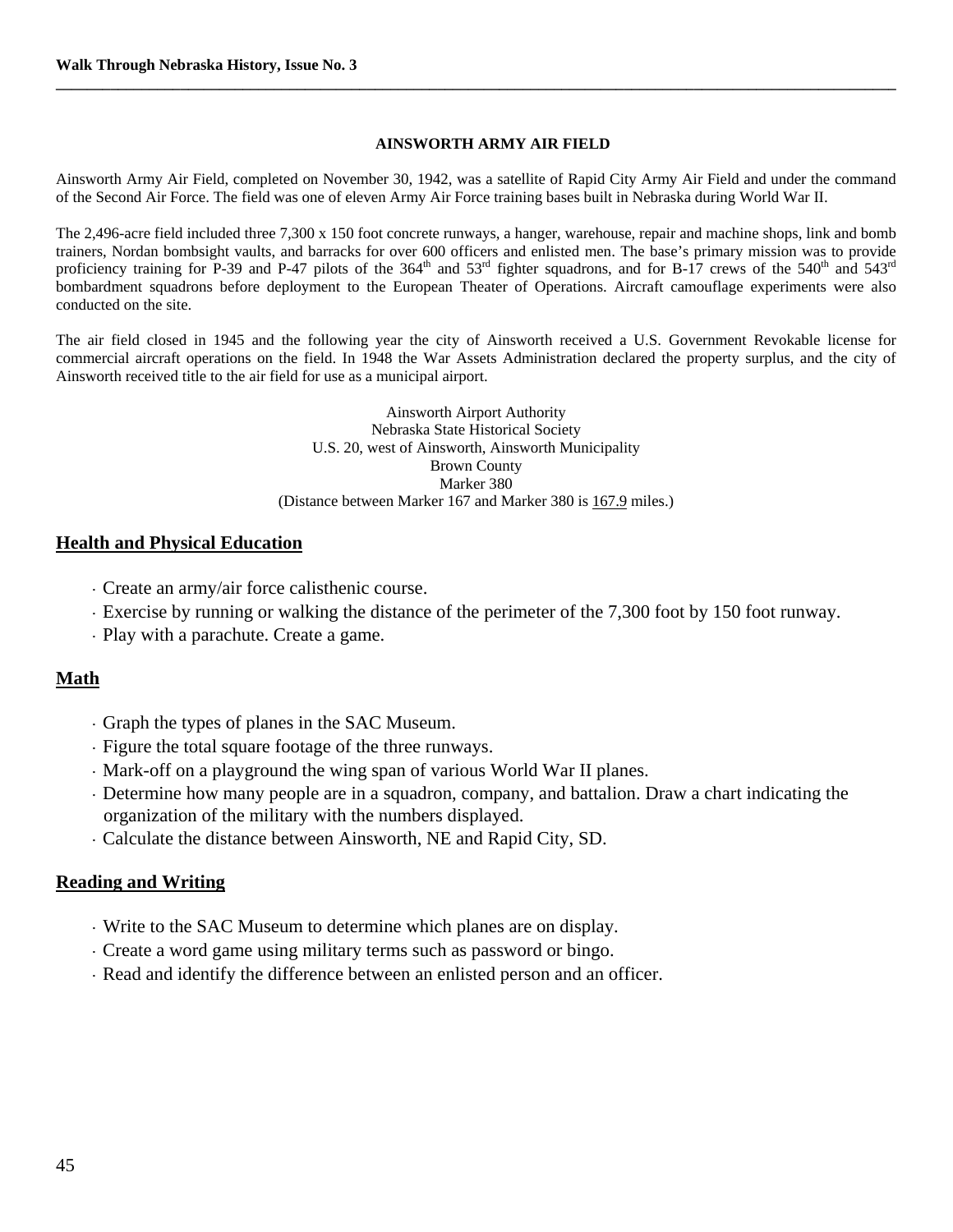## **Science**

- · Explore the principle of flight.
- · Have a pilot come in and share his/her experiences.
- · Investigate the camouflage characteristics of animals and how that relates to the military.
- · What camouflage is used on aircraft today?
- · Why was camouflage different in Vietnam and Desert Storm? Determine what other possible camouflage might be needed for military aircraft.

**\_\_\_\_\_\_\_\_\_\_\_\_\_\_\_\_\_\_\_\_\_\_\_\_\_\_\_\_\_\_\_\_\_\_\_\_\_\_\_\_\_\_\_\_\_\_\_\_\_\_\_\_\_\_\_\_\_\_\_\_\_\_\_\_\_\_\_\_\_\_\_\_\_\_\_\_\_\_\_\_\_\_\_\_\_\_\_\_\_\_\_\_\_\_\_\_\_\_\_\_\_\_\_\_\_\_\_\_**

# **Social Studies**

- · Design a map showing the layout of what you think the airfield looks like.
- · Take a field trip to your local airfield and explore its history.
- · Check into CASDE website and explore the Landsat photography of Nebraska.
- · Determine the location of other Nebraska Airfields and map the findings.
- · What effects would Ainsworth experience if the United States would open the base?
- · Have kids create maps from aerial photographs.
- · Look at and compare a road map to an aeronautical map.
- · Interview a former pilot or veteran.

# **Visual and Performing Arts**

- · Compare photographs of the airfield in World War II with the airport today.
- · Design and create a logo for your airplane.
- · Have a photographic or model display of airplanes of World War II.
- · Study the art work of Bev Doolittle.
- · Draw the ground plan design of the airfield.

# **Service Learning**

- · Help put flags up at the local cemetery on Veterans or Memorial Day (also clean up after ceremonies).
- · Write a letter to a service person or become a pen pal with someone in the service.

# **General Activities**

· Compare the Fairmont Army Air Field with the Ainsworth Army Air Field then and now.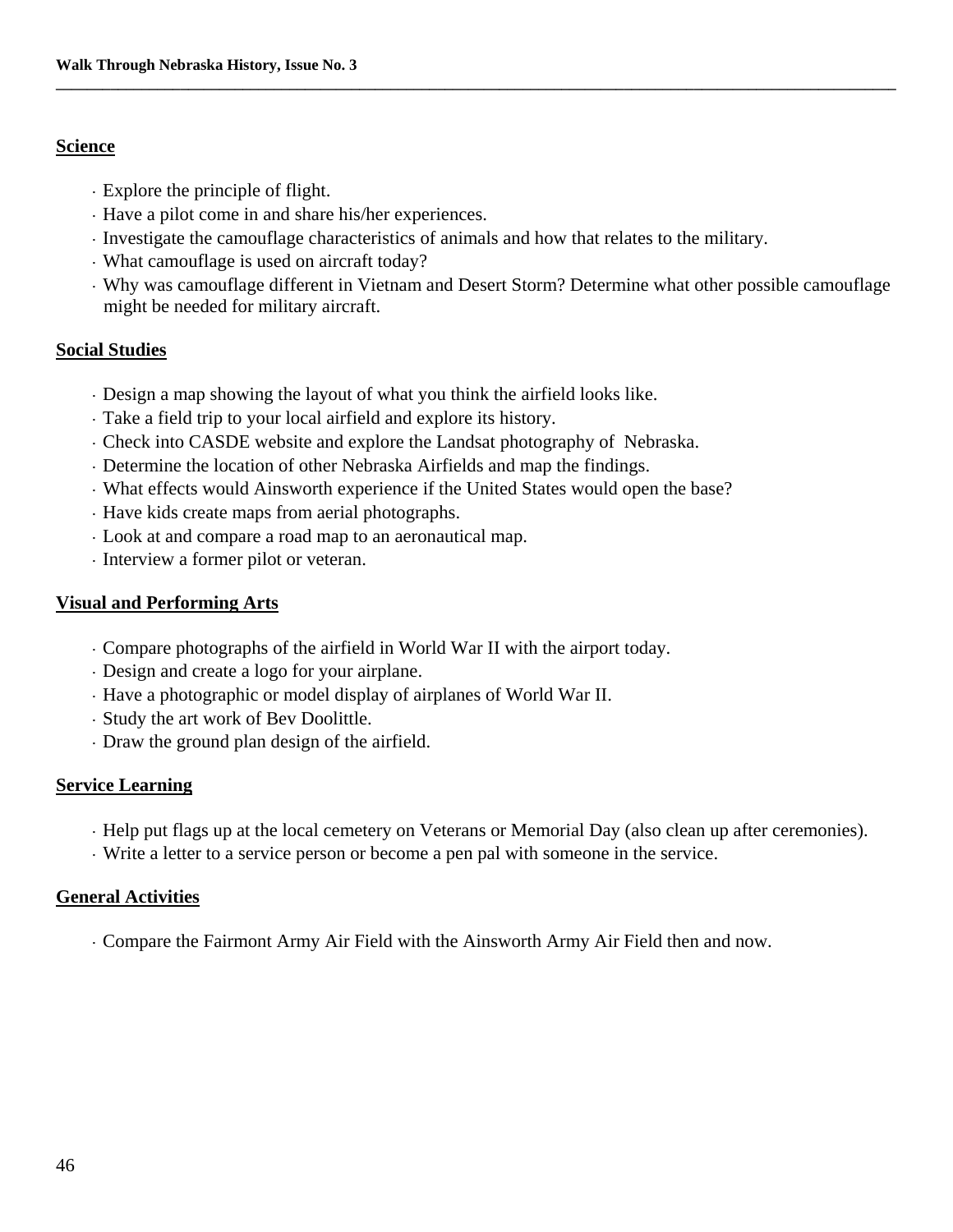### **Resources**

- · Visit your local airport.
- ·Ainsworth Chamber of Commerce
- · Fairmont Chamber of Commerce
- · SAC Museum near Mahoney State Park off I-80 between Lincoln and Omaha
- · "Nebraska Trailblazer-Aviation in Nebraska," #18, Nebraska State Historical Society

**\_\_\_\_\_\_\_\_\_\_\_\_\_\_\_\_\_\_\_\_\_\_\_\_\_\_\_\_\_\_\_\_\_\_\_\_\_\_\_\_\_\_\_\_\_\_\_\_\_\_\_\_\_\_\_\_\_\_\_\_\_\_\_\_\_\_\_\_\_\_\_\_\_\_\_\_\_\_\_\_\_\_\_\_\_\_\_\_\_\_\_\_\_\_\_\_\_\_\_\_\_\_\_\_\_\_\_\_**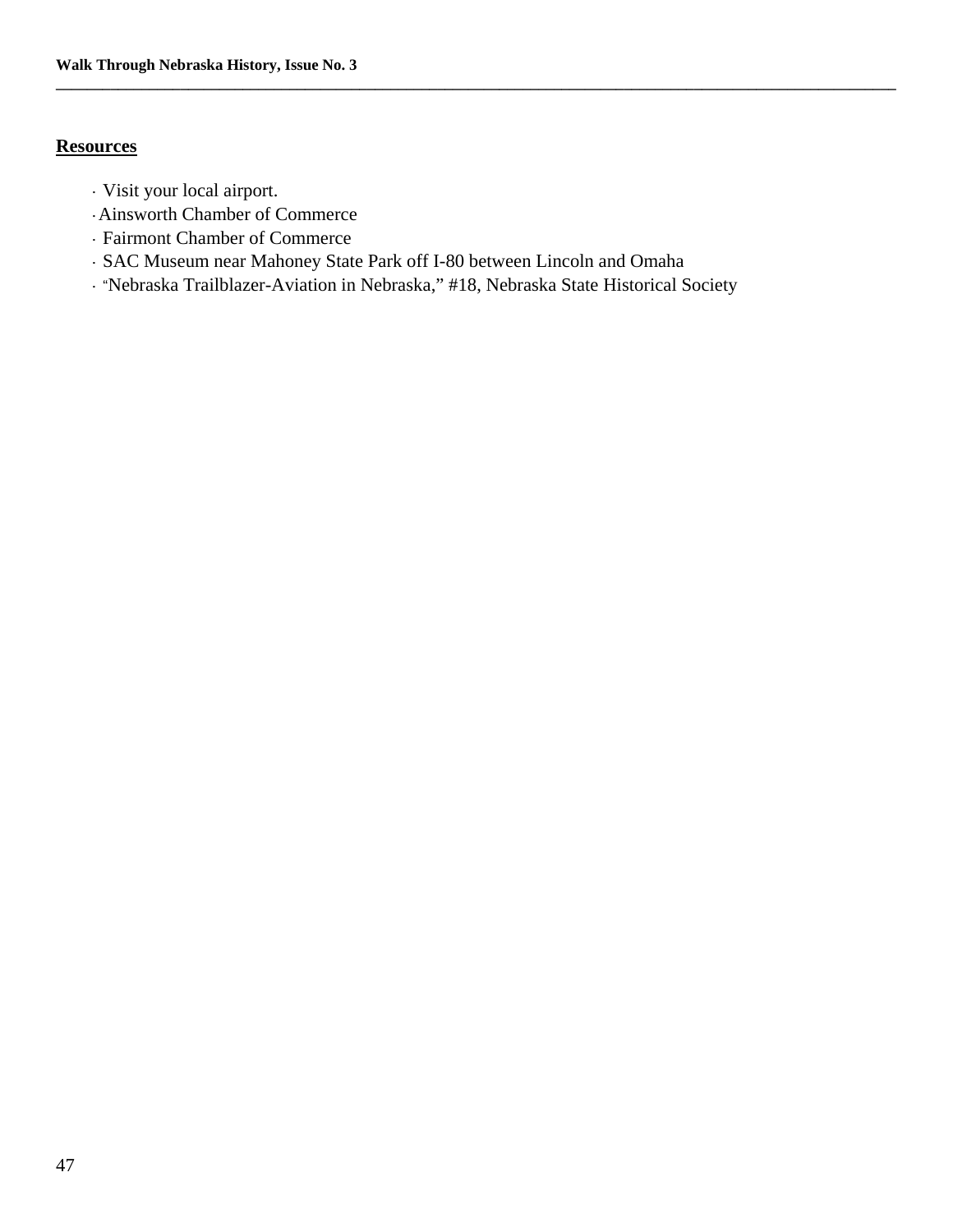Ainsworth Airfield Control Tower Courtesy of Nebraska State Historical Society

#### **Marker 167 to Marker 380** Distance: 167.9 miles

**\_\_\_\_\_\_\_\_\_\_\_\_\_\_\_\_\_\_\_\_\_\_\_\_\_\_\_\_\_\_\_\_\_\_\_\_\_\_\_\_\_\_\_\_\_\_\_\_\_\_\_\_\_\_\_\_\_\_\_\_\_\_\_\_\_\_\_\_\_\_\_\_\_\_\_\_\_\_\_\_\_\_\_\_\_\_\_\_\_\_\_\_\_\_\_\_\_\_\_\_\_\_\_\_\_\_\_\_**

 From: Wynot, NE To: Ainsworth, NE Beginning at Wynot, NE Go West on HWY 12 for 12.2 miles Go South on HWY 81 for 25.4 miles Go West on I 20 for 130.3 miles To Ainsworth, NE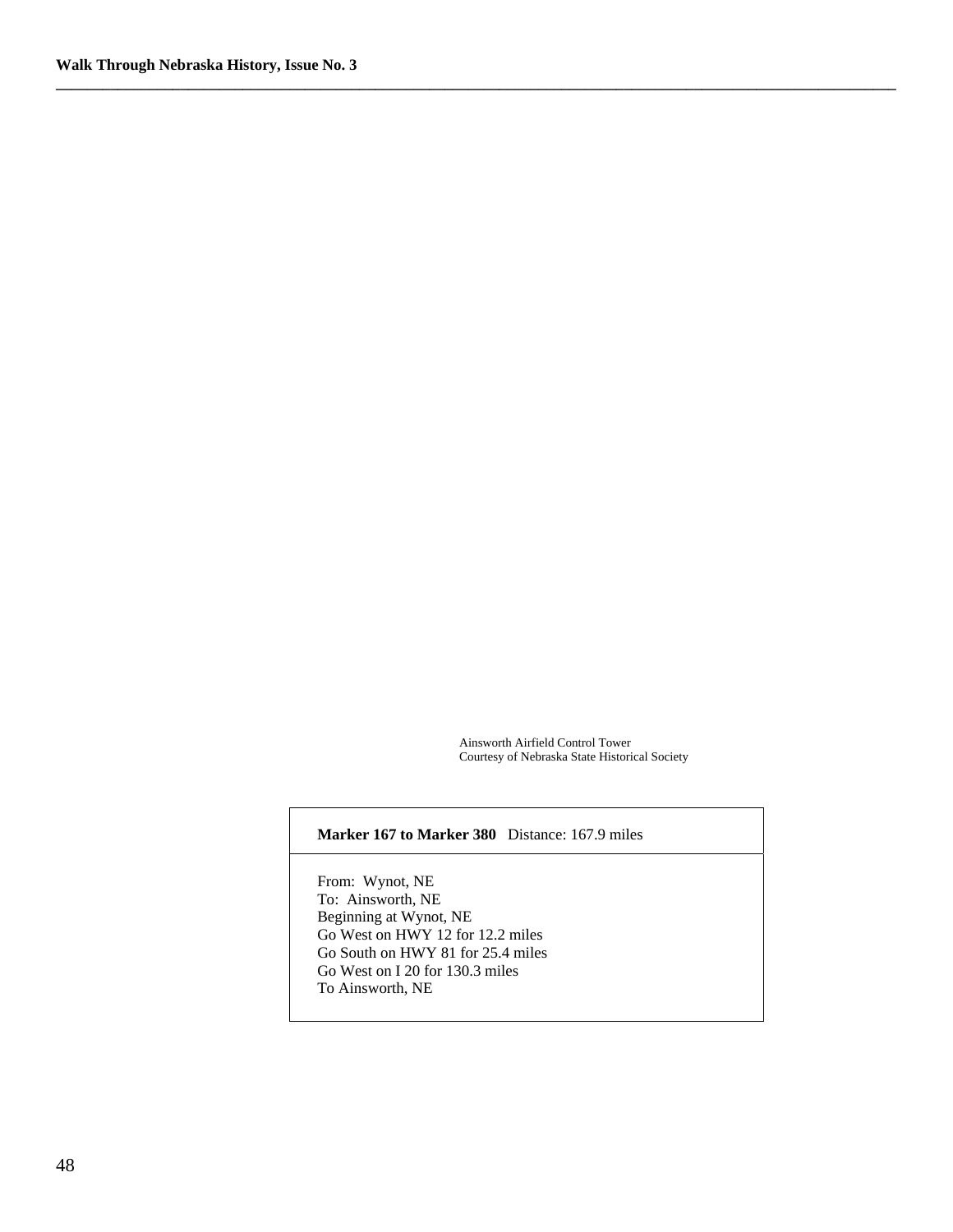#### **THE NEBRASKA STATE GRANGE**

The National Grange of the Patrons of Husbandry was organized in Washington, D.C. in 1867. During the 1870's, it was the major voice of the American farmer and its social, educational, and fraternal activities brightened farm life. "Granger Laws," enacted by state governments, established the pattern for modern America's regulated free enterprise economy.

**\_\_\_\_\_\_\_\_\_\_\_\_\_\_\_\_\_\_\_\_\_\_\_\_\_\_\_\_\_\_\_\_\_\_\_\_\_\_\_\_\_\_\_\_\_\_\_\_\_\_\_\_\_\_\_\_\_\_\_\_\_\_\_\_\_\_\_\_\_\_\_\_\_\_\_\_\_\_\_\_\_\_\_\_\_\_\_\_\_\_\_\_\_\_\_\_\_\_\_\_\_\_\_\_\_\_\_\_**

The Nebraska State Grange was organized in 1872, but errors in its co-operative ventures and the rise of the Farmers Alliance led to its decline. The Grange movement was reestablished with the organization of Custer Center Grange near here in February, 1911. The State Grange was reorganized in Broken Bow, November, 1911. Local Granges have spread over the state and are noted for contributions to community life and sound farm policy. Custer Center Grange continues as the oldest Grange organization in Nebraska.

James D. ReamÐfirst Master of both the Custer Center and Nebraska State GrangesÐwas one of Nebraska's leading agricultural pioneers. One of the first settlers in this valley in 1880, he developed his homestead into the beautiful Cedar Lawn Farm.

> Nebraska State Grange, 1967 Historical Land Mark Council U.S. 2, northwest of Broken Bow Custer County Marker 59 (Distance between Marker 380 and Marker 59 is 113.7 miles.)

### **Health and Physical Education**

- · Create or plan several activities in which the Grange members might have participated during the 1870's. Identify mental health benefits of these activities for the members.
- · What organizations are there in your community that lead to community pride and well being?
- · List the social activities that adults take part in today and compare them with social activities of the early  $1900's.$

### **Math**

· At its height, how many Grange members were there? Graph Grange membership by decade from 1870 to

present.

- · Determine Nebraska Grange membership by size of group and area covered per group. Make a chart of the results.
- · Some farm organizations ask for parity for farm commodities prices. A formula for parity is developed by comparing prices of farm products to farm equipment in a given year. Investigate prices for wheat and combines in 1950, and for today. Repeat the process for different farm products, equipment, and years.

#### **Reading and Writing**

- · Research and write or give a report on James D. Ream. Find out what made him one of Nebraska's leading agricultural pioneers.
- · Interview a senior citizen about their Grange membership. Share what you learned.
- · Write about an agricultural issue or concern of today (e.g. water rights, pesticides, e coli, crop prices).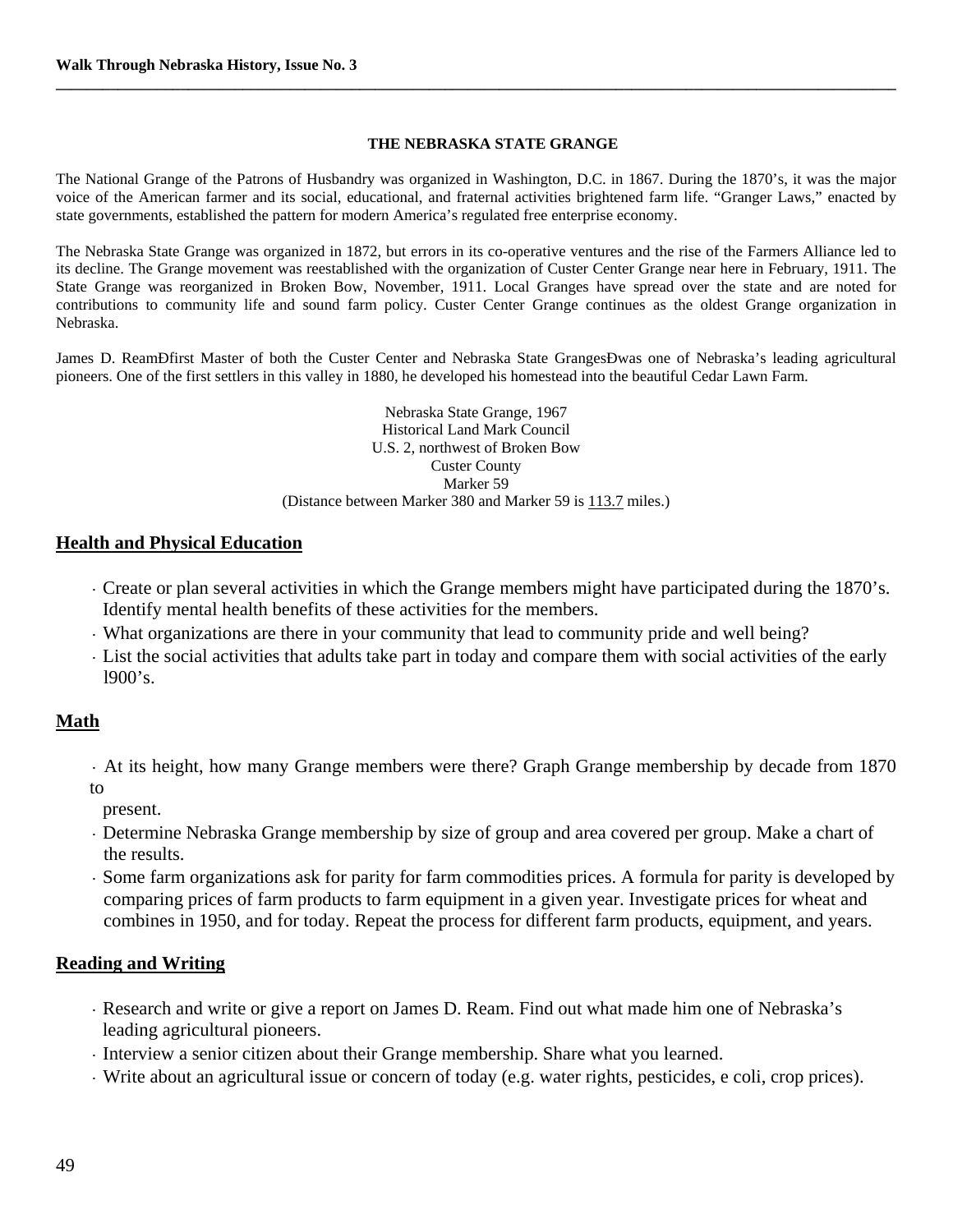## **Science**

- · Compare agricultural practices and crops of Custer County and your county.
- · Obtain seeds of different crops grown in Nebraska and plant them. Make observations through the growing process.

**\_\_\_\_\_\_\_\_\_\_\_\_\_\_\_\_\_\_\_\_\_\_\_\_\_\_\_\_\_\_\_\_\_\_\_\_\_\_\_\_\_\_\_\_\_\_\_\_\_\_\_\_\_\_\_\_\_\_\_\_\_\_\_\_\_\_\_\_\_\_\_\_\_\_\_\_\_\_\_\_\_\_\_\_\_\_\_\_\_\_\_\_\_\_\_\_\_\_\_\_\_\_\_\_\_\_\_\_**

· Compare soils and vegetation of Custer County and your county. How do your findings relate to crops grown in each area?

# **Social Studies**

- · Compare the purpose and organization of the Nebraska State Grange in 1872, and today.
- · Invite a member of a local Grange organization to tell about its activities.
- · Discover a Granger law and how it improved conditions for Nebraska farmers.
- · The Granger movement led to the Populist Movement. What was Nebraska's role in the Populist movement? Particularly investigate Williams Jennings Bryan.
- · Contact the Nebraska Grange Association and find out what its role in agriculture is today.
- · Find out the agricultural organizations in your county today.

# **Visual and Performing Arts**

- · Find songs that relate to agriculture or farming.
- · Find pictures of Grange Halls. Compare and contrast.
- · Design a modern day social facility for your community.
- · Have a square dance demonstration.

# **Service Learning**

- · Design a project for community beautification.
- · Participate in community clean-up or Adopt a Highway.

# **General Activities**

- · Have a demonstration of different ethnic group dances.
- · Form a community awareness group to address a specific issue.
- · Visit a Chamber of Commerce meeting.
- · Discover where the nearest Grange Hall is to you. Determine the building uses for the Hall.

### **Resources**

- · Nebraska State Grange Association
- · USDA-United States Department of Agriculture
- · FFA-Future Farmers of America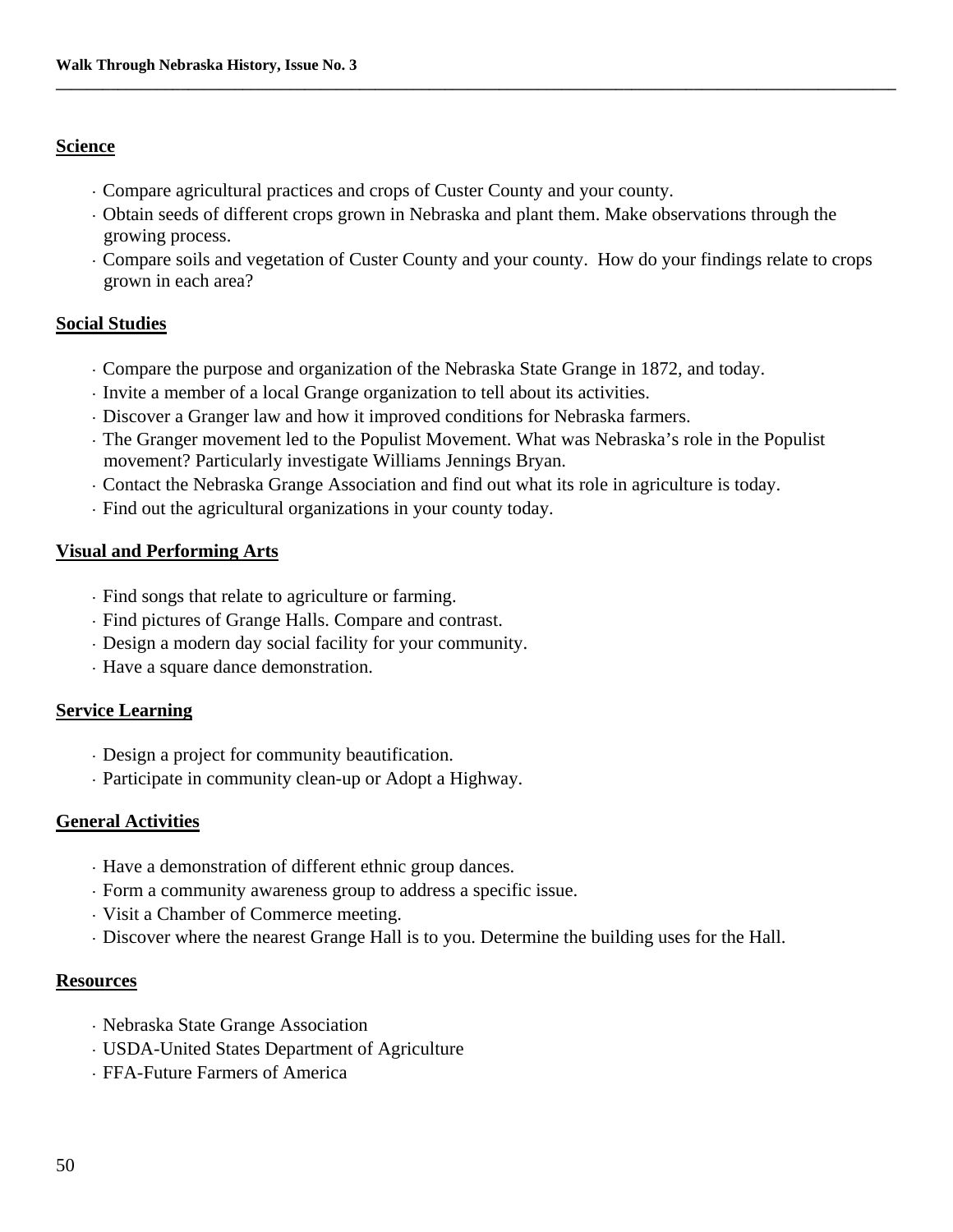Farm Machinery stacking alfalfa Courtesy of Nebraska State Historical Society

#### **Marker 380 to Marker 59** Distance: 113.7 miles

**\_\_\_\_\_\_\_\_\_\_\_\_\_\_\_\_\_\_\_\_\_\_\_\_\_\_\_\_\_\_\_\_\_\_\_\_\_\_\_\_\_\_\_\_\_\_\_\_\_\_\_\_\_\_\_\_\_\_\_\_\_\_\_\_\_\_\_\_\_\_\_\_\_\_\_\_\_\_\_\_\_\_\_\_\_\_\_\_\_\_\_\_\_\_\_\_\_\_\_\_\_\_\_\_\_\_\_\_**

 From: Ainsworth, NE To: Broken Bow, NE Beginning at Ainsworth, NE Go Southeast on US 20 for 88.0 miles Go South on U.S. 183 for 12.4 miles Go West on HWY 70 for 13.3 miles To Broken Bow, NE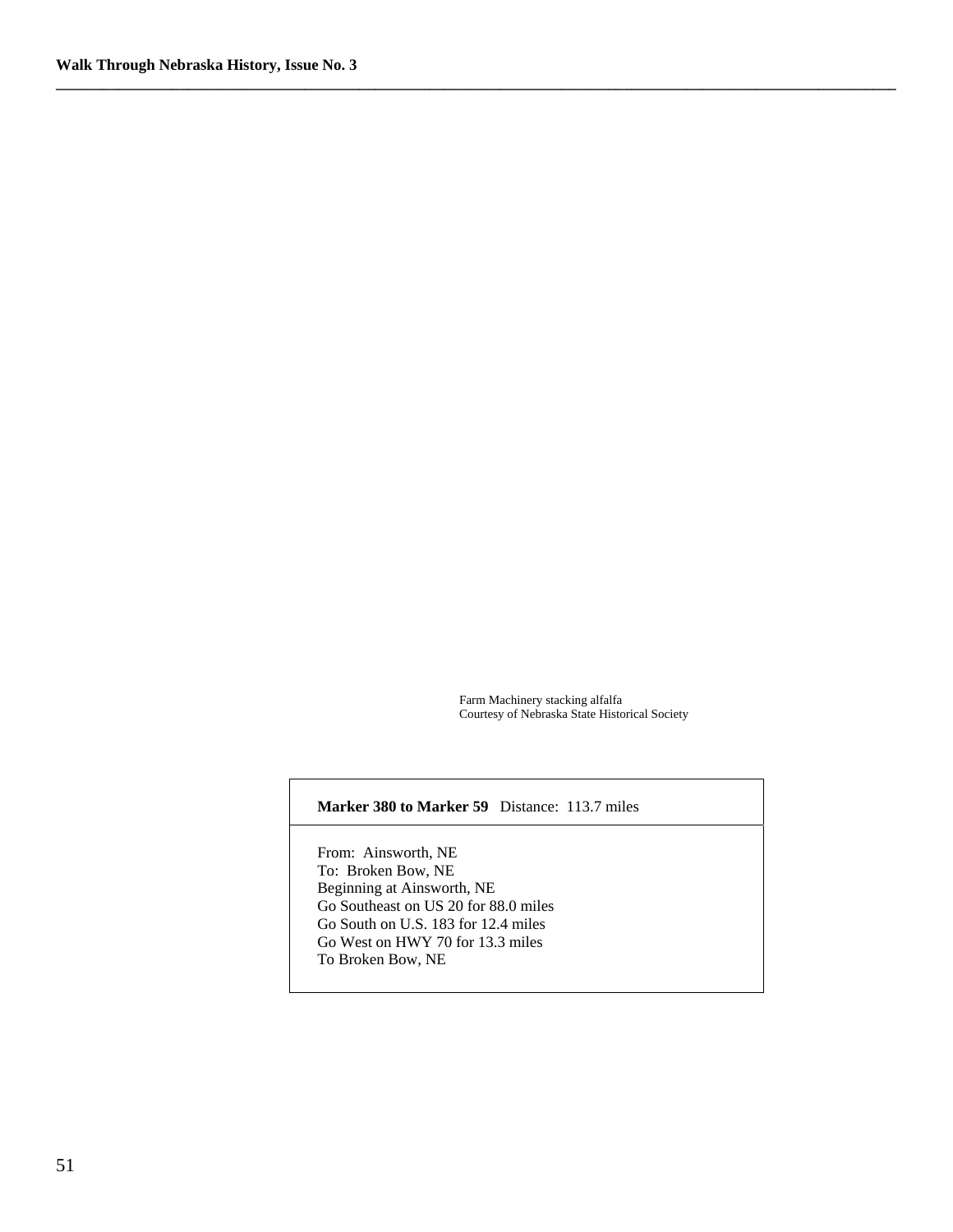#### **THE REPUBLICAN RIVER FLOOD OF 1935**

On May 30, 1935, torrential rains fell in eastern Colorado and southwestern Nebraska; by early morning of the 31<sup>st</sup>, the usually peaceful Republican River was running bluff-to-bluff along its upper reaches. When the waters subsided two days later, over 100 lives had been lost and many millions of dollars of damage had been done. A number of persons from this community were drowned.

**\_\_\_\_\_\_\_\_\_\_\_\_\_\_\_\_\_\_\_\_\_\_\_\_\_\_\_\_\_\_\_\_\_\_\_\_\_\_\_\_\_\_\_\_\_\_\_\_\_\_\_\_\_\_\_\_\_\_\_\_\_\_\_\_\_\_\_\_\_\_\_\_\_\_\_\_\_\_\_\_\_\_\_\_\_\_\_\_\_\_\_\_\_\_\_\_\_\_\_\_\_\_\_\_\_\_\_\_**

After the prolonged drought of the early 30's, the wet spring of 1935 had brought welcome relief to the region. By the end of May, however, the soil was nearing the saturation point. The rains of May 30<sup>th</sup>, concentrated in the basin of the South Fork and extending into the valleys of the Arikaree, Frenchman, Red Willow, and Medicine, poured into the main stream-normally 300 to 400 feet wide, turning it into a raging torrent one to four miles wide.

The flood water came as a wall, variously estimated at from three to eight feet in height. The advance of the crest was more rapid in the upper valley, reported at ten miles an hour above Trenton, at five between there and Oxford, and slowing to 2 ½ miles an hour upon crossing over into Kansas.

To prevent the repetition of such a tragedy the federal government has built a series of six dams, five in Nebraska, across the Republican or its tributaries, serving not only as flood protection, but providing recreation and irrigation facilities as well.

> Oxford Rotary Club Historical Land Mark Council U.S. 136, west of Oxford Furnas County Marker 39 (Distance between Marker 59 and Marker 39 is 96.2 miles.)

#### **Health and Physical Education**

- · Identify and discuss common health problems following a flood.
- · Take a CPR class.
- · Participate in a local Red Cross first aid or swimming class.
- · Have a Games and Parks employee demonstrate boater safety.
- · Map your own home including emergency exits and supplies. Share with your entire family. Design a fire exit map.

### **Math**

- · Determine the length of the Republican River beginning at Limon, Colorado to Orleans, Nebraska.
- · Determine the time elapsed from flood arrival at Benkelman, Nebraska to the arrival at Trenton, Nebraska and from Indianola to Oxford, Nebraska.
- · Simulate the rate of flood water by having a group of students walking, jogging, and sprinting fifty yards simultaneously.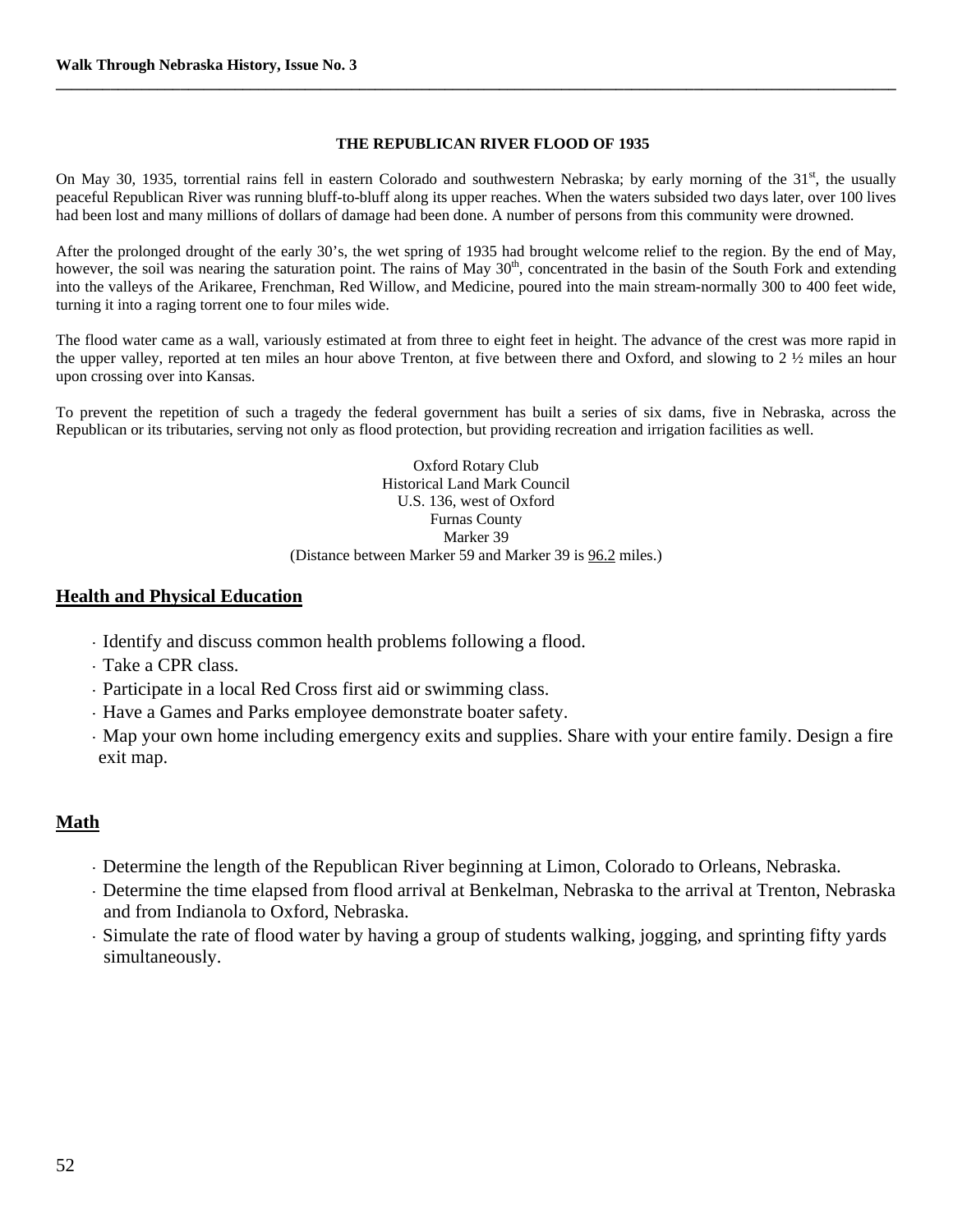# **Reading and Writing**

· Invite resource persons (e.g. Army Corps of Engineers) to discuss the pros and cons of damming a river. Follow up activity and debate issues.

**\_\_\_\_\_\_\_\_\_\_\_\_\_\_\_\_\_\_\_\_\_\_\_\_\_\_\_\_\_\_\_\_\_\_\_\_\_\_\_\_\_\_\_\_\_\_\_\_\_\_\_\_\_\_\_\_\_\_\_\_\_\_\_\_\_\_\_\_\_\_\_\_\_\_\_\_\_\_\_\_\_\_\_\_\_\_\_\_\_\_\_\_\_\_\_\_\_\_\_\_\_\_\_\_\_\_\_\_**

- · Read Willa Cather's book the Enchanted Bluff to understand the many facets of the river.
- · Read a story from Bluff to Bluff by Marlene Wilmont. Write a story about your own family's experience through a trial.
- · Write the Alma Chamber of Commerce to ensure which town had to be moved during the building of Harlan County Reservoir.
- · Write a persuasive essay/letter urging contributions of either time or money to American Red Cross or a service club.

### **Science**

- · Compare and contrast the Republican River with the Loup River System and/or the Niobrara River. Include flooding, surrounding terrain, water sources (e.g. spring fed), types of fish, etc.
- · Develop a model to demonstrate the effects of water erosion.
- · Discover materials used to build dams. Find out the advantages and disadvantages of each.
- · Compare the dams and manmade lakes on the Republican River with those on the Missouri River.
- · Discover which rivers/watersheds feed into the Republican River.
- · Investigate the changes in the quality of soils before and after the flood.

### **Social Studies**

- · Determine the changes in the number of farm homesteads as the result of the flood.
- · Map the system of dams and reservoirs on the Republican River drainage basin.
- · Create a flour/salt relief map of the Republican River and its tributaries.

### **Visual and Performing Arts**

- · Sketch river pictures comparing various Nebraska rivers.
- · Create a pictorial history of various floods such as Johnstown, Rapid City, Big Thompson Canyon, etc.
- · Use water colors to create a painting.
- · Build a model of a dam. Simulate a flood as the dam breaks (outside).

### **Service Learning**

- · Volunteer services to your community during a disaster.
- · Help prepare a disaster plan for your school, church, community organization.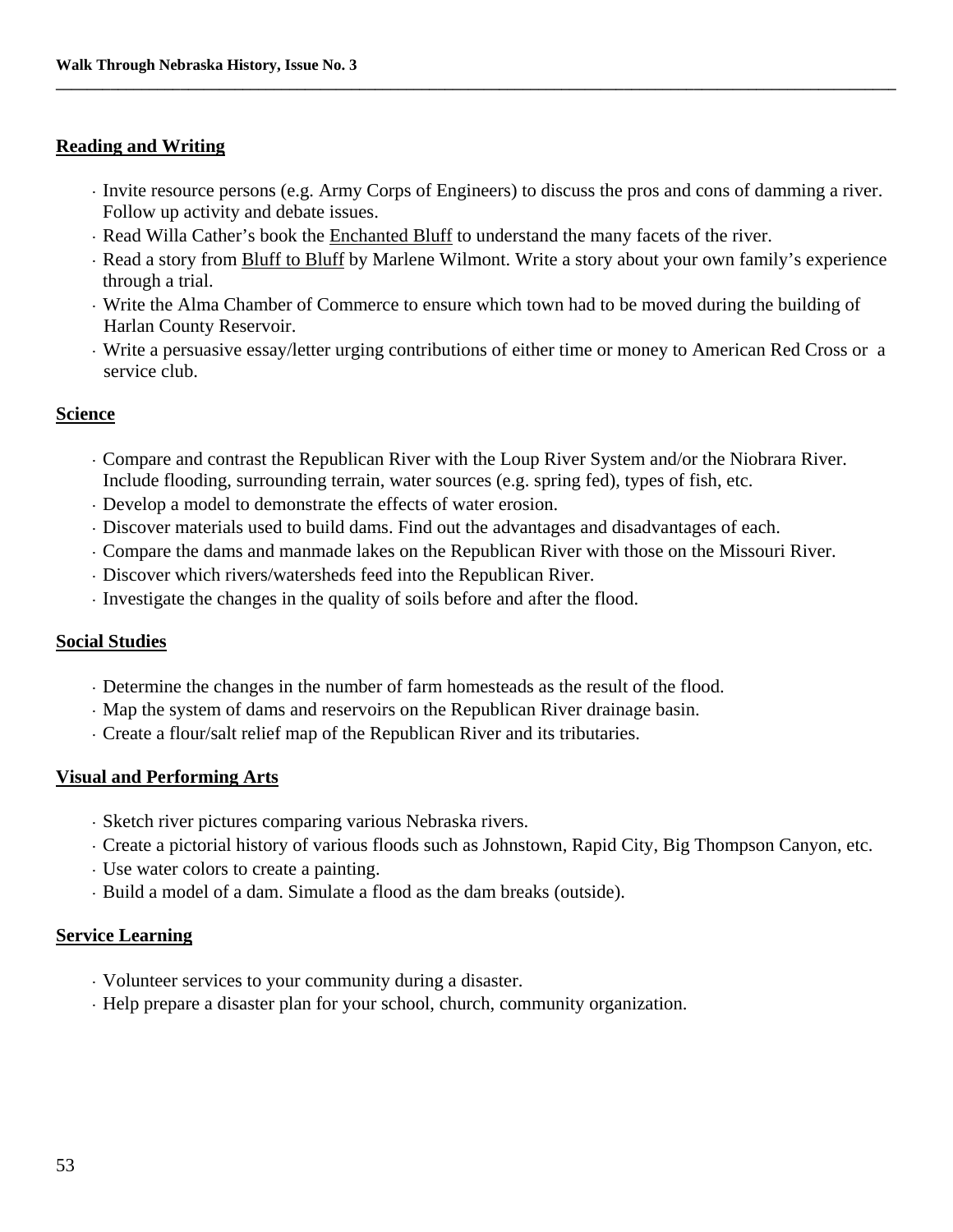# **General Activities**

- · Compile a list of students in your classroom who would help during a disaster.
- · Find out how much farmland was reclaimed by the government for the building of the Harlan County Reservoir.

**\_\_\_\_\_\_\_\_\_\_\_\_\_\_\_\_\_\_\_\_\_\_\_\_\_\_\_\_\_\_\_\_\_\_\_\_\_\_\_\_\_\_\_\_\_\_\_\_\_\_\_\_\_\_\_\_\_\_\_\_\_\_\_\_\_\_\_\_\_\_\_\_\_\_\_\_\_\_\_\_\_\_\_\_\_\_\_\_\_\_\_\_\_\_\_\_\_\_\_\_\_\_\_\_\_\_\_\_**

- · Make a flow chart of the land reclamation process.
- · Contact a Red Cross chapter for information or a presentation of the Red Cross' role/job during a flood disaster.

# **Resources**

- · Enchanted Bluff by Willa Cather
- · Bluff to Bluff by Marlene Wilmont. Stories of survivors of the 1935 floor.
- · Bluff to Bluff, Too by Marlene Wilmont. More stories of survivors.
- · CD Rom of Virtual Nebraska a part of CASDE (Consortium for the Application of Space Data to Education content support, University of Nebraska-Lincoln 402/472-0310, rperk@tan.unl.edu)
- · Army Corps of Engineers
- · "Nebraskaland Magazine's," *Nebraska Rivers*, 1983, Nebraska Game and Parks Commission
- · Bureau of Reclamation
- · Alma Chamber of Commerce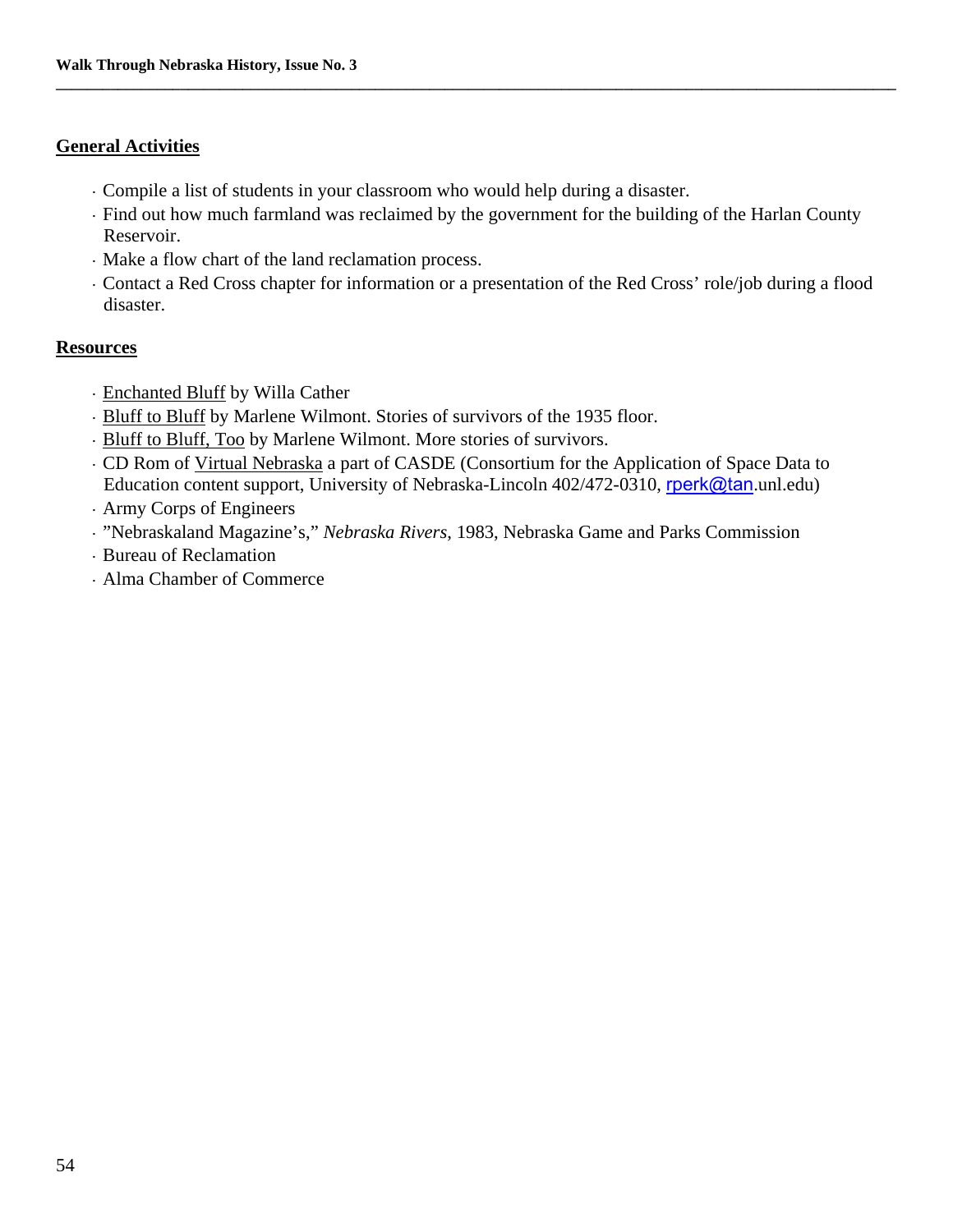Republican Valley Flood in 1935 Courtesy of Nebraska State Historical Society

### **Marker 59 to Marker 39** Distance: 96.2 miles From: Broken Bow, NE To: Oxford, NE Beginning at Broken Bow, NE Go Southeast on HWY 2, HWY 70, HWY 92 for 40.9 miles Go South on Armada St. for 0.2 miles Go South on U.S. 183 for 11.7 miles Go South on U.S. 180 for 2.3 miles Go South on U.S. 183 for 4.2 miles Go South on U.S. 180 for 2.7 miles Go South on U.S. 183 for 11.0 miles Go South on East Ave. for 0.6 miles Go South on Burlington St. for 1.4 miles Go West on W.  $4^{\text{th}}$  Ave. for 0.5 miles Go Southwest on U.S. 6 for 17.2 miles Go South on HWY 46 for 3.5 miles To Oxford, NE

**\_\_\_\_\_\_\_\_\_\_\_\_\_\_\_\_\_\_\_\_\_\_\_\_\_\_\_\_\_\_\_\_\_\_\_\_\_\_\_\_\_\_\_\_\_\_\_\_\_\_\_\_\_\_\_\_\_\_\_\_\_\_\_\_\_\_\_\_\_\_\_\_\_\_\_\_\_\_\_\_\_\_\_\_\_\_\_\_\_\_\_\_\_\_\_\_\_\_\_\_\_\_\_\_\_\_\_\_**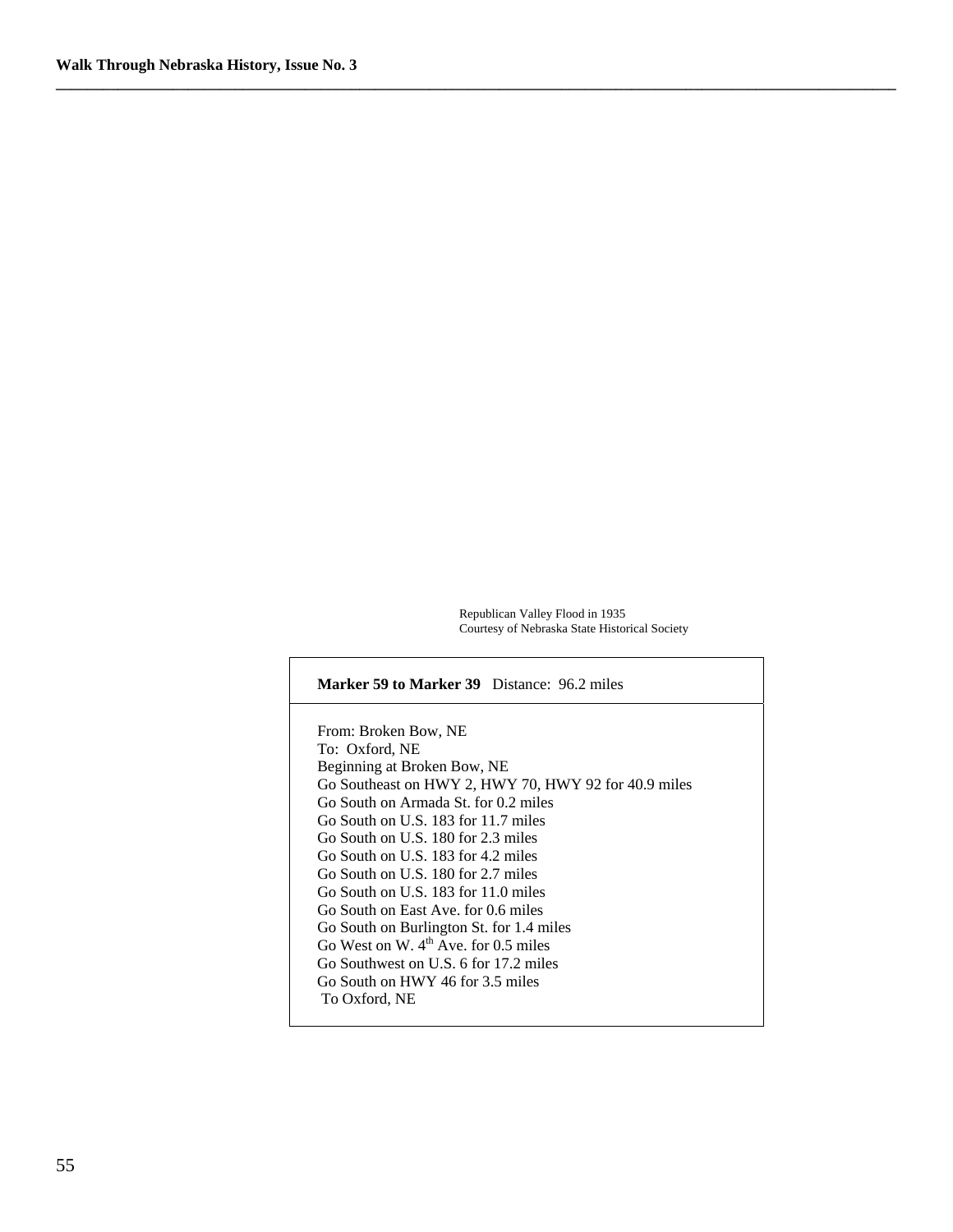#### **WILD HORSE SPRING**

Named for the beautiful, spirited wild horses so numerous in this area when white men first visited these lush plains, this Spring symbolizes the hope and faith its discovery brought to the early pioneers. Though the rich land beckoned them, men seeking homesteads had been reluctant to settle this land, so strange and forbidding because of its lack of known water sources.

**\_\_\_\_\_\_\_\_\_\_\_\_\_\_\_\_\_\_\_\_\_\_\_\_\_\_\_\_\_\_\_\_\_\_\_\_\_\_\_\_\_\_\_\_\_\_\_\_\_\_\_\_\_\_\_\_\_\_\_\_\_\_\_\_\_\_\_\_\_\_\_\_\_\_\_\_\_\_\_\_\_\_\_\_\_\_\_\_\_\_\_\_\_\_\_\_\_\_\_\_\_\_\_\_\_\_\_\_**

In the early days, this Spring served to quench the thirst of the wild horses, buffalo, and other wild animals of the region. Later, its clear, cool waters refreshed the hot and thirsty cowboy, trail weary from the long trek between Stinking Water Creek and the Platte River.

It was never an abundant source of water but it was sufficient to supply the needs of the early settlers until they could dig wells for themselves. The precious, life-giving water from this Spring, so far from any stream, provided comfort and courage to the men and women who established their homes in this part of the frontier, and it is to them that this marker is dedicated.

> Perkins County Historical Society Historical Land Mark Council Nebraska 61, north of Grant Perkins County Marker 29 (Distance between Marker 39 and Marker 29 is 144.4 miles.)

#### **Health and Physical Education**

- · Explain why water is necessary to sustain life.
- · Take part in a relay race carrying a cup or bucket of water.
- · What happens to the body when deprived of water?

### **Math**

- · How big in area was Wild Horse Spring?
- · How heavy is a five gallon bucket of water? Compare to five gallons of sand, marshmallows, etc.
- · How many miles is Wild Horse Spring from Stinking Water Creek and the Platte River?

### **Reading and Writing**

- · Write a documentary telling the origin of the wild horses.
- · Describe riding a wild horse for the first time.
- · Write a description of the trip to the spring from the house from the perspective of the bucket.
- · Describe how water can give "comfort and courage" to the pioneers.
- · Read a story about wild horses.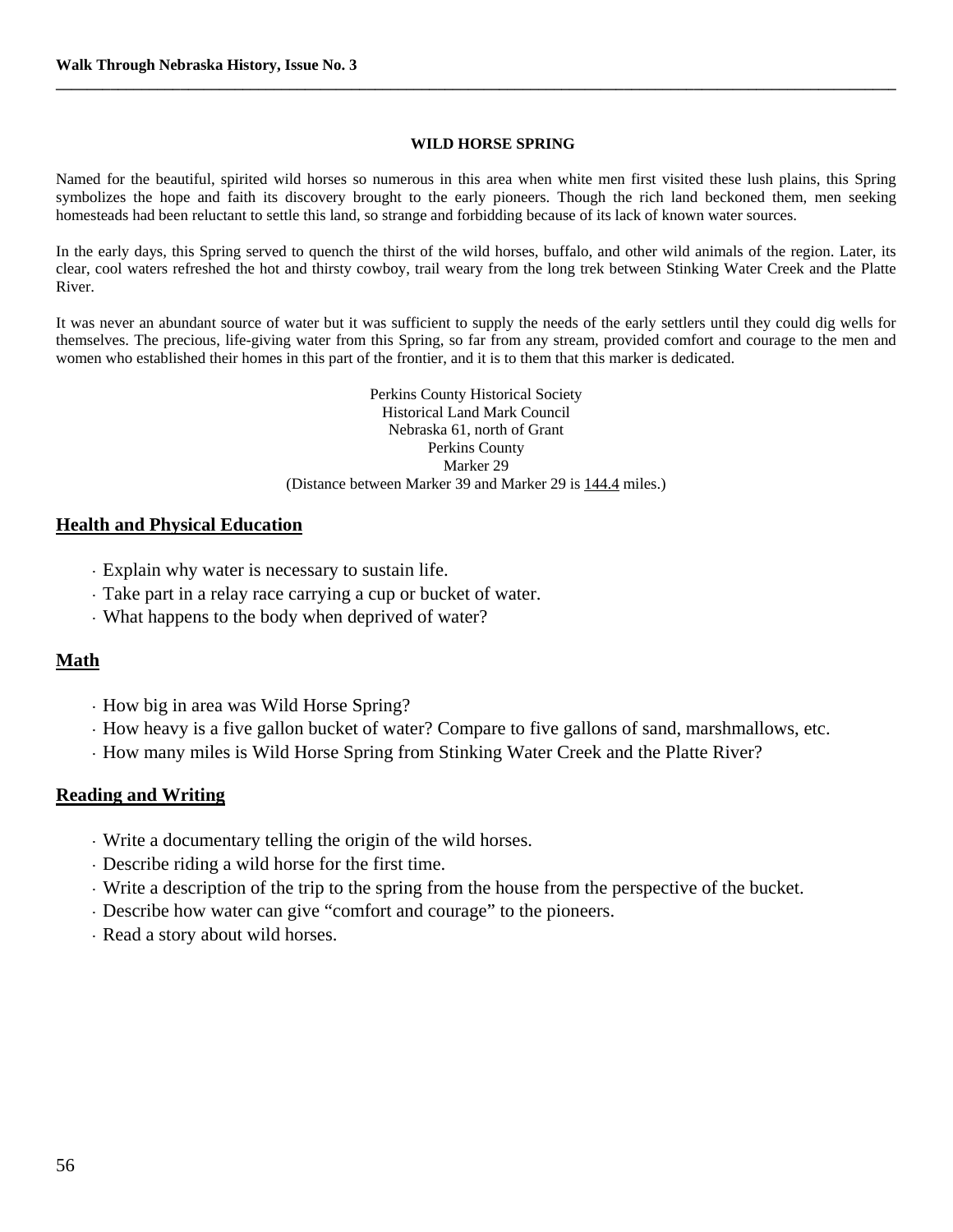### **Science**

- · What was the source of Wild Horse Spring?
- · What kind of indigenous animals may have drunk from Wild Horse Spring?
- · How have uses for water changed from then to now?
- · Why was this water so precious?
- · List ways for conserving water.
- ·What are the various ways of making water safe to drink?

# **Social Studies**

- · Describe steps in well digging then and now.
- · Find the ways pioneers discovered underground water for well digging.
- · Find five different springs in Nebraska.
- · Find out if there are springs in your local area.
- · Discover how the introduction of the horse changed the life of the Native American on the plains.

**\_\_\_\_\_\_\_\_\_\_\_\_\_\_\_\_\_\_\_\_\_\_\_\_\_\_\_\_\_\_\_\_\_\_\_\_\_\_\_\_\_\_\_\_\_\_\_\_\_\_\_\_\_\_\_\_\_\_\_\_\_\_\_\_\_\_\_\_\_\_\_\_\_\_\_\_\_\_\_\_\_\_\_\_\_\_\_\_\_\_\_\_\_\_\_\_\_\_\_\_\_\_\_\_\_\_\_\_**

# **Visual and Performing Arts**

- · Sing the song, "Cool, Clear Water."
- · Draw pictures of uses for water.
- · Have a visiting artist give a lesson on drawing horses and other animals.

# **Service Learning**

· Research the Adopt a Wild Horse Foundation.

# **General Activities**

- · Discuss advantages and disadvantages of hard and soft water.
- · Bring in a speaker on water softener systems.
- · Have a guest speaker tell about the steps in breaking a wild horse.
- · Go on a horse trail ride.
- · Take steps to help clean a polluted stream.

# **Resources**

- · Water Softener Companies
- · Adopt a Wild Horse Foundation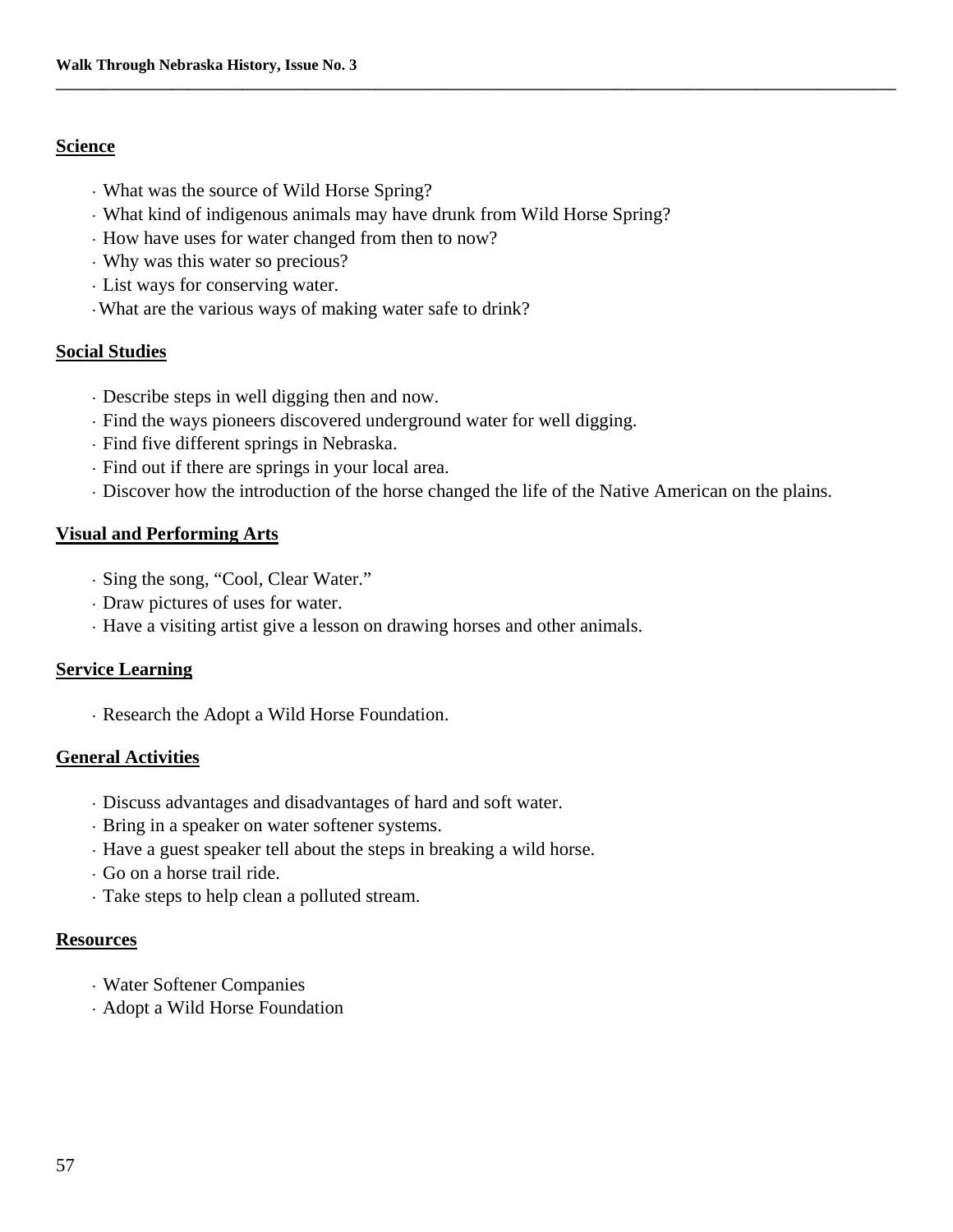Wild horses Courtesy of Nebraska Department of Economic Development

#### **Marker 39 to Marker 29** Distance: 144.4 miles

**\_\_\_\_\_\_\_\_\_\_\_\_\_\_\_\_\_\_\_\_\_\_\_\_\_\_\_\_\_\_\_\_\_\_\_\_\_\_\_\_\_\_\_\_\_\_\_\_\_\_\_\_\_\_\_\_\_\_\_\_\_\_\_\_\_\_\_\_\_\_\_\_\_\_\_\_\_\_\_\_\_\_\_\_\_\_\_\_\_\_\_\_\_\_\_\_\_\_\_\_\_\_\_\_\_\_\_\_**

 From: Oxford, NE To: Grant, NE Beginning at Oxford, NE Go West on HWY 136 for 10.2 miles Go West on HWY 34 for 134.2 miles To Grant, NE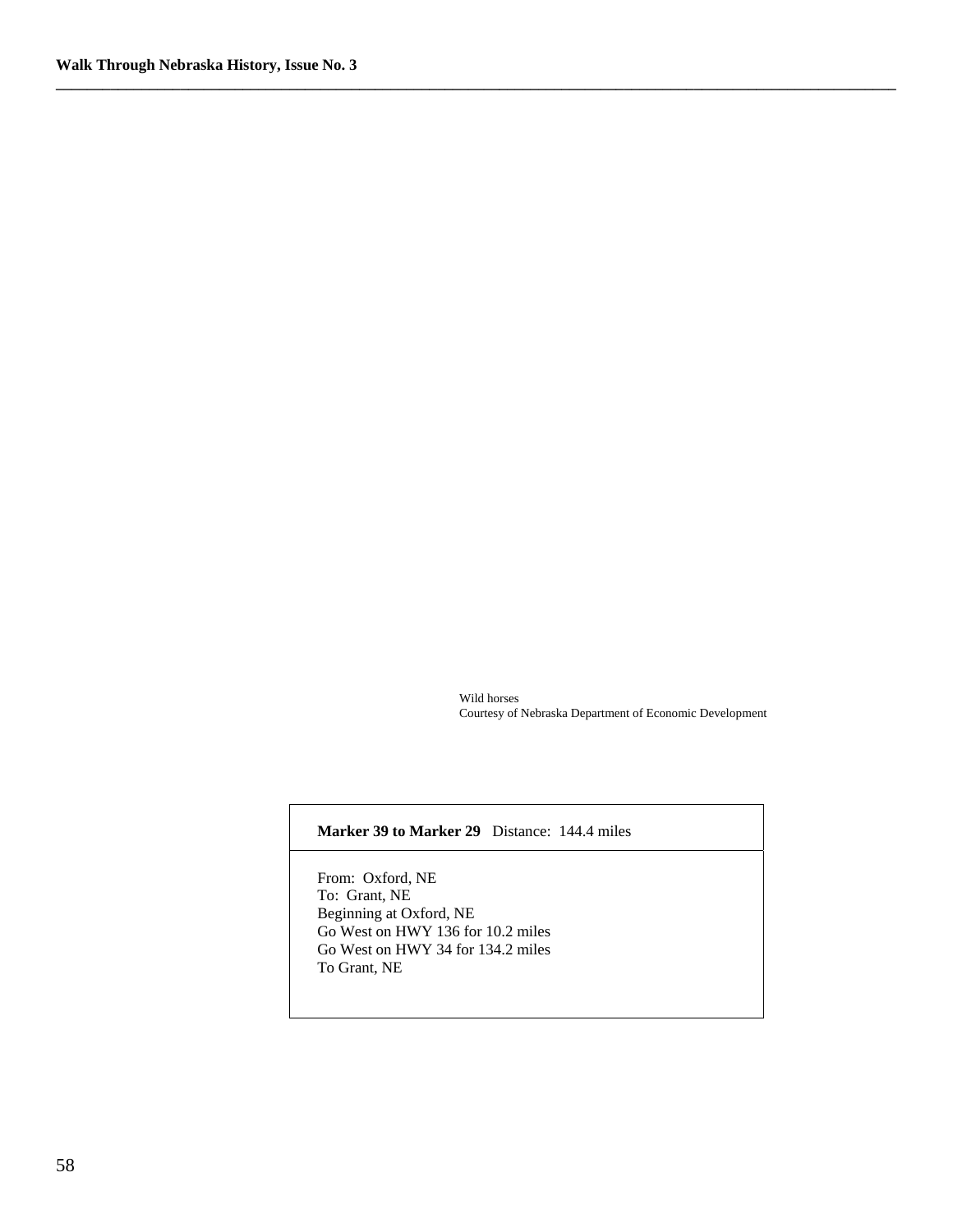#### **THE SANDHILLS**

The Sandhills, Nebraska's most unique physiographic feature, covers about one-fourth of the state. The sandy soil acts like a giant sponge, soaking up rain and forming a vast underground reservoir. Hundreds of permanent lakes are found here. However, the same sandy soil makes the area unsuitable for cultivation. Grasses flourish, making the Sandhills ideal cattle country.

**\_\_\_\_\_\_\_\_\_\_\_\_\_\_\_\_\_\_\_\_\_\_\_\_\_\_\_\_\_\_\_\_\_\_\_\_\_\_\_\_\_\_\_\_\_\_\_\_\_\_\_\_\_\_\_\_\_\_\_\_\_\_\_\_\_\_\_\_\_\_\_\_\_\_\_\_\_\_\_\_\_\_\_\_\_\_\_\_\_\_\_\_\_\_\_\_\_\_\_\_\_\_\_\_\_\_\_\_**

Although the Sandhills were long considered "an irreclaimable desert," cattlemen had begun to discover the Sandhills' potential as range land by the early 1870's. Huge ranches were established here.

Unsuccessful attempts at farming were made in the Sandhills region in the late 1870's and again around 1890. The Kinkaid Act of 1904 allowed homesteaders to claim a full section of land, rather than the quarter-section previously allowed. Nearly nine million acres were successfully claimed by "Kinkaiders" between 1910 and 1917. Some of the Kinkaiders attempted to farm, but most of these attempts failed. Many of the largest ranches broke up about the same time due to regulations against fencing federal range. Today the Sandhills contain many ranches, but none so large as those of the past.

> Historical Land Mark Council Nebraska 2 & U.S. 83, east of Thedford Thomas County Marker 63 (Distance between Marker 29 and Marker 63 is 136.3 miles.)

#### **Health and Physical Education**

- · Introduce rope tricks to the class.
- · Learn line dances or square dances.
- · Play horseshoes.

### **Math**

- · Calculate the distance between towns on #83 Hwy between Valentine and North Platte.
- · How many sections (640 acres per section) are there in nine million acres?
- · Calculate the percentage of land in Nebraska covered by Sandhills.
- · Make a pie chart of the above percentages.
- · Determine what percent of Halsey National Forest is range land and how much is forested trees.

### **Reading and Writing**

- · Develop a letter exchange with a student who lives on a ranch in Cherry County.
- · Write a report on the Kinkaid Act of 1904 and compare it to the Homestead Act of 1862.
- · Read or listen to cowboy poetry such as Sandhill native, Otto Rosefeld.
- · Have students write their own cowboy poem.
- · Interview by e-mail various cattlemen about being a " $21<sup>st</sup>$  Century Cowboy."
- · Pretend you are a tour guide. Develop a vacation plan for a five day trip through the Sandhills.
- · Create a journal/schedule of a typical day in the life of a cowboy, past or present.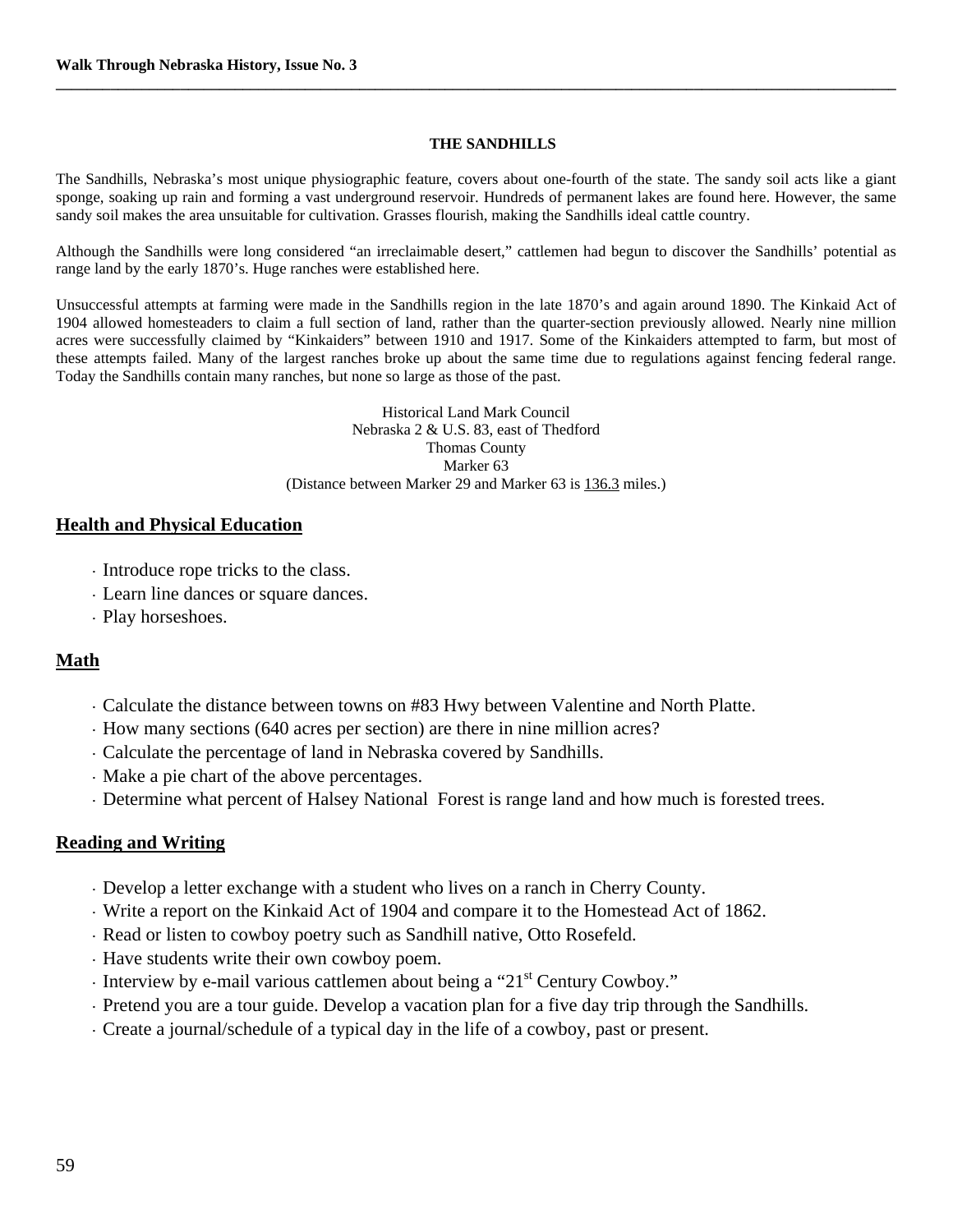## **Science**

- · Determine steps necessary to correct "blow-out" areas of the Sandhills.
- · Read about Gordon Lord, Forest Ranger, and the National Forest in the Sandhills (pp 34-36 of Nebraska Voices).

**\_\_\_\_\_\_\_\_\_\_\_\_\_\_\_\_\_\_\_\_\_\_\_\_\_\_\_\_\_\_\_\_\_\_\_\_\_\_\_\_\_\_\_\_\_\_\_\_\_\_\_\_\_\_\_\_\_\_\_\_\_\_\_\_\_\_\_\_\_\_\_\_\_\_\_\_\_\_\_\_\_\_\_\_\_\_\_\_\_\_\_\_\_\_\_\_\_\_\_\_\_\_\_\_\_\_\_\_**

- · "Reclaim the Desert" by creating a vegetated desert by planting various seeds in containers of sand and treat with appropriate nourishment to encourage growth.
- · Collect samples of various soils, sand, silt, and loess and map their locations in Nebraska.
- · Set-up an experiment showing the effects of rain on various types of soil with and without vegetation.
- · Compare feed lot beef cattle production with Sandhill range land industry.
- · Create a diagram showing how a windmill works.

# **Social Studies**

- · Outline the Sandhills area on a Nebraska map.
- · Compare the average ranch size in the sandhills to the average farm size in Nebraska or Pennsylvania.
- · Determine the factors that cause the differences.
- · Compare and contrast the highway system and the county road system of Eastern Nebraska with the counties in the Sandhills.
- · View a virtual Nebraska satellite photo(s) of the Sandhills.
- · Make a 12 month time line for a typical Sandhill rancher. (Include calving, branding, etc.)

# **Visual and Performing Arts**

- · Discuss why pioneer families lined-up outside the homes and soddies.
- · Show photos from the Soloman Butcher collection.
- · Find pictures or drawings of yucca (soapweed), prickly pear, and other plants of the area.
- · Create sand paintings.
- · Design a cattle brand.
- · Listen to cowboy music (Michael Martin Murphy or Riders in the Sky).
- · Take pictures, make sketches, or make a display of a windmill(s). Explain how they work and how they have changed in design and/or function over the years.
- · Make a balsa model of a windmill.

# **Service Learning**

- · Adopt a prairie program.
- · Sign a pledge to protect your water supply after generating a list of ways to protect the local water supply.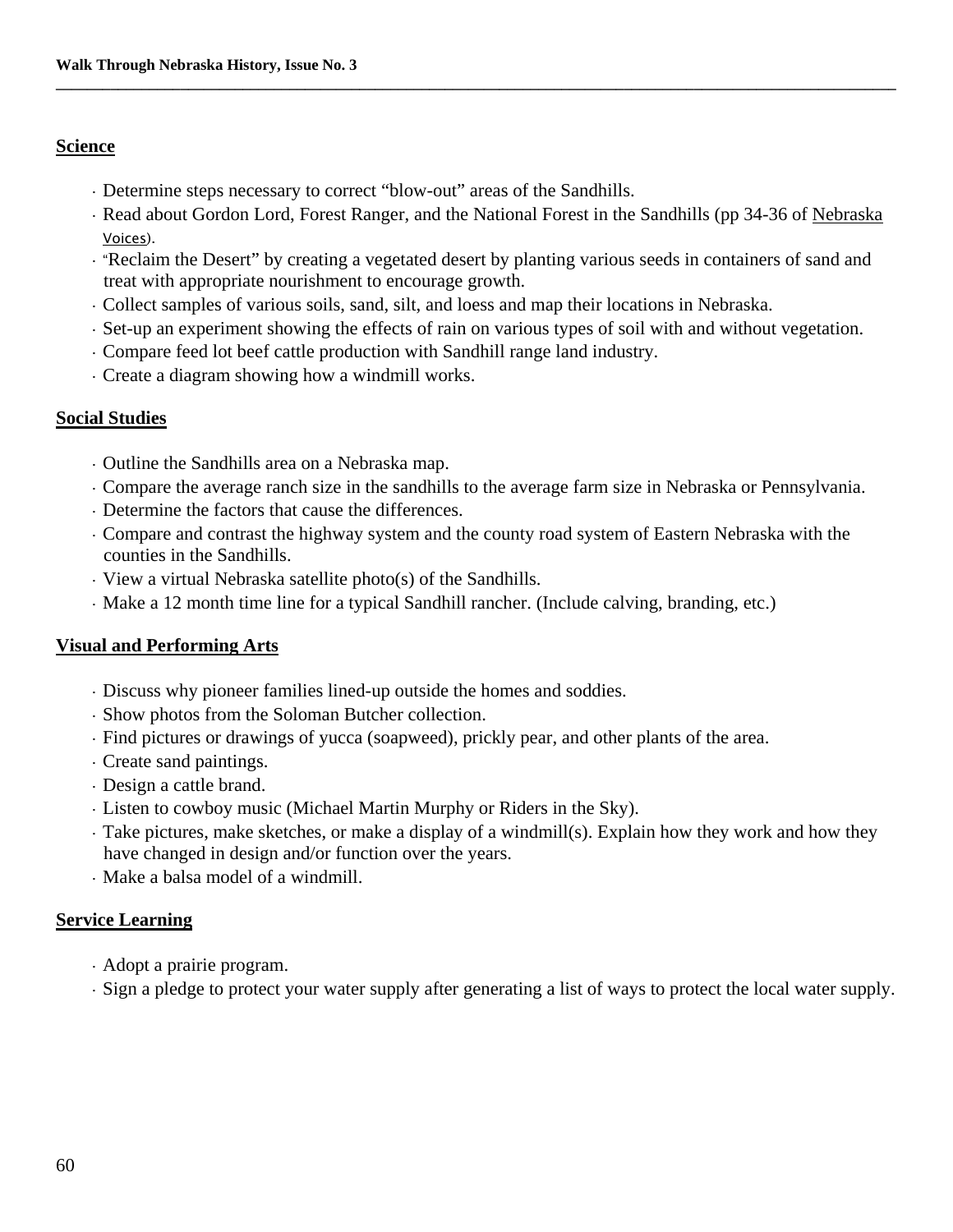# **General Activities**

- · Research Nebraska's largest sand golf course south of Mullen.
- · Compare the clothing worn by the 1898 cowboy versus the 1998 cowboy.
- · Visit a working ranch (e.g. Bowring Ranch).
- · Research different types of berries found in the Sandhills today (wild plum, elderberry, chokeberries,

**\_\_\_\_\_\_\_\_\_\_\_\_\_\_\_\_\_\_\_\_\_\_\_\_\_\_\_\_\_\_\_\_\_\_\_\_\_\_\_\_\_\_\_\_\_\_\_\_\_\_\_\_\_\_\_\_\_\_\_\_\_\_\_\_\_\_\_\_\_\_\_\_\_\_\_\_\_\_\_\_\_\_\_\_\_\_\_\_\_\_\_\_\_\_\_\_\_\_\_\_\_\_\_\_\_\_\_\_**

sand

- cherries, etc.).
- · Research the yucca soapweed to gather support for the following quote by Titus Coop: "For the Native Americans, the yucca was like going to K-Mart or Wal-Mart." They used the sharp tips of leaves for a sewing needle. They boiled the seed pods and ate them and the reason its called soapweed-that's because they dug up the roots and used them as soap.
- · Obtain a yucca and try making a sewing needle or soap. Find a recipe for the boiled seed pods.

# **Resources**

- · The Atlas of the Sand Hills, published by Conservation and Survey Division, Institute of Agriculture and Natural Resources, the University of Nebraska-Lincoln. An outstanding and thorough work on this area of Nebraska. Mainly a resource for teachers, but can also be interesting and useful for students.
- · CD Rom of Virtual Nebraska, a part of CASDE (Consortium for the Application of Space Data to Education content support, Rick Perk, University of Nebraska-Lincoln 402/472-0310, rperk@tan.unl.edu)
- · Cowboy poets: Baxter Black, Michael Martin Murphy, Otto Rosefeld
- · Thedford Art Gallery, Thedford, NE 69166
- · Nebraska Voices Telling the Stories of Our State, NE Q125 publication of the Nebraska Humanities Council, 1993, pp 34-36
- · Halsey National Forest, Bessey Nursery, Halsey, NE
- · Soil Conservation District Office/Natural Resource District
- · Nebraska Department of Tourism
- · A Treasury of Nebraska Pioneer Folklore, compiled by Roger L. Welsch, 1984, Bison Book (much poetry and song)
- · Sandhill Horizons, by Earl H. Monahan with Robert M. Howard, 1987 (A story of the Monahan ranch and other history of the area.)
- · Rader's Place, Alliance, NE
- · No Moving Parts, by Susan Strayer Deal (poetry), Ahsahta Press, 1980, ISBN 0-916272-ISX
- · Solomon D. Butcher Photographing the American Dream, by John E. Carter, University of Nebraska Press, 1985 (Butcher was a pioneer and he photographed pioneers particularly in the Sandhills.)
- · "Nebraska Trailblazer-Ranching," #8, Nebraska State Historical Society
- · "Cowkids Never Mind Their Mother's" by Judith Sounberger, pp 103-105 from Nebraska Voices Telling the Stories of Our State, Q125 Publication of the Nebraska Humanities Council, 1993
- · Bartlett Richards, Nebraska Sandhills Cattleman by Bartlett, Richards, Jr. with Ruth Van Ackeren, 1980, Nebraska State Historical Society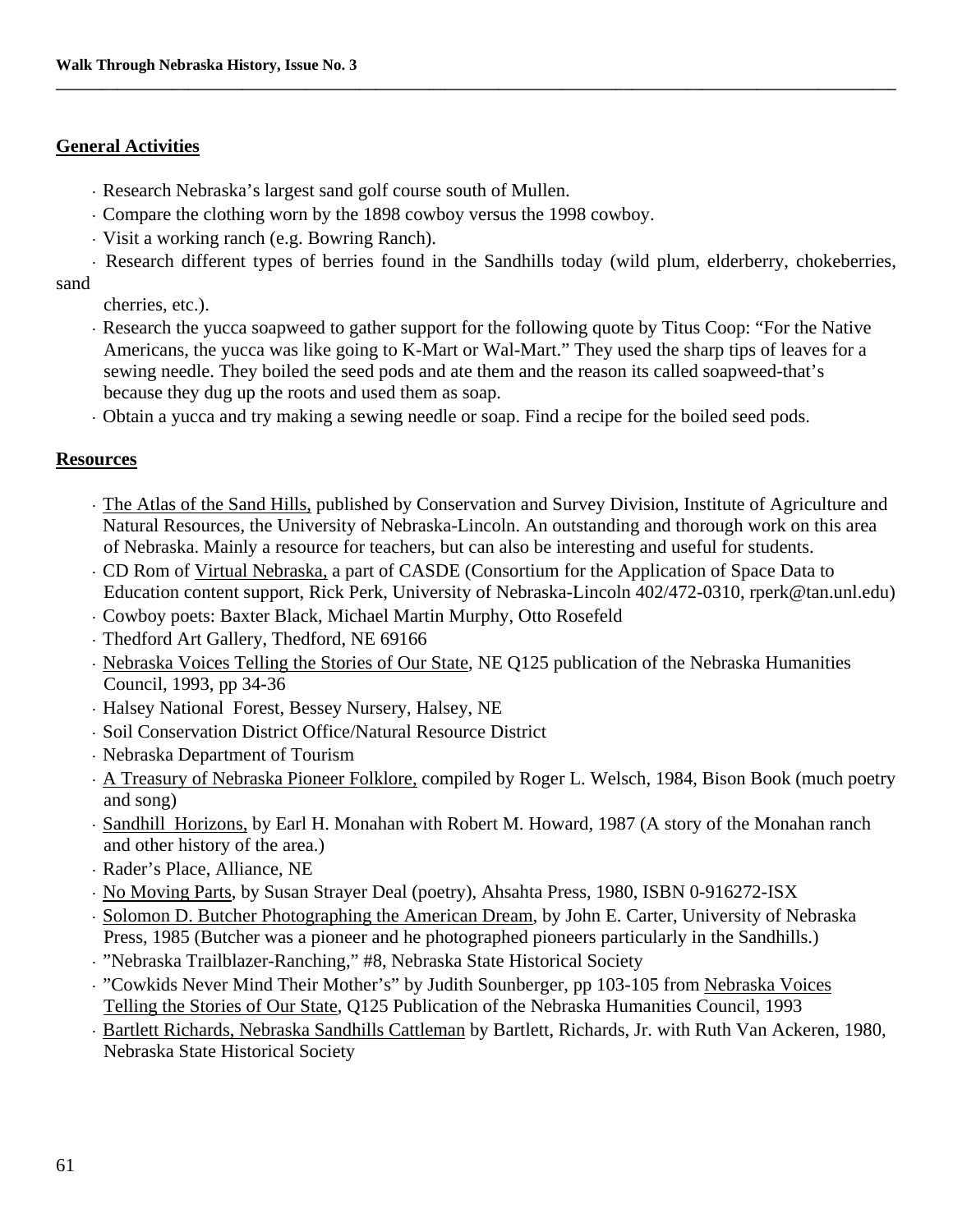Sandhills Courtesy of NEBRASKALAND Magazine Nebraska Game and Parks Commission

#### **Marker 29 to Marker 63** Distance: 136.3miles

**\_\_\_\_\_\_\_\_\_\_\_\_\_\_\_\_\_\_\_\_\_\_\_\_\_\_\_\_\_\_\_\_\_\_\_\_\_\_\_\_\_\_\_\_\_\_\_\_\_\_\_\_\_\_\_\_\_\_\_\_\_\_\_\_\_\_\_\_\_\_\_\_\_\_\_\_\_\_\_\_\_\_\_\_\_\_\_\_\_\_\_\_\_\_\_\_\_\_\_\_\_\_\_\_\_\_\_\_**

 From: Grant, NE To: Thedford, NE Beginning at Grant, NE Go North on HWY 61 for 18.9 miles Go East on I 80 for 50.3 miles Go North on U.S. 83 for 66.3 miles Go West on HWY 2 for 0.8 miles To Thedford, NE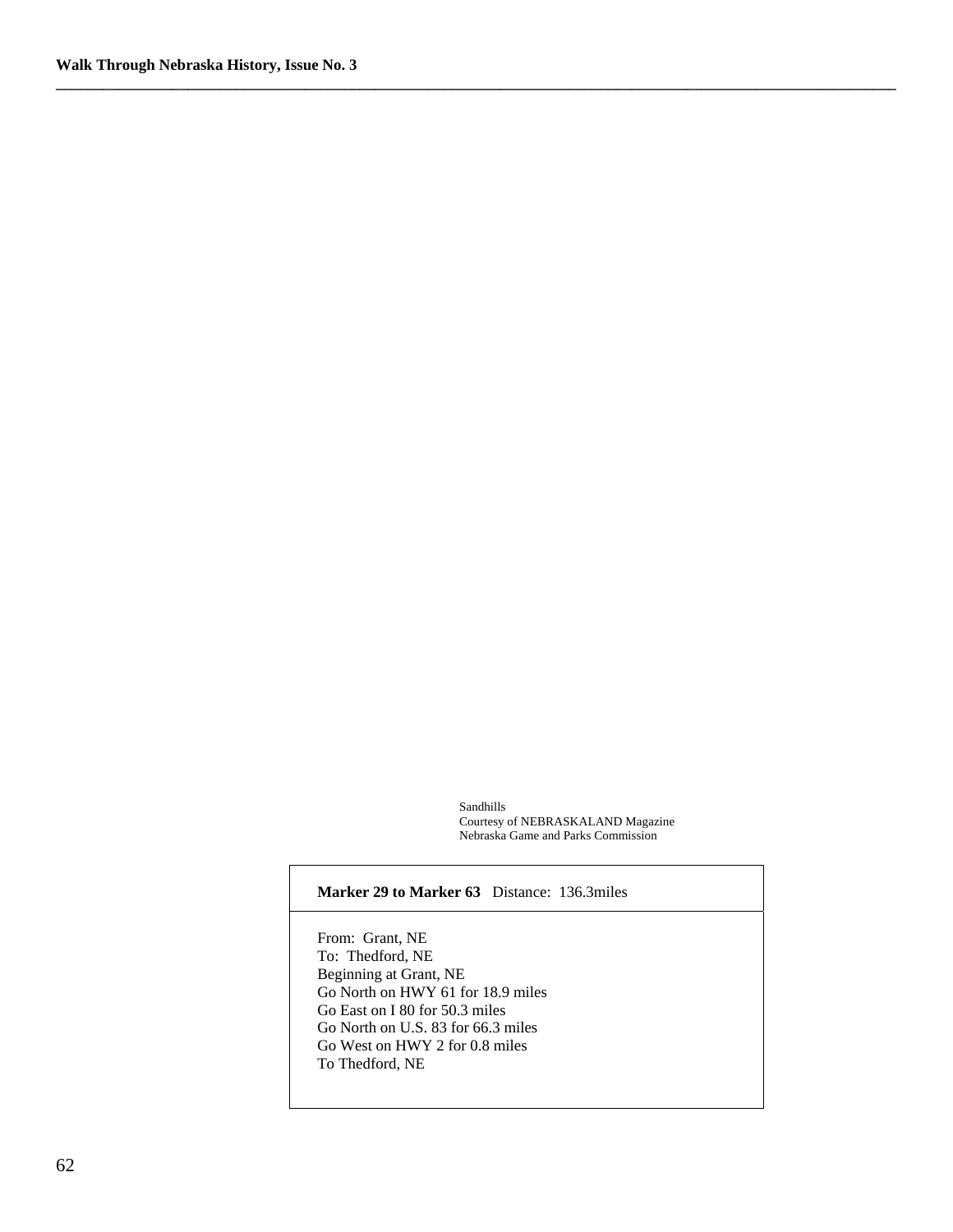#### **FORT NIOBRARA**

**\_\_\_\_\_\_\_\_\_\_\_\_\_\_\_\_\_\_\_\_\_\_\_\_\_\_\_\_\_\_\_\_\_\_\_\_\_\_\_\_\_\_\_\_\_\_\_\_\_\_\_\_\_\_\_\_\_\_\_\_\_\_\_\_\_\_\_\_\_\_\_\_\_\_\_\_\_\_\_\_\_\_\_\_\_\_\_\_\_\_\_\_\_\_\_\_\_\_\_\_\_\_\_\_\_\_\_\_**

When a Sioux Indian reservation was established north of here in Dakota Territory in 1878, early settlers in the region grew fearful of attack. They requested military protection, and in 1880 Fort Niobrara was built a few miles east of present-day Valentine. There was no later Indian trouble in the immediate area, and the Ghost Dance religion in the early 1890's brought the last major Indian scare. Among the officers once stationed at Fort Niobrara were John J. Pershing, later commander of U.S. forces in World War I, and Frederick W. Benteen, a survivor of General Custer's ill-fated staff.

Fort Niobrara was an active post until 1906. In 1912, part of the original military reservation was set aside as a national game preserve. It has since become Fort Niobrara National Wildlife Refuge, with ranges maintaining sizable herds of buffalo, elk, and Texas longhorn cattle.

Cherry County, a center of cattle production, was organized in 1883 and named for Lieutenant Samuel A. Cherry, a Fort Niobrara officer killed in the line of duty. Valentine, founded in 1882, was named for early-day congressman E. K. Valentine.

> Cherry County Historical Society Historical Land Mark Council Hwy 20, southeast of Valentine Cherry County Marker 87 Distance between Marker 63 and Marker 87 is 106.9 miles.)

#### **Health and Physical Education**

- · Invite a Native American who would demonstrate a dance from his/her tribe.
- · Organize and outfit a canoe trip either real or imaginary.
- · Compare beef and buffalo in terms of nutrition. Include fat content.

# **Math**

- · Determine the square acres/miles of the Fort Niobrara Wildlife Reserve.
- · Research the height of Fort Falls.
- · Create a time line of the history of Fort Niobrara.
- · Determine the difference in land area of Cherry County compared to your county.
- · Figure the percentage of land area occupied by Cherry County to all land area of Nebraska.
- · Compare beef/buffalo and deer/elk in terms of size and weight.

#### **Reading and Writing**

- · Write Fort Niobrara Visitor's Center and ask about types and numbers of animals on public display.
- · Read Bury My Heart at Wounded Knee, and write a poem expressing your feelings on the plight of the Sioux.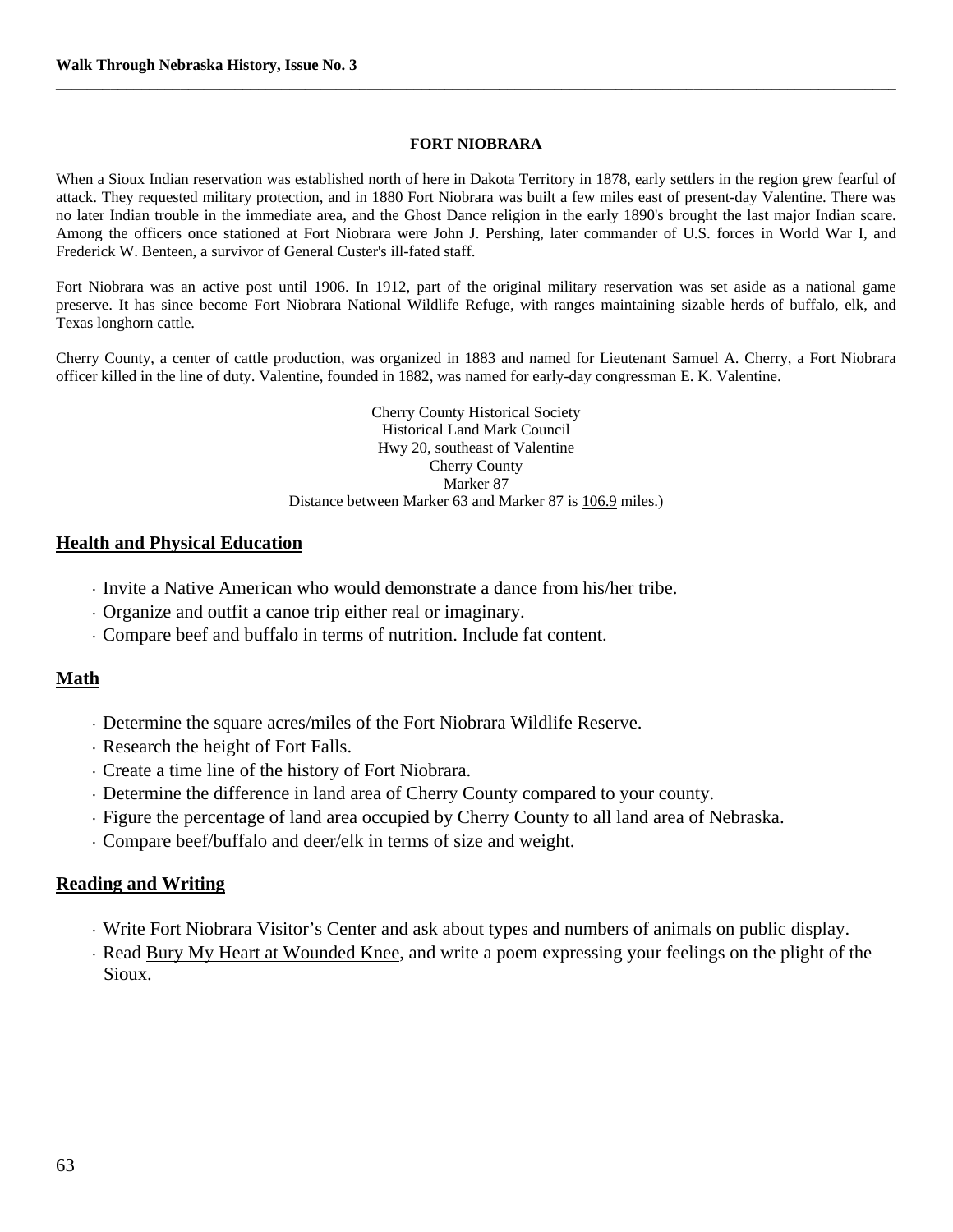## **Science**

- · Find the dietary needs of and food sources for the animals on display at Fort Niobrara.
- · Discover what disease affect the three herds at Fort Niobrara. Determine what can be done to prevent the spread of those diseases.

**\_\_\_\_\_\_\_\_\_\_\_\_\_\_\_\_\_\_\_\_\_\_\_\_\_\_\_\_\_\_\_\_\_\_\_\_\_\_\_\_\_\_\_\_\_\_\_\_\_\_\_\_\_\_\_\_\_\_\_\_\_\_\_\_\_\_\_\_\_\_\_\_\_\_\_\_\_\_\_\_\_\_\_\_\_\_\_\_\_\_\_\_\_\_\_\_\_\_\_\_\_\_\_\_\_\_\_\_**

- · What geological features are responsible for the waterfalls of Nebraska?
- · Compare and contrast the physical features of buffalo with domestic cattle.
- · Determine what characteristics made the longhorn popular in the past and what characteristics have caused the breed to be ignored by beef producers today.
- · Research and write a report on buffalo, elk, or Texas longhorn cattle.

# **Social Studies**

- · Investigate the beliefs behind the Ghost Dance.
- · Investigate John Pershing and his involvement with Fort Niobrara.
- · What is an National Wildlife Refuge? Report on it.
- · Map the territorial range of the Dakota Sioux from 1850, to the present day.

# **Visual and Performing Arts**

- · Create a diorama of the Wildlife Refuge.
- · Explore the art work and music of the Lakota Sioux through Native American resource persons.
- · Draw a pencil drawing of one of three large animals on the refuge.
- · Find photographs of deer, elk, buffalo, and longhorn cattle.

# **Service Learning**

- · Research history of the military's defense of settlers in Nebraska from 1860 to the period of Fort Niobrara.
- · Visit military forts in your area. Attend Civil War reinactments.
- · Volunteer to participate in historical activities at parks and museums in your community.

# **General Activities**

- · Discover needs at a wildlife refuge near you and take steps to meet those needs.
- · Discuss what animals need refuge in your area. Determine what steps would have to be taken to establish such a site.
- · Debate the pros and cons of making the Niobrara a protected river.
- · Plan a trip to the Valentine area. Develop an itinerary which includes sites in Valentine, Fort Niobrara Wildlife Refuge, Smith Falls, and Snake River Falls.
- · Research other areas John J. Pershing served during his military career.

· Write to Fort Niobrara National Wildlife Museum to find out details of the annual longhorn cattle auction.

· Visit a wildlife refuge near you and chart the wildlife on the preserve.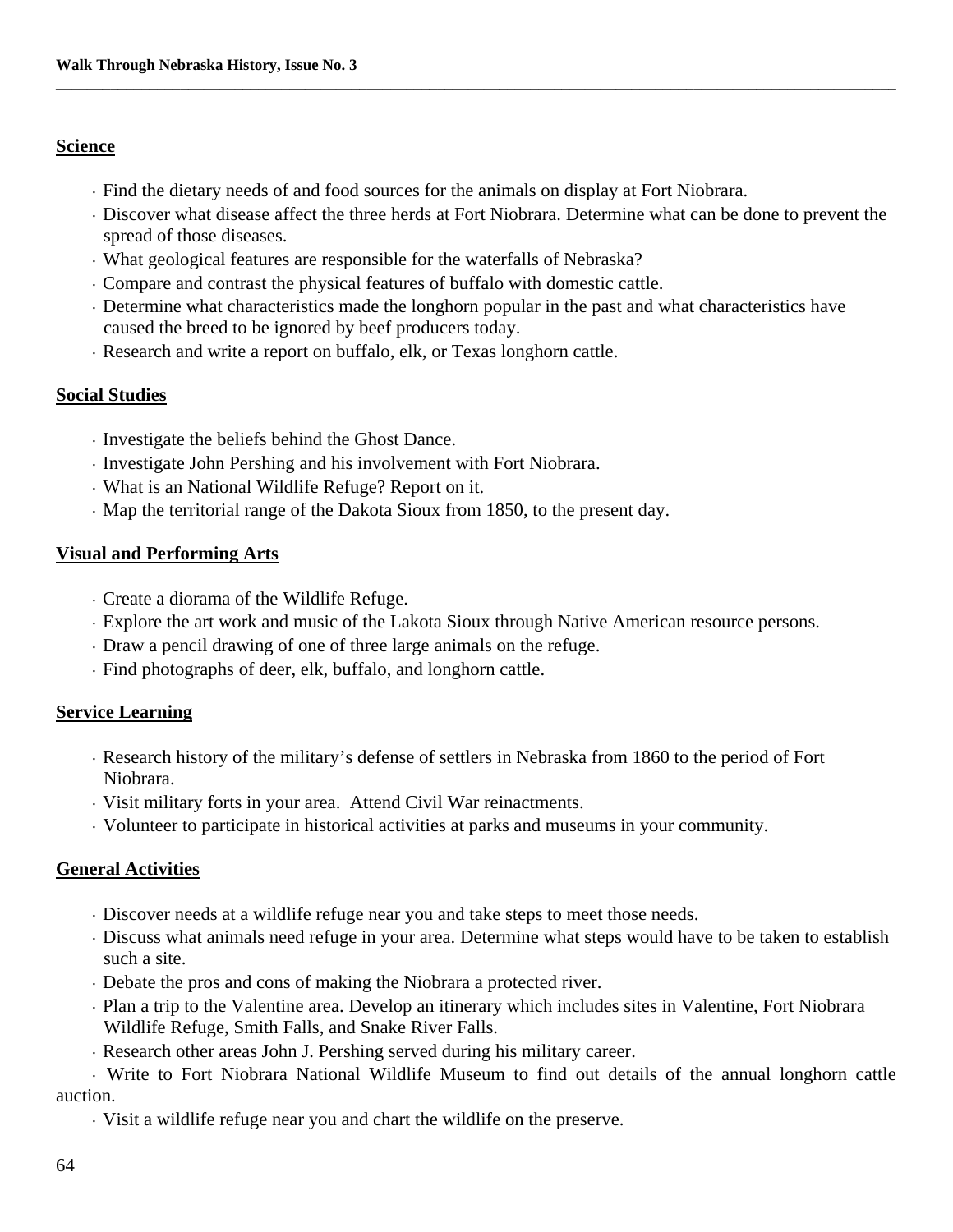## **Resources**

· "Fort Niobrara 1880-1906" by Thomas Buecker, *Nebraska History* magazine, fall 1984. A short history of the fort. Not much else has been published.

- · Bury My Heart at Wounded Knee, by Dee Brown. The best selling classic on the plight of Native Americans that climaxed at the Wounded Knee Creek.
- · Winter of 1980, printed by the Nebraska State Historical Society. A complication of newspaper accounts leading to, describing, and telling the aftermath of the incident at Wounded Knee.
- · Valentine Chamber of Commerce
- · Fort Niobrara Visitor's Center and Museum, RFD, Valentine, NE
- · Fort Niobrara National Wildlife Refuge, RFD, Valentine, NE
- · *Nebraskaland Magazine*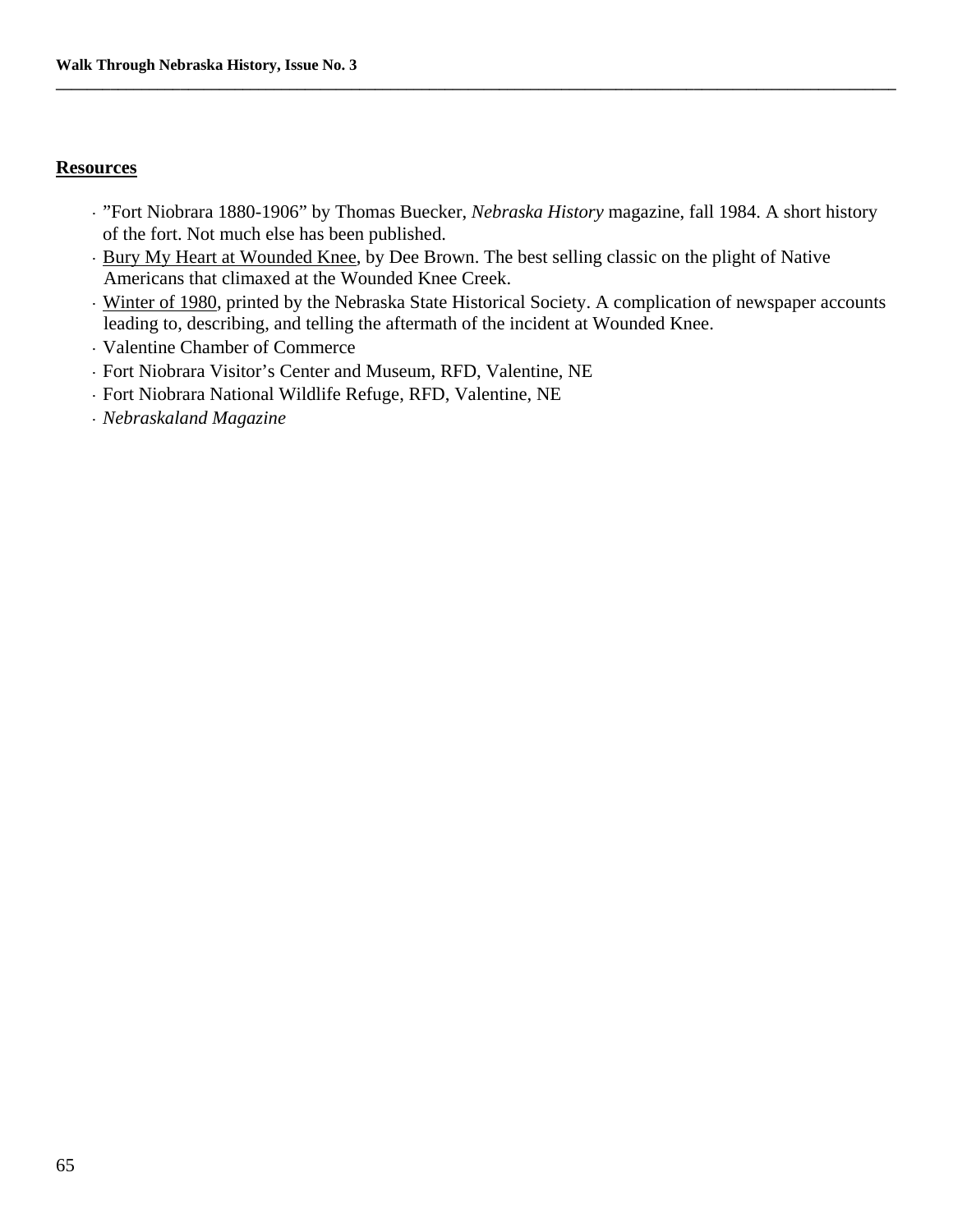Fort Niobrara in 1889 Seated: second from left, Turning Bear; Center, Blunt Arrow; Second from right, Follows The Woman; On horseback; left, Goes to War. The others are unknown. Courtesy of Nebraska State Historical Society

#### **Marker 63 to Marker 87** Distance: 106.9 miles

**\_\_\_\_\_\_\_\_\_\_\_\_\_\_\_\_\_\_\_\_\_\_\_\_\_\_\_\_\_\_\_\_\_\_\_\_\_\_\_\_\_\_\_\_\_\_\_\_\_\_\_\_\_\_\_\_\_\_\_\_\_\_\_\_\_\_\_\_\_\_\_\_\_\_\_\_\_\_\_\_\_\_\_\_\_\_\_\_\_\_\_\_\_\_\_\_\_\_\_\_\_\_\_\_\_\_\_\_**

 From: Thedford, NE To: Valentine, NE Beginning at Thedford, NE Go West on HWY 2 for 25.4 miles Go East on Spur 16B for 2.6 miles Go Northeast on HWY 16B for 11.3 miles Go East on S-16B Rd. for 6.0 miles Go North on U.S. 83 for 17.1 miles To Valentine, NE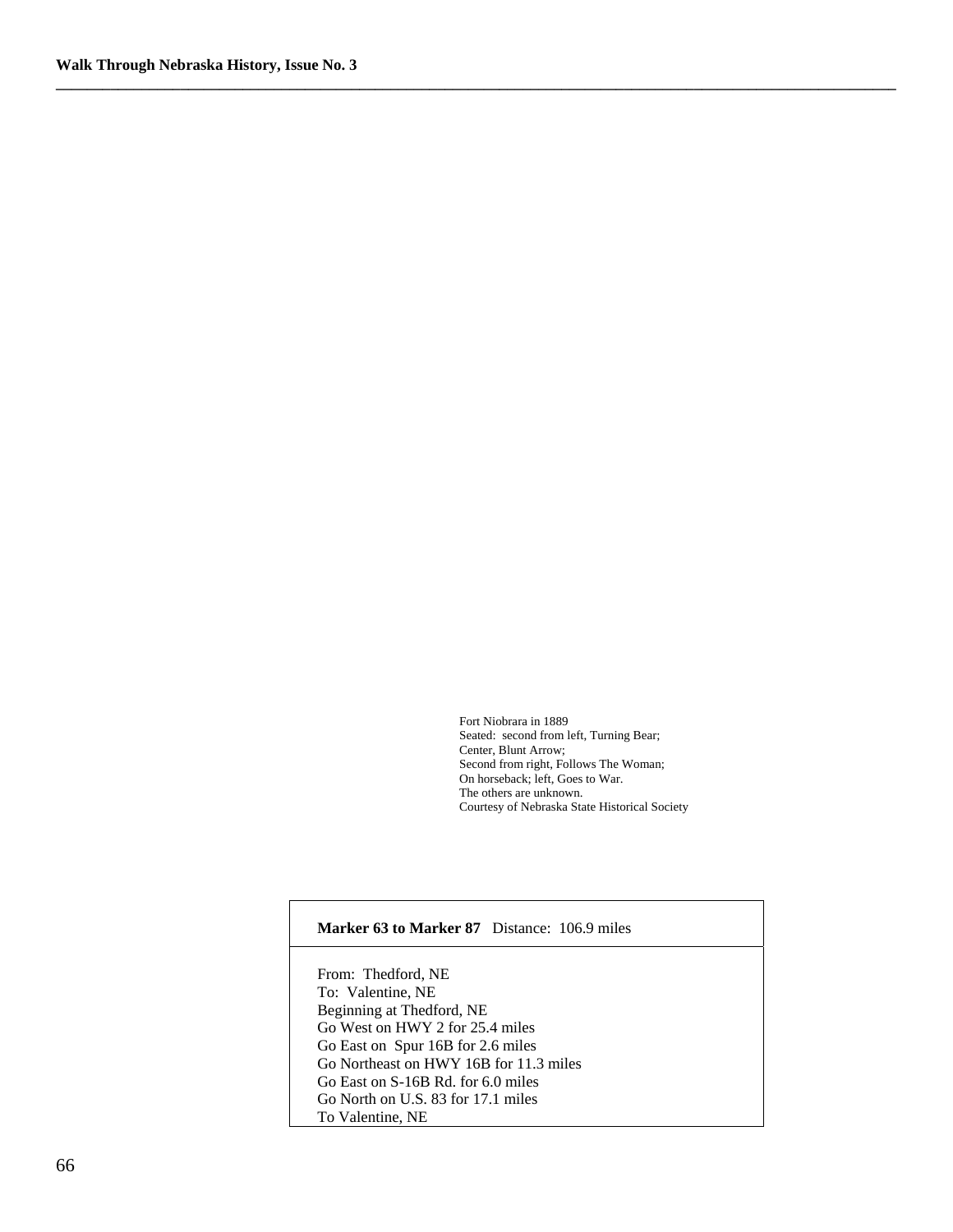#### **MARI SANDOZ**

**\_\_\_\_\_\_\_\_\_\_\_\_\_\_\_\_\_\_\_\_\_\_\_\_\_\_\_\_\_\_\_\_\_\_\_\_\_\_\_\_\_\_\_\_\_\_\_\_\_\_\_\_\_\_\_\_\_\_\_\_\_\_\_\_\_\_\_\_\_\_\_\_\_\_\_\_\_\_\_\_\_\_\_\_\_\_\_\_\_\_\_\_\_\_\_\_\_\_\_\_\_\_\_\_\_\_\_\_**

#### 1896-1966

This is the country of Mari Sandoz-historian, novelist, teacher-who brought its history and its people to life in her many books, articles, and stories. She was born in Sheridan County, Nebraska. Although she lived much of her life in the east, she is buried here in her own west.

Mari Sandoz was first famed for Old Jules (1935), the story of her father and other settlers who came to the upper Niobrara region in the late nineteenth century. Her greatest achievement is the series of six related books on life as it developed with Indian and white men in the trans-Missouri country: The Beaver Men, Crazy Horse, Cheyenne Autumn, The Buffalo Hunters, The Cattlemen, and Old Jules. In these, and a dozen other volumes, she presented the drama of man on the Great Plains more completely, accurately, and vividly than anyone before her had done.

Mari Sandoz was internationally known as a chronicler of the west and as an expert on Indian history. Her own aim was to understand all of life by understanding this one part of it how man shaped the Plains country, and how it shaped him.

> Nebraska Centennial Commission Historical Land Mark Council Hwy 27, 20 miles south of Gordon Sheridan County Marker 85 (Distance between Marker 87 and Marker 85 is 92.3 miles.)

#### **Health and Physical Education**

- · Research "growing up" in an isolated area like the Panhandle.
- · How did living in the Sandhills affect health?
- · Why did so many people go insane on the prairie?
- · Make a list of Panhandle early settlers' recreation. See the short story by Sandoz, The Christmas of the Phonograph Records.
- · Compare and contrast the diets of Sandoz's childhood and diets of today.
- · Determine what to do in case of a poisonous snake bite.

# **Math**

- · Compute the square miles of Sandhills in Nebraska or of a particular county.
- · What ratio of Mari Sandoz's 22 books dealt with Indian history?
- · How many miles did Old Jules traverse from his native country, Switzerland, to Sheridan County, Nebraska?
- · What is the area of a Nebraska pioneer homestead?

## **Reading and Writing**

- · Find a list of the 22 literary works written by Mari Sandoz.
- · Read aloud to your class, The Christmas of The Phonograph Records. Have the students write about a

real

- or created Christmas disaster.
- · Write a letter to Mari's sister, Caroline Pifer, and get her own stories about their childhood.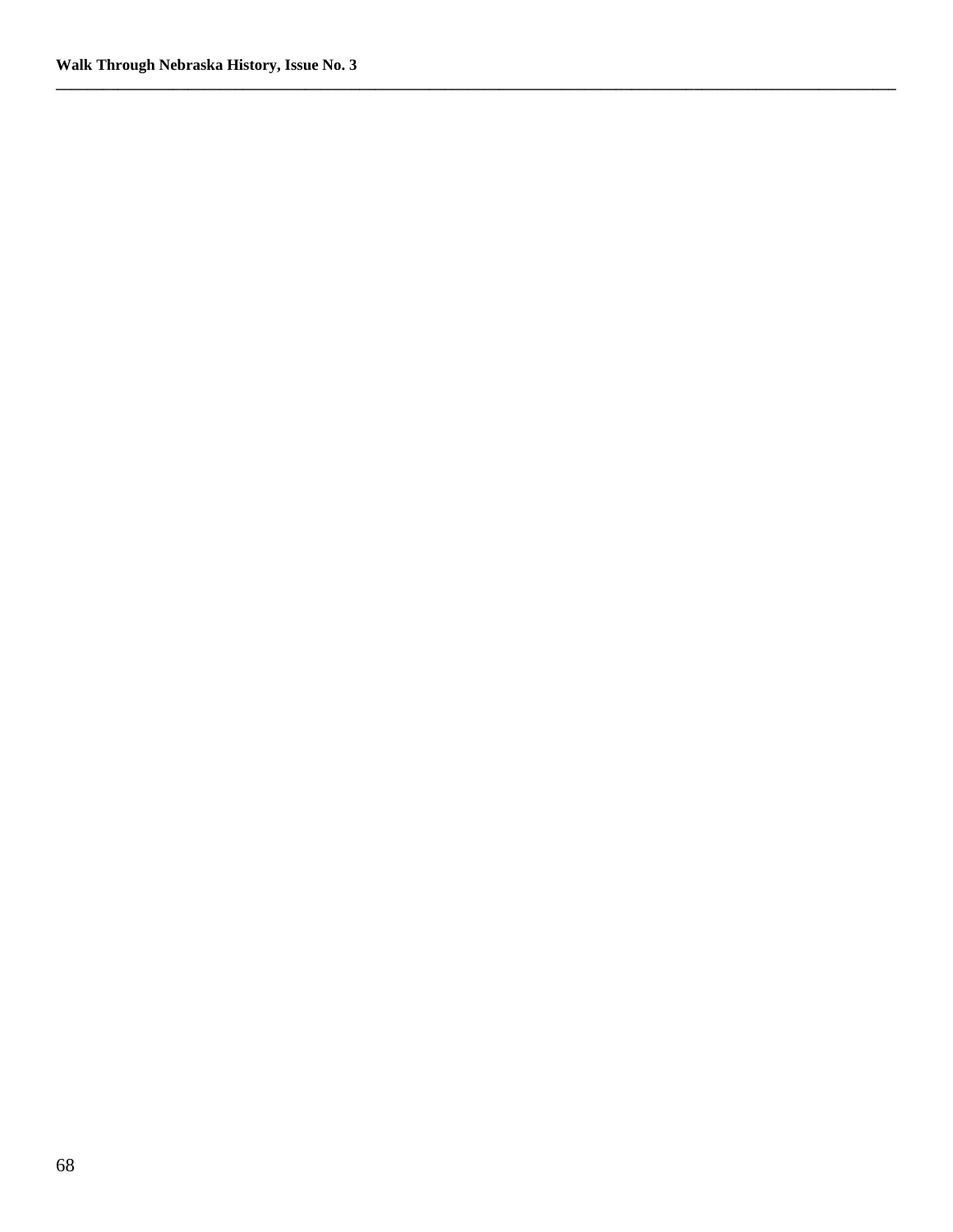## **Science**

- · Using Sandoz books, find at least five plants or vegetation mentioned.
- · Collect tales about rainmaking techniques in the dry Sandhills (e.g. prayer, church steeples, divining stick,

**\_\_\_\_\_\_\_\_\_\_\_\_\_\_\_\_\_\_\_\_\_\_\_\_\_\_\_\_\_\_\_\_\_\_\_\_\_\_\_\_\_\_\_\_\_\_\_\_\_\_\_\_\_\_\_\_\_\_\_\_\_\_\_\_\_\_\_\_\_\_\_\_\_\_\_\_\_\_\_\_\_\_\_\_\_\_\_\_\_\_\_\_\_\_\_\_\_\_\_\_\_\_\_\_\_\_\_\_**

- seeding clouds). See Chapter 8 of Old Jules.
- · What did Jules have to do to make the orchards thrive and grow in the dry Panhandle area?
- · Compare rainfall amounts in the Panhandle, central, and eastern Nebraska. Graph results.

# **Social Studies**

- · Locate Rushville and Gordon, Nebraska on a Nebraska map.
- · Find where Mari Sandoz is buried.
- · Compare the landscape and topography of western Nebraska with other parts of the state.
- · List the Native American groups of the area and describe how Sandoz portrayed them in her works.

# **Visual and Performing Arts**

- · Find photographs of Sandoz country (include Mirage Flats).
- · Write a report or show pictures on/of a Nebraska artist of the early 1900's.
- · Draw a picture of Old Jules as described by Sandoz.
- · Draw a picture of the Sandoz cabin as described in The Christmas of The Phonograph Record.
- · Read "Portraying the Landscape of Mari Sandoz," pp 129-131 from Nebraska Voices and report your findings.

# **Service Learning**

· Research pioneer families in community through cemetery records, family histories, community histories, State Historical Society, on-line research. Write a research report and give to a local library and historical societies.

# **General Activities**

- · Develop a personality character sketch of Old Jules.
- · Compare the University of Nebraska during the times Cather and Sandoz attended and now in terms of student population (size and gender), degrees offered, buildings, etc.
- · Research the life of Sandoz, and present it on a time line.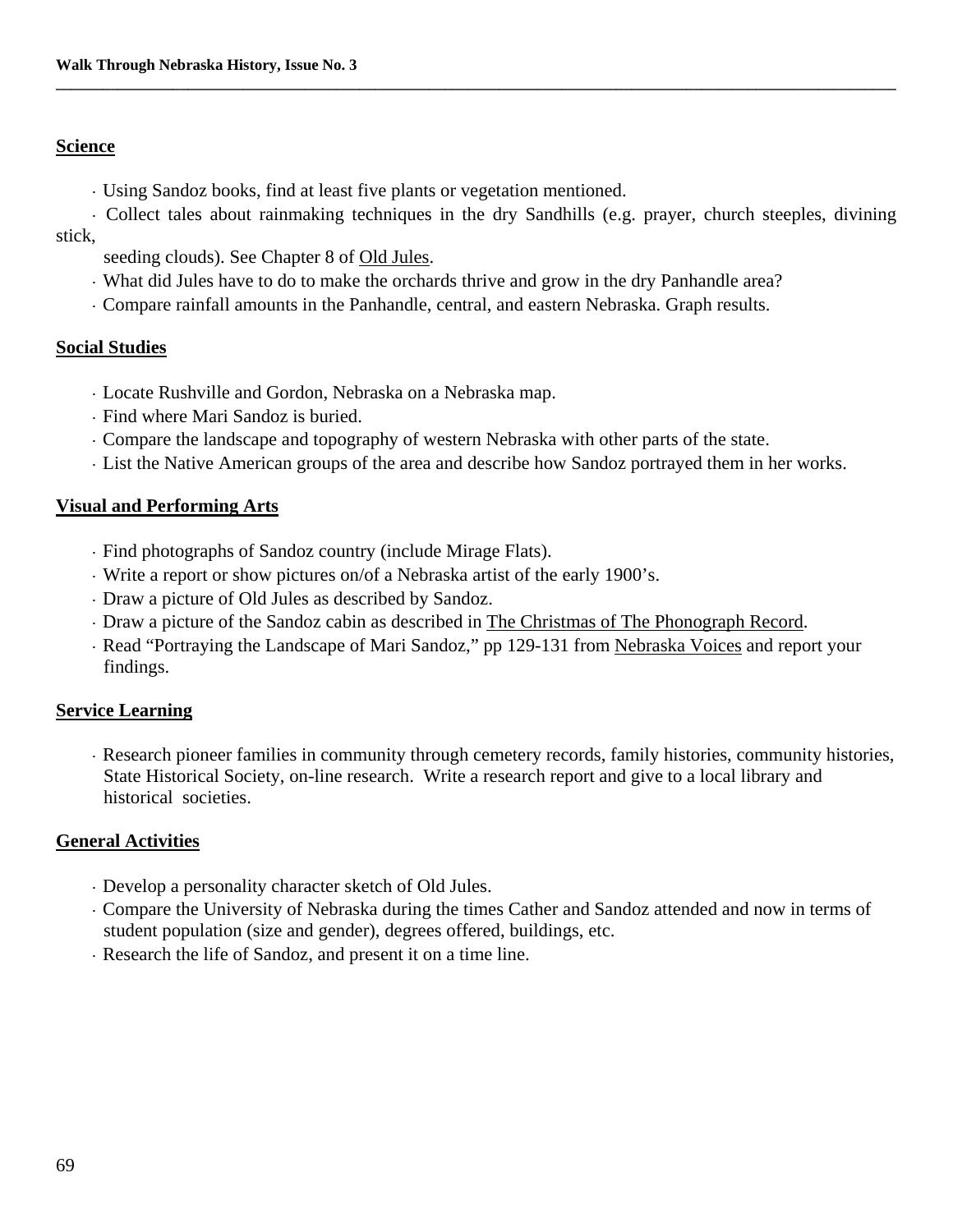## **Resources**

- · "Mari Sandoz Heritage" Newsletter, Chadron State College, Chadron, NE 69337
- · The Christmas of the Phonograph Records, by Mari Sandoz
- · Caroline Pifer, sister of Mari and overseer of Sandoz estate, Gordon, NE
- · Gordon Chamber of Commerce
- · Mari Sandoz Heritage Society, Chadron State College, Chadron, NE 69337, (308) 432-4451
- · Great Plains Quarterly, Winter 1996, Vol. 16, No. 1, Mari Sandoz, Nebraska Sandhills Author: A Centennial Recognition
- · "Portraying the Landscape of Mari Sandoz" by Kira Gale, pp 129-131, from Nebraska Voices Telling The Stories of Our State, Nebraska Q125, publication of the Nebraska Humanities Council, 215 Centennial Mall South, Suite 225, Lincoln, NE 68508

- · Perspectives: Women in Nebraska History, by Nebraska State Council of Social Studies and Department of Education, 1984, June issue
- · Mari Sandoz, Story of Catcher of the Plains, by Helen Stauffer (a Sandoz biography)
- · Old Jules Country, photographic exhibit by Kira Gale (may be borrowed from the Nebraska Humanities Council)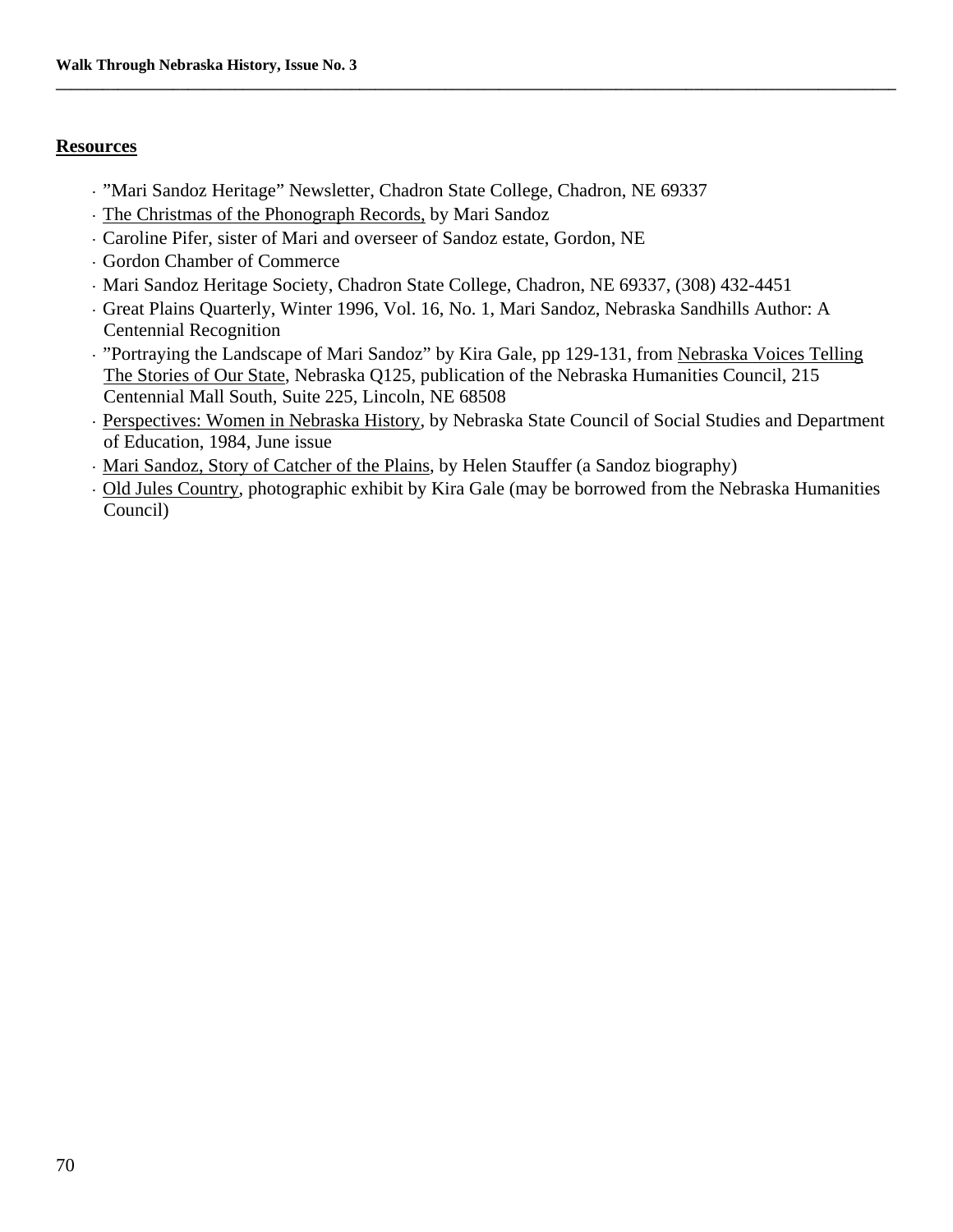Mari Sandoz sitting in her apartment Courtesy of Nebraska State Historical Society

#### **Marker 87 to Marker 85** Distance: 92.3 miles

**\_\_\_\_\_\_\_\_\_\_\_\_\_\_\_\_\_\_\_\_\_\_\_\_\_\_\_\_\_\_\_\_\_\_\_\_\_\_\_\_\_\_\_\_\_\_\_\_\_\_\_\_\_\_\_\_\_\_\_\_\_\_\_\_\_\_\_\_\_\_\_\_\_\_\_\_\_\_\_\_\_\_\_\_\_\_\_\_\_\_\_\_\_\_\_\_\_\_\_\_\_\_\_\_\_\_\_\_**

 From: Valentine, NE To: Gordon, NE Beginning at Valentine, NE Go Southwest on HWY 12 for 0.7 miles Go West on I 20 for 90.9 miles Go North on HWY 27 for 0.7 miles To Gordon, NE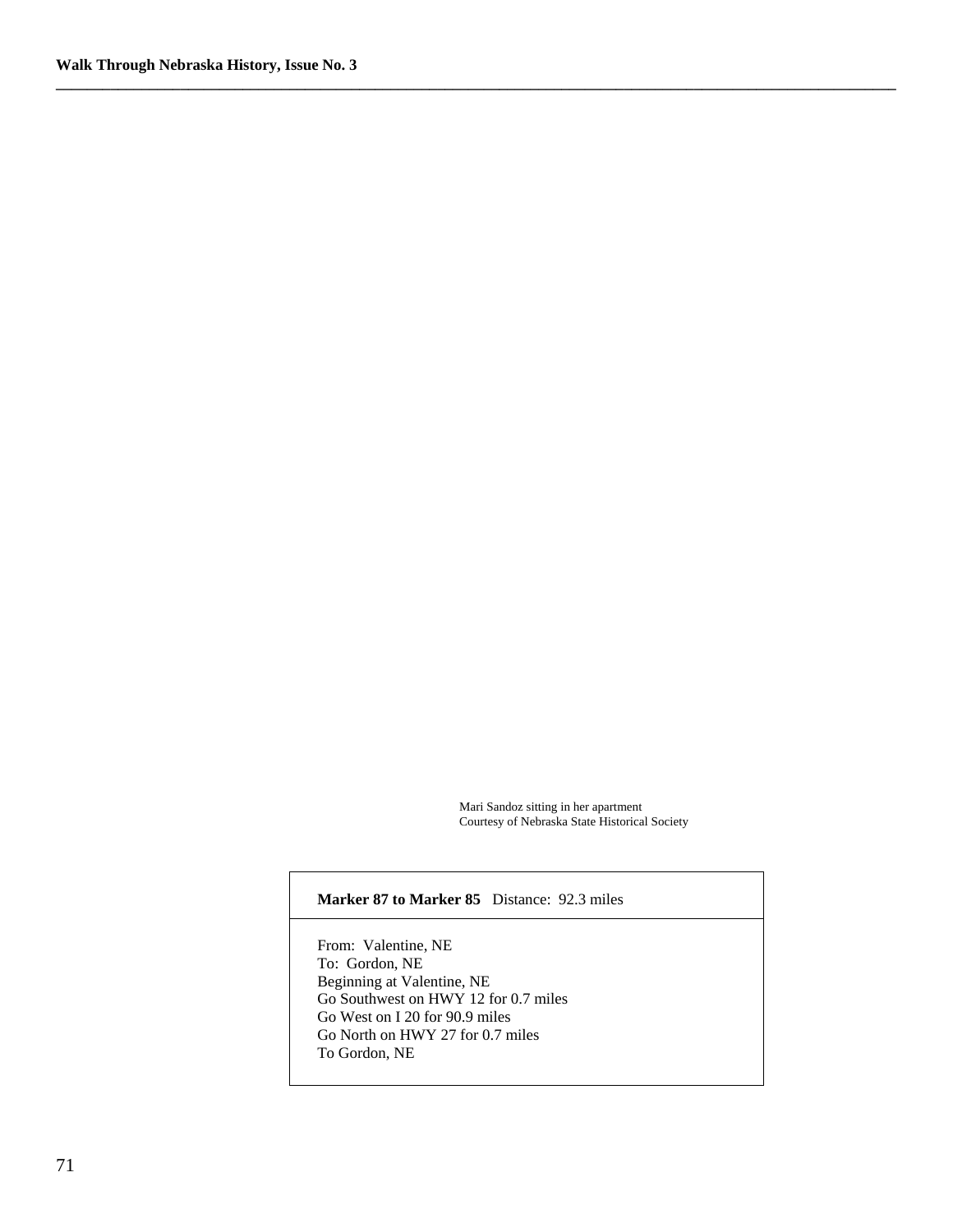#### **BURLINGTON LOCOMOTIVE 719**

**\_\_\_\_\_\_\_\_\_\_\_\_\_\_\_\_\_\_\_\_\_\_\_\_\_\_\_\_\_\_\_\_\_\_\_\_\_\_\_\_\_\_\_\_\_\_\_\_\_\_\_\_\_\_\_\_\_\_\_\_\_\_\_\_\_\_\_\_\_\_\_\_\_\_\_\_\_\_\_\_\_\_\_\_\_\_\_\_\_\_\_\_\_\_\_\_\_\_\_\_\_\_\_\_\_\_\_\_**

By the mid-1880's the Sandhills had become an important cattle-raising region. The extension of the Burlington and Missouri Railroad westward through the Sandhills in 1877-1888 made ranching more profitable by making more accessible eastern markets. By 1888, the Burlington had reached burgeoning Alliance, planned as a railroad junction and named by B & M engineer J. N. Paul. Material for building the Belmont Tunnel (about 30 miles northwestward), supplies for the Newcastle, Wyoming coal mines, and equipment for grading camps on the line between Alliance to Newcastle were freighted overland from Alliance while it served as the Burlington's western terminus.

Locomotive Number 719, built at the Havelock, Nebraska, shops around 1903, was used for most of its half century of service on the Burlington's Alliance Division. Late in its career 719 was used on the Sterling, Colorado, to Cheyenne, Wyoming, branch line. Representative of the steam-power era of railroading, it was one of the K-4 locomotives, mainline passenger types, built at Havelock. The 86-ton engine, donated by C B & Q to the city of Alliance in 1962 and refurbished by Burlington Northern volunteers, is now located on land donated to Alliance by John D. Nielsen.

> Alliance Area Chamber of Commerce Nebraska State Historical Society Diamond Hill Park, RR #2 on Hwy 2, Alliance Box Butte County Marker 268 (Distance between Marker 85 and Marker 268 is 72.8 miles.)

#### **Health and Physical Education**

- · What were some of the safety issues involved in operating a locomotive?
- · How has crossbar usage changed from mid-1880's to present day?
- · Have a guest speaker or visit a train yard and see how safety in train travel has changed.
- · Contrast the locomotive with the human body (e.g. coal-food, wheel-foot, piston-heart).

## **Math**

- · Calculate how many coal cars are in the average train and how many coal trains go through Alliance each day.
- · What was the weight of a locomotive?
- · How long would it take to ride the train from the Missouri River in eastern Nebraska to Alliance in 1888?
- · Compare angles and levers on the locomotive with angles and levers of the human body.

## **Reading and Writing**

- · Write and find out how many people work in the train yard in Alliance.
- · Journal a day on the train in 1903.
- · Read parts of Across America on an Emigrant Train, which describes travel minute by minute (sleeping, eating, etc.).
- · Compare and contrast a locomotive of yesterday and today.
- · Interview a train engineer. Share findings.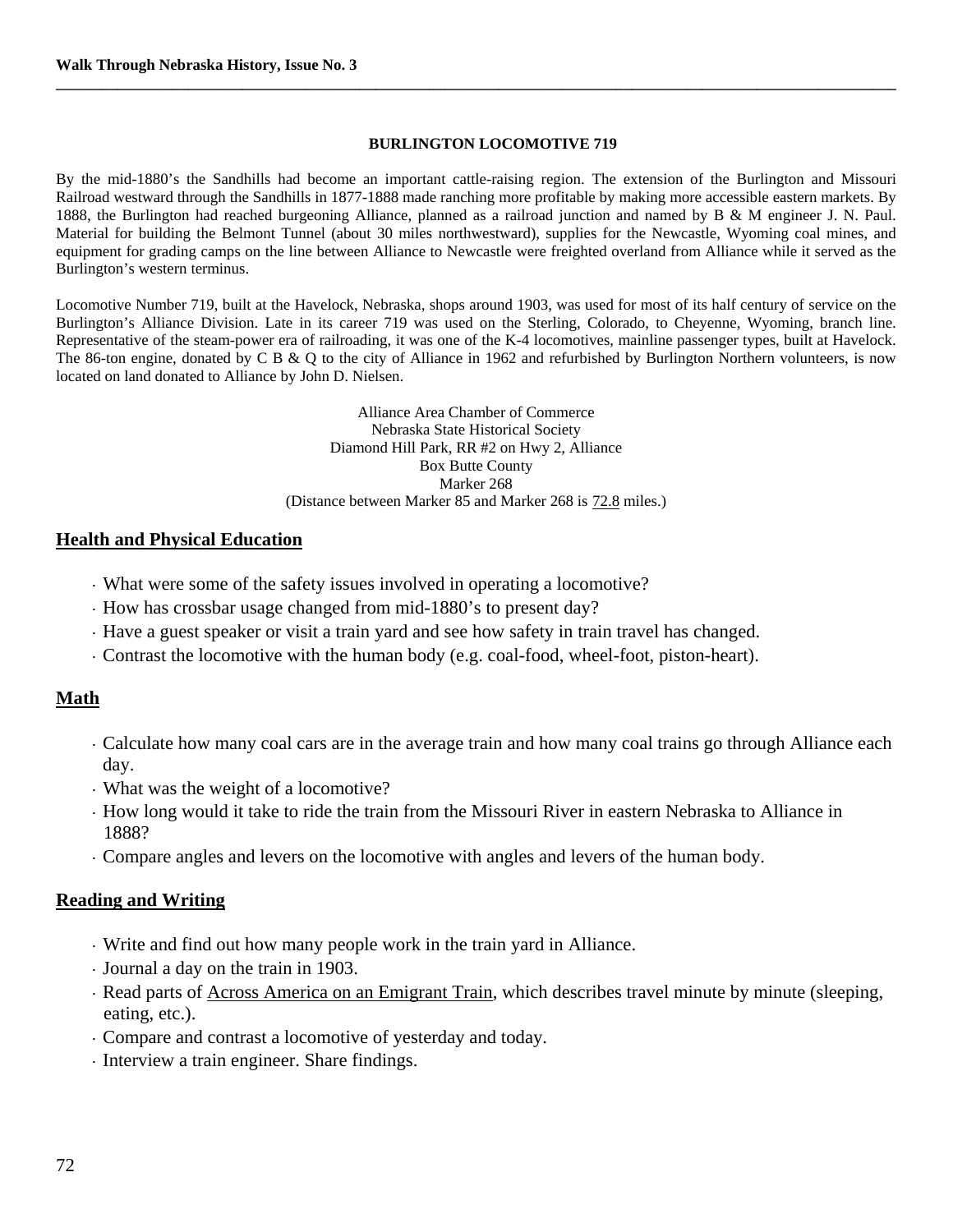## **Science**

- · Compare fuel and speeds of trains then and now.
- · Compare products transported then and now.
- · Compare passenger trains then and now.
- · Research the train car make-up then and now.

# **Social Studies**

- · Compare a railroad yard (Havelock, North Platte, Alliance, etc.) of yesterday and today.
- · What was the purpose of the caboose and why has it become obsolete?
- · Draw a map of Nebraska and plot the route of the Burlington and Missouri Railroad.
- · What ever happened to Havelock, Nebraska?
- · Make a diorama of a boom town or ghost town.
- · Research towns or businesses in your county that died when the railroad left.
- · Research the immigrant houses the railroad built for the settlers whom they brought to Nebraska (e.g. Henderson, Nebraska)

**\_\_\_\_\_\_\_\_\_\_\_\_\_\_\_\_\_\_\_\_\_\_\_\_\_\_\_\_\_\_\_\_\_\_\_\_\_\_\_\_\_\_\_\_\_\_\_\_\_\_\_\_\_\_\_\_\_\_\_\_\_\_\_\_\_\_\_\_\_\_\_\_\_\_\_\_\_\_\_\_\_\_\_\_\_\_\_\_\_\_\_\_\_\_\_\_\_\_\_\_\_\_\_\_\_\_\_\_**

· Research the A,B,C named towns along the railroad routes.

# **Visual and Performing Arts**

- · Sing the songs, "I've Been Working on the Railroad" and "Casey Jones."
- · Find pictures of railroad depots. Note similarities and differences. Note which ones are still being used. Where are the ones that have been saved, and what's being done with them?
- · Visit a depot and sketch it.

# **Service Learning**

· Interview persons in the community. Make a booklet of train stories. Share the book with the community.

# **General Activities**

- · Research the transcontinental railroad and the Burlington Northern's place in the scheme of it.
- · Share train stories with a local newspaper or with a local historical society.
- · Discover which railroad yard in Nebraska is the largest railroad yard in the world.
- · What are the spots in Nebraska where one can board Amtrak?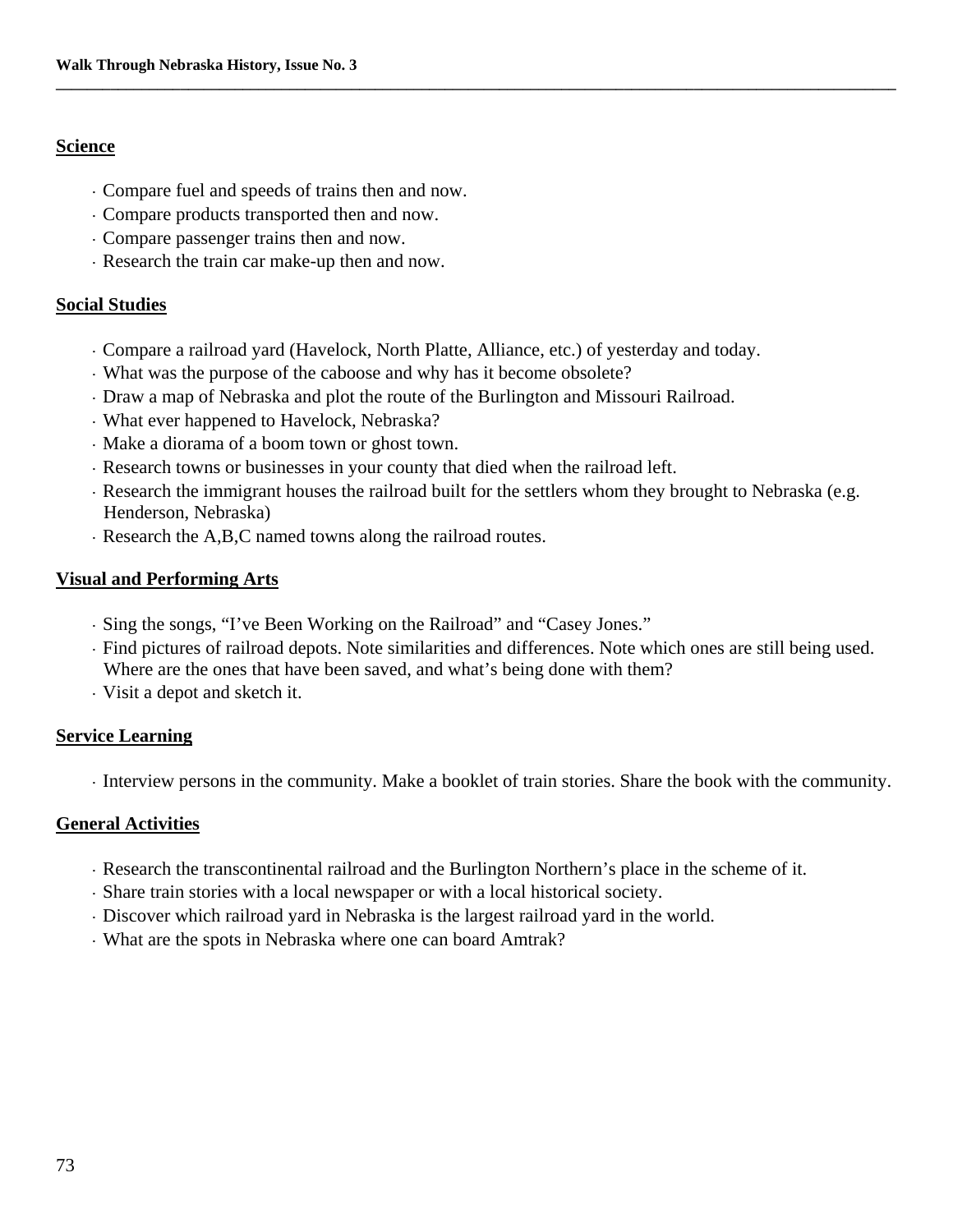### **Resources**

- · Lincoln Journal Star, Jim McKee
- · "Nebraska Trailblazer, Railroads" #10
- · "Nebraskaland-The Saga of the Railroad," August, 1981

- · Bailey Railroad Yard, North Platte, Nebraska
- · Across America on an Emigrant Train, by Jim Murphy
- · Alliance Railroad Yard, Alliance, NE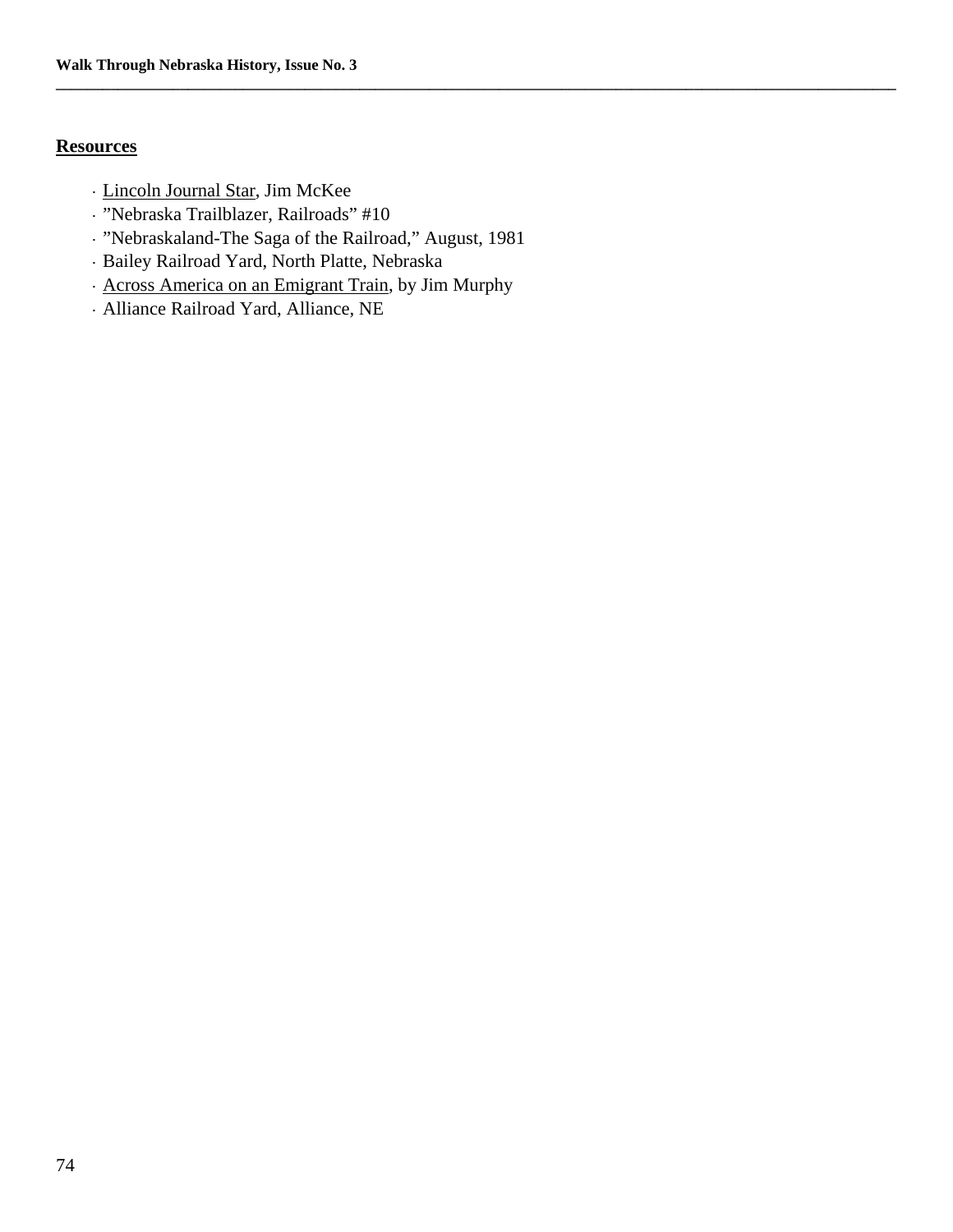Burlington Depot in Lincoln Courtesy of Nebraska State Historical Society

#### **Marker 85 to Marker 268** Distance: 72.8 miles

**\_\_\_\_\_\_\_\_\_\_\_\_\_\_\_\_\_\_\_\_\_\_\_\_\_\_\_\_\_\_\_\_\_\_\_\_\_\_\_\_\_\_\_\_\_\_\_\_\_\_\_\_\_\_\_\_\_\_\_\_\_\_\_\_\_\_\_\_\_\_\_\_\_\_\_\_\_\_\_\_\_\_\_\_\_\_\_\_\_\_\_\_\_\_\_\_\_\_\_\_\_\_\_\_\_\_\_\_**

 From: Gordon, NE To: Alliance, NE Beginning at Gordon, NE Go South on HWY 27 for 0.4 miles Go Southwest on U.S. 20 for 55.4 miles Go South on U.S. 385 for 16.7 miles Go North on Big Horn Ave. for 0.3 miles To Alliance, NE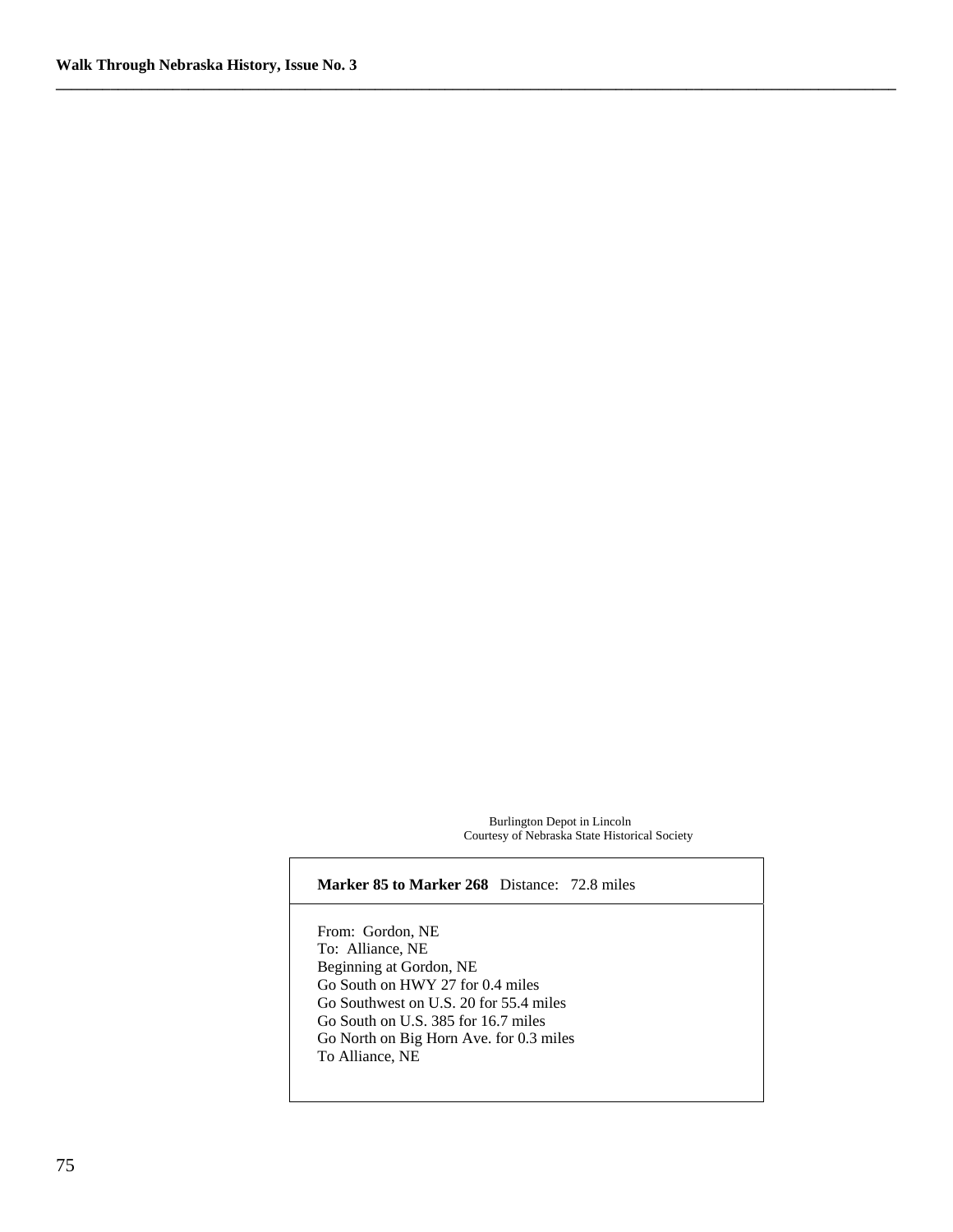#### **BORDEAUX TRADING POST**

From about 1846 until 1872, an Indian "trading house" occupied a site near here. Built by James Bordeaux, the trading station was once attacked and set afire by hostile Crow warriors. Fortunately, some friendly Sioux Indians came to the rescue and drove off the attacking Crow.

**\_\_\_\_\_\_\_\_\_\_\_\_\_\_\_\_\_\_\_\_\_\_\_\_\_\_\_\_\_\_\_\_\_\_\_\_\_\_\_\_\_\_\_\_\_\_\_\_\_\_\_\_\_\_\_\_\_\_\_\_\_\_\_\_\_\_\_\_\_\_\_\_\_\_\_\_\_\_\_\_\_\_\_\_\_\_\_\_\_\_\_\_\_\_\_\_\_\_\_\_\_\_\_\_\_\_\_\_**

James Bordeaux was from a French settlement near St. Louis and while yet a young boy, he went west with fur traders. Bordeaux was active in the fur trade in the vicinity of Fort Laramie from the 1830's until the 1870's. In the 1840's, he served as host to the explorer John C. Fremont and the historian Francis Parkman. He left his name to Bordeaux Bend near Fort Laramie, scene of the Grattan Massacre. His name also survives in the name of Bordeaux Creek, near this marker.

The Indians brought buffalo robes, furs, and ponies to this post to trade for guns, powder, beads, blankets, and whiskey. Some of the weapons may have been used against the troops at Fort Phil Kearny and Custer's troops at the Little Big Horn. The story of James Bordeaux's life is the story of the Upper Missouri country from the 1830's-1870's.

> Citizens of Chadron Historical Land Mark Council U.S. 20, east of Chadron Dawes County Marker 42 (Distance between Marker 268 and Marker 42 is 59.0 miles.)

#### **Health and Physical Education**

- · Explore safety issues regarding the use of firearms, ammo, powder, and whiskey.
- · Write safety rules for the traders and Native Americans to use in their day.
- · Research the diet of fur traders and/or Native Americans.
- · Research the effects of alcohol.

## **Math**

- · Calculate the number of miles traveled from Bordeaux Trading Post to Fort Laramie and from the Post to the Little Big Horn.
- · Have classes create math story problems to coincide with the fur trading era.
- · Set prices for the trading goods and determine how many robes, furs, and ponies needed to buy supplies.
- · Determine the value of various hides, pelts, and furs today. Graph results.
- · Research how many pelts the average fur trader collected each year.
- · Calculate the distance between the Trading Post and Fort Robinson and the time it took for travel by

horse

or foot.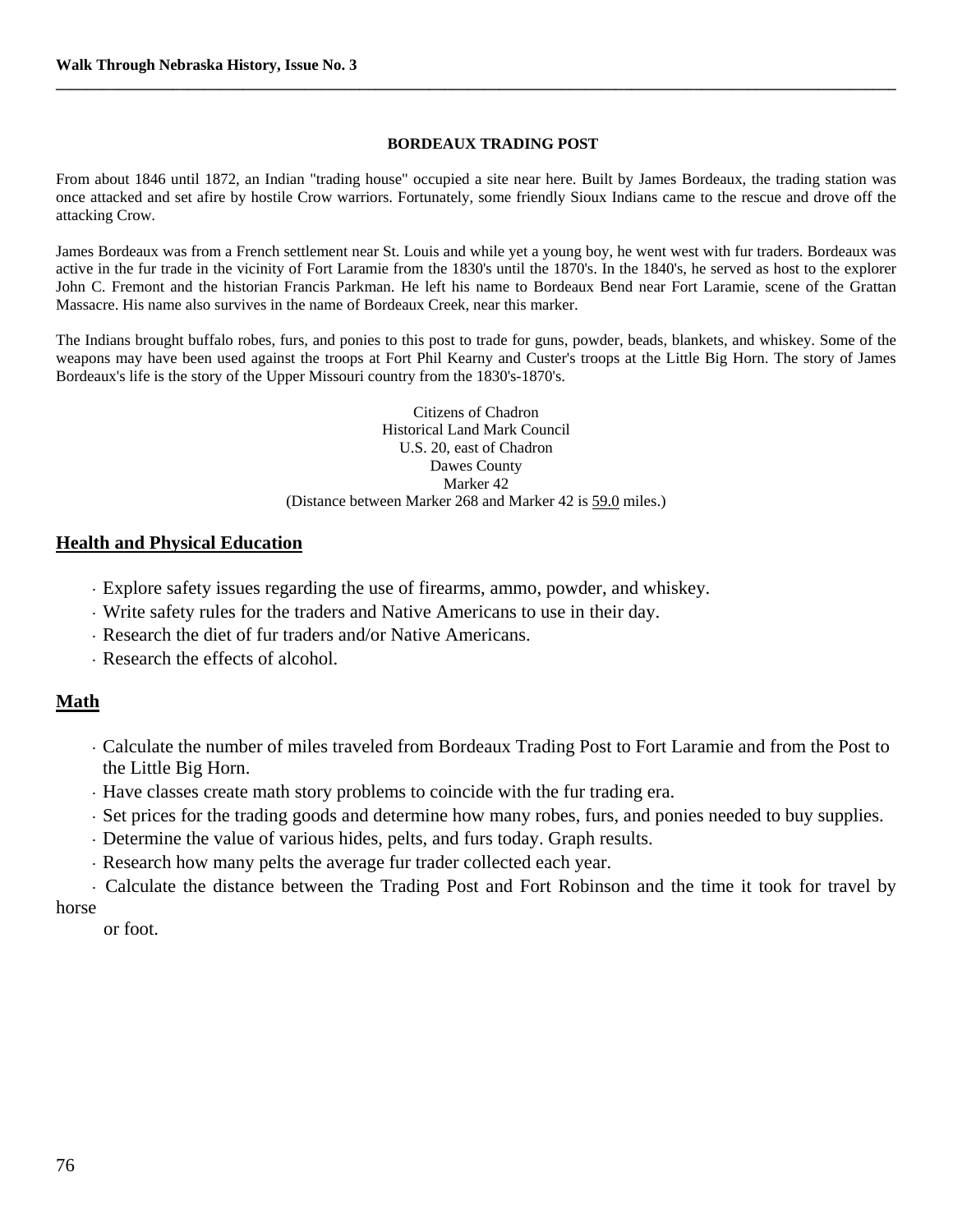## **Reading and Writing**

- · Read Francis Parkman's book.
- · Research and report on famous fur traders.
- · Read stories on mountain men or Mr. Tucket, by Gary Paulson
- · Compare the range of guns sold to the Native Americans to bows.
- · Write to the Museum of the Fur Trade in Chadron, NE for information about museum displays and its collections.

**\_\_\_\_\_\_\_\_\_\_\_\_\_\_\_\_\_\_\_\_\_\_\_\_\_\_\_\_\_\_\_\_\_\_\_\_\_\_\_\_\_\_\_\_\_\_\_\_\_\_\_\_\_\_\_\_\_\_\_\_\_\_\_\_\_\_\_\_\_\_\_\_\_\_\_\_\_\_\_\_\_\_\_\_\_\_\_\_\_\_\_\_\_\_\_\_\_\_\_\_\_\_\_\_\_\_\_\_**

· Write dialogue between the Native Americans wanting to trade furs, robe, and hides with the fur trader.

## **Science**

- · Compare weather characteristics of this area to Bordeaux's homeland of France.
- · Acquire hides and learn the process of tanning (student hunters).
- · Discover the chemical ingredients in gun powder and whiskey.
- · Inquire about current trapping practices in your area and types of animals trapped.
- · Find out why coniferous trees flourish in this area.
- · Research the native animals of Nebraska that were hunted/trapped for their hides/pelts from 1840-1870.

## **Social Studies**

- · Draw a map of the plains and locate several trading posts (e.g. Bordeaux, Sarpy's, Fort Laramie, Bent's Fort). Determine routes to get goods to St. Louis.
- · Locate a picture of the Bordeaux trading post and create a model.
- · Find out which Native American groups traded at this post.
- · Read and discuss "A Renewable Resource" (see Resources).
- · Map the hunting grounds and/or camping areas for Native American groups in the Pine Ridge area.
- · Research John C. Fremont and write a report and map his explorations.

# **Visual and Performing Arts**

- · Do a characterization of James Bordeaux and include costume.
- · Make a design using colored beads.
- · Examine photos of Native Americans for items they traded for furs (e.g. beads, blankets, guns).
- · Compare photos or drawings of United States military and French trapper guns and weapons.
- · Find photos of the Pine Ridge area from then and now. Compare and contrast in terms of trees and vegetation.

# **Service Learning**

· Have a trade and swap day.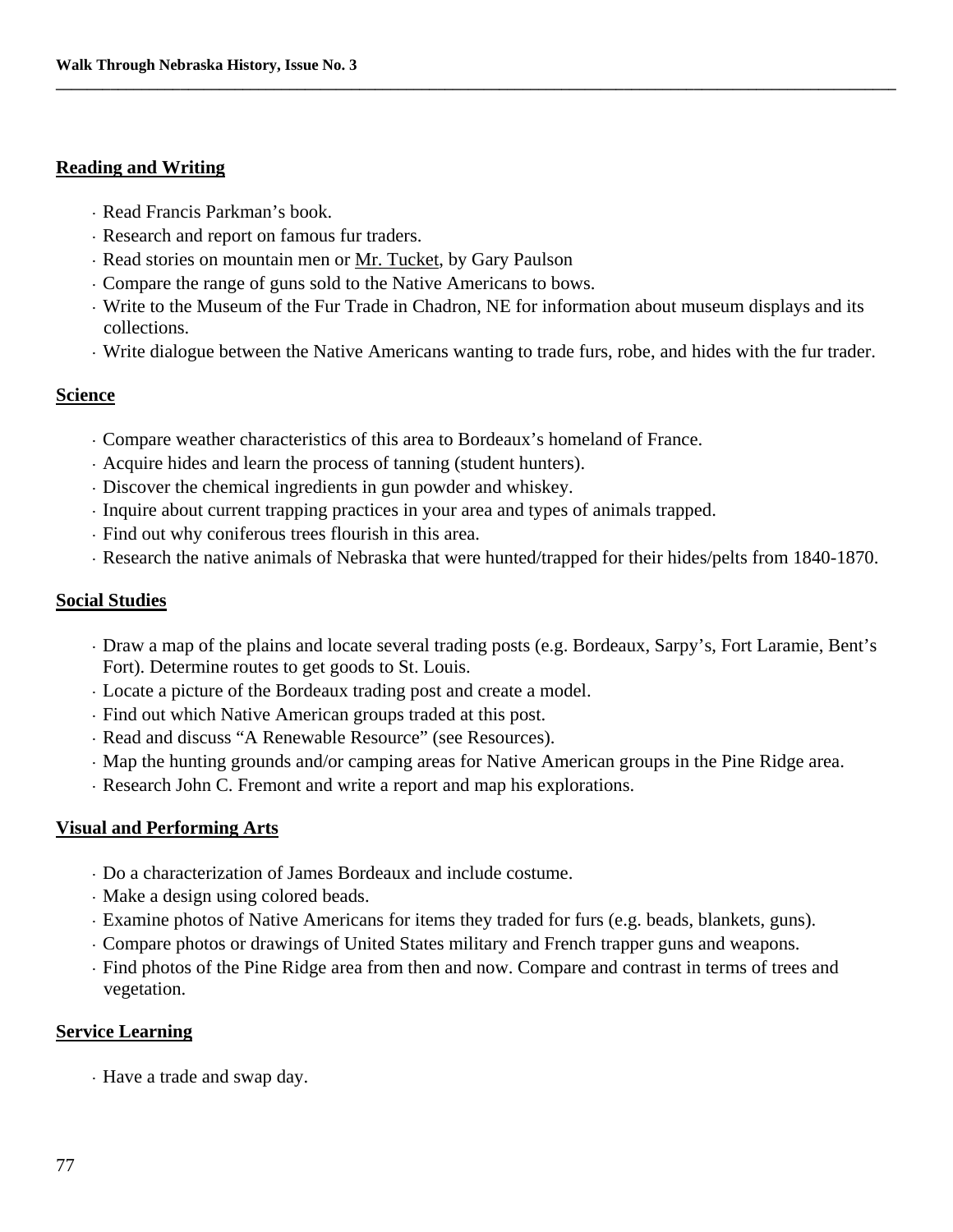# **General Activities**

- · Attend a rendezvous in your local area.
- · Try a pemmican recipe.
- · Find out what the local market is for furs today and where they are sent.

# **Resources**

· "A Renewable Resource," *Nebraskaland Magazine* Trail Tales, Vol 3, No 4, Winter 1997, pp 6-7, by Kady Hogeland (A 14 year old Panhandle girl relates experiences of trapping coyotes. She gives her perspective on how wearing fur is being "green").

- · Mr. Tucket by Gary Paulson. Written for young readers, it gives good insight into beaver trapping and life
	- on the Plains in the 1850s.
	- · Mountain Men by Rick Steber, Bonanza Publishing. A small book with several short accounts of mountain man adventures.
	- · The Museum of the Fur Trade Quarterly
	- · Museum of the Fur Trade, 6321 Highway 20, Chadron, NE 69337
	- · Turkey Creek Furs and Recycling, 841 West 11th, Crete, NE 68333, 402/826-2516
	- · *Nebraskaland Magazine*
	- · "Early Fur Trade in Northwestern Nebraska," by Charles E. Hanson, Jr. Nebraska History (Fall 1976).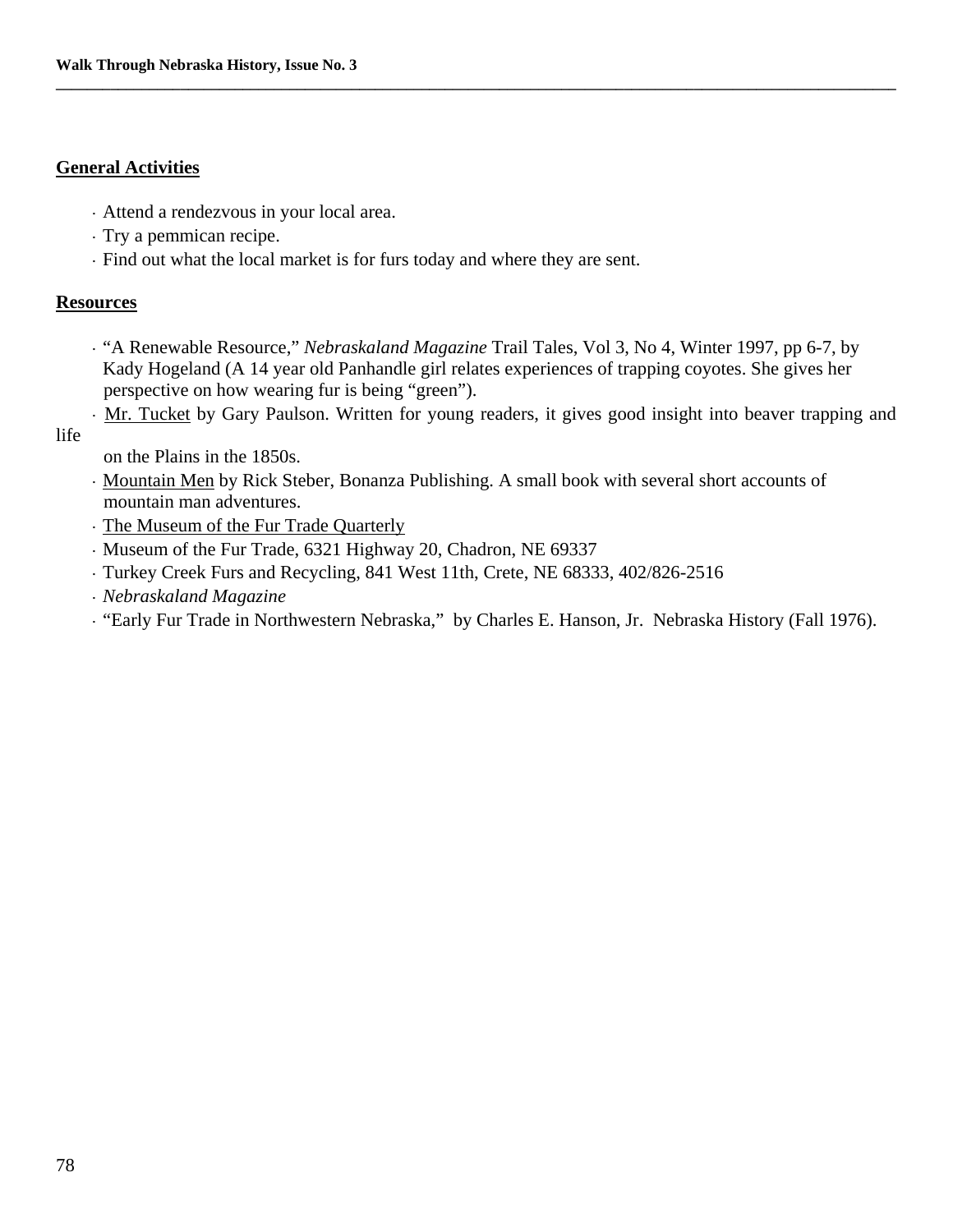Reconstructed Bordeaux Trading Post Courtesy of Nebraska State Historical Society

**Marker 268 to Marker 42** Distance: 59.0 miles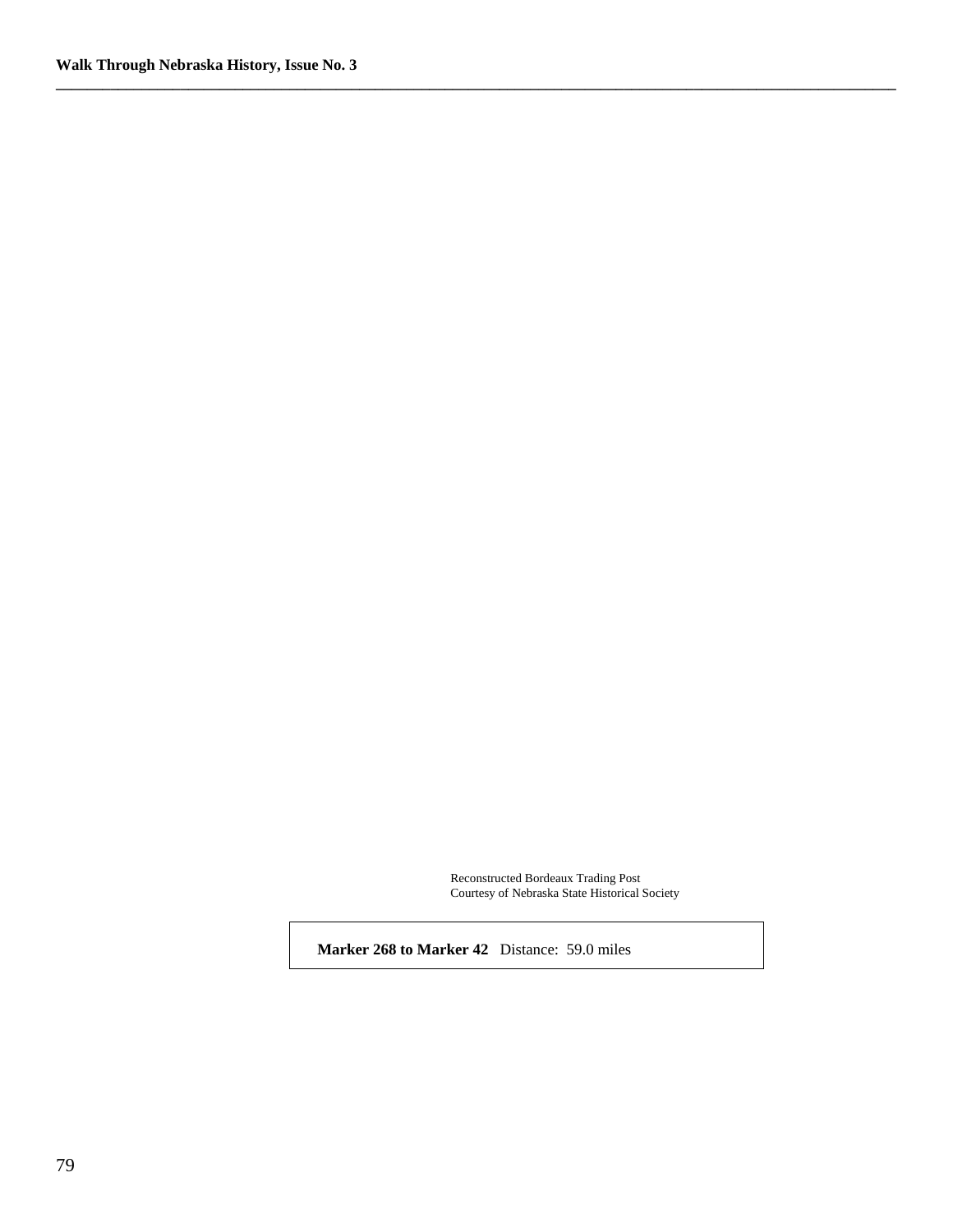From: Alliance, NE To: Chadron, NE Beginning at Alliance, NE Go South on Cheyenne Ave for 0.3 miles Go North on U.S. 385 for 48.1 miles Go North on U.S. 385 for 9.6 miles Go East on U.S. 20 for 1.0 miles To Chadron, NE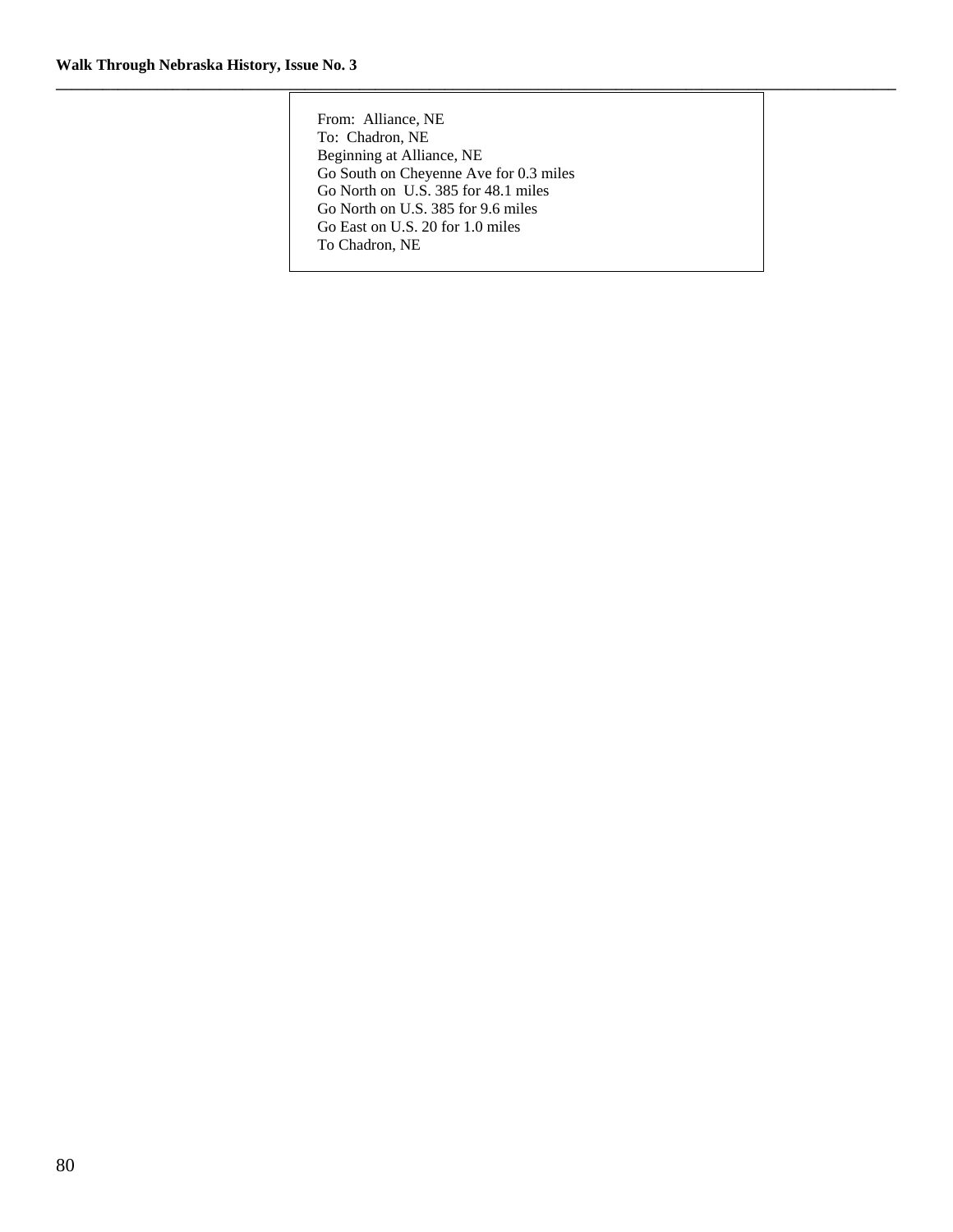#### **GENERAL RESOURCES**

**\_\_\_\_\_\_\_\_\_\_\_\_\_\_\_\_\_\_\_\_\_\_\_\_\_\_\_\_\_\_\_\_\_\_\_\_\_\_\_\_\_\_\_\_\_\_\_\_\_\_\_\_\_\_\_\_\_\_\_\_\_\_\_\_\_\_\_\_\_\_\_\_\_\_\_\_\_\_\_\_\_\_\_\_\_\_\_\_\_\_\_\_\_\_\_\_\_\_\_\_\_\_\_\_\_\_\_\_**

If you see a void in resources provided, please contact the Division of Health Promotion and Education (471- 2101) with ideas for additions.

Battle of the Bridges by Rex German and Russ Czaplewski.

Centennial. James Michener. ISBN 0-449-21419-2.

- Colonial America Cooperative Learning Activities. Mary Strohl and Susan Schneck. Scholastic. 1991. ISBN 0-590-49133-4.
- The Great Platte River Road. Merrill J. Mattes. University of Nebraska Press. 1992. ISBN 0-8032-8153-6.
- If You Traveled West in a Covered Wagon. Ellen Levine. Illustrated by Elroy Freem. Scholastic. ISBN 0-590- 45158-8.

I Walked to Zion. Susan Madsen.

Indians of the Plains. Robert H. Lowie. University of Nebraska Press. 1982. ISBN 0-8032-7907-8.

Make It Work! North American Indians. Andrew Haslam & Alexandra Parsons. Two-Can Book. Thomson Learing, Publisher. 1995. ISBN 1 56847-137-8.

Mormons Time Line.

- My Folks Came in a Covered Wagon, Roote and Huff, ed. 1991. Capper Press, Topeka, KS. ISBN 0-941678- 13-x.
- Native Americans Cooperative Learning Activities. Mary Strohl and Susan Schneck. Scholastic. 1991. ISBN 0-590-49151-2.
- Nebraska: A Geography (Westview Geographies of the United States). Bradley H. Baltensperger (out of print―source through inter-library loan). Westview Press. 1985. ISBN 0-86531-218-4.
- Nebraska Historical Tour Guide. D. Ray Wilson. Crossroads Communications. 1988. ISBN 0-916445-21-6.
- Nebraska Our Towns…6 Volumes A Second Century Publication. Jane Graff, Project Coordinator of Seward, NE 68434. Taylor Publishing Co. Dallas, TX. 1991.
- Nebraska Place Names. Gives the origin of the town name and ethnic culture. Lilian L. Fitzpatrick. 1960. University of Nebraska Press.
- North American Indian Sign Language. Karen Liptak. Scholastic, Inc. 1990. ISBN 0-590-50829-6.

Nya Nuki. Ken Thomasa.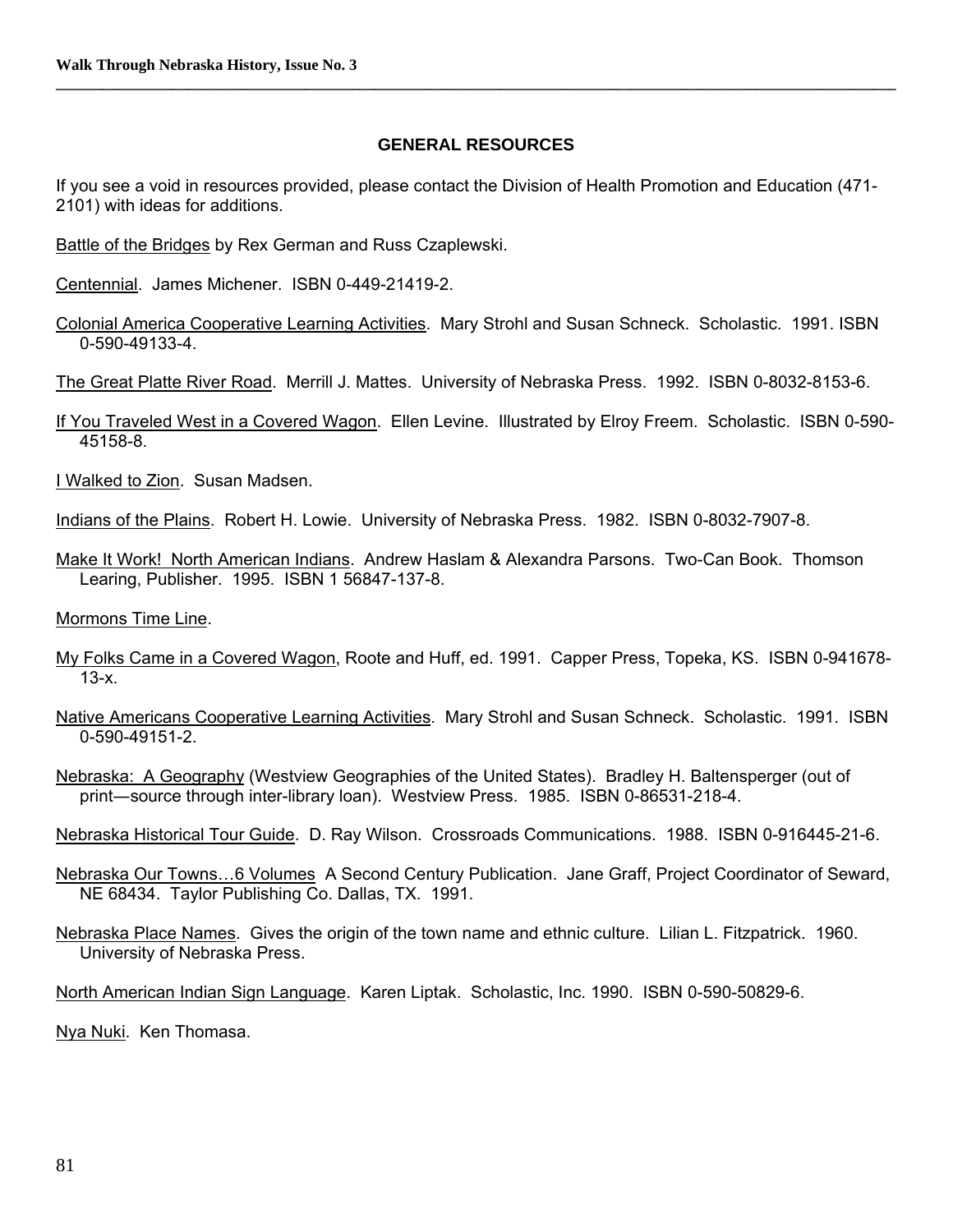- The Orphan Train Adventures. Joan Lowery Nixon. Bantam Books. (A Family Apart, is one book of the series).
- The Orphan Train Quartet. Joan Lowery Nixon. (A Place to Belong, A Family Apart, Caught in the Act, In The Face of Danger are books of the series.)

**\_\_\_\_\_\_\_\_\_\_\_\_\_\_\_\_\_\_\_\_\_\_\_\_\_\_\_\_\_\_\_\_\_\_\_\_\_\_\_\_\_\_\_\_\_\_\_\_\_\_\_\_\_\_\_\_\_\_\_\_\_\_\_\_\_\_\_\_\_\_\_\_\_\_\_\_\_\_\_\_\_\_\_\_\_\_\_\_\_\_\_\_\_\_\_\_\_\_\_\_\_\_\_\_\_\_\_\_**

- The Overland Migrations. Produced by the Division of Publications, National Park Service, U.S. Department of the Interior; Washington, DC. Handbook 105.
- The Pawnee Indians. George E. Hyde. University of Oklahoma Press. 1974. ISBN 0-8061-2094-0.
- The Pioneers. Marie and Douglas Gorsline; Random House; 1978; ISBN 0-394-83904-8.
- The Platte River: An Atlas of the Big Bend Region. Published by the University of Nebraska at Kearney, Kearney, NE. 1993.

Red Dog. Bill Wallace. Archway paperback.

These Were the Sioux. Mari Sandoz. University of Nebraska Press. 1961. ISBN 0-8032-9151-5.

We Pointed Them North. Teddy Blue Abbott.

Wild Towns of Nebraska. Wayne C. Lee. Caxton Publishers. Caldwell, ID. 1988. ISBN 0-87004-325-0.

Health Tour Director's Guide; Wellness Council of America; ISBN 0-9628334-6-0; 1996; Wellness Council; Community Health Plaza, Suite 311; 7101 Newport Avenue, Omaha, NE 68152, E-Mail: welcoa@neonramp.com

The Nebraska History CD Project

Videos: Blossoms on the Prairie Through Great Plains TV

#### **Great Plains Trails Network**

5000 North 7<sup>th</sup> Street Lincoln, NE 68521

#### **Health Observances Calendar**

 American School Health Association P.O. Box 708 Kent, OH 44240 216/678-1601

OR

 National Health Information Center 11426/28 Rockville Pike Rockville, MD 20852 301/770-5800/5801 (fax: 301/984-4256)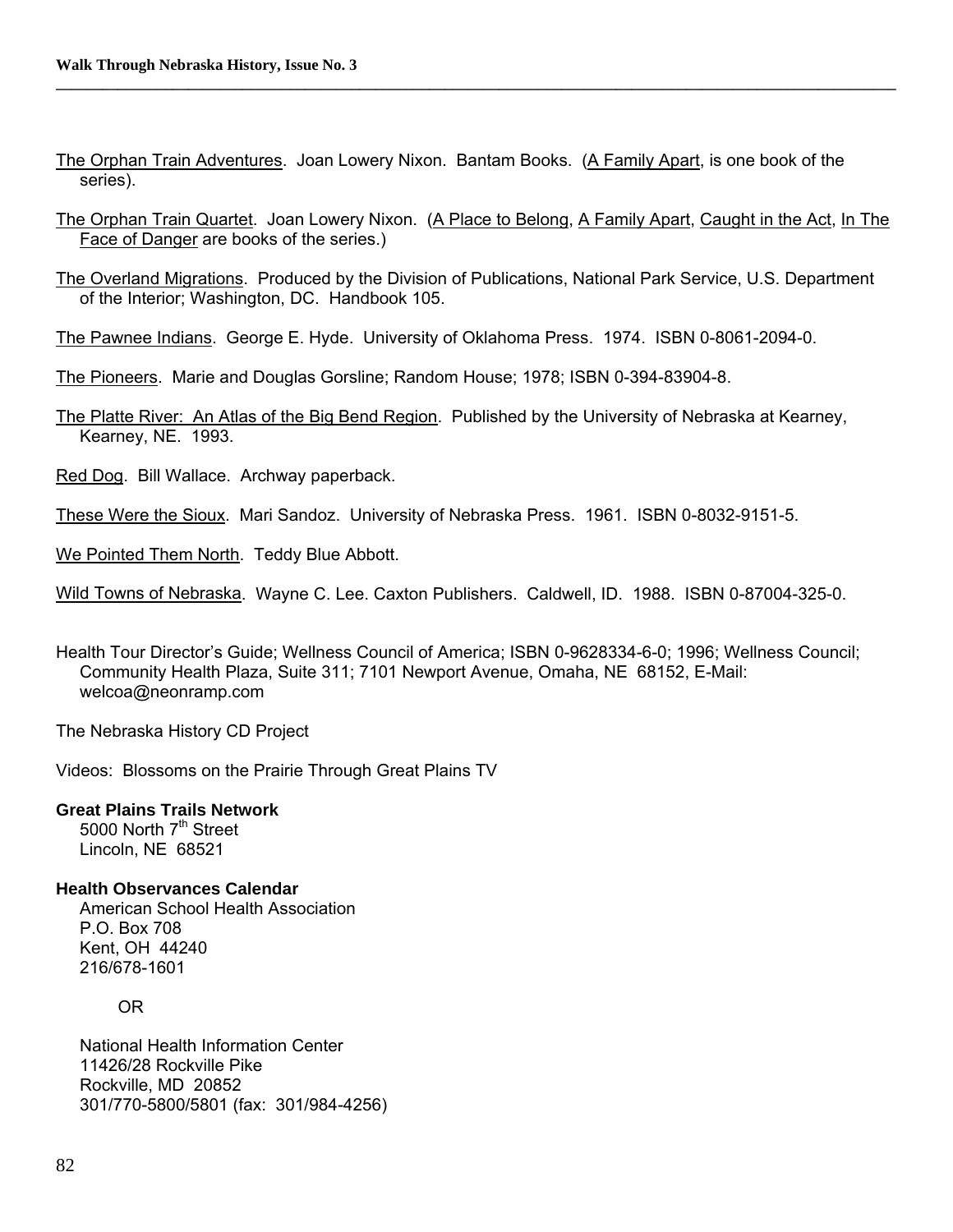#### **Indian Center**

1100 Military Road Lincoln, NE 68508 402/438-5231

**Local Natural Resources Commission** 

www.nrc.state.ne.us/

## **Local Natural Resource Districts**

**Dr. Robert Manley**  See Nebraska Humanities Council

#### **MECC**

 6160 Summit Drive, North Minneapolis, MN 55430-4003 (Oregon Trail II Program, computer simulation game)

**\_\_\_\_\_\_\_\_\_\_\_\_\_\_\_\_\_\_\_\_\_\_\_\_\_\_\_\_\_\_\_\_\_\_\_\_\_\_\_\_\_\_\_\_\_\_\_\_\_\_\_\_\_\_\_\_\_\_\_\_\_\_\_\_\_\_\_\_\_\_\_\_\_\_\_\_\_\_\_\_\_\_\_\_\_\_\_\_\_\_\_\_\_\_\_\_\_\_\_\_\_\_\_\_\_\_\_\_**

## **Nebraska Brand Committee**

 HDQS: P.O. Box I Alliance, NE 69301-0775 308/762-2496

## **Nebraska Department of Agriculture**

 301 Centennial Mall South Lincoln, NE 68509-4947 402/471-2341 www.agr.state.ne.us/

## **Nebraska Department of Health and Human Services**

Division of Health Promotion and Education 301 Centennial Mall South Lincoln, NE 68509-5044 402/471-2101 *Nebraska Tour brochure and other physical activity materials available www.hhs.state.ne.us* 

## **Nebraska Humanities Council**

 215 Centennial Mall South Lincoln, NE 68508 402/474-2131

#### **Nebraska State Historical Society**

 1500 R Street Box 82554 Lincoln, NE 68501 800/833-6747 Nebraska Trailblazer Newspaper www.nebraskahistory.org/